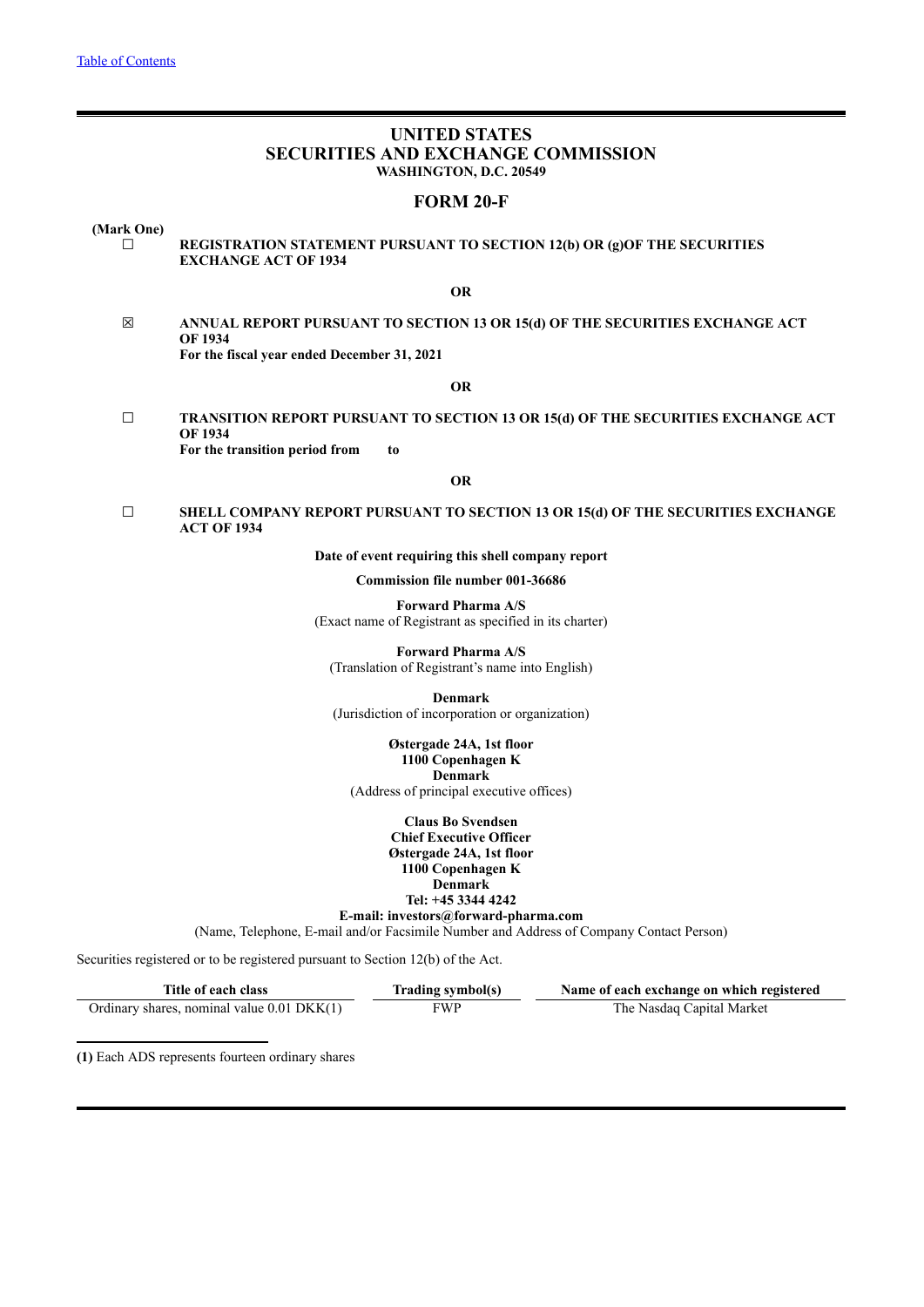Securities registered or to be registered pursuant to Section 12(g) of the Act.

#### **Not Applicable** (Title of Class)

Securities for which there is a reporting obligation pursuant to Section 15(d) of the Act.

# **Not Applicable**

(Title of Class)

Indicate the number of outstanding shares of each of the issuer's classes of capital or common stock as of the close of the period covered by the annual report.

# **Ordinary shares: 98,264,429**

Indicate by check mark if the registrant is a well-known seasoned issuer, as defined in Rule 405 of the Securities Act.  $\Box$  Yes  $\boxtimes$  No If this report is an annual or transition report, indicate by check mark if the registrant is not required to file reports pursuant to Section 13 or 15(d) of the Securities Exchange Act of 1934.  $\Box$  Yes  $\boxtimes$  No

Note—Checking the box above will not relieve any registrant required to file reports pursuant to Section 13 or 15(d) of the Securities Exchange Act of 1934 from their obligations under those Sections.

Indicate by check mark whether the registrant (1) has filed all reports required to be filed by Section 13 or 15(d) of the Securities Exchange Act of 1934 during the preceding 12 months (or for such shorter period that the registrant was required to file such reports), and (2) has been subject to such filing requirements for the past 90 days.  $\boxtimes$  Yes  $\Box$  No

Indicate by check mark whether the registrant has submitted electronically every Interactive Data File required to be submitted pursuant to Rule 405 of Regulation S-T (§232.405 of this chapter) during the preceding 12 months (or for such shorter period that the registrant was required to submit such files).  $\boxtimes$  Yes  $\Box$  No

Indicate by check mark whether the registrant is a large accelerated filer, an accelerated filer, a non-accelerated filer, or an emerging growth company. See definition of "accelerated filer," " large accelerated filer," and "emerging growth company" in Rule 12b-2 of the Exchange Act. (Check one):

Large accelerated filer □ Accelerated filer □ Non-accelerated filer ⊠

Emerging growth company  $\Box$ 

If an emerging growth company that prepares its financial statements in accordance with U.S. GAAP, indicate by check mark if the registrant has elected not to use the extended transition period for complying with any new or revised financial accounting standards† provided pursuant to Section 13(a) of the Exchange Act. □

†The term "new or revised financial accounting standard" refers to any update issued by the Financial Accounting Standards Board to its Accounting Standards Codification after April 5, 2012.

Indicate by check mark whether the registrant has fi led a report on and attestation to its management's assessment of the effectiveness of its internal control over financial reporting under Section 404(b) of the Sarbanes-Oxley Act (15 U.S.C. 7262(b)) by the registered public accounting firm that prepared or issued its audit report. o

Indicate by check mark which basis of accounting the registrant has used to prepare the financial statements included in this filing:

U.S. GAAP □ International Financial Reporting Standards as issued by the International Accounting Standards Board  $\boxtimes$ Other  $\Box$ 

If "Other" has been checked in response to the previous question, indicate by check mark which financial statement item the registrant has elected to follow.

 $\Box$  Item 17  $\Box$  Item 18

If this is an annual report, indicate by check mark whether the registrant is a shell company (as defined in Rule 12b-2 of the Exchange Act).

☐ Yes ☒ No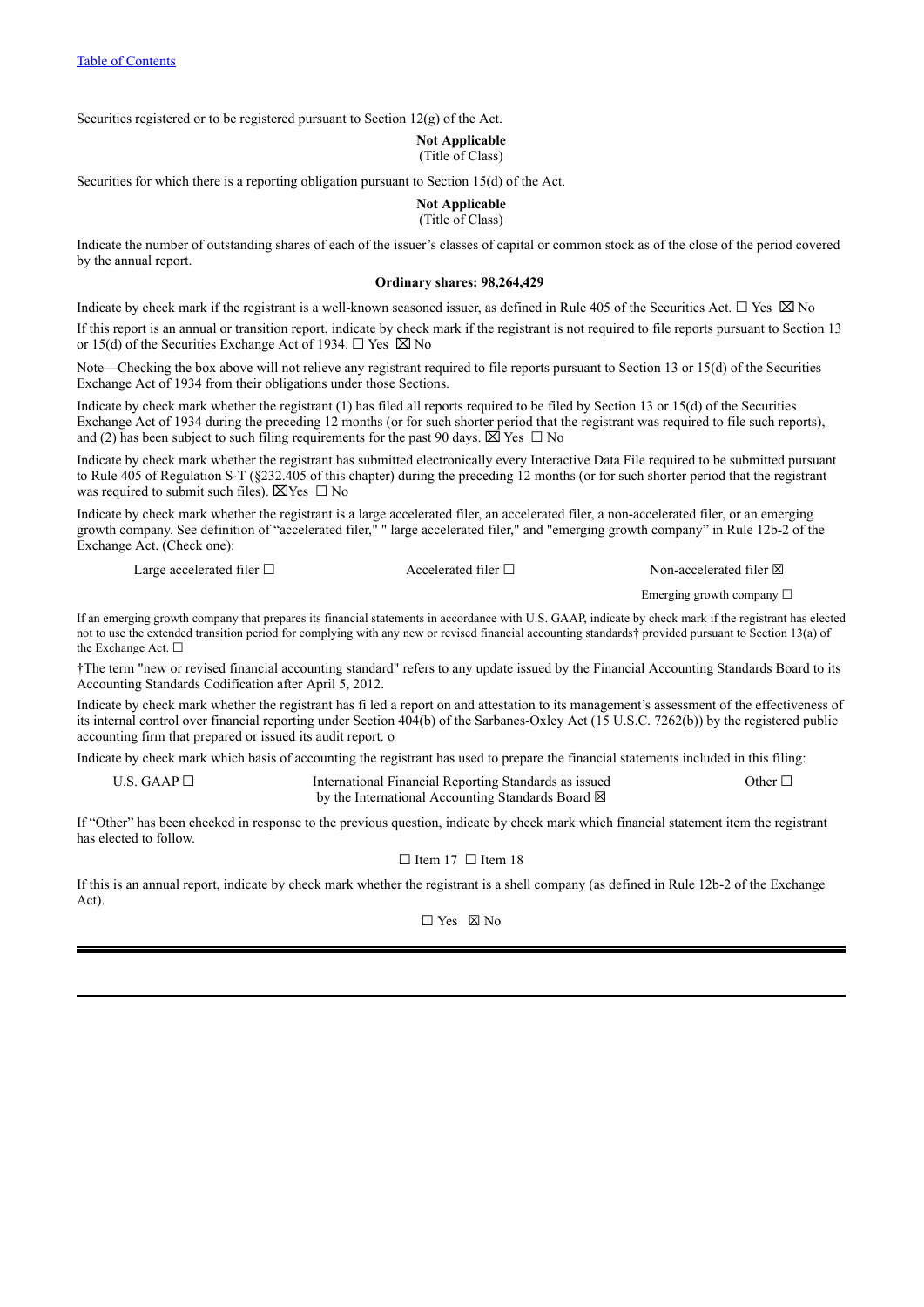# **Forward Pharma A/S**

# **TABLE OF CONTENTS**

<span id="page-2-0"></span>

|                                                                      | Page                                       |
|----------------------------------------------------------------------|--------------------------------------------|
| <b>CAUTIONARY NOTE REGARDING FORWARD-LOOKING STATEMENTS</b>          | 1                                          |
| <b>PART I</b>                                                        | $\overline{c}$                             |
| <b>ITEM 1. IDENTITY OF DIRECTORS, SENIOR MANAGEMENT AND ADVISERS</b> | $\overline{2}$                             |
| <b>ITEM 2. OFFER STATISTICS AND EXPECTED TIMETABLE</b>               |                                            |
| <b>ITEM 3. KEY INFORMATION</b>                                       | $\begin{array}{c} 2 \\ 2 \\ 2 \end{array}$ |
| A. Selected Financial Information                                    |                                            |
| <b>B.</b> Capitalization                                             | $\overline{c}$                             |
| C. Reason for the Offering                                           | $\overline{c}$                             |
| <b>D. Risk Factors</b>                                               | $\overline{2}$                             |
| <b>ITEM 4. INFORMATION ON THE COMPANY</b>                            | 22                                         |
| A. History and Development of the Company                            | 22                                         |
| <b>B.</b> Business Overview                                          | $22\,$                                     |
| C. Organizational Structure                                          | 30                                         |
| D. Property, Plant and Equipment                                     | $30\,$                                     |
| <b>ITEM 4A. UNRESOLVED STAFF COMMENTS</b>                            | 30                                         |
| <b>ITEM 5. OPERATING AND FINANCIAL REVIEW AND PROSPECTS</b>          | 30                                         |
| A. Operating Results Overview                                        | 30                                         |
| <b>B.</b> Liquidity and Capital Resources                            | 37                                         |
| C. Research and Development and Patents                              | 38                                         |
| D. Trend Information                                                 | 39                                         |
| <b>E. Critical Accounting Estimates</b>                              | 39                                         |
| <b>ITEM 6. DIRECTORS, SENIOR MANAGEMENT AND EMPLOYEES</b>            | 39                                         |
| A. Directors and Senior Management                                   | 39                                         |
| <b>B.</b> Compensation                                               | 44                                         |
| C. Board Practices                                                   | 46                                         |
| D. Employees                                                         | 47                                         |
| E. Share ownership                                                   | 47                                         |
| <b>ITEM 7. MAJOR SHAREHOLDERS AND RELATED PARTY TRANSACTIONS</b>     | 48                                         |
| A. Major Shareholders                                                | 48                                         |
| <b>B.</b> Related Party Transactions                                 | 49                                         |
| C. Interests of Experts and Counsel                                  | 50                                         |
| <b>ITEM 8. FINANCIAL INFORMATION</b>                                 | 50                                         |
| A. Consolidated Statements and Other Financial Information           | 50                                         |
| <b>B.</b> Significant Changes                                        | 50                                         |
| <b>ITEM 9. THE OFFER AND LISTING</b>                                 | 51                                         |
| A Offering and Listing Details                                       | 51                                         |
| <b>B.</b> Plan of Distribution                                       | 51                                         |
| C. Markets                                                           | 51                                         |
| D. Selling Shareholders                                              | 51                                         |
| E. Dilution                                                          | 51                                         |
| F. Expenses of the Issue                                             | 51                                         |
| <b>ITEM 10. ADDITIONAL INFORMATION</b>                               | 51                                         |
| A. Share Capital                                                     | 51                                         |
| <b>B. Memorandum and Articles of Association</b>                     | 51                                         |
| C. Material Contracts                                                | 53                                         |
| D. Exchange Controls                                                 | 53                                         |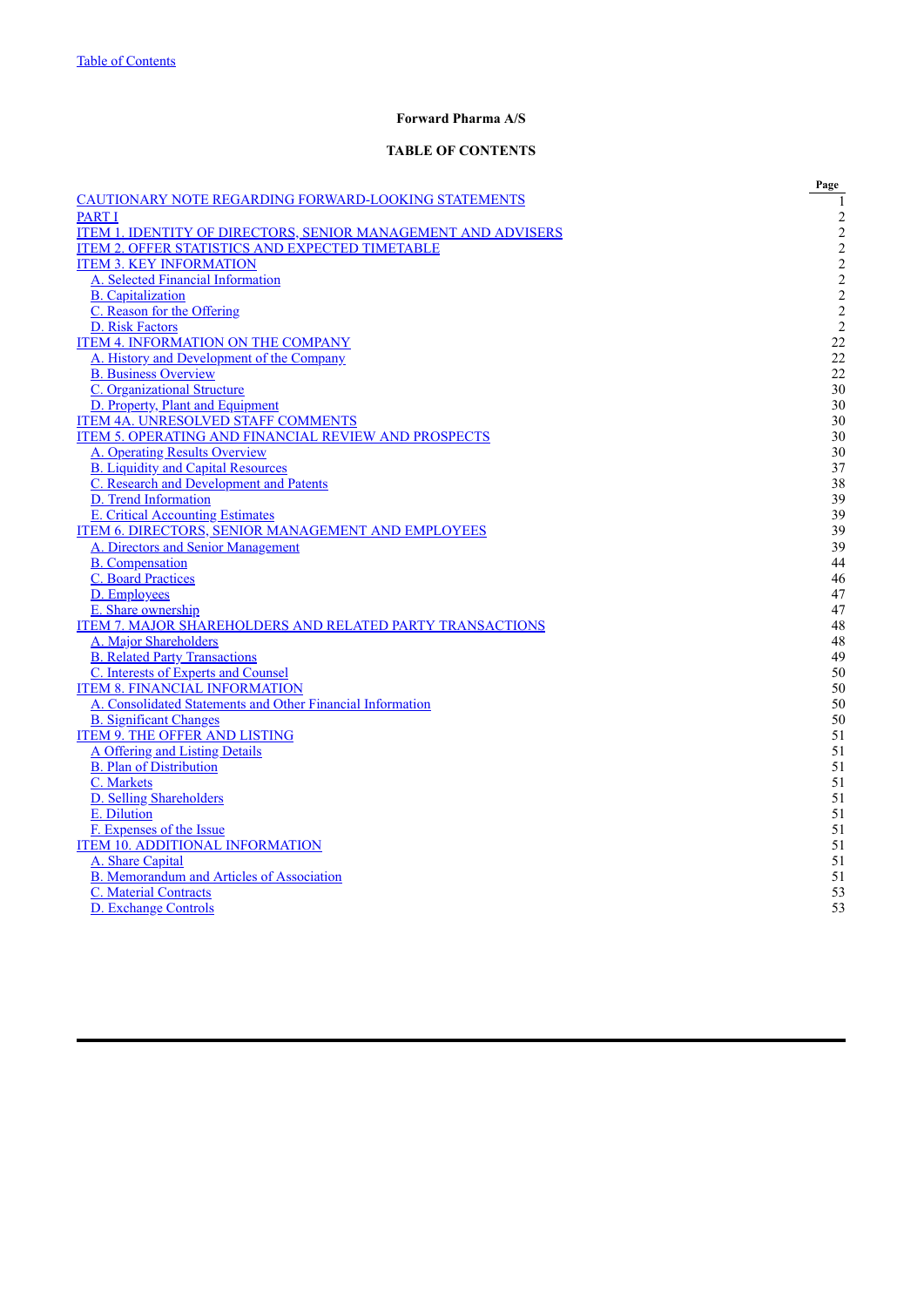| E. Taxation                                                                                  | 53 |
|----------------------------------------------------------------------------------------------|----|
| F. Dividends and Paying Agents                                                               | 61 |
| <b>G.</b> Statement by Experts                                                               | 61 |
| H. Documents on Display                                                                      | 61 |
| <b>I. Subsidiary Information</b>                                                             | 61 |
| <b>ITEM 11. QUANTITATIVE AND QUALITATIVE DISCLOSURES ABOUT RISK</b>                          | 61 |
| <b>ITEM 12. DESCRIPTION OF SECURITIES OTHER THAN EQUITY SECURITIES</b>                       | 61 |
| <b>A. Debt Securities</b>                                                                    | 61 |
| <b>B.</b> Warrants and Rights                                                                | 61 |
| C. Other Securities                                                                          | 61 |
| D. American Depositary Shares                                                                | 62 |
| <b>PART II</b>                                                                               | 62 |
| <u>ITEM 13. DEFAULTS, DIVIDEND ARREARAGES AND DELINQUENCIES</u>                              | 62 |
| A. Defaults                                                                                  | 62 |
| <b>B.</b> Arrears and Delinquencies                                                          | 62 |
| <b>ITEM 14. MATERIAL MODIFICATIONS TO THE RIGHTS OF SECURITY HOLDERS AND USE OF PROCEEDS</b> | 63 |
| <b>ITEM 15. CONTROLS AND PROCEDURES</b>                                                      | 63 |
| <b>ITEM 16A. AUDIT COMMITTEE FINANCIAL EXPERT</b>                                            | 64 |
| <b>ITEM 16B. CODE OF ETHICS</b>                                                              | 64 |
| <b>ITEM 16C, PRINCIPAL ACCOUNTANT FEES AND SERVICES</b>                                      | 65 |
| <b>ITEM 16D. EXEMPTIONS FROM THE LISTING STANDARDS FOR AUDIT COMMITTEES</b>                  | 65 |
| <b>ITEM 16E. PURCHASES OF EQUITY SECURITIES BY THE ISSUER AND AFFILIATED PURCHASERS</b>      | 65 |
| <b>ITEM 16F. CHANGE IN REGISTRANT'S CERTIFYING ACCOUNTANT</b>                                | 65 |
| <b>ITEM 16G. CORPORATE GOVERNANCE</b>                                                        | 65 |
| <b>ITEM 16H. MINE SAFETY DISCLOSURE</b>                                                      | 66 |
| <b>ITEM 161. DISCLOSURE REGARDING FOREIGN JURISDICTIONS THAT PREVENT INSPECTIONS</b>         | 66 |
| <b>PART III</b>                                                                              | 66 |
| <b>ITEM 17. FINANCIAL STATEMENTS</b>                                                         | 66 |
| <b>ITEM 18. FINANCIAL STATEMENTS</b>                                                         | 66 |
| <b>ITEM 19. EXHIBITS</b>                                                                     | 66 |
|                                                                                              |    |

Unless otherwise indicated or the context otherwise requires, all references in this Annual Report on Form 20-F, or the Annual Report, to "Forward Pharma A/S" or the "Parent" refer to Forward Pharma A/S and all references in this report to the "Group" refer to Forward Pharma A/S, together with its subsidiaries. All references in this report to "Forward Pharma," the "Company," "we," "our," "ours," "us" or similar terms refer to Forward Pharma A/S or Forward Pharma A/S together with its subsidiaries, as required by the context.

References to "FP USA" refer to Forward Pharma USA, LLC, a Delaware corporation and wholly-owned subsidiary of Forward Pharma A/S. References to "Operations" refer to Forward Pharma Operations ApS, a Danish corporation and wholly-owned subsidiary of Forward Pharma A/S. References to "FP GmbH" refer to Forward Pharma GmbH, a German corporation and wholly-owned subsidiary of Operations. References to "FA" refer to Forward Pharma FA ApS, a Danish corporation and wholly-owned subsidiary of Operations.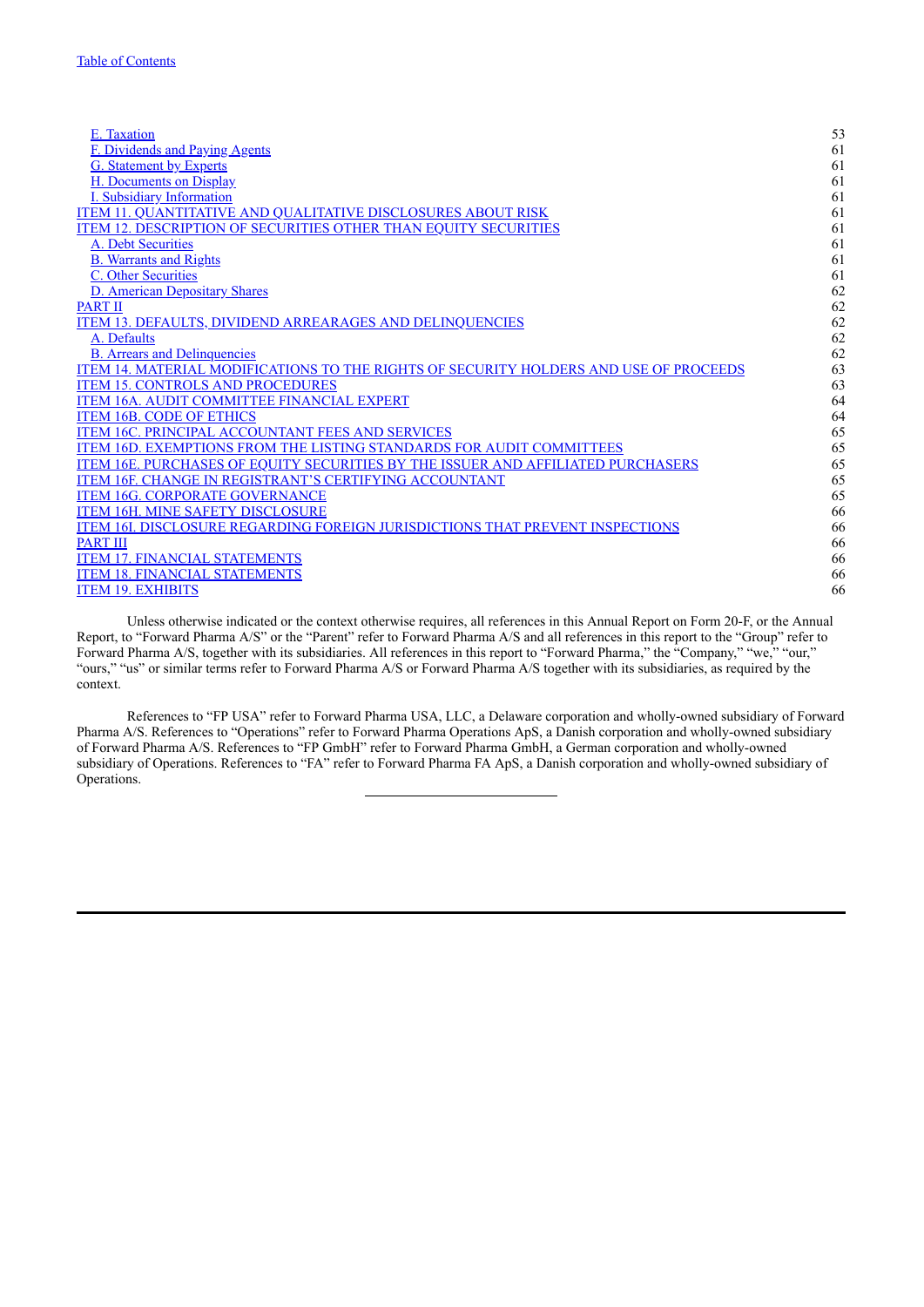## **CAUTIONARY NOTE REGARDING FORWARD-LOOKING STATEMENTS**

<span id="page-4-0"></span>This Annual Report contains statements that constitute forward-looking statements. Many of the forward-looking statements contained in this Annual Report can be identified by the use of forward-looking words such as "anticipate," "believe," "could," "expect," "may," "should," "plan," "intend," "estimate," "will," "would," and "potential," among others.

Forward-looking statements appear in a number of places in this Annual Report and include, but are not limited to, statements regarding our intent, belief or current expectations. Forward-looking statements are based on our management's beliefs and assumptions and on information currently available to our management. Such statements are subject to risks and uncertainties, and actual results may differ materially from those expressed or implied in the forward-looking statements due to various factors. These risks and uncertainties include, but are not limited to, factors relating to:

- whether and when we will receive any additional payments under our Settlement and License Agreement with two subsidiaries of Biogen Inc.;
- the timing, outcome and impact of administrative, court and other proceedings, including any appeals, related to the patents and intellectual property associated with the Company, including the European Patent Office opposition proceeding with Biogen Inc. relating to EP2801355;
- our ability to defend our tax filing position in any ongoing tax audits;
- our ability to successfully protect, defend and enforce the intellectual property associated with the Company;
- our ability to maintain our listing on The Nasdaq Capital Market;
- the impact of the COVID-19 pandemic, on our business and stock price;
- our estimates regarding expenses, future revenues, capital requirements and the need for additional financing;
- our ability to hire and retain qualified personnel;
- our ability to continue as a going concern; and
- other risk factors identified under "Risk Factors."

Forward-looking statements speak only as of the date they are made, and except as required by law, we do not undertake any obligation to update them in light of new information or future developments or to release publicly any revisions to these statements in order to reflect later events or circumstances or to reflect the occurrence of unanticipated events.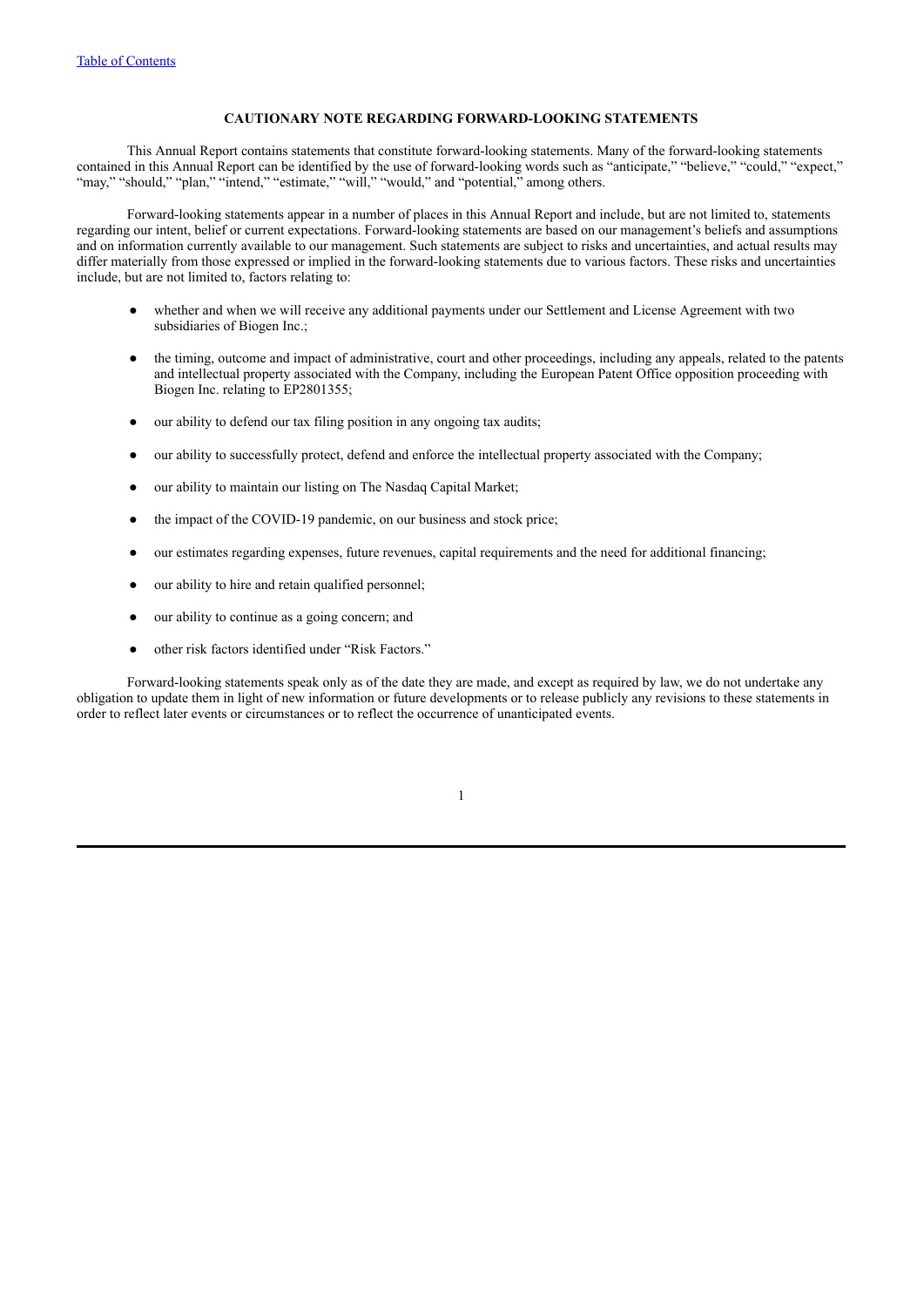# **PART I**

# <span id="page-5-1"></span><span id="page-5-0"></span>**ITEM 1. IDENTITY OF DIRECTORS, SENIOR MANAGEMENT AND ADVISERS**

Not applicable.

# <span id="page-5-2"></span>**ITEM 2. OFFER STATISTICS AND EXPECTED TIMETABLE**

Not applicable.

# <span id="page-5-3"></span>**ITEM 3. KEY INFORMATION**

<span id="page-5-4"></span>**A.** [Reserved]

# <span id="page-5-5"></span>**B. Capitalization**

Not applicable.

# <span id="page-5-6"></span>**C. Reason for the Offering**

Not applicable.

# <span id="page-5-7"></span>**D. Risk Factors**

Our business faces significant risks and uncertainties. You should carefully consider all of the information set forth in this Annual Report on Form 20-F and other documents we file with or furnish to the SEC, including the following risk factors, before deciding to invest or making any decision with respect to your investment in any of our securities. Our business, financial condition or results of operations could be materially and adversely affected if any of these risks occurs. This Annual Report also contains forwardlooking statements that involve risks and uncertainties. See "Cautionary Note Regarding Forward-Looking Statements." Our actual results could differ materially and adversely from those anticipated in these forward-looking statements as a result of certain factors.

## **Risk Factor Summary**

Investing in our ADSs involves significant risks. You should carefully consider the risks described below before making a decision to invest in our ADSs. If we are unable to successfully address these risks and challenges, our business, financial condition, results of operations, or prospects could be materially adversely affected. In such case, the trading price of our ADSs would likely decline, and you may lose all or part of your investment. Below is a summary of some of the risks we face.

- There can be no assurance that the EBA will decide to accept our petition for review in the opposition proceeding involving our EP2801355 patent and denial of the petition would end the opposition proceeding in favor of the opponents, which, for all practical purposes, would represent an unsuccessful outcome of the opposition proceeding, resulting in no royalties being due to the Company from Biogen based on Biogen's net sales outside the United States.
- Even if the EBA accepts the Petition (as defined below), there can be no assurance that we will ultimately prevail in the opposition proceeding involving our EP2801355 patent after any appeals or, if we do prevail, that the resulting claims of our EP2801355 patent will be royalty bearing under the Settlement and License Agreement with Biogen.
- Failure to defend tax filing positions taken by Group companies could negatively impact our financial position, results of operations and cash holdings.
- Negative results from the ongoing tax audit in Germany could result in additional taxes, interest and penalties becoming due that could negatively impact our financial position, results of operations and cash holdings.

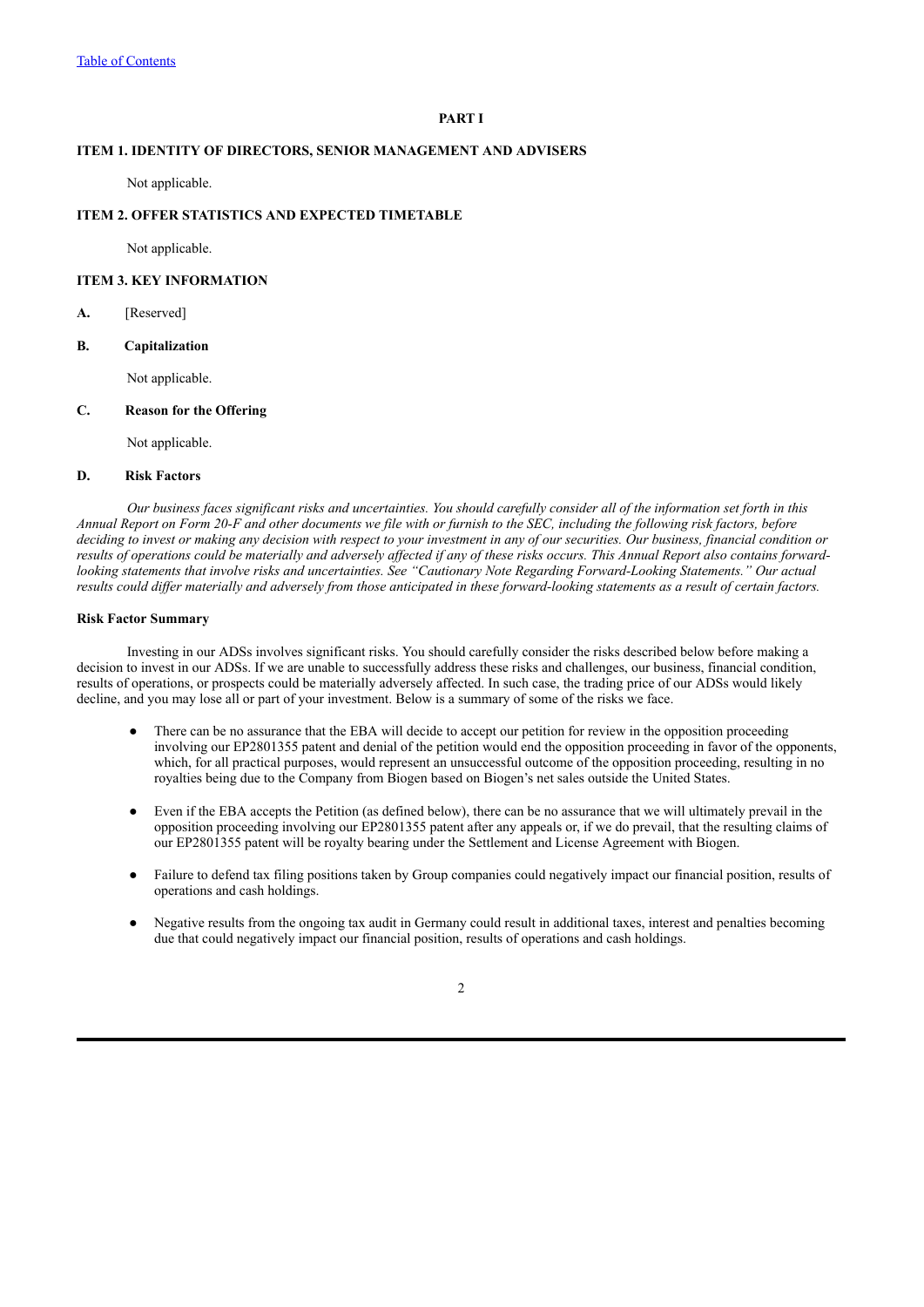- If FP GmbH becomes insolvent upon receipt of a final tax assessment from the German tax authorities, the Group's consolidated financial statements will be materially and adversely affected.
- There is no assurance that the German tax audit will not result in double taxation.
- There is uncertainty with respect to the Danish tax authority's treatment of our American Depositary Shares.
- We review and explore strategic alternatives on an on-going basis, but there can be no assurance that we will be successful in identifying or completing any strategic alternative or that any such strategic alternative will yield additional value for our shareholders.
- With the exception of 2017, we have a history of operating losses and we may not achieve or sustain profitability.
- We no longer have full control over the licensed intellectual property associated with the Company.
- If we fail to maintain the listing of our ADSs with a U.S. national securities exchange, the liquidity of our ADSs could be adversely affected.

#### **Risks Related to Our Business and Operations**

There can be no assurance that the EBA will decide to accept our petition for review in the opposition proceeding involving our EP2801355 patent and denial of the petition would end the opposition proceeding in favor of the opponents, which, for all practical purposes, would represent an unsuccessful outcome of the opposition proceeding, resulting in no royalties being due to the Company *from Biogen based on Biogen's net sales outside the United States.*

We are involved in an opposition proceeding regarding EP2801355, or EP'355 patent, with several opponents including a subsidiary of Biogen Inc. (all subsidiaries of Biogen Inc., together with Biogen Inc., hereafter collectively referred to as "Biogen"), or the Opposition Proceeding. On January 27, 2022, we submitted a petition for review, or the Petition, to the Enlarged Board of Appeal, or the EBA, of the European Patent Office, or the EPO. The Petition requests that the EBA review the decision of the Technical Board of Appeal, or the TBA, of the EPO dated September 6, 2021, which dismissed the Company's appeal of the previous Opposition Proceeding decision of the EPO Opposition Division to revoke the EP'355 patent, for reasons of procedural error made by the TBA.

We expect the EBA to decide whether to accept our Petition within about 6 to 12 months from the date of submission. We cannot assure you that the EBA will agree with our reasoning that the TBA made a procedural error and further procedural errors may affect the outcome of the proceedings. Based on the analysis of our legal advisors, we believe likelihood of the Petition being successful is low.

The denial of the Petition would end the Opposition Proceeding in favor of the opponents. For all practical purposes, such denial of the Petition would represent an unsuccessful outcome of the Opposition Proceeding, resulting in no royalties being due to the Company from our Settlement and License Agreement, dated as of January 17, 2017, or the License Agreement, with two subsidiaries of Biogen that became effective on February 1, 2017, based on Biogen's net sales outside the United States, as defined in the License Agreement.

#### Even if the EBA accepts the Petition, there can be no assurance that we will ultimately prevail in the opposition proceeding involving our EP2801355 patent after any appeals or, if we do prevail, that the resulting claims of our EP2801355 patent will be royalty bearing *under the Settlement and License Agreement with Biogen.*

If the EBA accepts the Petition, the EBA will then need to rule on the matter. If the ruling of the EBA is favorable, the TBA will have to decide again on our appeal. The TBA may either confirm its previous decision or change its decision, after which the TBA may remit the case to the Opposition Division to resolve the remaining elements of the original Opposition Proceeding. If this were to occur, we would incur significant attorneys' fees in connection with these additional proceedings, which could have an adverse effect on our financial condition. In the favorable scenario, the steps from EBA acceptance of the Petition to completion of a new opposition proceeding is expected to take up to four years and possibly longer. Since we are not entitled to any royalty payments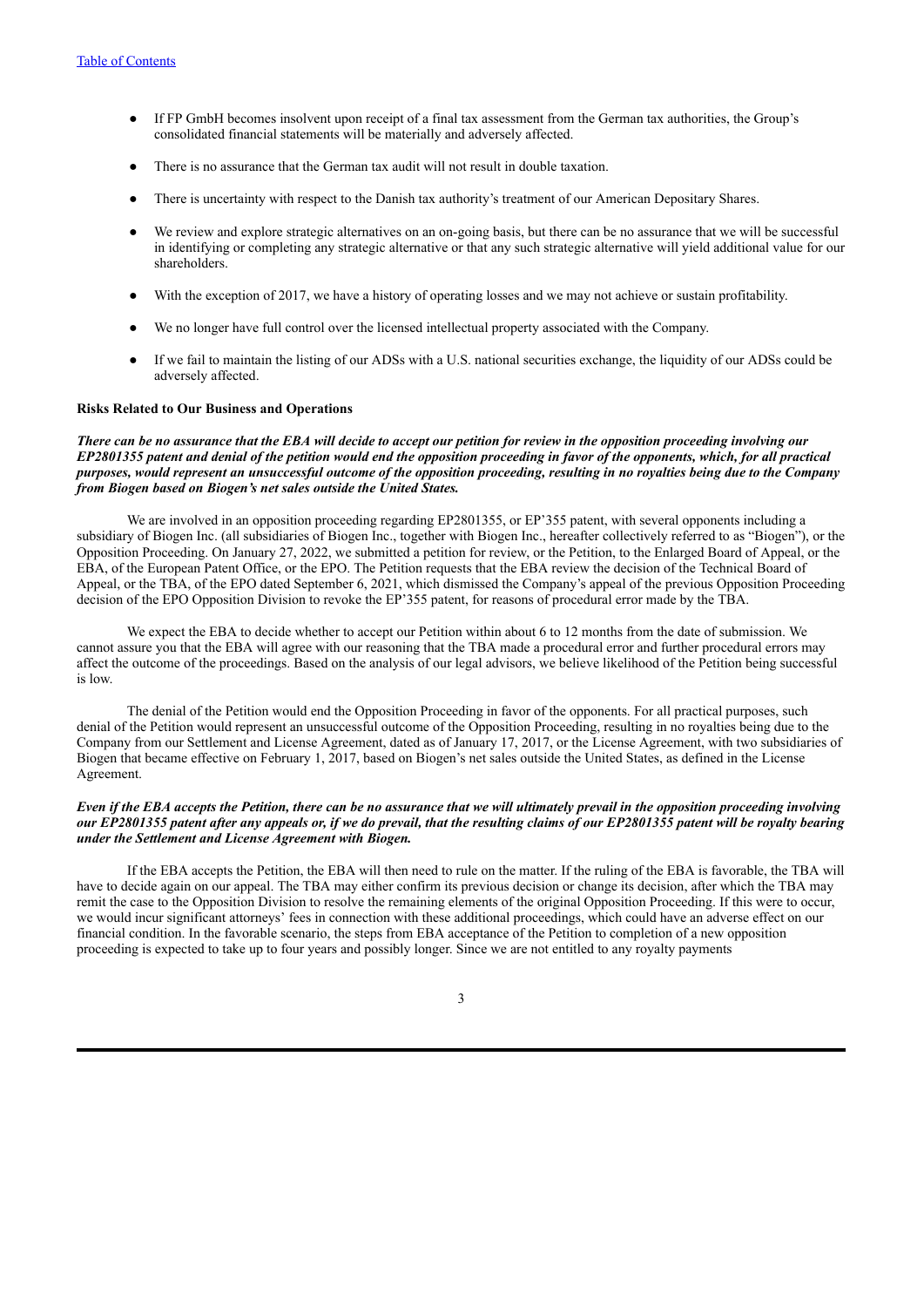until and unless all remaining elements of the Opposition Proceeding are resolved in our favor, the earliest time we may expect to receive any revenues from the License Agreement, if at all, is 2026.

Even if we prevail, after any appeals, in the Opposition Proceeding, there can be no assurance that any of the conditions for payment of a royalty under the License Agreement will be satisfied or that we will receive any additional payments. For example, we could prevail in the Opposition Proceeding, after any appeals, but fail as a result of that proceeding to obtain issuance of a patent with a claim that covers treatment for multiple sclerosis, or MS, by orally administering 480 mg per day of dimethyl fumarate, or DMF, in which case we would not be entitled to any royalties from Biogen with respect to sales outside of the United States. Moreover, even if we prevail, after any appeals, in the Opposition Proceeding, we will only be eligible to receive royalties outside of the United States if one or more of our patent(s) remains valid and would (but for the License Agreement) be infringed, at relevant times and on a country-bycountry basis, by Biogen's sales outside the United States of DMF-containing products indicated for treating MS and other conditions of the License Agreement are satisfied.

In addition, we may be required in any arbitration or suit brought in the County of New York in the State of New York according to the dispute resolution provisions of the License Agreement, to incur significant expense to prove, on a country-by-country basis, that any DMF-containing products indicated for treating MS sold by Biogen would (but for the License Agreement) infringe our patent(s) existing at that time. Additionally, among the conditions that need to be satisfied for any royalty to be payable by Biogen to the Company in a particular country is the absence of generic entry in that country having a particular impact as defined in the License Agreement. Even if our royalty-eligible patents were to remain valid, there can be no assurance that we would obtain royalties beyond 20 years from their effective filing date. In particular, there can be no assurance that we will receive or maintain Supplementary Protection Certificates, or SPCs, for any of our European patents.

If we are not ultimately successful in the ongoing Opposition Proceeding or a new opposition proceeding, we would not be entitled to any future revenues resulting from the License Agreement.

### Failure to defend tax filing positions taken by Group companies could negatively impact our financial position, results of operations *and cash holdings.*

The Company's Danish, German and United States tax returns are subject to periodic audit by the local tax authorities. Such audits could result in the tax authorities disagreeing with the tax filing positions taken by the Group. If the Group is unable to defend tax filing positions taken, additional taxes, interest and penalties would be assessed against the Group and such amounts could have a material adverse effect on our financial position, results of operations and cash holdings.

Periodically there are intercompany cross-border transactions between Group companies. There is a risk that the tax authorities could disagree with management as to whether intercompany cross-border transactions were conducted at arms' length and in accordance with tax regulations. If such disagreement were to occur, it is likely the tax authorities would assert that a Group company understated taxable income or overstated deductible expenses. If the tax authorities are successful in increasing taxable income and/or disallowing deductible expenses in one or more jurisdictions, it would result in the Group experiencing a higher effective tax rate that could have a material adverse effect on our financial position, results of operations and cash holdings. As discussed in more detail elsewhere herein, there is an on ongoing tax audit being conducted in Germany where the Germany tax authorities have disagreed with the tax filing position taken by FP GmbH in connection with an intercompany cross-border transaction and have asserted that FP GmbH under reported taxable income in the amount of 265 million EUR (\$300.4 million based on the December 31, 2021 exchange rate.)

The Company has taken a tax filing position that the Company's United States subsidiary FP USA does not conduct a trade or business and therefore meets the definition as a disregarded entity under the United States and Danish tax regulations. As a disregarded entity, FP USA is not subject to United States federal or state income taxes. There is a risk that the United States or Danish tax authorities could disagree with this tax filing position and if the Company and/or FP USA are unable to defend this tax filing position, it could result in additional taxes, interest and penalties becoming due and such amounts could have a material adverse effect on our financial position, results of operations and cash holdings.

The Company made certain cash payments to equity award holders during the year ended December 31, 2017 that totaled 36.2 million EUR (\$43.4 million based on the December 31, 2017 exchange rate). Management believes these payments are tax deductible expenses; however, the tax authorities could disagree. Management believes that appropriate tax filing provisions have been taken by the Company and its subsidiaries regarding these payments; however, if the Group is unable to defend the tax filing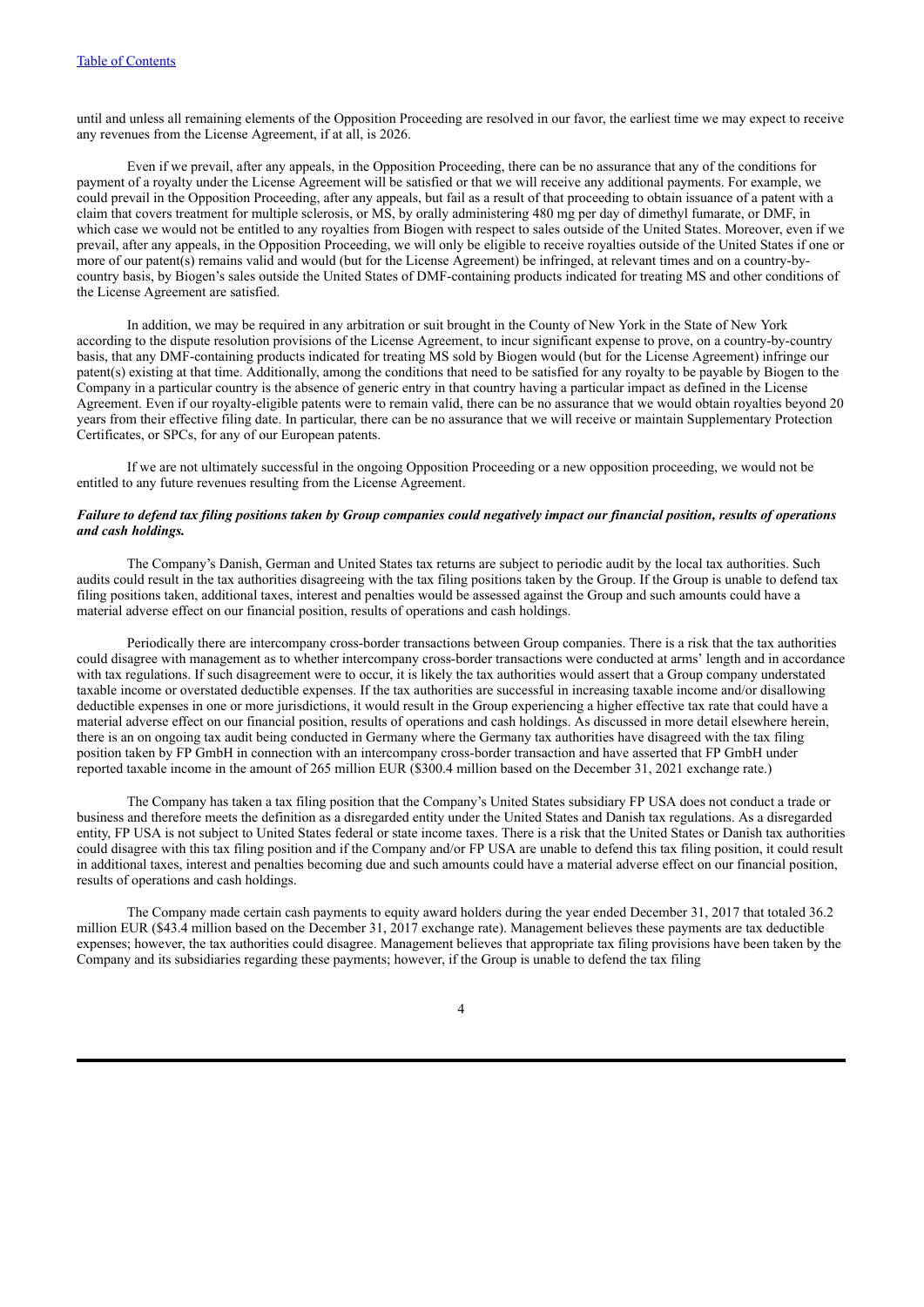positions taken, additional taxes, interest and penalties would be assessed against the Group and such amounts could have a material adverse effect on our financial position, results of operations and cash holdings.

## Negative results from the ongoing tax audit in Germany could result in additional taxes, interest and penalties becoming due that *could negatively impact our financial position, results of operations and cash holdings.*

There is an ongoing tax audit being conducted by the German tax authorities of FP GmbH's tax filings covering multiple years through the year ended December 31, 2017. The German tax authorities, in their preliminary assessment, have asserted that they believe one intercompany transaction, or Transaction, that occurred in 2017 between the Company and FP GmbH was not conducted in accordance with arm's length principles applicable to cross-border intercompany transactions and that FP GmbH under reported its taxable income by 265 million EUR (\$300.4 million based on the December 31, 2021 exchange rate.) A tax levy computed based on the preliminary assessment, after utilization of FP GmbH's available tax loss carryforward, and before any applicable interest and/or penalty, would be approximate 80.7 million EUR (\$91.6 million based on the December 31, 2021 exchange rate.)

Management believes the Transaction was conducted at arm's length and the tax filing position taken by FP GmbH is correct. Management has determined, based on consultations with the Group's tax advisors, that it is not probable (i.e., more likely than not) that FP GmbH will be required to pay additional taxes to the German tax authorities upon the ultimate resolution of the tax dispute in Germany. However, such determination is inherently subjective and, if it is incorrect, then the Group may be subject to significant additional tax levies. The ultimate resolution of the tax dispute in Germany may require that the Group incur a material outflow of cash that would negatively affect the Group's financial position, results of operations and cash holdings.

An increase of FP GmbH's 2017 taxable income in Germany as discussed above without a corresponding offset to the Group's 2017 Danish tax filing, would result in double taxation. FP GmbH does not have the liquidity to pay a tax levy associated with an increase in FP GmbH's taxable income of 265.0 million EUR, nor does the Group, without obtaining relief from double taxation from the Danish tax authorities. Relief from double taxation can be obtained through entering into a Mutual Agreement Procedure, or MAP, comprising a government-to-government dispute resolution mechanism, and/or a successful outcome from litigation against the German tax authorities. If relief is sought through a MAP, double taxation will be eliminated; however, there is no assurance that a MAP and/or litigation would eliminate a net increase in the Group's total income tax expense. A net increase in the Group's income tax expense could have a material negative effect on the Group's consolidated financial position, results of operations and cash holdings.

#### If FP GmbH becomes insolvent upon receipt of a final tax assessment from the German tax authorities, the Group's consolidated *financial statements will be materially and adversely af ected.*

FP GmbH does not have sufficient liquidity or any other assets enabling it to pay a material tax levy when a final tax assessment is issued by the German tax authorities. Upon the receipt of a material final tax assessment, FP GmbH's management will evaluate whether an over-indebtedness or illiquidity condition existed under German law and whether FP GmbH has become insolvent. If FP GmbH's management concludes that FP GmbH has become either over-indebted or illiquid, insolvency proceedings will commence in a German court. FP GmbH will take all available steps to avoid insolvency, including, but not limited to, appealing the tax assessment and requesting suspension of execution of the tax assessment notice; however, depending on the facts and circumstances at the time the final tax assessment is issued by the German tax authorities, FP GmbH's management may not be able to avoid the insolvency of FP GmbH. If FP GmbH is unsuccessful in avoiding insolvency, a court-appointed insolvency administrator, or Administrator, will commence overseeing the day-to-day operations of FP GmbH and the management of FP GmbH will no longer control FP GmbH.

In advance of receiving the final audit assessment from the German tax authorities, management currently plans to submit an application to the German courts to allow FP GmbH to enter debtor-in-possession, or DIP, proceedings. Entering DIP proceedings would allow FP GmbH's management to remain in control of the day-to-day activities of FP GmbH while a court-appointed supervisor would monitor the activities of FP GmbH. There is no assurance the application will be accepted by the German court and if the court were to reject the application, insolvency proceedings would begin, management would lose control of the day-to-day activities of FP GmbH and the Administrator would begin managing the day-to-day activities of FP GmbH.

Under DIP proceedings, FP GmbH's management is obligated, when overseeing the day-to-day operations of FP GmbH, to put the interest of creditors before the interest of shareholders. For financial reporting purposes, the prioritization of the interest of creditors in managing the affairs of FP GmbH, in substance, limits management's decision-making ability, which would result in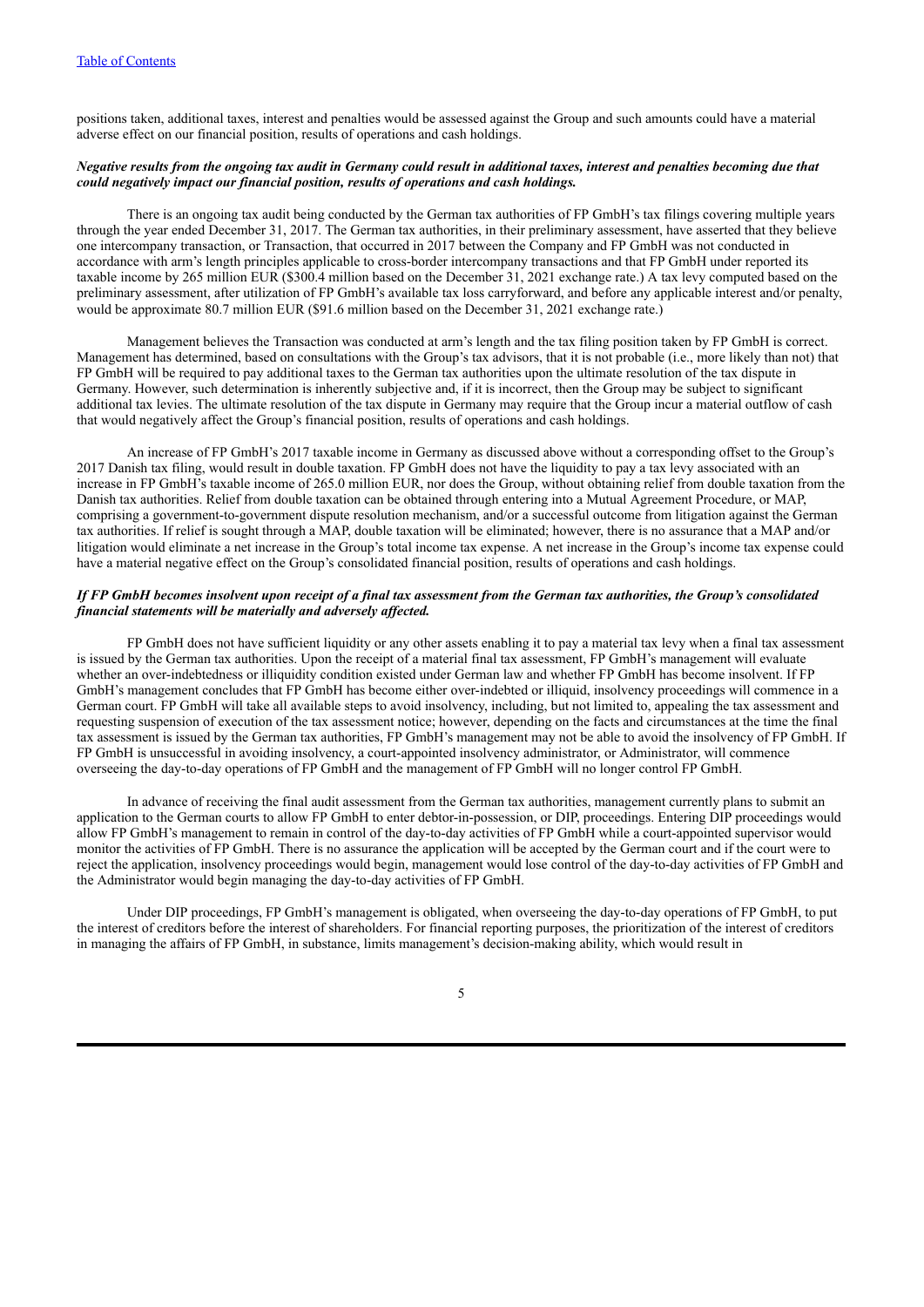management being deemed to have lost control of FP GmbH. Upon the loss of control of FP GmbH, FP GmbH would be deconsolidated from our consolidated financial statements resulting in the Group incurring a nonrecurring impairment loss. Such impairment loss will be recognized by the Group on the date control of FP GmbH is lost and will equal the net asset value of the Group's investment in FP GmbH which, as of December 31, 2021, totals 19.4 million DKK (\$3.0 million based on the December 31, 2021 exchange rate.) As of December 31, 2021, there is an uncollateralized intercompany loan, or Intercompany Loan, from FP GmbH to a subsidiary of the Group that totals 2.8 million EUR (\$3.2 million based on the December 31, 2021 exchange rate.) The Intercompany Loan is due on demand and accrues interest at an annual rate of 2% with interest compounding quarterly. (The Intercompany Loan and the related interest are eliminated in consolidation and therefore not reflected in the consolidated financial statements included herein). Subsequent to the deconsolidation of FP GmbH, the Group's consolidated statement of financial position will include a current liability equal to the Intercompany Loan and the Group's consolidated statement of profit or loss will include interest expense recognized in accordance with the terms of the Intercompany Loan as stated above.

The loss of control of FP GmbH would have a material adverse impact on our financial position and operating results. Our cash holdings will also be adversely affected when we are required to repay the Intercompany Loan. In addition, the Company could be exposed to claims made by the Administrator in the event the Administrator believes the Company was unfairly benefited by the Transaction, or potentially other transactions and/or actions taken by the Company or another company within the Group, at the detriment of FP GmbH's creditors. Any claims against the Company, or another company within the Group, that are ultimately successful, could have a material adverse effect on the Group's financial position, operating results and cash holdings.

#### *There is no assurance that the German tax audit will not result in double taxation.*

Double taxation would result if the German tax authorities were successful in their claim that the Transaction was not conducted at arm's length resulting in FP GmbH paying a German tax levy without an offset adjustment to the Group's Danish tax filing. Double taxation would increase the Groups tax expense and would likely have a material negative effect on the Group's financial position, operating results and cash holdings.

In the event double taxation occurs, the Group may choose to enter into a Mutual Agreement Procedure, or MAP, and/or commence litigation against the tax authorities in order to avoid or mitigate the negative effect of double taxation. A MAP is a government-to-government dispute resolution mechanism, which would enable the relevant authorities to resolve the tax dispute on a mutually agreeable basis. A MAP may also include an independent arbitration procedure to secure a successful resolution. If litigation were pursued, it would likely be time-consuming and costly and there remains a high uncertainty as to whether we would successfully avoid or mitigate double taxation. If a MAP were pursued, it would also be time-consuming and potentially costly and, while double taxation would be eliminated, there remains a high uncertainty whether we would get relief from an increase to the Group's tax obligation, since the outcome of a MAP could be that a greater portion of the Group's total 2017 taxable income is allocated to Germany where the tax rate is higher than Denmark. The time period to ultimately settle the tax dispute with the German tax authorities, including the completion of a MAP and/or litigation, is currently unknown; however, management does not believe the dispute will conclude within the next twelve months and could be three years or longer. The cost to pursue a MAP and/or litigation and any potential taxes, interest and penalties due at the conclusion of the MAP and/or litigation could each have a material adverse effect on the Group's financial position, operating results and cash holdings.

At the conclusion of a MAP and/or litigation, if the German tax authorities are successful in increasing FP GmbH's taxable income and if FP GmbH is unable to pay the related tax levy, the German tax authorities could commence litigation against the Company in Denmark to collect the outstanding balance of the tax levy. If such were to occur, it would likely be time consuming to resolve, very costly to the Company to defend, and could have a material negative effect on the Group's consolidated financial position, operating results and cash holdings.

#### *There is uncertainty with respect to the Danish tax authority's treatment of our American Depositary Shares.*

In the fourth quarter of 2021, we submitted a request for a binding ruling from the Danish tax authorities regarding the Danish taxation of our American Depositary Shares, or ADSs. There is uncertainty as to how the Danish tax authorities will rule on our question and when such ruling will be made. Depending on the outcome of the ruling, it could have a significant negative effect on how holders of our ADSs are taxed including, but not limited to, the imposition of Danish withholding taxes on return of capital transactions we undertake with our ADSs holders. The imposition of additional taxes on holders of our ADSs could have an adverse impact on the price of our ADSs.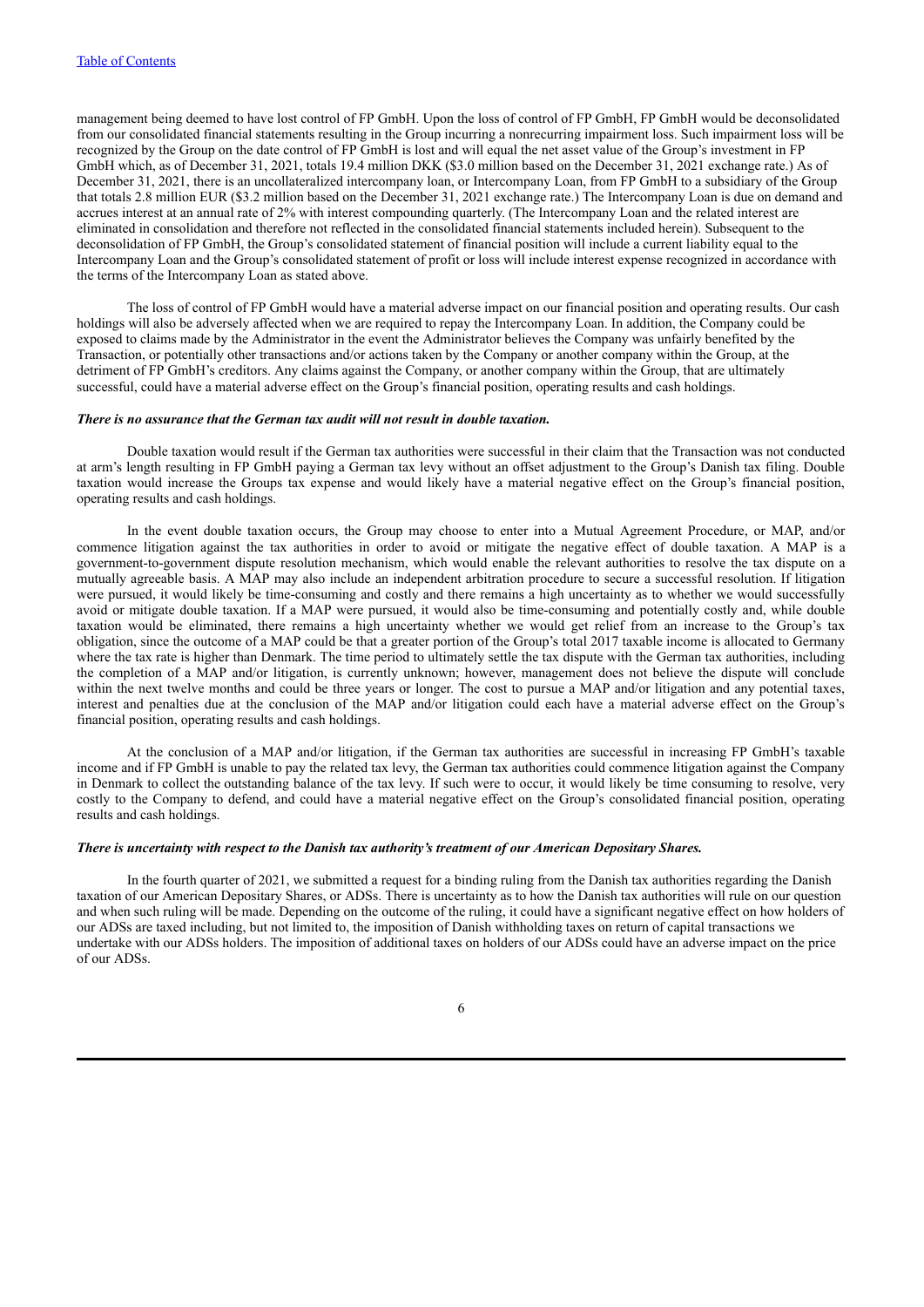## We review and explore strategic alternatives on an on-going basis, but there can be no assurance that we will be successful in identifying or completing any strategic alternative or that any such strategic alternative will yield additional value for our *shareholders.*

We regularly review strategic alternatives to ensure our current structure optimizes our ability to execute our strategic plan and to maximize shareholder value. The review of strategic alternatives could result in, among other things, a sale, merger, consolidation or business combination, asset divestiture, partnering, licensing or other collaboration agreements, or potential acquisitions or recapitalizations, in one or more transactions, or continuing to operate with our current business plan and strategy. There can be no assurance that the exploration of strategic alternatives will result in the identification or consummation of any transaction.

In addition, we may incur substantial expenses associated with identifying and evaluating potential strategic alternatives. The process of exploring strategic alternatives may be time consuming and if we are unable to effectively manage the process, our business, results of operations and/or financial position could be adversely affected. We also cannot assure that any potential transaction or other strategic alternative, if identified, evaluated and consummated, will provide greater value to our shareholders than that reflected in our current ADS price. Any potential transaction would be dependent upon a number of factors that may be beyond our control, including, among other factors, market conditions, industry trends, the interest of third parties in our business and the availability of financing to potential buyers on reasonable terms.

#### If we ultimately prevail in the Opposition Proceeding, then we expect to derive all or a significant portion of our future revenues, if any, from Biogen and our future success depends on continued market acceptance of Tecfidera® as well as continued performance by *Biogen of its obligations under the License Agreement.*

If we ultimately prevail in the Opposition Proceeding and we receive royalty payments from Biogen under the License Agreement, we anticipate that such royalty payments from sales of Tecfidera® outside of the United States would represent all or a significant portion of our future revenues, if any. We have no control over the sales efforts of Biogen, and its future marketing of Tecfidera<sup>®</sup> might not be successful. Reductions in the sales volume or average selling price of Tecfidera<sup>®</sup> for any reason could have a material adverse effect on our business. We also depend on Biogen to perform all of its non-royalty payment obligations under the License Agreement.

# Failure to materially comply with the terms and conditions of the License Agreement could result in a loss of future royalty revenues.

Under the terms of the License Agreement, we are required to perform certain obligations, including maintaining sufficient capital to continue the Company's operations as a going concern and solvent entity. Failure by the Company to materially comply with its obligations under the License Agreement could cause the Company to lose its potential right to royalties from Biogen under the License Agreement.

# We have faced and may continue to face business disruption and related risks resulting from the ongoing COVID-19 pandemic, *which could have an adverse ef ect on our business.*

Our business and its operations have been and may continue to be disrupted and adversely affected by the ongoing COVID-19 pandemic. As a result of measures imposed by the governments in affected regions, including throughout Europe, businesses and government agencies have been suspended due to quarantines intended to contain this outbreak. Such measures have negatively impacted and may in the future negatively impact certain of our business operations, including the expected timelines for the resolutions of our ongoing tax audits and the Opposition Proceeding, each described elsewhere in this Annual Report. Additionally, as a result of the COVID-19 pandemic, we have been required to limit our operations and implement limitations, including work-from-home policies.

In addition, international stock markets have been volatile as a result of the uncertainty associated with the impact of the COVID-19 pandemic on the global economy. If such volatility continues, our stock price may be negatively affected as a result.

We continue to monitor the impact of the COVID-19 pandemic, including the impact of variants, on our business. We do not know the full extent of potential disruptions or impacts on our business or whether we will face additional disruptions or impacts on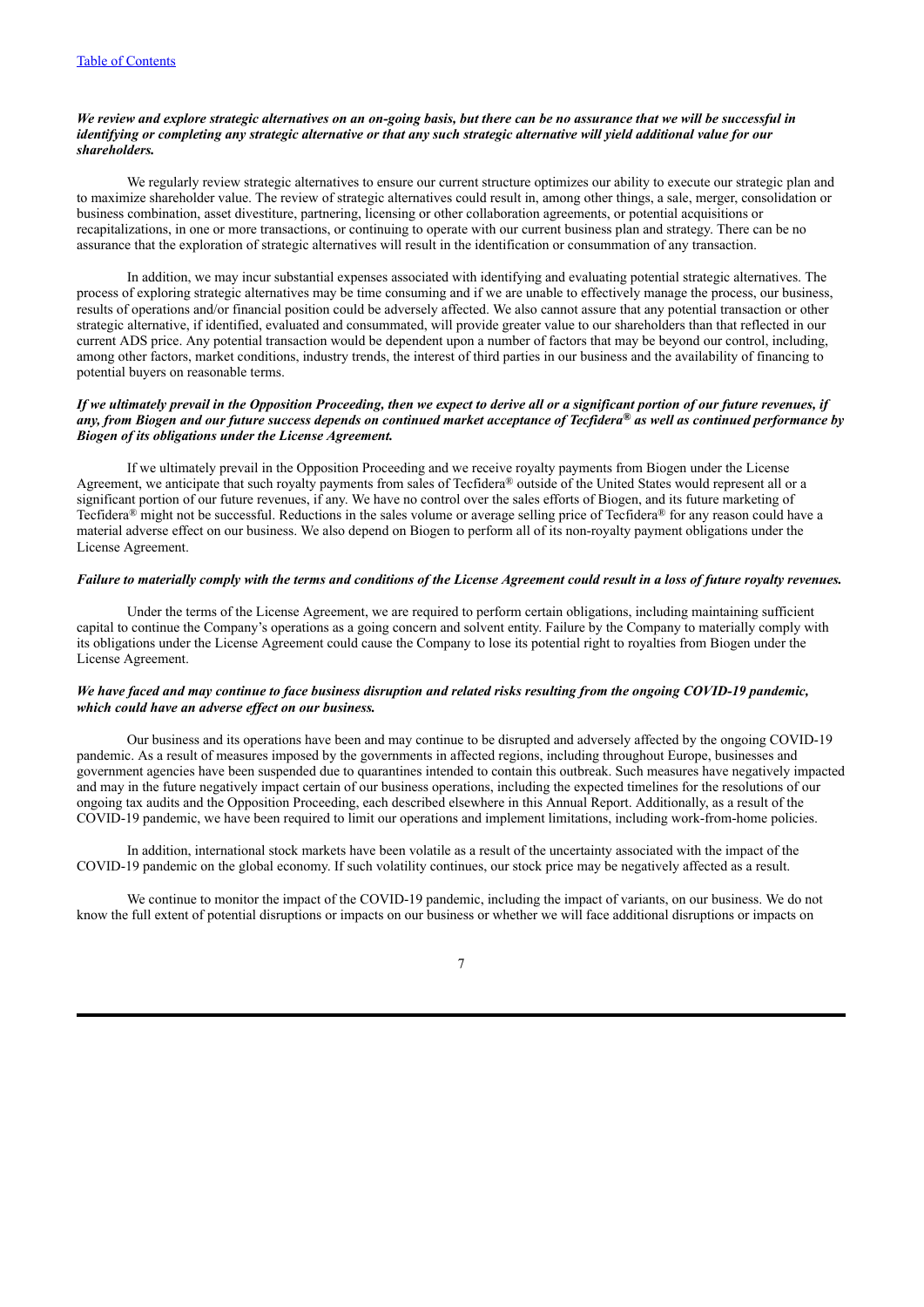our business, our ongoing tax audits, the Opposition Proceeding, or the global economy as a whole, and any such disruptions could have a material adverse effect on our operating results and financial condition.

## *We depend on retaining our key personnel and possibly recruiting additional qualified personnel.*

Our continued operations depend greatly upon the continued contributions of our management. These individuals currently include the members of our board of directors, consisting of our Chairman, Florian Schönharting, as well as Torsten Goesch, Grant Hellier Lawrence, Jakob Mosegaard Larsen, and Duncan Moore. Additionally, our Chief Executive Officer, Claus Bo Svendsen, and our Vice President, Finance and Controller, FP USA, Thomas Carbone.

The loss of directors or key executives could have a material adverse effect on our business. In addition, the competition for qualified personnel in the biopharmaceutical field is intense, and, if we need to recruit additional qualified personnel in the future, we may not be able to do so successfully. If our recruitment and retention efforts are unsuccessful, it may be difficult for us to implement our business strategy, which could have a material adverse effect on our business.

## *Changes in privacy laws could have an adverse ef ect on our business.*

The regulatory framework for privacy and cybersecurity issues worldwide is rapidly evolving and is likely to remain uncertain for the foreseeable future. We may be required to incur significant costs to comply with privacy and data security laws, rules and regulations, including the General Data Protection Regulation, or GDPR, and UK national law, each of which has significant penalties for noncompliance. Any inability to adequately address privacy and security concerns or comply with applicable privacy and data security laws, rules and regulations could have an adverse effect on our business prospects, results of operations and/or financial position.

## Our business and operations may be materially adversely affected in the event of computer system failures or security breaches.

Despite the implementation of security measures, our internal computer systems, and those of any third-party vendor on which we rely from time to time, are vulnerable to damage from computer viruses, unauthorized access, cyber-attacks, natural disasters, fire, terrorism, war and telecommunication and electrical failures. If such an event were to occur and interrupt our operations, it could result in a material disruption to our operations. To the extent that any disruption or security breach results in a loss of or damage to our data or applications, loss of trade secrets or inappropriate disclosure of confidential or proprietary information, including protected health information or personal data of employees or former employees, we could incur liability. We may also be vulnerable to cyber-attacks by hackers or other malfeasance. This type of breach of our cybersecurity may compromise our confidential information or our financial information and adversely affect our business or result in legal proceedings.

#### **Risks Related to Our Financial Position and Capital Needs**

#### With the exception of 2017, we have a history of operating losses and we may not achieve or sustain profitability.

Since the Company's inception, with the exception of 2017 when we received a nonrecurring cash fee of \$1.25 billion, or the Non-refundable Fee, from Biogen in connection with the License Agreement, we have incurred net losses and negative cash flows from operations. We expect to incur net losses and negative cash flows from operations for the foreseeable future, subject to the resolution of the Opposition Proceeding. There is no assurance that we will ever have operating revenues, net income or positive cash flows from operations in the future. The Group's ability to generate future operating revenue is currently limited to royalties that are contingently due to the Company under the License Agreement only if we prevail, including all appeals, in the Opposition Proceeding. If we fail to prevail in the Opposition Proceeding, it is highly unlikely we will have operating revenues and our ability to continue as a going concern long-term would be uncertain.

Historically, we have financed our operations through our initial public offering completed in October 2014, private placements of equity securities, a government grant, and debt financing arrangements. We have never generated and do not anticipate generating any revenues from our own product sales. We believe that our existing cash and cash equivalents will enable us to fund our operating expenses and capital expenditure requirements beyond the next twelve months. Should the Company experience unforeseen expenses or other usages of cash, including but not limited to an unfavorable outcome in the tax audit in Germany, the effect would negatively impact management's ability to fund operations and continue as a going concern.

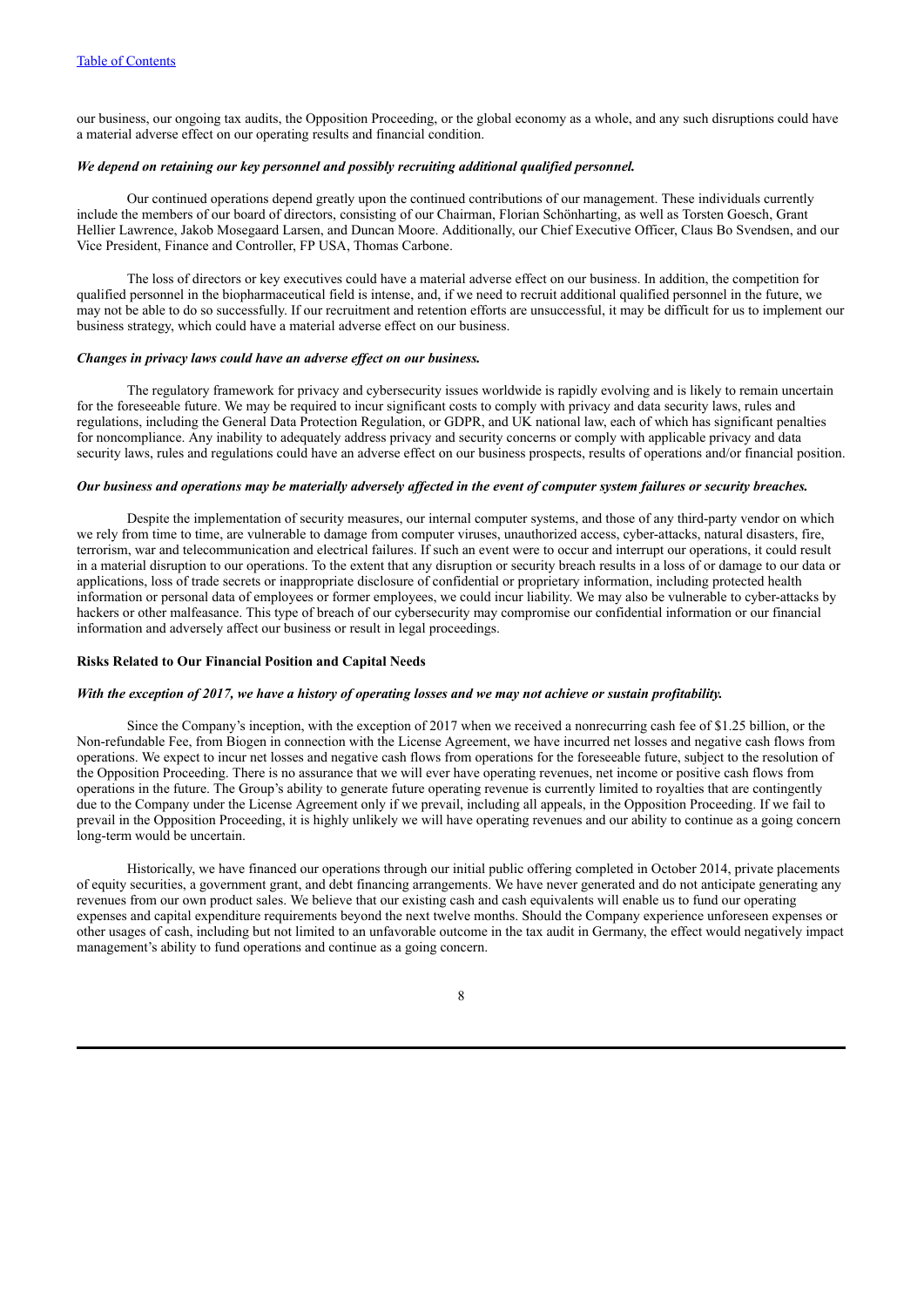If the Company were to need to raise capital to fund ongoing operations, there can be no assurances that such funding would be available on acceptable terms, if at all. The long-term success of the Company is contingent on the successful outcome of the Opposition Proceeding and the Company's ability to successfully defend the intellectual property associated with the Company. There can be no assurance that the Company will be successful in the Opposition Proceeding or in defending the intellectual property associated with the Company. Accordingly, achieving and/or sustaining positive cash flows from operations or becoming profitable is uncertain.

Even if we do generate revenue, including from future royalties due the Company in accordance with the License Agreement, we may never achieve or sustain profitability on a consistent basis or at all. Our failure to sustain profitability could depress the market price of our ordinary shares and ADSs and could impair our ability to raise capital or continue our operations. A decline in the market price of our ordinary shares and ADSs also could cause you to lose all or a part of your investment.

## We may be required to raise additional capital to fund our operations, and we may not be able to do so on terms acceptable to us, or at *all.*

We are required under the terms of the License Agreement to maintain sufficient capital to continue the Company as a going concern and a solvent entity, plus an additional \$5.0 million until such time as the Company has complied with certain obligations under the License Agreement. While we currently believe we have sufficient resources to enable us to comply with our obligations under the License Agreement and continue as a going concern beyond the next twelve months, unforeseen events, including but not limited to an unfavorable outcome in the tax audit in Germany, could negatively affect our estimates and assumptions about how much capital will be required for us to meet our near and long-term obligations under the License Agreement and to continue as a going concern. If our current estimates and assumptions prove to be wrong and we need to raise additional capital to meet our obligations under the License Agreement and remain a going concern, we cannot assure you that we will be able to raise additional working capital as needed on terms acceptable to us, if at all. If we are unable to raise capital as needed, we may be required to reduce the scope of our operations, which could harm our financial condition and operating results, or cease our operations entirely. In addition, if we fail to prevail in the Opposition Proceeding, including all appeals, future revenues are unlikely and the Company's ability to continue as a going concern long-term would be uncertain.

In the event we need to seek additional funds, we may raise additional capital through the sale of equity or convertible debt securities. In such an event, the ownership interests of our existing equity holders will be diluted, and the terms of any new securities may include liquidation or other preferences that adversely affect the rights of our existing equity holders. In addition, the issuance of additional equity securities by us, or the possibility of such issuance, may cause the market price of our ADSs to decline. Debt financing, if available, may involve agreements that include covenants limiting or restricting our ability to take specific actions such as, but not limited to, incurring additional debt, making capital expenditures, declaring and paying dividends or making capital reductions.

#### *Exchange rate fluctuations may materially af ect our results of operations and financial condition.*

Due to the international scope of our operations and the fact that a substantial amount of our cash is currently denominated in U.S. Dollars and Euros, fluctuations in exchange rates, particularly between the Danish Kroner, or the DKK, the Euro and the U.S. Dollar, may adversely affect us. Although we are based in Denmark, we have sourced many services from several countries outside Denmark where the transactions are settled in currencies that are not the DKK. Further, potential future revenue may be derived from abroad. As a result, our business is affected by fluctuations in foreign exchange rates between the DKK, the Euro, the U.S. Dollar or other currencies, and the effects could have a significant impact on our reported results of operations and cash flows from period to period. For example, in the year ended December 31, 2021 we recognized a foreign exchange gain of \$2.2 million. This gain was primarily related to our U.S. Dollar cash holdings and the strengthening of the U.S. Dollar during the year compared to the DKK. While we benefited from changes in foreign exchange rates in 2021 and 2019, it is possible that the foreign exchange loss experienced in 2020 could reoccur. Any foreign exchange losses would negatively affect the Group and the effect could be material. Currently, we do not have any exchange rate hedging arrangements in place and do not currently have plans to implement any hedging arrangements. Losses incurred by the Company, including those caused by foreign exchange, could have a negative effect on the trading price of the ADSs.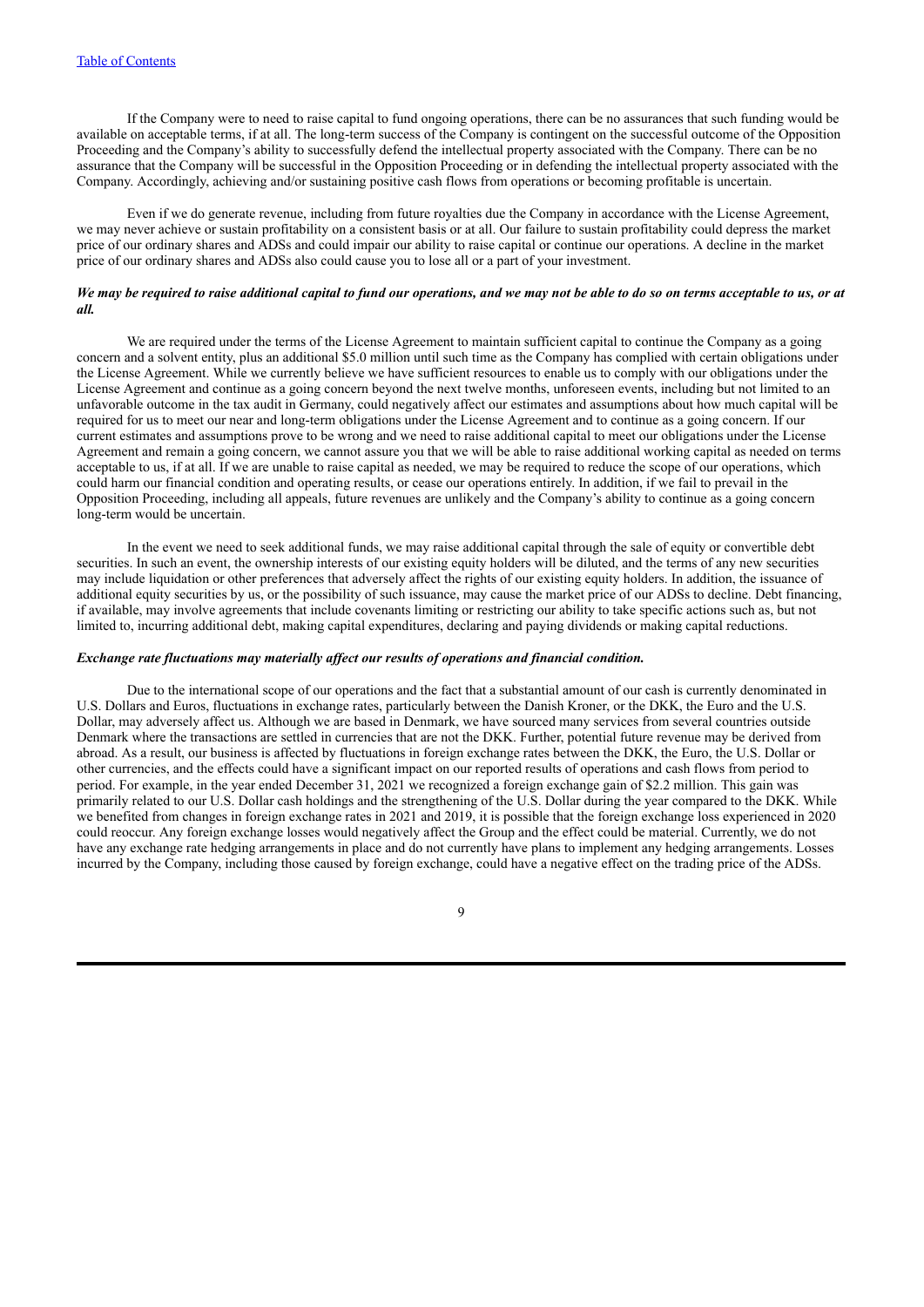# Developments relating to Biogen, Tecfidera®, our competitors or their products could materially and adversely affect our business, *results of operations, business prospects and the market price of our ADSs.*

In the event that our competitors or others in the pharmaceutical industry, including Biogen, experience developments relating to their business, products or product candidates, our business, results of operations, business prospects and the market price of our ADSs could suffer. In particular, if we are eligible to receive royalties on sales of Tecfidera®, our future success will depend on the continued market acceptance of Tecfidera® and adverse events, or the perception of adverse events, relating to Biogen or Tecfidera® would have material adverse effects on us. As a result of entering into the License Agreement, the market price of our ADSs could become more significantly affected by announcements made by Biogen, over which we have no control. Additionally, cases of progressive multifocal leukoencephalopathy have been reported in patients being treated with Tecfidera®, which could raise safety concerns and harm the market profile of DMF-containing treatments for MS, including Tecfidera®. Similarly, developments relating to other competitors of Biogen and their products could have adverse effects on our business prospects and the market price of our ADSs. For example, competitors may offer their products at reduced prices or with discounts or rebates that increase pricing pressure with respect to therapies for the treatment of MS.

#### *Related party transactions may be challenged by tax authorities.*

The jurisdictions in which we conduct or will conduct business, and in particular Denmark, Germany and the United States, have detailed transfer pricing rules which require that all transactions with related parties be priced using arm's-length pricing principles. The taxation authorities in these jurisdictions could challenge our arm's-length related-party transfer pricing practices. International transfer pricing is an area of taxation that depends heavily on the underlying facts and circumstances and generally involves a significant degree of judgment. Accordingly, there is the risk that the tax authorities could disagree with a tax filing position taken by a Group company and impose additional taxable income or disallow the deductibility of expenses on intercompany cross-border transactions resulting in higher tax obligations in one or more tax jurisdictions. Management's experience has been that the tax authorities can be aggressive in taking positions that would increase taxable income and/or disallow deductible expenses. If the tax authorities are successful in increasing taxable income and/or disallowing the deduction of expenses in one or more jurisdictions, it would result in the Group experiencing a higher effective tax rate that could be material. The imposition of additional taxes, interest and/or penalties resulting from a tax audit associated with related party transactions would negatively impact the Company's financial position, operating results and cash flows and the impact could be material.

For example, the Danish and German tax authorities were conducting a joint tax audit of the Group's Danish and German tax returns covering multiple years through the year ended December 31, 2017. The joint tax audit focused primarily on the Transaction and whether the Transaction was conducted at arm's length and in accordance with tax regulations. The joint tax audit has concluded with the tax authorities unable to agree on whether the Transaction was conducted at arm's-length in accordance with tax regulations. While the Danish tax authorities saw no reason to change the pricing of the Transaction, the German tax authorities assert that the Transaction was not conducted at arm's-length resulting in FP GmbH understating its taxable income by 265 million EUR (\$300.4 million based on the December 31, 2021 exchange rate.) for the year ended December 31, 2017. A tax levy associated with a 265 million EUR increase in FP GmbH's taxable income, after unitization of FP GmbH's available tax loss carryforward, and before any applicable interest and/or penalty, would be approximate 80.7 million EUR (\$91.6 million based on the December 31, 2021 exchange rate.) Management believes the Transaction was conducted at arm's length and the tax filing position taken by FP GmbH is correct. Management has determined, based on consultations with the Group's tax advisors, that it is not probable (i.e., more likely than not) that the Group will be required to pay additional taxes to the German tax authorities upon the ultimate resolution of the tax dispute in Germany. However, such determination is inherently subjective and, if it is incorrect, then the Group may be subject to significant additional tax levies. The ultimate resolution of the tax dispute in Germany may require that the Group incur a material outflow of cash that would negatively affect the Group's financial position, results of operations and cash holdings.

# We may need to return the proceeds of a government grant if it is found that we did not fully comply with all terms and conditions.

As part of the project for the development of new or innovative products and procedures in the Free State of Saxony, Germany, the Sächsische Aufbaubank—Förderbank, or SAB, awarded FP GmbH a grant, or the Grant, of €3.8 million (\$4.3 million based on the December 31, 2021 exchange rate) that subsidized certain product development costs incurred by FP GmbH, during the period from March 2007 to December 2008. While the SAB has conducted an audit of the use of proceeds and confirmed that FP GmbH had complied with all the terms and conditions of the Grant, the SAB maintains the right to revoke the Grant and demand repayment of the Grant, plus interest, in the event the SAB in the future determines that FP GmbH failed to fully comply with all the terms and conditions of the Grant. While we believe that FP GmbH is in full compliance with all the terms and conditions of the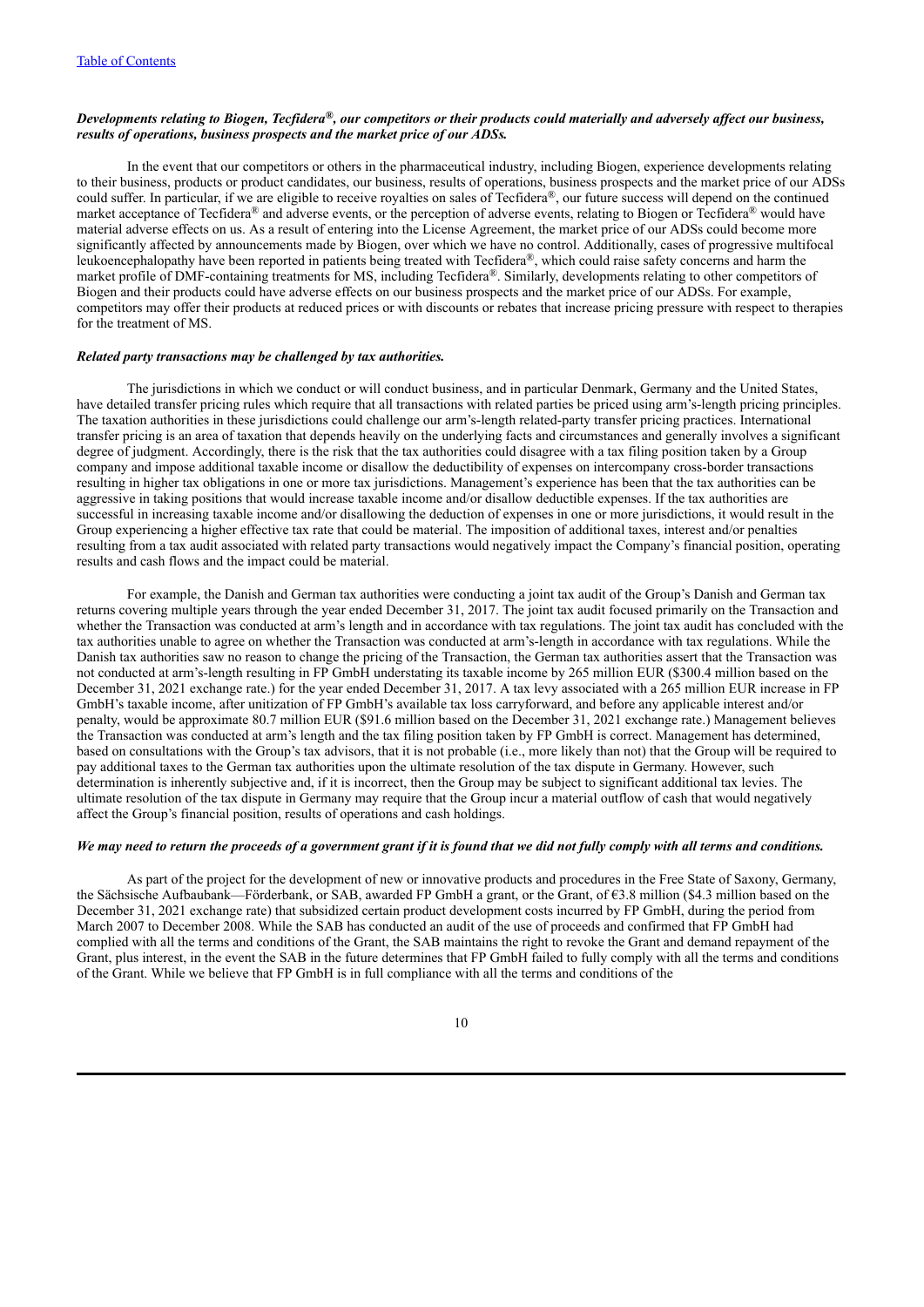Grant, there is always a risk that the SAB in the future could disagree and demand repayment of the Grant plus interest. If we were required to repay the Grant, it would have a material negative effect on our financial position and operating results.

# **Risks Related to Intellectual Property**

#### *We no longer have full control over the licensed intellectual property associated with the Company.*

Pursuant to the License Agreement, in 2017 we effected a corporate restructuring whereby we transferred our intellectual property to FWP IP ApS, or FWP IP, a Danish limited liability company. The capital stock of FWP IP was subsequently transferred to and is now held by FWP HoldCo ApS, or HoldCo, a Danish limited liability company, which is owned and controlled by FWP Fonden, or the Foundation, an independent Danish foundation. The boards of directors of the Foundation, HoldCo and FWP IP are identical and each consist of three members, comprised of one independent member and one member appointed by each of Forward Pharma and Biogen. All actions of the Foundation, HoldCo and FWP IP require the unanimous approval of their respective boards of directors. As a result, we no longer have full control over the licensed intellectual property associated with the Company. Even though we have agreed with Biogen and FWP IP that FWP IP will be required to take actions with respect to the transferred intellectual property, which now consists only of the non-U.S. intellectual property associated with the Company, in accordance with the provisions of the License Agreement, there can be no assurance that it will do so or that the prosecution of the intellectual property will be pursued in a manner that maximizes the value of the intellectual property over time. Further, in the event that FWP IP, which holds the transferred intellectual property, would materially breach its obligations under the License Agreement, Biogen would have a right to purchase all of the issued and outstanding shares of FWP IP at a price corresponding to its intrinsic value at the time of exercise. Finally, in the event the Foundation were to file for bankruptcy, a bankruptcy trustee would have substantial discretion to transfer or sell the assets of the foundation. In either such event, we could lose any right to control the transferred intellectual property, which could have a material adverse effect on our business.

Even if we are successful in the Opposition Proceeding, there can be no assurance that we will not be subject to subsequent or parallel invalidity proceedings involving these same or other patents associated with the Company before a national court in any of the European Patent Convention member states where the patents were validated, which subsequent or parallel proceedings could result in the challenged patents being subject to continued uncertainty as to their validity until such proceedings have been fully concluded. We cannot at this time anticipate how long any such proceedings may last or when, if at all, the patents currently under *challenge will finally be declared to be valid or not.*

The possibility of parallel validity proceedings in national courts and in the EPO is inherent in the legal arrangements under the European Patent Convention under which the EPO was established. If a third party files an opposition to a European patent with the EPO and also, in parallel, initiates a revocation action (also called a "nullity action" or "validity proceeding") against the same patent before a national court, certain national courts may exercise their discretion to either (i) stay the national proceedings, in order to await the outcome of the EPO opposition proceedings, or (ii) allow the revocation proceedings to go ahead, without awaiting the outcome of the EPO proceedings. The rules and practices differ from country to country within the member states of the European Patent Convention. For example, certain countries will stay the main proceeding until a final decision has been reached by the EPO whereas in other countries a stay is not automatic, and in such cases the courts may continue the proceedings notwithstanding the opposition. In Germany, for example, national nullity proceedings cannot be started before the German Federal Patent Court until the EPO opposition proceedings have been concluded or the opposition period has expired. As a result, it is possible that certain of the patents now subject to the Opposition Proceeding will, even if we are ultimately successful before the EPO, again become subject to a revocation action in a country like Germany, which means the challenged patents could be subject to continued uncertainty in the EU as to their validity until such proceedings have been fully concluded. If that were to occur, we cannot at anticipate how long any such proceedings may last or when, if at all, the patents currently under challenge will finally be declared to be valid or not. Furthermore, even if we are successful in the Opposition Proceeding, we will only be eligible to receive royalties outside of the United States if the patent(s) remain valid at relevant times on a country-by-country basis, provided that other conditions of the License Agreement are satisfied.

### Biogen is responsible for the filing, prosecution and maintenance of certain of the non-U.S. licensed intellectual property and if Biogen fails to adequately protect such intellectual property, our rights to the intellectual property associated with the Company and *our ability to receive future royalties from Biogen may be harmed.*

Under the License Agreement, Biogen has assumed the filing, prosecution and maintenance of all of the non-U.S. licensed intellectual property associated with the Company, except for the EP'355 patent. While Biogen is obligated to take all reasonable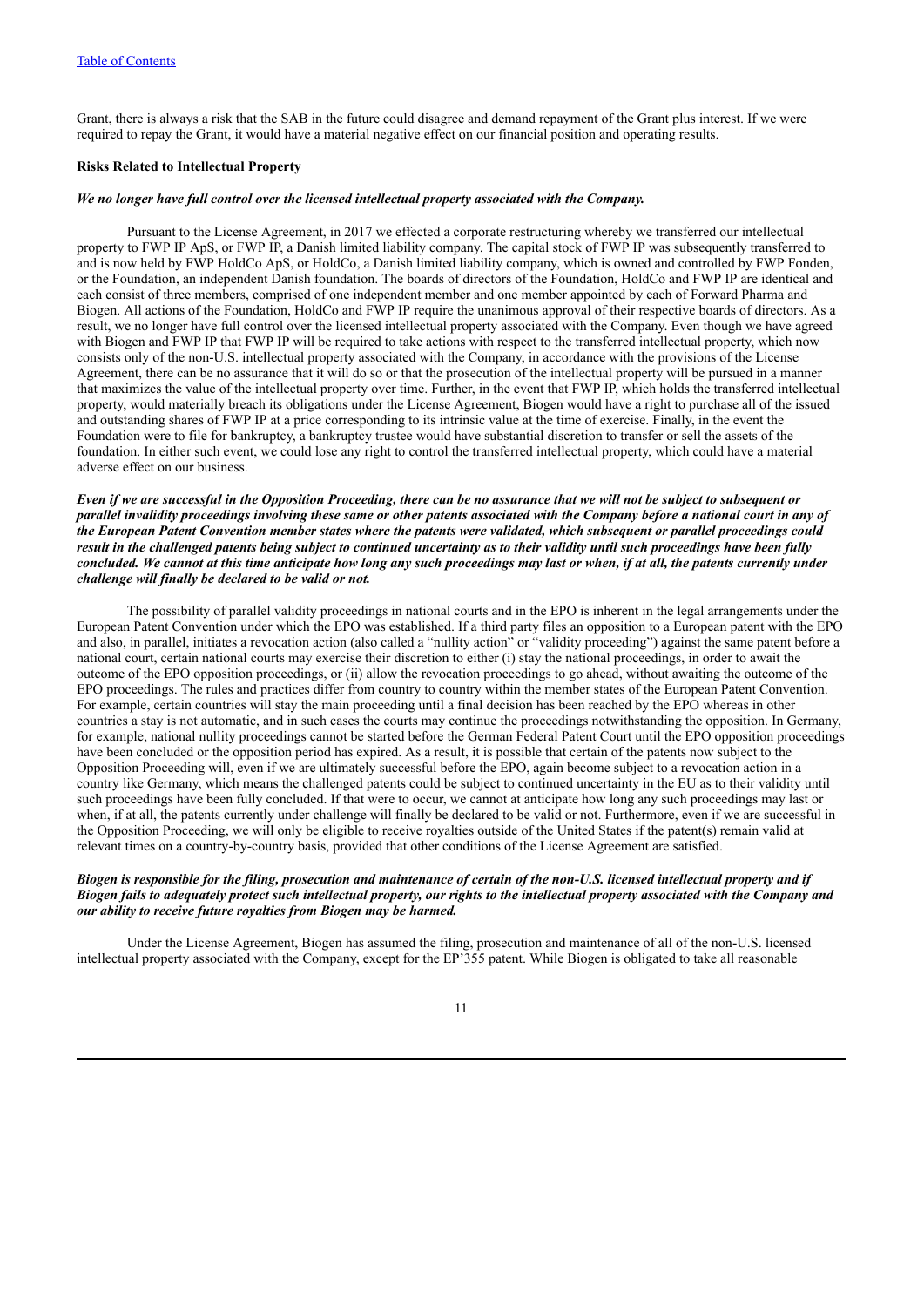measures to diligently file, prosecute and maintain the non-U.S. licensed intellectual property for which it is responsible, there can be no assurances that Biogen will protect the intellectual property to the same degree as the Company. If Biogen fails to adequately protect the non-U.S. licensed intellectual property, the Company could lose such intellectual property rights. Additionally, if the non-U.S. licensed intellectual property is harmed and we ultimately prevail in the Opposition Proceeding, any future royalty payments from Biogen on the non-U.S. licensed intellectual property may be negatively impacted.

## If we prevail in the Opposition Proceeding, we may be required to pay significant fees to the EPO and our attorneys to file, prosecute, maintain and defend certain of the licensed intellectual property with no assurance of receiving future royalties from Biogen.

If we ultimately prevail in the Opposition Proceeding, the License Agreement provides that, in certain circumstances, the Company may assume the filing, prosecution and maintenance of certain of the Company's non-U.S. licensed intellectual property in order to protect its interests in such intellectual property, including participating in European opposition proceedings, unless and until Biogen either re-assumes the filing, prosecution and maintenance of such non-U.S. licensed intellectual property or exercises its option to purchase all of the Company's non-U.S. licensed intellectual property. To do so, the Company would have to incur significant fees, including attorneys' fees, to file, prosecute and maintain such non-U.S. licensed intellectual property and may not be entitled to receive any royalties from Biogen.

### We may become involved in lawsuits to protect, defend and enforce the patents or other intellectual property associated with the Company, which could be expensive, time-consuming and, if unsuccessful, could result in issued patents covering our product *candidate being found invalid or unenforceable.*

Competitors may infringe the patents or other intellectual property associated with the Company. To counter such infringement, we may file claims or be required to join or assist claims filed by Biogen, and any related litigation and/or prosecution of such claims may be expensive and time-consuming. Any claims asserted against perceived infringers could provoke these parties to assert claims alleging that we infringe their intellectual property. In addition, in a patent infringement proceeding, or a parallel opposition, nullity or cancellation proceeding, it may be decided that a patent associated with the Company is invalid in whole or in part, unenforceable, or construes the patent's claims narrowly allowing the other party to commercialize competing products on the grounds that the patents associated with the Company do not cover such products.

Even if resolved in our favor, litigation or other legal proceedings relating to intellectual property claims may cause us to incur significant expenses and could distract our personnel from their normal responsibilities. Such litigation or proceedings could substantially increase our operating expenses. We may not have sufficient financial or other resources to adequately conduct such litigation or proceedings. Some competitors may be able to sustain the costs of such litigation or proceedings more effectively than we can because of their substantially greater financial resources. The effects of patent litigation or other proceedings could, therefore, have a material adverse effect on our ability to compete in the marketplace.

#### Third parties may claim rights including ownership rights in the intellectual property associated with the Company.

None of the named inventors on the patent and patent applications associated with the Company were our employees at the time of the filing of the Core Composition Patent family that we acquired from Aditech Pharma AB (together with its successor-in-interest, Swiss company Aditech Pharma AG, or Aditech). Two of the named inventors of the priority applications in the Core Composition Patent family were consultants of Aditech and, while obligated under their consulting agreements to assign their rights in the Core Composition Patent family to Aditech, were employed by other institutions at the time they were named as inventors. While such institutions have not made any claims to ownership, there can be no assurance they will not do so in the future.

Later-filed patent families were filed by us, but some of the named inventors were acting only in a consultant capacity to us. Some of these consultants, while obligated under their consulting agreements to assign their rights in such patent families to us, were employed by other institutions prior to or at the time they made their inventions. While such institutions have not made any ownership claims to the inventions disclosed in the later-filed patent families, there can be no assurance they will not do so in the future.

Named inventors on our patent applications, whether filed by us or acquired from Aditech, could also challenge whether their property rights were properly assigned. Further, other individuals (including persons not known to us or their employers) could make claims or assertions that they are inventors and/or owners of the intellectual property associated with the Company.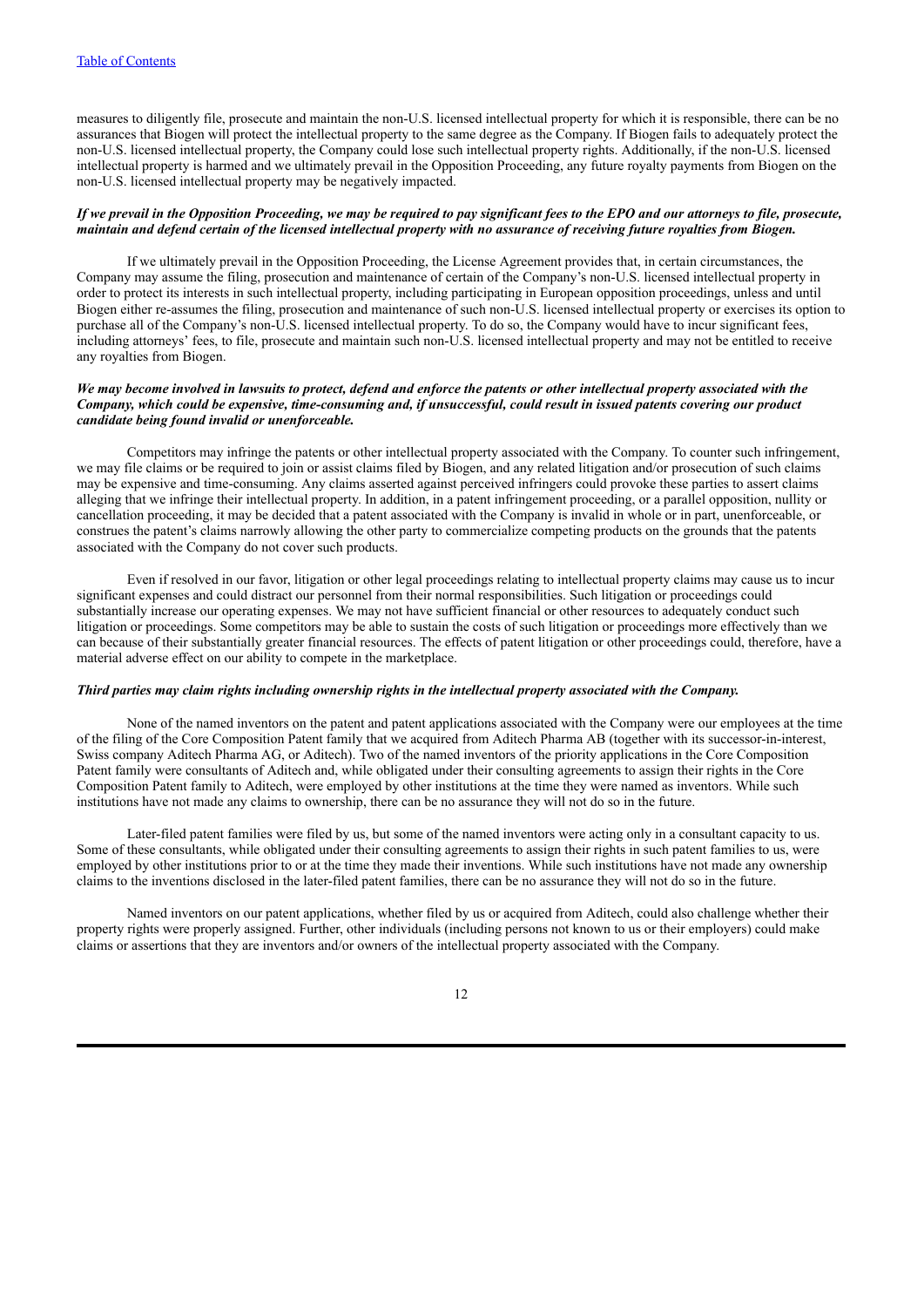"Under mandatory Danish law, a salaried employee having made an invention which is either patentable or registrable as a utility model in Denmark through his or her service with an employer has the rights to such invention, provided, however, that the rights to the invention upon the employer's request must be transferred to the employer, to the extent not otherwise agreed, if the use of such invention falls within the "working area" of the employer or it is a result of a specific assignment given by the employer to the employee. Following notification from the employee of the invention, the employer has four months to decide whether to acquire the rights to the invention. Such a transfer of the invention to the employer entitles the employee to receive and obligates the employer to pay a "reasonable compensation" unless the nature and value of the invention does not exceed what the employee, taking the agreed working conditions as a whole into account, reasonably could be expected to achieve. The fee will be fixed factoring in the value of the invention and its importance for the employer's business, the employee's terms of employment and the impact that the employee's service has had on the invention. The compensation payable by the employer is not subject to any maximum amount and may be paid either as a lump sum or as a continuing royalty payment based on, for example, the number of items produced based on the invention. An employee's claim for compensation may become time-barred or forfeited due to the employee's passive behavior. The general relative time-barring deadline under Danish law is five years with respect to claims based on employment matters, whereas the general absolute deadline for such claims is 10 years."

Some of the named inventors on the newer applications associated with the Company (not the Core Composition Patent family) are or were employees of our German subsidiary, FP GmbH, and thus are subject to German employment law. German employment law governs the transfer/assignment of any intellectual property rights generated by such employees. In particular, any inventions eligible for patent protection made by such employees are subject to the provisions of the German Act on Employees' Inventions (Gesetz ✔ber Arbeitnehmererfindungen), which regulates the ownership of, and compensation for, inventions made by employees. The law provides for a formal procedure for the transfer of an employee's rights to patentable inventions which result from performance of the tasks the employee is charged with at the employer or which are based to a significant extent on the experiences or works of the employer, upon the employer's request within a certain period of time after notification by the employee.

We believe that all inventive contributions made by employees of FP GmbH were made after the amended version of the German Act on Employees' Inventions came into force on October 1, 2009, and thus the amended version of the law exclusively applies to such inventions. Prior to October 1, 2009, such formal procedure had been susceptible to faults. The amendments to the law facilitate the transfer of rights in employees' inventions to the employer by replacing the former opt-in approach with an opt-out approach.

Following the transfer of rights, an employee is entitled to a claim for "reasonable compensation" to be calculated on an individual basis (e.g., revenue achieved through protection of the patent). In addition, the German Act on Employees' Invention provides for certain obligations on the employer including the obligation to apply for patent protection in Germany, the obligation to release the invention for application in those countries where the employer does not want to apply for a patent and the obligation to offer to the employee granted patents or pending patent applications if the employer intends to abandon rights in any country.

We face the risk that disputes can occur between us and employees or ex-employees of FP GmbH pertaining to alleged nonadherence to the provisions of this act. Such disputes may be costly to defend and take up our management's time and efforts whether we prevail or fail in such dispute. If we are required to pay additional compensation or face other disputes under the German Act on Employees' Inventions, in particular in case of a failed transfer of rights, our results of operations could be adversely affected.

#### *Intellectual property rights have limitations and may not adequately protect our business.*

The degree of future protection afforded by the intellectual property rights associated with the Company is uncertain because intellectual property rights have limitations and may not adequately protect our business. The following examples are illustrative:

Others may be able to commercialize DMF-containing products that are not covered by the claims of the patents or patent applications associated with the Company.

Others may independently develop similar or alternative technologies or otherwise circumvent any of our technologies without infringing the patents or patent applications that we own, license or will own or license.

We might not have been the first to conceive and reduce to practice the inventions covered by the patents or patent applications that we own, license or will own or license.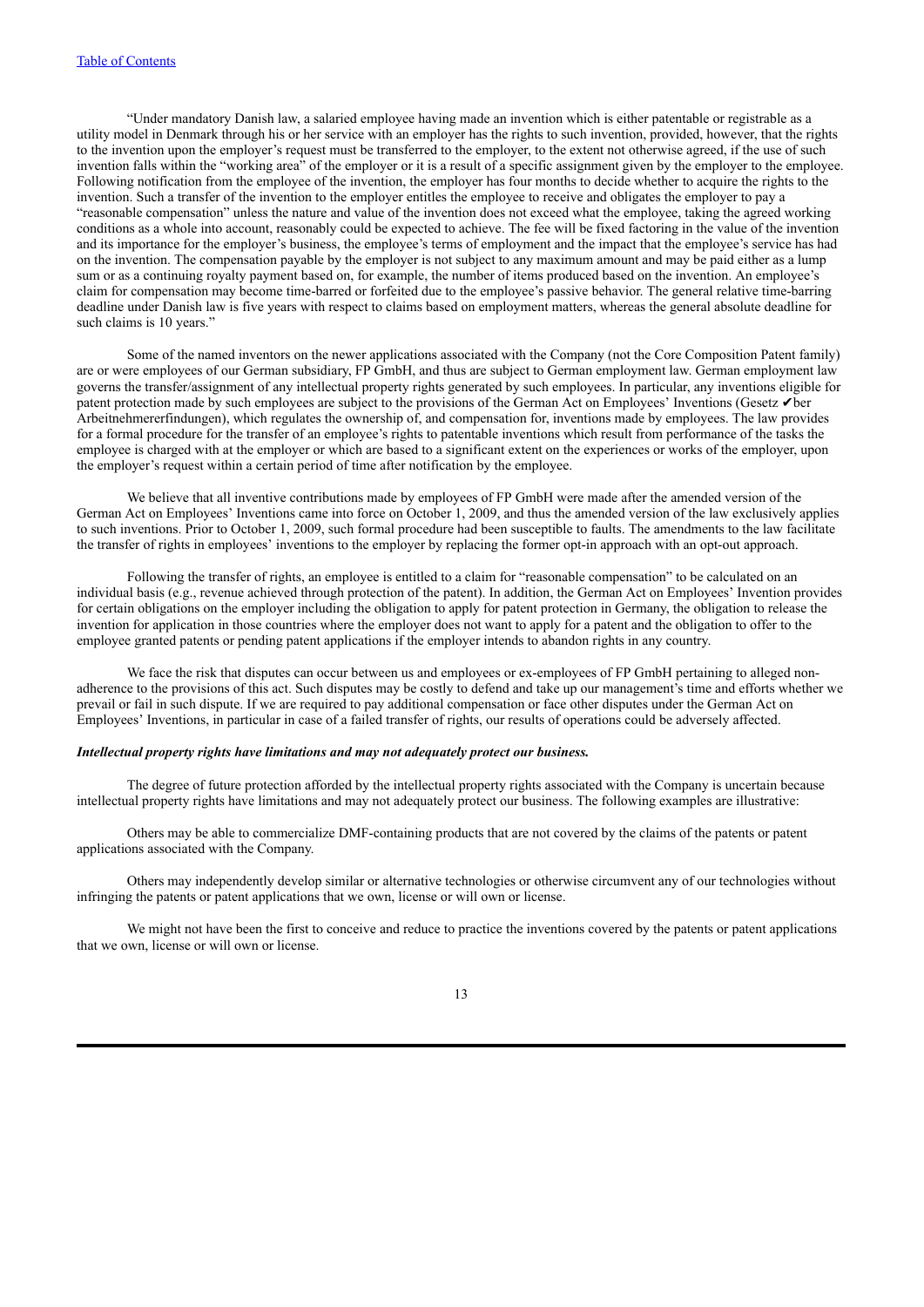We might not have been the first to file patent applications on the inventions disclosed in those applications.

It is possible that the pending patent applications associated with the Company will not lead to issued patents.

Issued patents that we own, license or will own or license may not provide us with any competitive advantage, or may be held invalid or unenforceable, as a result of legal challenges by our competitors.

Our competitors might conduct research and development activities in countries where we do not have patent rights, or in countries where research and development safe harbor laws exist, and then use the information learned from such activities to develop competitive products for sale in our major commercial markets.

Ownership of the patents or patent applications associated with the Company may be challenged by third parties.

The patents of third parties or pending or future applications of third parties, if issued, may have an adverse effect on our business.

## **Risks Related to Our Ordinary Shares and ADSs**

## If we fail to maintain the listing of our ADSs with a U.S. national securities exchange, the liquidity of our ADSs could be adversely *af ected.*

Our ADSs are currently listed for trading on The Nasdaq Capital Market. In order to maintain our listing on The Nasdaq Capital Market, we must comply with certain Nasdaq listing rules, including maintaining a minimum bid price of \$1.00 per ADS and maintaining our status as an operating company. We cannot assure that we will stay in compliance with Nasdaq's continued listing standards. We actively monitor the price of our ADSs and will consider available options, including, but not limited to, changing the ADS ratio, to maintain compliance with the continued listing standards of Nasdaq. If we fail to comply with the continued listing standards of Nasdaq, we will not be able to remain listed on that stock exchange, which could have a material adverse effect on the price of our ADSs. In addition, if we do not prevail in the Opposition Proceeding, our ADSs may be delisted from The Nasdaq Capital Market, either by Nasdaq or voluntarily by the Company.

If our ADSs are delisted, either by Nasdaq or voluntarily by the Company, our ADSs may be eligible to trade on the OTC Bulletin Board or another over-the-counter market, however, such delisting could have an adverse impact on the price of our ADSs. Any such alternative would likely result in it being more difficult for us to raise additional capital through the public or private sale of equity securities and for investors to dispose of, or obtain accurate quotations as to the market value of, our ADSs. In addition, there can be no assurance that our ADSs would be eligible for trading on any such alternative exchange or markets.

#### The market price of our ADSs has fluctuated in the past, and is likely to continue to be volatile, which could subject us to litigation.

The market price of our ADSs has fluctuated and is likely to be subject to further wide fluctuations in response to numerous factors, many of which are beyond our control, such as those in this "Risk Factors" section and others including:

- developments relating to the Opposition Proceeding;
- developments relating to the ongoing tax audit;
- an increased number of our ADSs outstanding following the deposit of ordinary shares into our ADR program by our holders of ordinary shares;
- announcements by us of significant acquisitions or divestitures, strategic and commercial partnerships and relationships, joint ventures, collaborations or capital commitments;
- announcements by Biogen regarding Tecfidera
- announcements by us regarding our ability to maintain our Nasdaq listing;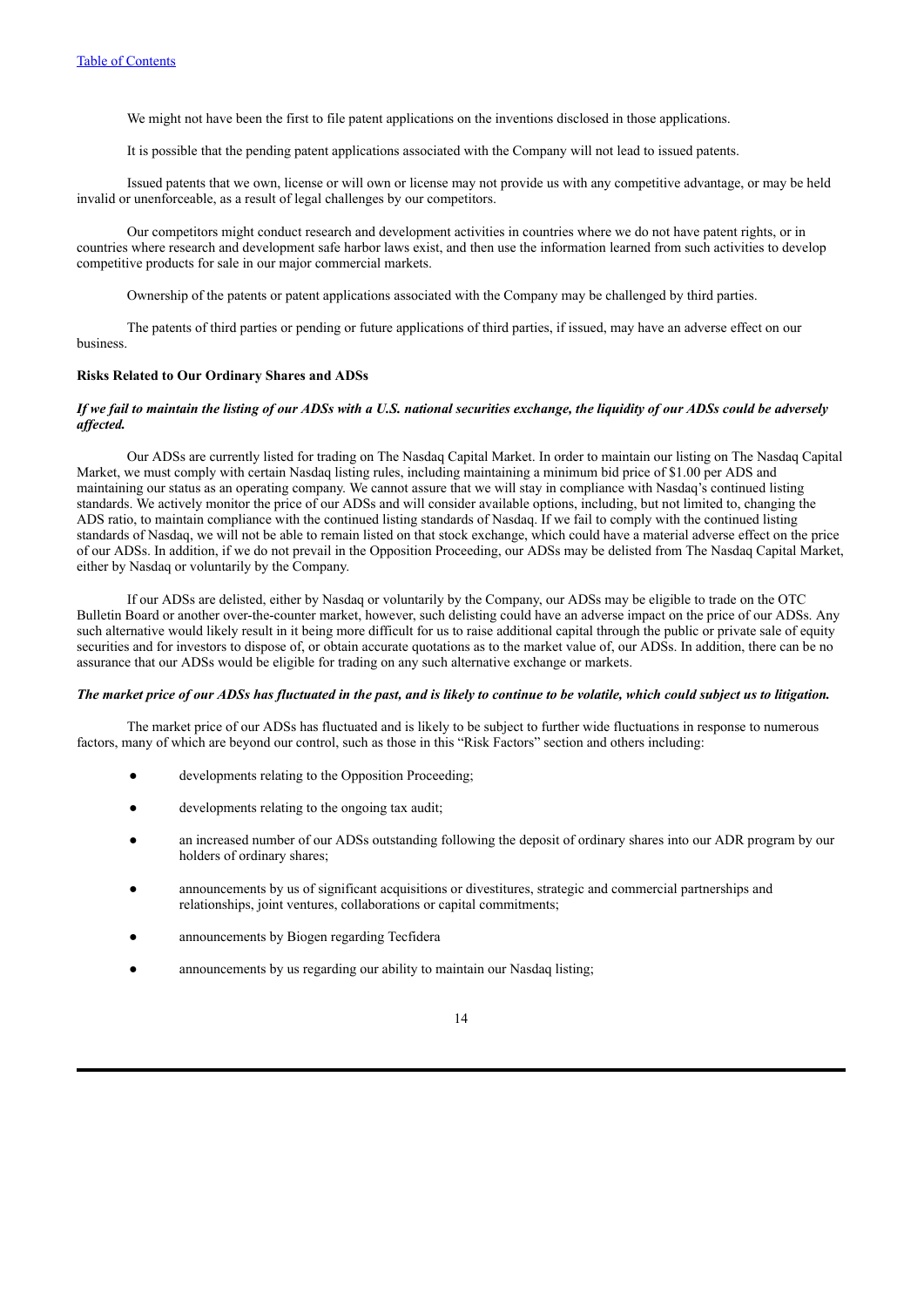- other developments or disputes concerning our intellectual property;
- commencement of, or our involvement in, litigation or other proceedings;
- announcement or expectation of additional debt or equity financing efforts;
- sales of our ADSs by our insiders or our other stockholders;
- any major change in our management; and
- general economic conditions and slow or negative growth of capital markets.

In addition, if the stock market experiences uneven investor confidence, the market price of our ADSs could decline for reasons unrelated to our business, operating results, or financial condition. The market price of our ADSs might also decline in reaction to events that affect other companies within, or outside, our industry even if these events do not directly affect us. Some companies that have experienced volatility in the trading price of their stock have been the subject of securities class action litigation. If we are the subject of such litigation, it could result in substantial costs and a diversion of our management's attention and resources.

#### *Holders of our ADSs have dif erent rights than holders of our ordinary shares.*

We have issued to our security holders ADSs and ordinary shares, each of which afford their holders different rights. Currently, only our ADSs are publicly traded (on The Nasdaq Capital Market). An ADS holder will not be treated as one of our shareholders and will not have shareholder rights. Danish law governs shareholder rights. Our depositary, Bank of New York Mellon, is the holder of the ordinary shares underlying outstanding ADSs. Holders of ADSs only have ADS holder rights. The deposit agreement among us, the depositary, and ADS holders sets out ADS holder rights as well as the rights and obligations of the depositary.

#### *The market price of the ADSs may be volatile and may fluctuate due to factors beyond our control.*

The price of equity securities of publicly traded emerging biopharmaceutical and drug discovery and development companies has been highly volatile and is likely to remain highly volatile in the future. The market price of the ADSs may fluctuate significantly due to a variety of factors, including:

- economic conditions related to the ongoing COVID-19 pandemic;
- developments concerning proprietary rights, including patents and litigation matters;
- technological innovations or commercial product introductions by our competitors;
- changes in government regulations;
- public concern relating to the commercial value or safety of Tecfidera<sup>®</sup>;
- financing or other corporate transactions;
- publication of research reports or comments by securities or industry analysts;
- general market conditions in the pharmaceutical industry or in the economy as a whole; or
- other events and factors beyond our control.

In addition, the stock market in general has recently experienced extreme price and volume fluctuations that have often been unrelated or disproportionate to the operating performance of individual companies. Broad market and industry factors may materially affect the market price of companies' equity securities, including ours, regardless of actual operating performance.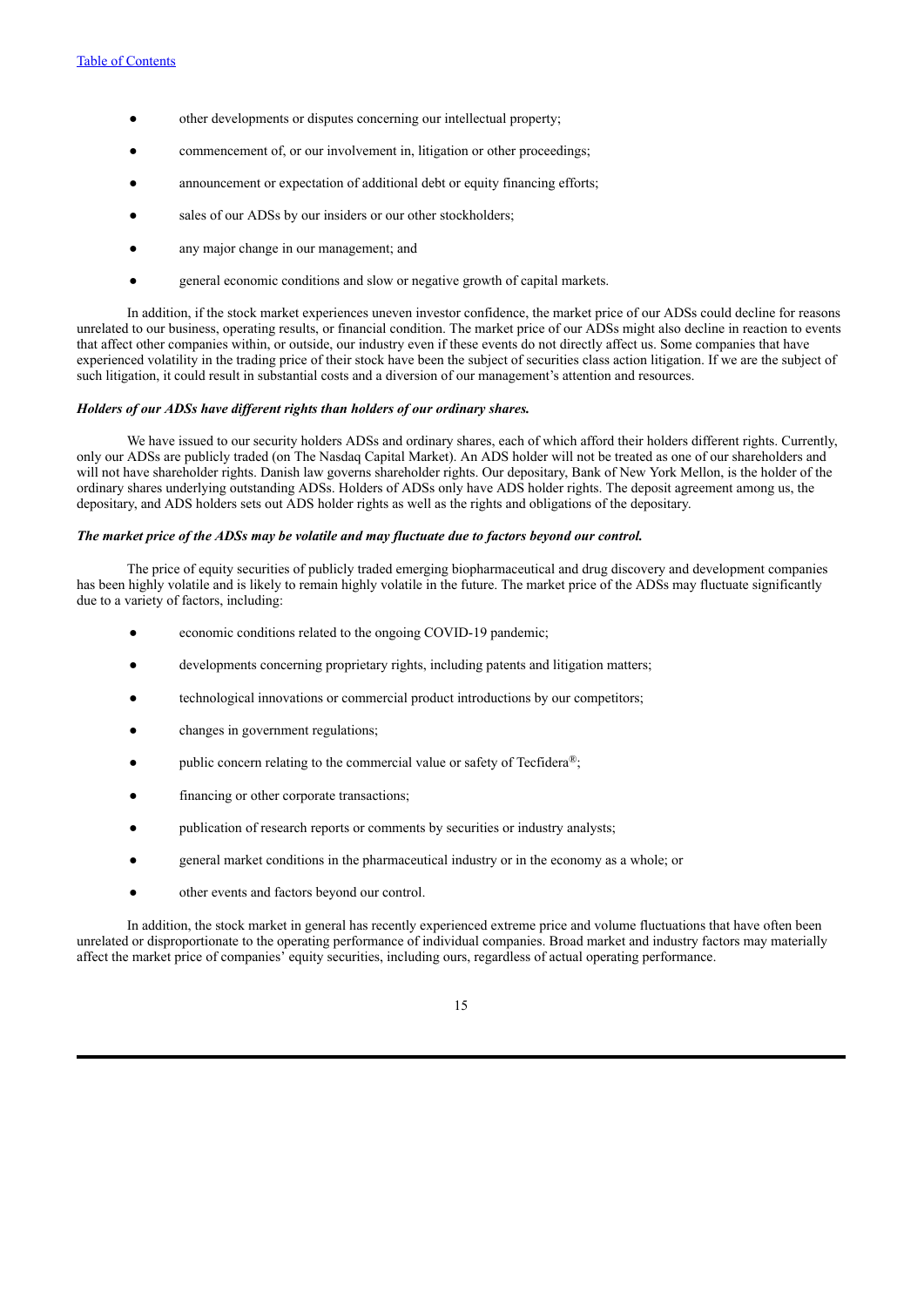# *There may be a lack of liquidity and market for our ordinary shares and ADSs.*

A lack of liquidity in the markets for our ADSs could negatively affect the ability of the holders to sell our ADSs or the price at which holders of our ADSs will be able to sell them. As a result of the ADS ratio change that we effected in December 2019, there are fewer ADSs outstanding, which could have a negative impact on liquidity for such ADSs. Future trading prices of our ADSs will depend on many factors including, among other things, prevailing interest rates, our operating results and the market for similar securities.

Our ordinary shares underlying the ADSs are not listed on any public securities exchange. Future sales by our existing shareholders could limit the ability of an ADS holder to sell the ADSs at the price and time such holder desires. Any such limited trading market may also increase the price volatility of the ADSs or the ordinary shares underlying the ADSs.

### Our ordinary shares are controlled by insiders, who could have significant influence over the outcome of corporate actions requiring *board and shareholder approval.*

Our Chairman, Florian Schönharting, and director, Torsten Goesch, indirectly beneficially own approximately 70% of our ordinary shares (represented as ADSs), of which approximately 52% is beneficially owned by Mr. Schönharting. With such concentrated control, Messrs. Schönharting and Goesch, acting individually or in concert, have significant influence over the outcome of corporate actions requiring board and shareholder approval, including the election of directors, certain decisions relating to our capital structure, amendments to our Articles of Association, and the approval of mergers and other significant corporate actions or transactions. The interests of these insiders may not always coincide with our interests or the interests of our other shareholders or holders of the ADSs and those other shareholders and holders of the ADSs may have no effective voice in the management of the Company.

## Certain of our principal shareholders as well as NB FP Investment II K/S have entered into a shareholders' agreement under which they have agreed to take certain actions that may be adverse to the interests of other shareholders and holders of ADSs.

Certain of our principal shareholders as well as NB FP Investment II K/S have entered into a shareholders' agreement, under which they have agreed to take certain actions, including with respect to the ability of certain principal shareholders to nominate directors to the board of directors and the obligation to increase share capital in certain circumstances. The shareholders that are party to the shareholders' agreement control a majority of the voting power of our ordinary shares, and the actions taken under or pursuant to the shareholders' agreement may conflict with the interests of other shareholders and holders of ADSs.

#### ADS holders may not be able to exercise their right to vote the ordinary shares underlying the ADSs.

Holders of ADSs may exercise voting rights with respect to the ordinary shares represented by the ADSs only in accordance with the provisions of the deposit agreement and not as direct shareholders in the Company. The deposit agreement provides that, upon receipt of notice of any meeting of holders of our ordinary shares, the depositary will fix a record date for the determination of ADS holders who shall be entitled to give instructions for the exercise of voting rights. Upon timely receipt of notice from us, if we so request, the depositary shall distribute to the holders as of the record date (1) the notice of the meeting or solicitation of consent or proxy sent by us and (2) a statement as to the manner in which instructions may be given by the holders. However, we may not request the depositary to distribute this information, which could effectively limit the ability of ADS holders to direct the voting of the ordinary shares underlying their ADSs.

ADS holders may instruct the depositary of their ADSs to vote the ordinary shares underlying their ADSs. Otherwise, ADS holders will not be able to exercise their right to vote, unless they withdraw the ordinary shares underlying the ADSs. However, ADS holders may not know about the meeting far enough in advance to withdraw those ordinary shares. If we ask for ADS holders' instructions, the depositary, upon timely notice from us, will notify ADS holders of the upcoming vote and arrange to deliver our voting materials to ADS holders. We cannot guarantee ADS holders that they will receive the voting materials in time to ensure that they can instruct the depositary to vote the ordinary shares underlying the ADSs held by them or to withdraw the ordinary shares underlying the ADSs so that the ADS holder can vote them. If the depositary does not receive timely voting instructions from the ADS holder, it may give a proxy to a person designated by us to vote the ordinary shares underlying the ADSs. In addition, the depositary and its agents are not responsible for failing to carry out voting instructions or for the manner of carrying out voting instructions. This means that ADS holders may not be able to exercise any right to vote, and there may be nothing ADS holders can do if the ordinary shares underlying their ADSs are not voted as requested.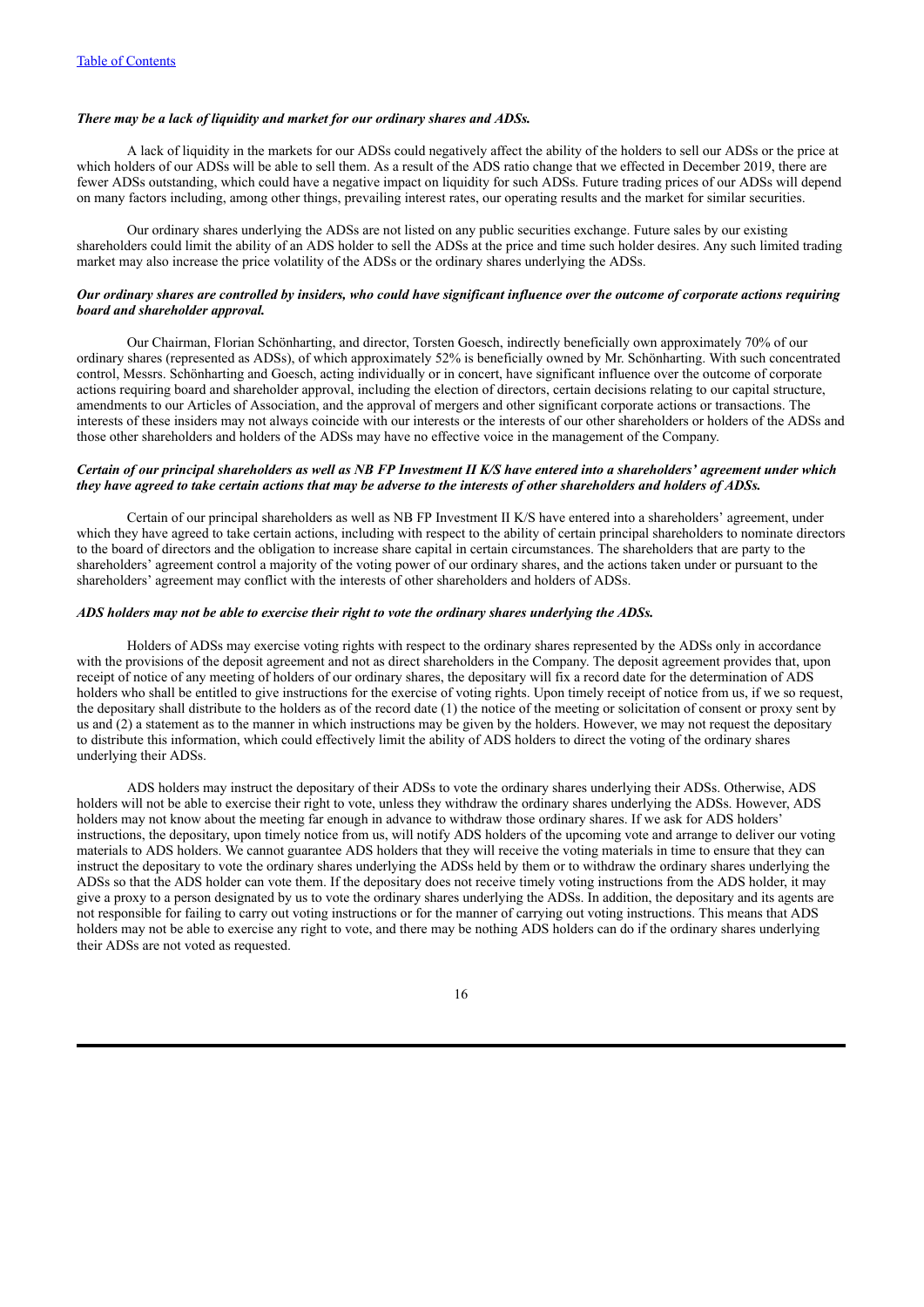## ADS holders' rights to participate in any future preferential subscription rights or to elect to receive dividends in shares may be *limited, which may cause dilution to their holdings.*

According to Danish law, if we issue additional securities for cash, current shareholders will have preferential subscription rights for these securities on a pro rata basis unless (i) they waive those rights at a meeting of our shareholders (if issued at market value, by at least two-thirds of the votes cast and the share capital represented at such meeting), (ii) such rights are waived individually by each shareholder, or (iii) the additional securities are issued pursuant to an authorization granted to our board of directors including a waiver of preemptive rights. However, our ADS holders in the United States will not be entitled to exercise or sell such rights related to the ordinary shares which they represent unless we register the rights and the securities to which the rights relate under the Securities Act of 1933, as amended, or the Securities Act, or an exemption from the registration requirements is available. In addition, the deposit agreement provides that the depositary will not make rights available to our ADS holders unless the distribution to ADS holders of both the rights and any related securities are either registered under the Securities Act or exempted from registration under the Securities Act. Further, if we offer holders of our ordinary shares the option to receive dividends in either cash or shares, under the deposit agreement the depositary may require satisfactory assurances from us that extending the offer to holders of ADSs does not require registration of any securities under the Securities Act before making the option available to holders of ADSs. We are under no obligation to file a registration statement with respect to any such rights or securities or to endeavor to cause such a registration statement to be declared effective. Moreover, we may not be able to establish an exemption from registration under the Securities Act. Accordingly, ADS holders may be unable to participate in our rights offerings or to elect to receive dividends in shares and may experience dilution in their holdings. In addition, if the depositary is unable to sell rights that are not exercised or not distributed or if the sale is not lawful or reasonably practicable, it will allow the rights to lapse, in which case our ADS holders will receive no value for these rights.

# ADS holders may be subject to limitations on the transfer of their ADSs and the withdrawal of the underlying ordinary shares.

ADSs, which may be evidenced by American Depositary Receipts, or ADRs, are transferable on the books of the depositary. However, the depositary may close its books at any time or from time to time when it deems expedient in connection with the performance of its duties. The depositary may refuse to deliver, transfer or register transfers of ADSs generally when our books or the books of the depositary are closed, or at any time if we or the depositary think it is advisable to do so because of any requirement of law, government or governmental body, or under any provision of the deposit agreement, or for any other reason subject to each ADS holder's right to cancel such holder's ADSs and withdraw the underlying ordinary shares. Temporary delays in the cancellation of ADSs and withdrawal of the underlying ordinary shares may arise because the depositary has closed its transfer books or we have closed our transfer books, the transfer of ordinary shares is blocked to permit voting at a shareholders' meeting or we are paying a dividend on our ordinary shares. In addition, ADS holders may not be able to cancel their ADSs and withdraw the underlying ordinary shares when they owe money for fees, taxes and similar charges and when it is necessary to prohibit withdrawals in order to comply with any laws or governmental regulations that apply to ADSs or to the withdrawal of ordinary shares or other deposited securities.

### Future sales, or the perception of future sales, of a substantial number of our ordinary shares or ADSs could adversely affect the *price of the ADSs, and actual sales of our equity will dilute shareholders and ADS holders.*

Future sales of a substantial number of our ordinary shares or ADSs, or the perception that such sales will occur, could cause a decline in the market price of the ADSs. If shareholders sell substantial amounts of shares or ADSs in the public market, or the market perceives that such sales may occur, the market price of the ADSs and our ability to raise capital through an issue of equity securities in the future could be adversely affected. We filed a registration statement to register the resale of the shares held by certain of our existing shareholders in December 2021. In addition, we have registered ordinary shares and ADSs that we may issue under our 2014 Omnibus Equity Incentive Plan and may register shares under other equity compensation plans. As a result, these ordinary shares can be freely sold in the public market or otherwise upon issuance, subject to volume limitations applicable to affiliates and lock-up agreements.

## *We do not expect to pay dividends or other shareholder distributions in the foreseeable future.*

While we distributed the proceeds from a capital reduction of EUR 917.7 million, or \$1.1 billion, to our ADS holders and shareholders in September 2017, we do not expect to pay dividends or other shareholder distributions in the foreseeable future. Even if future operations lead to significant levels of distributable profits, any earnings may be reinvested in our business and dividends or other shareholder distributions, if any, may not be paid until we have an established revenue stream to support such continuing dividends or other shareholder distributions. Payment of future dividends or other shareholder distributions, if at all, will effectively be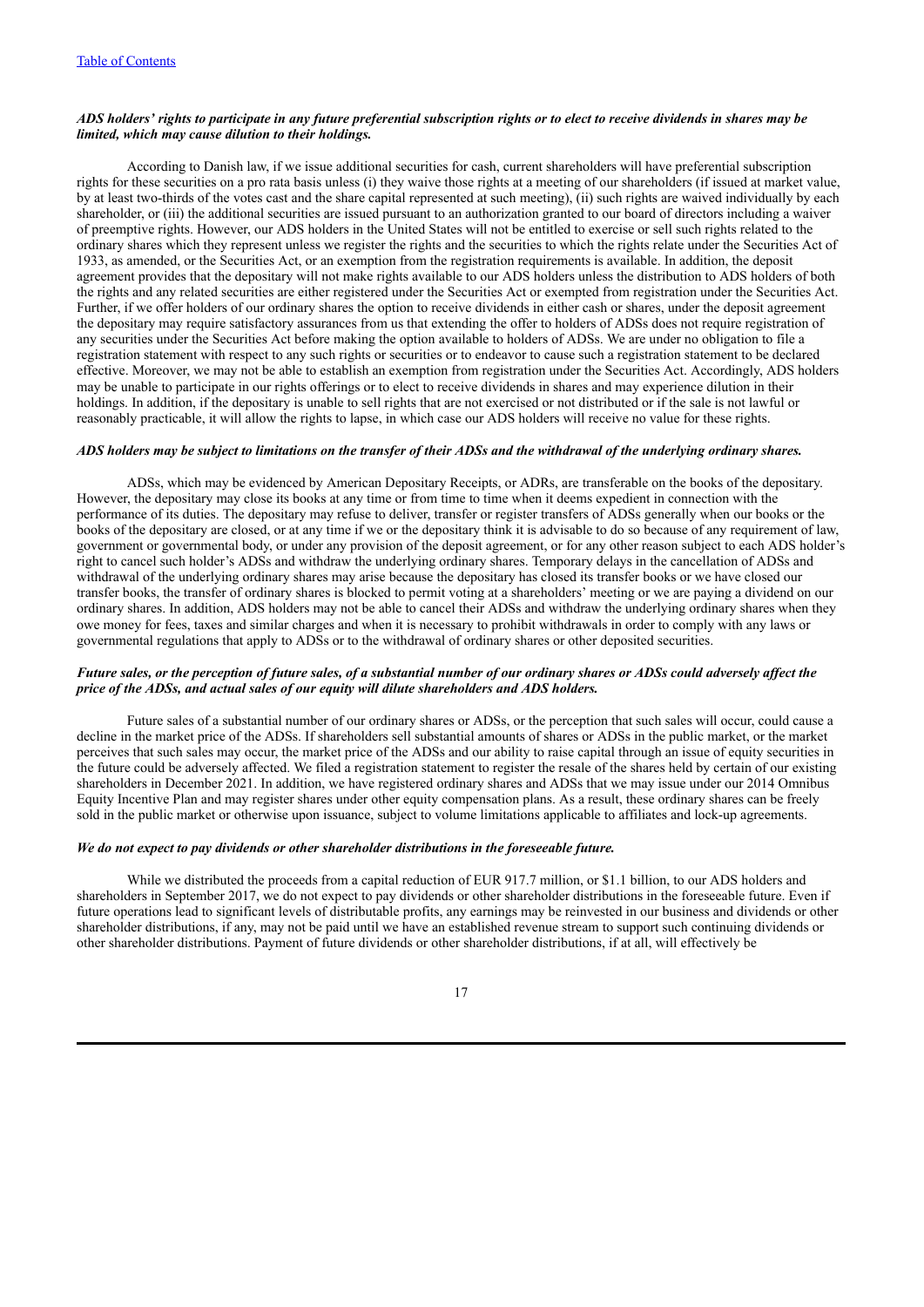at the discretion of our board of directors, after taking into account various factors including our business prospects, cash requirements and financial performance. In addition, payment of future dividends may be made only if our shareholders' equity exceeds the sum of share capital plus the reserves required to be maintained by the License Agreement, Danish law or by our Articles of Association. Accordingly, investors cannot rely on income from dividends or other shareholder distributions and any returns on an investment in the ADSs may depend entirely upon any future appreciation in the price of the ADSs.

#### We are a foreign private issuer and, as a result, we are not subject to U.S. proxy rules and are subject to Exchange Act reporting obligations that, to some extent, are more lenient and less frequent than those of a U.S. domestic public company.

We report under the Securities Exchange Act of 1934, as amended, or the Exchange Act, as a non-U.S. company with foreign private issuer status. Because we qualify as a foreign private issuer under the Exchange Act, we are exempt from certain provisions of the Exchange Act that are applicable to U.S. domestic public companies, including (i) the sections of the Exchange Act regulating the solicitation of proxies, consents or authorizations in respect of a security registered under the Exchange Act; (ii) the sections of the Exchange Act requiring insiders to file public reports of their share ownership and trading activities and liability for insiders who profit from trades made in a short period of time; and (iii) the rules under the Exchange Act requiring the filing with the SEC of quarterly reports on Form 10-Q containing unaudited financial and other specified information, or current reports on Form 8-K, upon the occurrence of specified significant events. In addition, foreign private issuers are not required to file their annual report on Form 20-F until 120 days after the end of each fiscal year, while U.S. domestic issuers that are non-accelerated filers are required to file their annual report on Form 10-K within 90 days after the end of each fiscal year. Foreign private issuers are also exempt from Regulation Fair Disclosure, aimed at preventing issuers from making selective disclosures of material information. As a result of the above, our shareholders and ADS holders may not have the same protections afforded to shareholders of companies that are not foreign private **issuers** 

#### We may lose our foreign private issuer status in the future, which could result in significant additional costs and expenses.

The determination of foreign private issuer status is made annually on the last business day of an issuer's most recently completed second fiscal quarter. Accordingly, we will next make a determination with respect to our foreign private issuer status on June 30, 2022. There is a risk that we will lose our foreign private issuer status in the future.

We would lose our foreign private issuer status if, for example, more than 50% of our assets are located in the United States and we continue to fail to meet additional requirements necessary to maintain our foreign private issuer status. As of December 31, 2021, approximately \$138,000 of our assets were located in the United States, although this may change if we expand our operations in the United States. The regulatory and compliance costs to us under U.S. securities laws as a U.S. domestic issuer may be significantly greater than the costs we incur as a foreign private issuer. If we are not a foreign private issuer, we will be required to file periodic reports and registration statements on U.S. domestic issuer forms with the SEC, which are more detailed and extensive in certain respects than the forms available to a foreign private issuer. We would be required under current SEC rules to prepare our financial statements in accordance with U.S. GAAP and modify certain of our policies to comply with corporate governance practices associated with U.S. domestic issuers. Such conversion and modifications would involve additional costs. In addition, we may lose our ability to rely upon exemptions from certain corporate governance requirements on U.S. stock exchanges that are available to foreign private issuers, which could also increase our costs.

#### If we fail to establish and maintain an effective system of internal control over financial reporting, we may not be able to accurately report our financial results or prevent fraud. As a result, shareholders could lose confidence in our financial and other public *reporting, which would harm our business and the trading price of the ADSs.*

Effective internal control over financial reporting is necessary for us to provide reliable financial reports and, together with adequate disclosure controls and procedures, is designed to detect and/or prevent errors and fraud. Any failure to maintain current controls or implement on a timely basis, new or improved controls, or difficulties encountered in their implementation, could cause us to fail to meet our reporting obligations. In addition, any testing by us conducted in connection with Section 404 of the Sarbanes-Oxley Act of 2002 or work performed by our independent registered accounting firm as part of their audit of our financial statements may reveal deficiencies in our internal control over financial reporting that are deemed to be material weaknesses or that may require prospective or retroactive changes to our financial statements or identify other areas for further attention or improvement. Inferior internal controls could also cause investors to lose confidence in our reported financial information, which could have a negative effect on the trading price of the ADSs.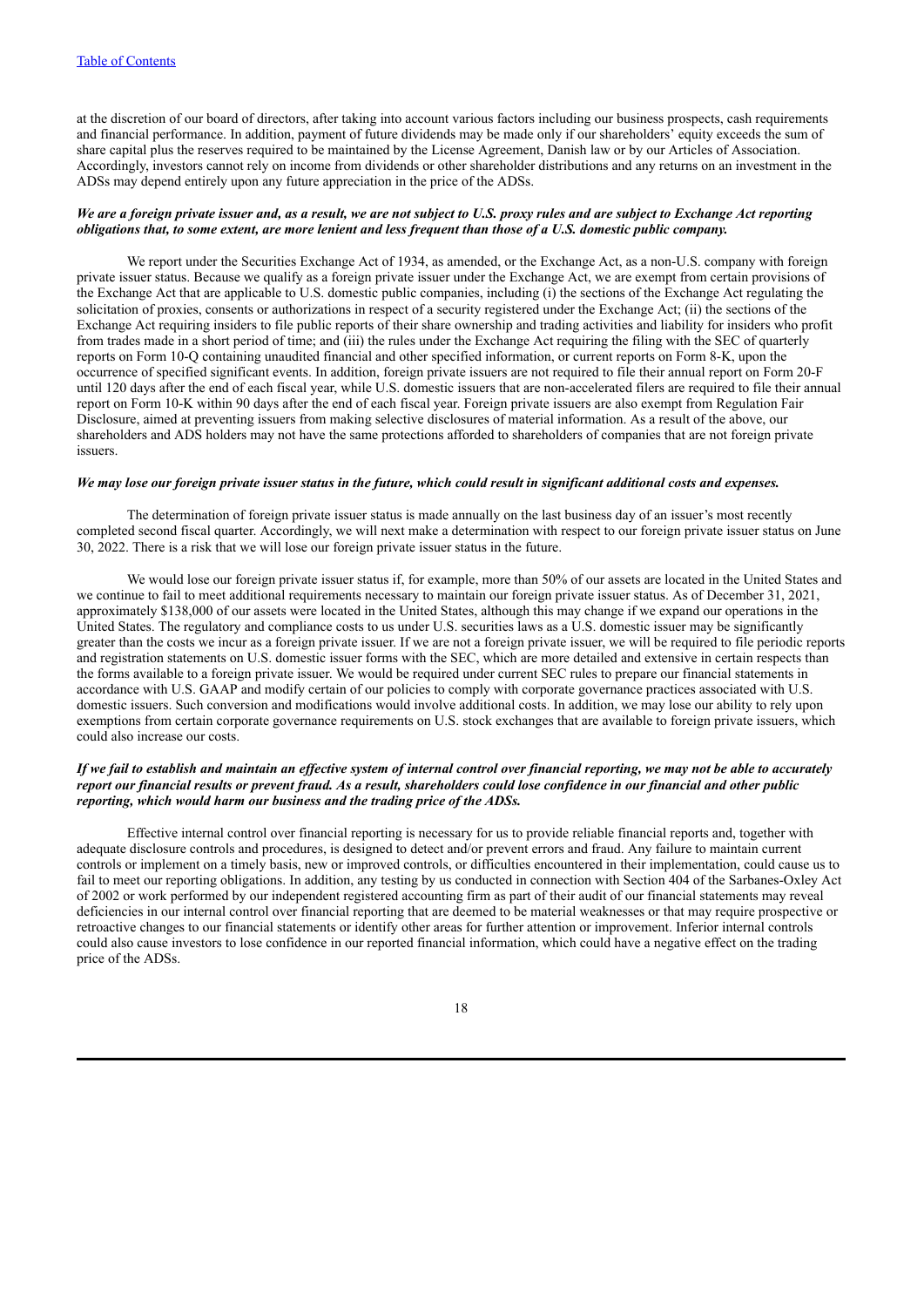We are required to disclose changes made in our internal control over financial reporting and procedures and our management is required to assess the effectiveness of these controls annually. An independent assessment of the effectiveness of our internal control over financial reporting could detect problems that our management's assessment might not. Undetected material weaknesses in our internal control over financial reporting could lead to financial statement restatements and require us to incur the expense of remediation and could adversely affect the price of our ADSs.

#### Failure to maintain effective internal control over financial reporting could result in material misstatements in our financial *statements which could negatively impact the price of our ADSs.*

We have in the past concluded that our internal controls over financial reporting were not effective and reported a material weakness as described in "Item 15. Controls and Procedures" included elsewhere herein. While the previously reported material weakness has been remediated and we have concluded that our internal controls over financial reporting were effective as of December 31, 2021, there is no assurance we will be able to maintain adequate disclosure controls and procedures and internal controls of financial reporting in the future.

Failure to maintain adequate disclosure controls and procedures and effective internal control over financial reporting could result in material misstatements in our financial statements or a failure to meet our reporting obligations. This, in turn, could negatively impact the Company's financial position, operating results and cash flows, the market price of our ADSs and our ability to remain listed on The Nasdaq Capital Market.

#### Failure to comply with Section 404 of the Sarbanes-Oxley Act could negatively affect our business including the price of our ADSs.

Under the Sarbanes-Oxley Act, we are required to maintain effective disclosure controls and procedures and internal control over financial reporting and to make a formal assessment of the effectiveness of our internal control over financial reporting annually. We concluded that our disclosure controls and procedures and internal controls over financial reporting were effective as of December 31, 2021: however, in the past our formal assessment of the effectiveness of our internal control over financial reporting identified a material weakness that has been remediated as described in "Item 15. Controls and Procedures" included elsewhere herein. We may experience situations in the future where our evaluation and testing processes required by Section 404 of the Sarbanes-Oxley Act, or work performed by independent registered accountants, may identify one or more material weaknesses in our internal controls over financial reporting that will result in our inability to assert that our internal control over financial reporting is effective.

If we cannot maintain adequate internal controls over financial reporting that provide reasonable assurance of the reliability of the financial reporting and preparation of our financial statements for external use, we could suffer harm to our reputation, fail to meet our public reporting requirements by providing timely and accurate financial statements, be required to restate our prior period financial statements, or we may be unable to comply with applicable stock exchange listing requirements, any of which could adversely affect the price of our ADSs.

## We believe that we were classified as a passive foreign investment company, or a PFIC, since 2014 and may be classified as a PFIC in future years. If we are a PFIC for any taxable year, this could result in adverse U.S. federal income tax consequences to U.S. Holders *of our ADSs.*

Under the U.S. Internal Revenue Code of 1986, as amended, or the Code, we will be a PFIC for any taxable year in which, after the application of certain "look-through" rules with respect to subsidiaries, either (i) 75% or more of our gross income consists of "passive income," or (ii) 50% or more of the average quarterly value of our assets consists of assets that produce, or are held for the production of, "passive income." Passive income generally includes interest, dividends, rents, certain non-active royalties and capital gains. We believe that we were a PFIC since the Company's initial public offering in 2014 and may be classified as a PFIC in future years. Whether we will be a PFIC in any year depends on the composition of our income and assets, and the relative fair market value of our assets from time to time, which we expect may vary substantially over time. Because (i) we currently own a substantial amount of passive assets, including cash, and (ii) the value of our assets, including our intangible assets, that generate non-passive income for PFIC purposes, is uncertain and may vary substantially over time, it is uncertain whether we will be or will not be a PFIC in future years.

If we are a PFIC for any taxable year during which a U.S. Holder, as defined below, holds ADSs, a U.S. Holder may be subject to adverse tax consequences, including (i) if a mark-to-market election or a qualified electing fund, or QEF, election has not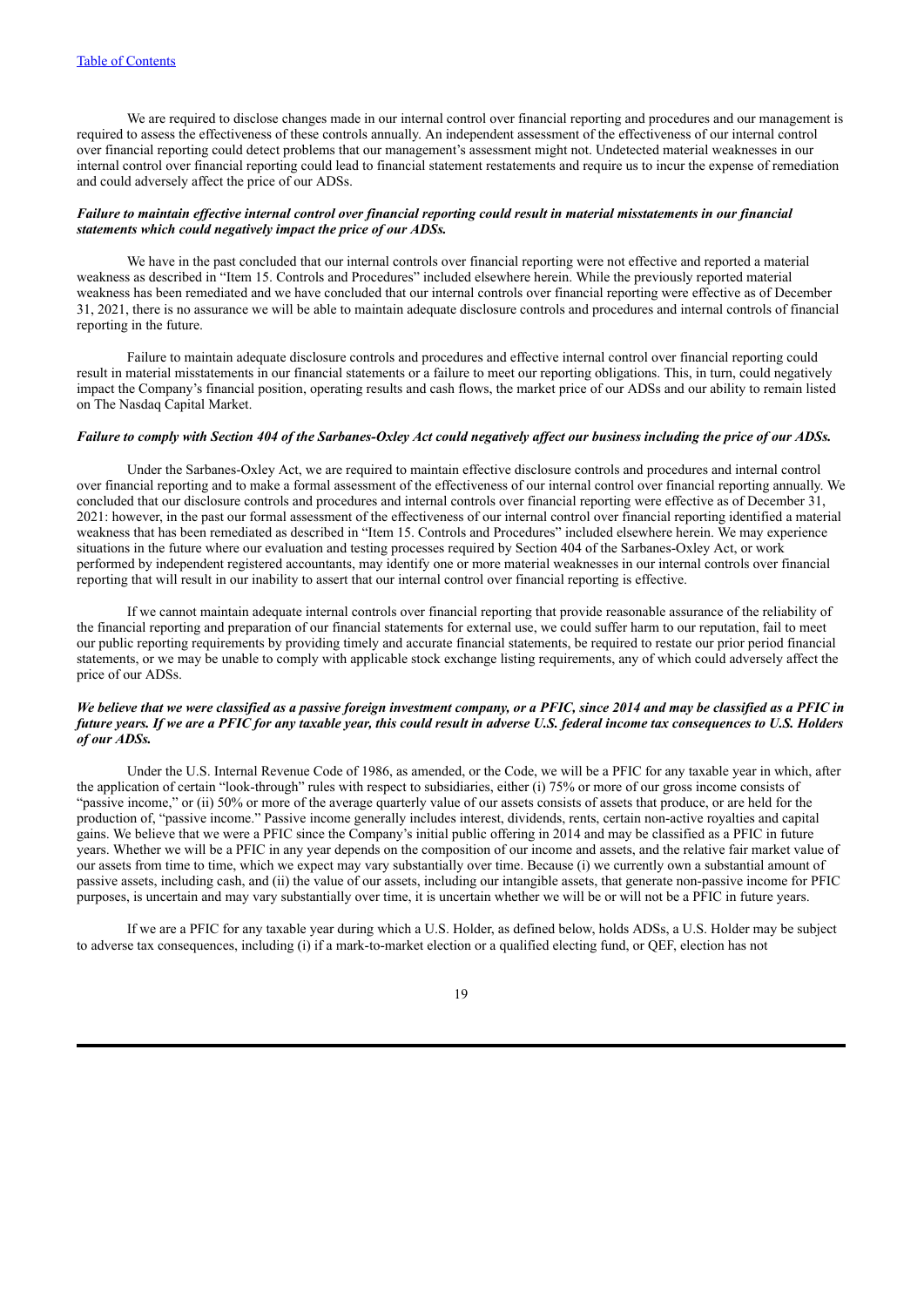been made with respect to its ADSs, a U.S. Holder may incur significant additional U.S. federal income taxes on income resulting from distributions on, or any gain from the disposition of, such ADSs, as such income generally would be allocated over the U.S. Holder's holding period for its ADSs and would be subject to tax at the highest rates of U.S. federal income taxation in effect for such years, with an interest charge then imposed on the resulting taxes in respect of such income, and (ii) dividends paid by us would not be eligible for preferential individual rates of U.S. federal income tax. In addition, U.S. Holders that own an interest in a PFIC are required to comply with certain reporting requirements.

A U.S. Holder may in certain circumstances mitigate adverse tax consequences of the PFIC rules by filing an election to treat the PFIC as a QEF, or, if shares of the PFIC are "marketable stock" for purposes of the PFIC rules, by making a mark-to-market election with respect to the shares of the PFIC. However, we are not obligated to comply with the reporting requirements necessary to permit U.S. Holders to elect to treat us as a QEF and accordingly U.S. Holders may not be able to make QEF elections to avoid the adverse tax consequences of the PFIC rules. While we have complied with the reporting requirements to permit U.S. Holders to elect to treat us as a QEF in the past, we reserve the right to discontinue such reporting in the future for any reason at any time. Furthermore, if a U.S. Holder were able to make a mark-to-market election with respect to its ADSs, the U.S. Holder would be required to include annually in its U.S. federal taxable income an amount reflecting any year-end increase in the value of its ADSs (which may not be matched by cash distributions). Mark-to-market elections will not be available for any of our subsidiaries that are also PFICs. For further discussion of the adverse U.S. federal income tax consequences of our classification as a PFIC, see "Item 10. Additional Information—Taxation—U.S. Federal Income Tax Considerations for U.S. Holders."

#### **Risks Related to Danish Law and Our Operations in Denmark**

#### Preemptive rights may not be available to non-Danish shareholders, and any inability of non-Danish shareholders to exercise preemptive rights in respect of shares issued in any offering by us will cause their proportionate interests to be diluted.

Under Danish law, existing shareholders will have preemptive rights to participate on the basis of their existing share ownership in the issuance of any new shares for cash consideration, unless those rights are waived by a resolution of the shareholders or the shares are issued pursuant to an authorization granted to the board of directors including a waiver of preemptive rights. The preemptive rights of the shareholders may be waived by two-thirds of the votes cast and of the share capital represented at the general meeting if the share capital increase is made at market price, or, if the share capital increase is made at below market price, by nine-tenths of the votes cast and of the share capital represented at the general meeting. Certain non-Danish shareholders may not be able to exercise preemptive rights for their shares due to restrictions included in securities laws of certain countries, including those applicable in the United States. To the extent that shareholders are not able to exercise their preemptive rights in respect of the shares in any offering by us, such shareholders' proportional interests will be diluted.

## We are a Danish company with limited liability. The rights of our shareholders may be different from the rights of shareholders in *companies governed by the laws of U.S. jurisdictions.*

We are a Danish company with limited liability. Our corporate affairs are governed by our Articles of Association and by the laws governing companies incorporated in Denmark. The rights of shareholders and the responsibilities of members of our board of directors may be different from the rights and obligations of shareholders and boards of directors in companies governed by the laws of U.S. jurisdictions. In the performance of its duties, our board is required by Danish law to consider the interests of our Company, its shareholders, its employees and other stakeholders, in all cases with due observation of the principles of reasonableness and fairness. It is possible that some of these parties will have interests that are different from, or in addition to, the interests of our shareholders.

### We are, as a foreign private issuer, not obligated to and do not comply with all the corporate governance requirements of Nasdaq. *This may af ect the rights of our shareholders.*

We are a foreign private issuer for purposes of U.S. federal securities laws. As a result, in accordance with the listing requirements of Nasdaq, we rely on home country governance requirements and certain exemptions thereunder rather than relying on the corporate governance requirements of Nasdaq. In accordance with Danish law and generally accepted business practices, our Articles of Association do not provide quorum requirements generally applicable to general meetings of shareholders. To this extent, our practice varies from the requirement of Nasdaq Listing Rule 5620(c), which requires an issuer to provide in its bylaws for a generally applicable quorum, and that such quorum may not be less than one-third of the outstanding voting shares. Although we must provide shareholders with an agenda and other relevant documents in advance of a general meeting of shareholders, Danish law does not have an applicable regulatory regime for the solicitation of proxies, and thus our practice will vary from the requirement of Nasdaq

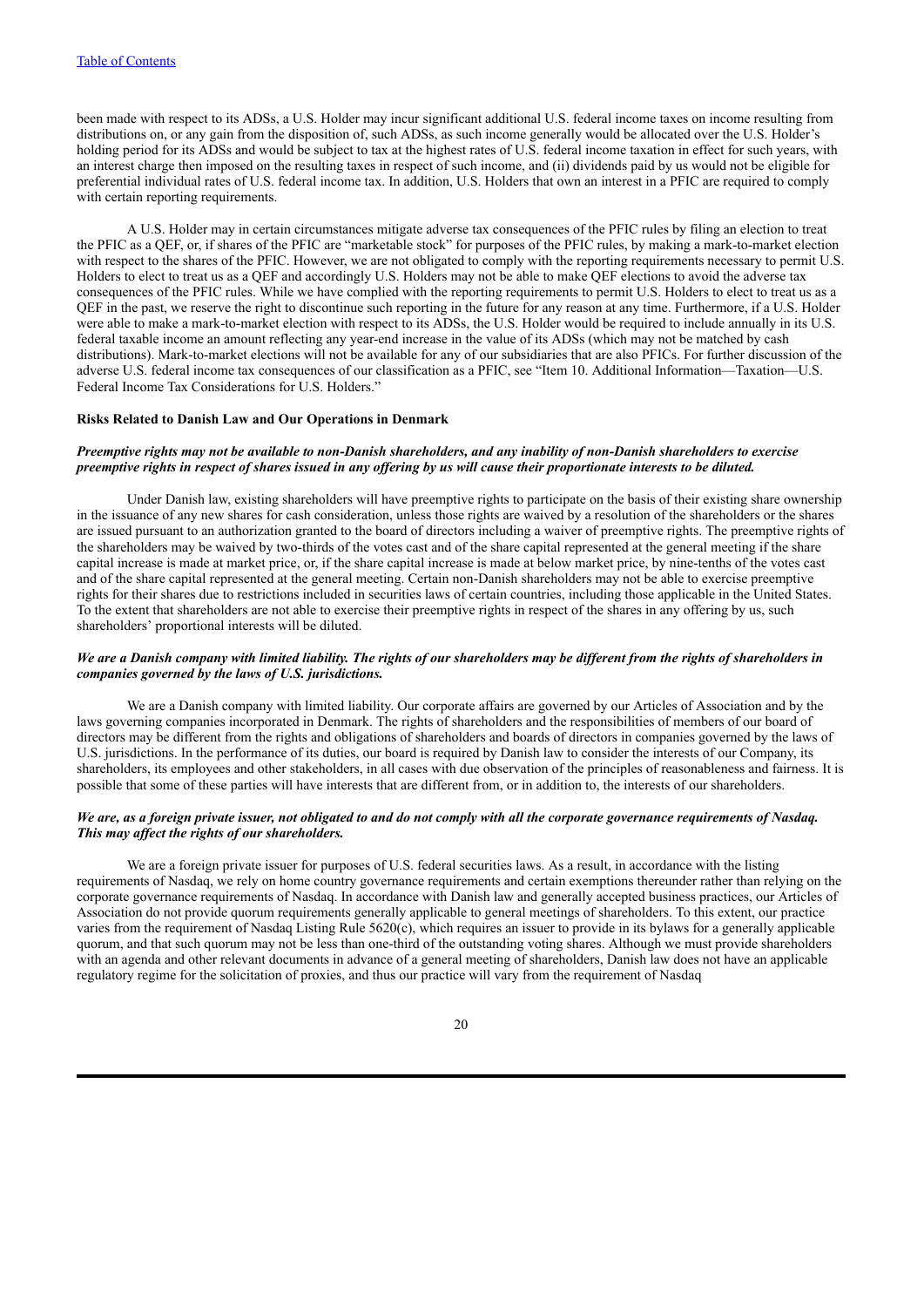Listing Rule 5620(b). Accordingly, our shareholders may not have the same protections afforded to shareholders of companies that are subject to these Nasdaq requirements.

As a Danish company we must comply with the Danish Companies Act, or DCA. The DCA contains binding provisions for the board of directors, shareholders and general meetings of shareholders; and financial reporting, auditor, disclosure, compliance and enforcement standards. Certain provisions apply to our board of directors (e.g., in relation to role, composition, conflicts of interest requirements and remuneration), shareholders and the general meeting of shareholders (e.g., regarding our obligations to provide information to our shareholders). Further, certain sections of the DCA only apply to Danish companies listed on a regulated market within the European Economic Area, or EEA, and accordingly do not apply to us. This may affect the rights of our shareholders.

#### We are part of a joint taxation group in Denmark and therefore we are jointly and severally liable with other members of the joint *taxation group for the joint tax group's Danish tax liabilities.*

We are part of a Danish joint taxation Group, or Tax Group, with NB FP Investment General Partner ApS. As a member of the Tax Group, we are jointly and severally liable with NB FP Investment General Partner ApS for the Tax Group's Danish tax liabilities. Danish law requires the taxing authorities look primarily to the NB FP Investment General Partner ApS, as the administration company, to satisfy Danish tax liabilities and to look to other members of the Tax Group (such as us) only on a secondary basis. While we do not believe NB FP Investment General Partner ApS has any material Danish tax liabilities, there can be no assurance that it does not have any such material liabilities, that it will not incur such material liabilities in the future, or that it will fulfill any such obligations. If NB FP Investment General Partner ApS has any material Danish tax liabilities that are not satisfied by them or if they, while being a member of the Tax Group, incur any such liabilities in the future, we may be responsible for the payment of such taxes, which could have an adverse effect on our financial position, results of operations and cash holdings.

#### *U.S. federal and/or state income tax may apply to us in the future.*

We have taken the position that we are not currently subject to U.S. federal or state income tax. Our Vice President, Finance and Controller, Thomas Carbone, is employed by FP USA. Pursuant to the U.S. tax laws and the income tax treaty between Denmark and the United States, we will not be subject to U.S. tax in connection with any of such employees' activities unless there is a U.S. trade or business being conducted in connection with a permanent establishment. While we have taken the position that the functions such employees fulfill do not give rise to U.S. tax liability for us, there can be no assurance that the U.S. tax authorities will agree with such position. If the U.S. Internal Revenue Service disagrees with our position, and/or if the functions of such employees are expanded in the future, and/or we engage additional personnel located in the United States whose functions are sufficiently broad, we may be or may become subject to U.S. federal and/or state income tax, which might have a material adverse effect on us and our results of operations.

#### *Claims of U.S. civil liabilities may not be enforceable against us.*

Forward Pharma A/S is incorporated under the laws of Denmark, and three of its subsidiaries, Operations, FP GmbH and FA, are incorporated under the laws of Denmark, Germany and Denmark, respectively. Substantially all of our assets are located outside the United States. On a combined basis, the majority of our directors and officers reside outside the United States. As a result, it may not be possible for investors to effect service of process within the United States upon such persons or to enforce judgments against them or us in U.S. courts, including judgments predicated upon the civil liability provisions of the federal securities laws of the United States.

The United States does not have a treaty with Denmark or Germany providing for reciprocal recognition and enforcement of judgments, other than arbitration awards, in civil and commercial matters. Accordingly, a final judgment for the payment of money rendered by a U.S. court based on civil liability will not be directly enforceable in Denmark or Germany. However, if the party in whose favor such final judgment is rendered brings a new lawsuit in a competent court in Denmark, that party may submit to the Danish court the final judgment that has been rendered in the United States. A judgment by a federal or state court in the United States will neither be recognized nor enforced by a Danish court, but such judgment may serve as evidence in a similar action in such court. In addition, the final judgment of a U.S. court may be recognized and enforced in Germany in compliance with certain requirements including petitioning a German court to recognize and declare such judgment enforceable. Also, general reciprocity in respect of the mutual recognition of judgments between Germany and the U.S. court that rendered the concerned judgment must be guaranteed, and the judgment must not violate German (international) public policy.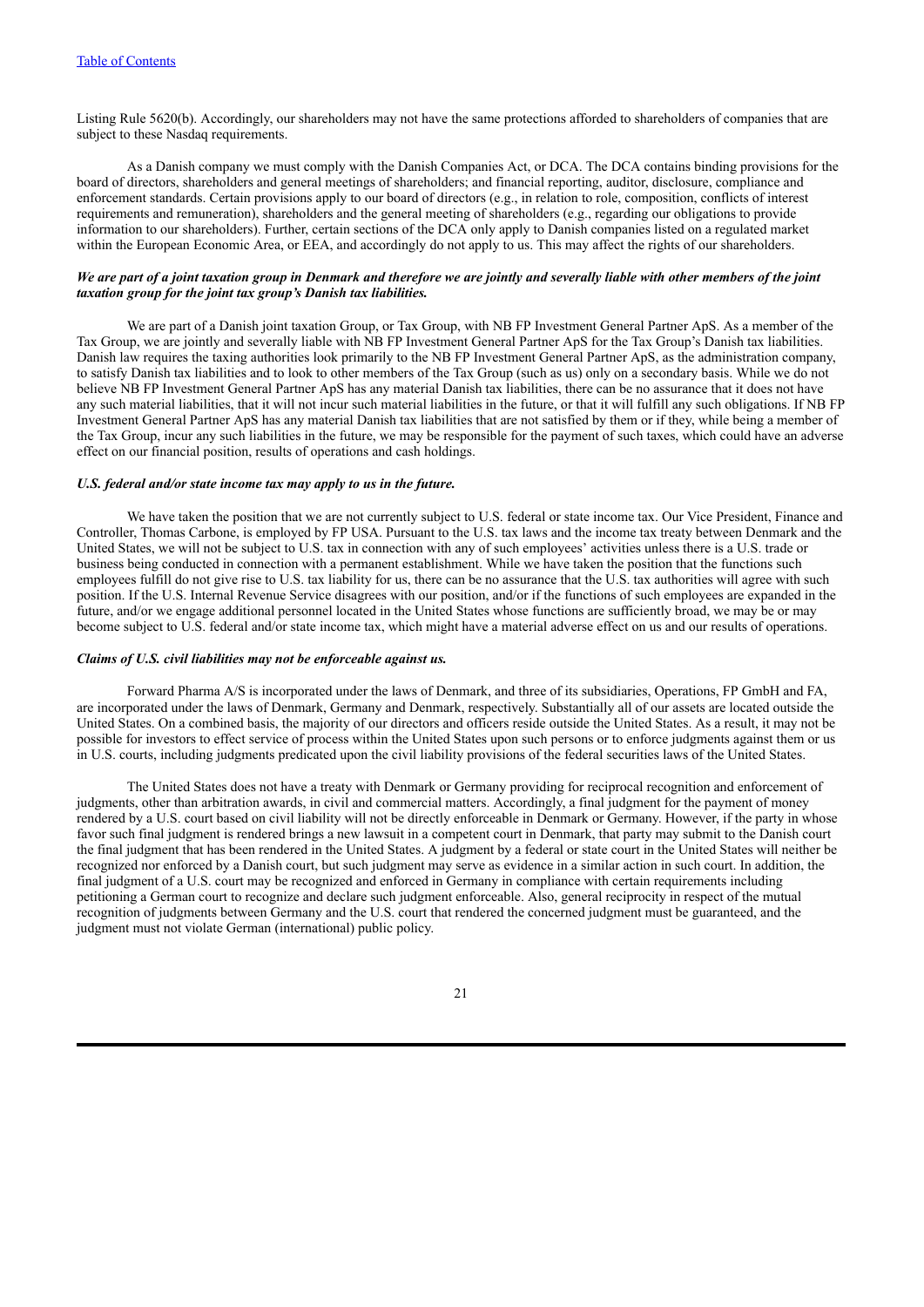## <span id="page-25-0"></span>**ITEM 4. INFORMATION ON THE COMPANY**

# <span id="page-25-1"></span>**A. History and Development of the Company**

Forward Pharma A/S is a Danish biopharmaceutical company whose operations previously consisted of developing FP187*®*, a proprietary formulation of DMF, for the treatment of MS and other inflammatory and neurological indications. DMF is an immunomodulator that can be used as a therapeutic to improve the health of patients with MS and immune disorders.

On February 1, 2017, our License Agreement with Biogen became effective. Pursuant to the License Agreement, Biogen paid us a non-refundable cash fee of \$1.25 billion. The License Agreement provided Biogen with a co-exclusive license in the United States and an exclusive license outside the United States, to the Company's intellectual property.

Under the terms of the License Agreement, we effected a corporate restructuring in 2017. For more, see "—B. Business Overview—Our Company—Restructuring."

On March 25, 2019, we received notice from Biogen of their exercise of the option to purchase the intellectual property in the United States associated with the Company pursuant to the License Agreement. The Foundation and Biogen consummated the assignment of the U.S. intellectual property to Biogen upon the execution of assignment agreements and the payment of a nominal amount by Biogen to FWP IP, and Biogen has assumed ownership and responsibility for the assigned U.S. intellectual property. In addition, we are no longer able to develop or commercialize any therapy for the treatment of any human disease or condition using DMF, including FP187®. For more, see "—B. Business Overview—Our Company—License Agreement with Biogen." As discussed throughout this Annual Report, we have permanently discontinued our development of DMF formulations, including FP187®.

We are a Danish public limited liability company founded in 2005. Our principal executive offices are located at Østergade 24A, 1st Floor, 1100 Copenhagen K, Denmark. Our telephone number at this address is +45 33 44 42 42. We are currently composed of Forward Pharma A/S, its two wholly-owned subsidiaries, FP USA, incorporated in the state of Delaware, and Operations, incorporated in Denmark, and two wholly-owned subsidiaries of Operations, FP GmbH, incorporated in Germany, and FA, incorporated in Denmark.

In 2004, Aditech, controlled by Nordic Biotech General Partner ApS (an affiliate of one of our largest shareholders), assessed the potential for DMF to become a significant global product. Aditech specifically focused on the development of an improved DMF formulation, with the goal of simplifying the product compared to then-existing DMF-containing treatments and limiting the side effects typically associated with such treatments.

We were founded for the purpose of developing such an improved DMF formulation while protecting, defending and enforcing a patent family Aditech filed relating to, among other things, formulations and dosing regimens of DMF. In 2010, we acquired this patent family from Aditech. Under our agreement with Aditech, we obtained, among other things, Aditech's patents and associated know-how related to formulations and dosing regimens of DMF. For more, see "—Material Agreements—Aditech Agreements."

We have not made any significant capital expenditures or divestures during the last three financial years, and do not have any significant capital expenditures or divestitures currently in progress.

#### <span id="page-25-2"></span>**B. Business Overview**

#### **Our Company**

We have focused on DMF's potential as an immunomodulating drug to improve the health of patients with immune disorders for over 10 years, during which time we assembled a significant intellectual property portfolio. As a result of entering into the License Agreement, combined with the unsuccessful outcome in the Interference Proceeding and Biogen's purchase of the intellectual property in the United States associated with the Company, we have permanently discontinued our development of a DMF formulation, except for maintaining our files and records for previously completed research and development work. We completed an organizational realignment in 2017 to focus on the deliverables under the License Agreement and reduce operating expenses.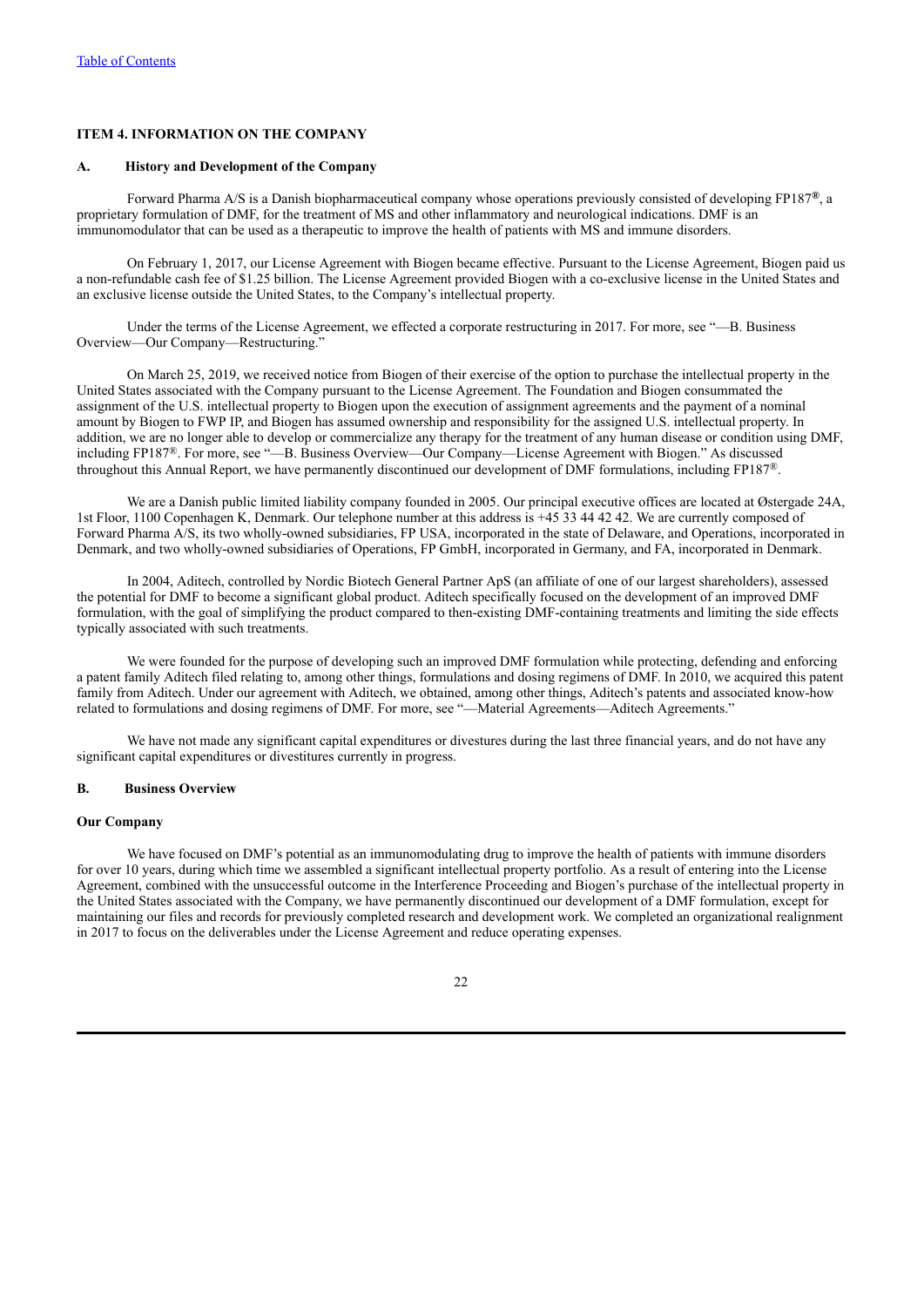#### *License Agreement with Biogen*

On February 1, 2017, our License Agreement with Biogen and certain additional parties became effective. The License Agreement provided Biogen with a co-exclusive license in the United States, and an exclusive license outside the United States, to the Company's intellectual property, effective as of February 9, 2017.

In accordance with the License Agreement, Biogen paid the Company the Non-refundable Fee of \$1.25 billion and could be obligated to pay the Company royalties in the future subject to the outcome of certain matters discussed below.

The License Agreement did not resolve the Interference Proceeding or the Opposition Proceeding. The Company and Biogen entered into the License Agreement with the intention to permit the PTAB and the Federal Circuit, as applicable, and the EPO, the TBA and the Enlarged Board of Appeal, as applicable, to make final determinations in the proceedings before them.

Because the Company was unsuccessful in the Interference Proceeding after all appeals, pursuant to the License Agreement, Biogen had the option to elect to obtain an exclusive license to the intellectual property in the United States associated with the Company or to purchase the intellectual property in the United States associated with the Company for a nominal price.

On March 25, 2019, we received notice from Biogen of their exercise of the option to purchase the intellectual property in the United States associated with the Company pursuant to the License Agreement. The Foundation and Biogen consummated the assignment of the U.S. intellectual property to Biogen upon the execution of assignment agreements and the payment of a nominal amount by Biogen to FWP IP, and Biogen has assumed ownership and responsibility for the assigned U.S. intellectual property. In addition, we are no longer able to develop or commercialize any therapy for the treatment of any human disease or condition using DMF, including FP187®. Because we were unsuccessful in the Interference Proceeding after all appeals, the Company will not be entitled to future royalties on Biogen's net sales in the United States. Therefore, sources of revenue derived from customers in the United States, including product sales of any DMF formulation, are not expected.

If the Company is successful in the Opposition Proceeding (i.e., the Company obtains, as a result of the Opposition Proceeding, and any appeals therefrom, a patent with a claim covering oral treatment of MS with 480 mg per day of DMF), it would be eligible to collect a 10% royalty from January 1, 2021 to December 31, 2028 and a 20% royalty from January 1, 2029 until the earlier of the expiration or invalidation of the patents defined in the License Agreement, on a country-by-country basis on Biogen's net sales outside the United States of DMF-containing products indicated for treating MS that, but for the license granted under the License Agreement, would infringe a Company patent, provided that other conditions of the License Agreement are satisfied. Among the conditions that need to be satisfied for any royalty to be payable by Biogen to the Company is the absence of generic entry in a particular geography having a particular impact as defined in the License Agreement.

As discussed further below, the recent decision of the TBA to confirm the revocation of the EP2801355 patent makes a successful outcome of the Opposition Proceeding doubtful. Accordingly, management believes it is unlikely future royalties will be due the Group in accordance with the License Agreement. See the risk factors entitled "There can be no assurance that the EBA will decide to accept our petition for review in the opposition proceeding involving our EP2801355 patent and denial of the petition would end the opposition proceeding in favor of the opponents, which, for all practical purposes, would represent an unsuccessful outcome of the opposition proceeding, resulting in no royalties being due to the Company from Biogen based on Biogen's net sales outside the United States" and "Even if the EBA accepts the Petition, there can be no assurance that we will ultimately prevail in the opposition proceeding involving our EP2801355 patent after any appeals or, if we do prevail, that the resulting claims of our EP2801355 patent will be royalty bearing under the Settlement and License Agreement with Biogen" for additional information.

#### *Restructuring*

Under the terms of the License Agreement, the Company restructured its operations on June 30, 2017 whereby the Company transferred to Operations (a wholly-owned Danish limited liability company of the Company created in 2017) certain assets and liabilities, including the legal and beneficial rights, title and interest to defined intellectual property, and Operations transferred the intellectual property to FWP IP (a wholly-owned Danish limited liability company of Operations created in 2017). The final step in the restructuring was completed on November 22, 2017 when the capital stock of FWP IP was sold to HoldCo, a Danish limited liability company that is owned and controlled by the Foundation, an independent Danish foundation. HoldCo paid Operations ApS 336,000 DKK (\$54,000 based on the December 31, 2017 exchange rate) as consideration for the capital stock of FWP IP. The Foundation's threemember board includes one independent director and one director appointed from each of the Company and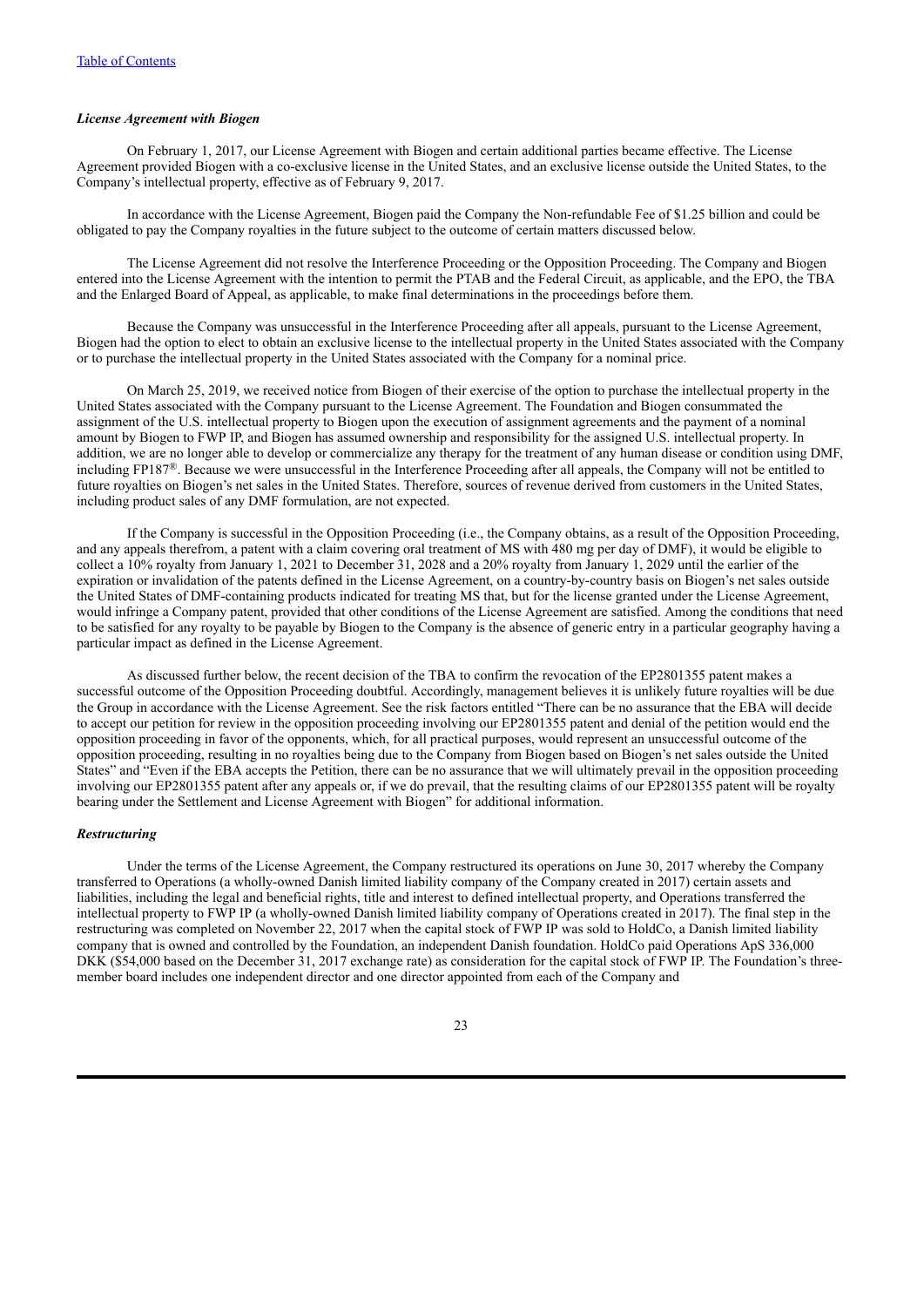Biogen. Accordingly, the Company does not control the Foundation. During the year ended December 31, 2017, the Company contributed 5 million DKK (\$805,000 based on the December 31, 2017 exchange rate) as the initial capitalization of the Foundation and is obligated to pay 100,000 DKK (\$15,000 based on the December 31, 2021 exchange rate) annually to FWP IP in exchange for FWP IP agreeing to hold, prosecute and maintain the transferred intellectual property, which now consists only of the non-U.S. intellectual property associated with the Company, in accordance with certain agreements. In the future, the Company is only obligated to remit the annual funding of 100,000 DKK to FWP IP through the last to expire, or invalidation of, the licensed patents underlying the transferred intellectual property; however, the Company's obligation to remit the annual funding would be discontinued earlier if certain events, as defined in the License Agreement, occur. In addition to its annual funding obligations, the License Agreement requires the Company to fund the cost to file, prosecute and maintain European patent EP 2801355 (until the date on which the Opposition Proceeding has reached a final, unappealable conclusion) and to participate in an intellectual property advisory committee. The Company was required to fund the cost to file, prosecute and maintain the U.S. patents associated with the Company prior to Biogen purchasing such intellectual property.

## *Key Intellectual Property Involved in Opposition Proceeding*

European patent EP2801355, or the EP'355 patent, covers, among other things, the treatment of MS with 480 mg per day of DMF using pH-controlled compositions that have an enteric coating. The EPO completed their review of this application and issued this patent on May 20, 2015. This patent was opposed by several parties in an opposition proceeding, which is a special proceeding heard by the EPO where one or more third parties request that the patent, or a part thereof, be revoked. On January 29, 2018, the EPO revoked the EP'355 patent on one of the alleged grounds of invalidity following the oral hearing in the Opposition Proceeding. On March 22, 2018, the Opposition Division issued its written decision with detailed reasons for the decision. On May 7, 2018, the Company submitted its notice of appeal, and on August 1, 2018, the Company submitted detailed grounds for the appeal. On July 8, 2019, the Company received notice from the EPO that the appeal would be heard by the TBA of the EPO on June 18, 2020, or the 2020 Hearing. The 2020 Hearing was postponed twice as the result of the ongoing COVID-19 pandemic and was finally heard by the TBA on September 6, 2021 (the "September 2021 Hearing"). At the conclusion of the September 2021 Hearing, the TBA announced that it had dismissed the Company's appeal of the previous decision of the Opposition Division to revoke patent EP2801355 and that the detailed reasons for the dismissal would be published at a later date. The TBA made its decision after considering the Company's appeal against the decision of the Opposition Division and third-party submissions from several opponents.

The TBA published the detailed reasons for its decision on November 18, 2021. Following the review and evaluation of the TBA's published reasoning for its decision, the Company submitted a petition ("Petition") to the Enlarged Board of Appeal ("EBA") of the EPO asking the EBA to review the TBA's decision in an effort to overturn the unfavorable outcome. The Petition asserts that a procedural error was made by the TBA that resulted in the erroneous decision to dismiss the Company's appeal. While management believes there are compelling factors supporting why the TBA failed to comply with the required procedural aspects when reaching its decision in the September 2021 Hearing, the likelihood of the Petition being successful is low.

The Petition to the EBA was submitted on January 27, 2022 and management estimates that it will take between six and twelve months to receive a response whether the EBA will admit the Petition.

If the EBA rejects the Petition and declines to review the TBA's decision, it would end the Opposition Proceeding in favor of the opponents. The rejection of the Petition would also represent an unsuccessful outcome of the Opposition Proceeding, resulting in no royalties being due to the Group from Biogen based on Biogen's net sales outside the United States, as defined in the License Agreement.

If the EBA admits the Petition and elects to review the TBA's decision, management expects the EBA to take up to two years to reach a conclusion as to whether the TBA complied with the required procedural aspects while conducting the September 2021 Hearing.

If after the EBA completes its review, it does not agree with management that the TBA failed to comply with certain procedural aspects while conducting the September 2021 Hearing, it would represent an unsuccessful outcome of the Opposition Proceeding, resulting in no royalties being due to the Group from Biogen based on Biogen's net sales outside the United States, as defined in the License Agreement.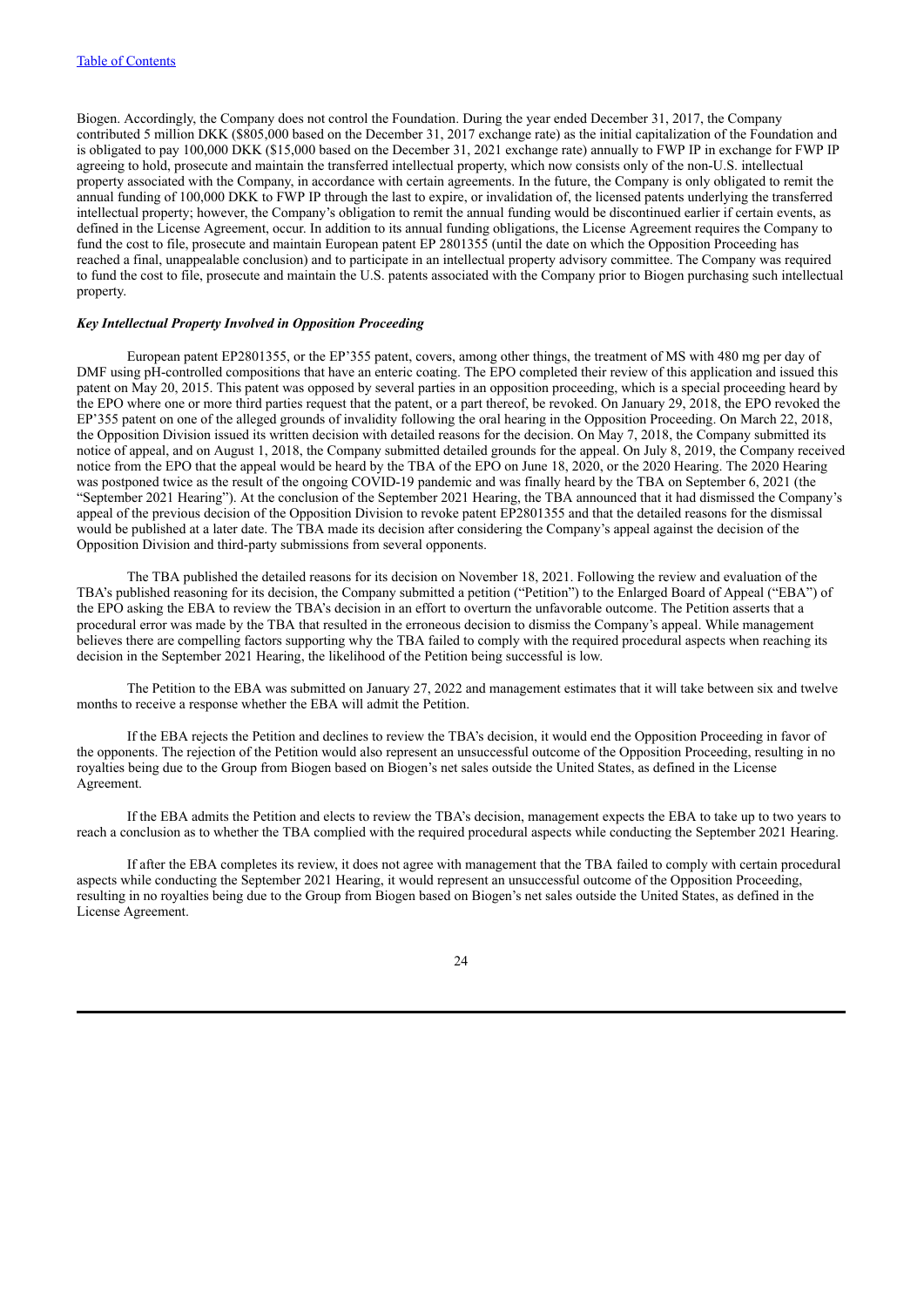If after the EBA completes its review, it agrees with management that the TBA failed to comply with certain procedural aspects while conducting the September 2021 Hearing, the EBA may ask the TBA to hear the parties again and reach a new decision. If the TBA reverses its decision and now rules in favor of the Company, management expects the TBA will remand the case to the Opposition Division, in order for the Opposition Division to resolve the remaining elements of the original opposition. If the TBA remands the case to the Opposition Division, it is uncertain when the Opposition Division would resolve the remaining elements of the original opposition and there is a real risk that the Opposition Division rules against the Company after considering the remaining elements of the original opposition. The Group is not entitled to any royalty payments from the License Agreement until and unless all remaining elements of the original opposition are resolved in its favor. If the TBA does not reverse its decision, it would represent an unsuccessful outcome of the Opposition Proceeding, resulting in no royalties being due to the Group from Biogen based on Biogen's net sales outside the United States, as defined in the License Agreement.

As the result of the complexity of the Opposition Proceeding combined with numerous factors that can affect the outcome, many of which are outside the control of the Company, it is difficult to estimate when the Opposition Proceeding will conclude; however, achieving a favorable outcome in the Opposition Proceeding could take up to four years and possibly longer. Potential royalties due to the Group in accordance with the License Agreement are contingent on a successful outcome of the Opposition Proceeding, which is doubtful, and subject to other conditions, as defined in the License Agreement, being met. Even if there is a favorable outcome in the Opposition Proceeding, if the other conditions, as defined in the License Agreement, are not met, future royalties will not be due to the Group. Therefore, after considering the uncertainty of a successful outcome in the Opposition Proceeding combined with the uncertainty of meeting the other conditions, as defined in the License agreement, management believes it is unlikely that future royalties will be due the Company in accordance with the License Agreement.

#### *Our Product Development Strategy*

Historically, the Company's product development efforts were focused on advancing unique formulations and dosing regimens of DMF, an immunomodulator, as a therapeutic to improve the health of patients with immune disorders, including psoriasis and MS. Prior to entering into the License Agreement, we were actively developing FP187®, a proprietary formulation of DMF, for the treatment of MS patients. On March 1, 2017, we announced plans to complete the research and development work that was in process prior to the effective date of the License Agreement and pursue an organizational realignment to reduce personnel and operating expenses, including the suspension of further development of FP187®. This organizational realignment was substantially completed by September 30, 2017. We do not currently have any commercialized products on the market nor under development. As a result of entering into the License Agreement, combined with the unsuccessful outcome in the Interference Proceeding and Biogen's purchase of the intellectual property in the United States associated with the Company, our research and development efforts involving DMF products, including FP187®, have been permanently discontinued.

#### *Our Intellectual Property Strategy*

We believe the patents and patent applications associated with the Company are valuable assets. To the extent required or permitted by the License Agreement, we intend to protect, defend and/or enforce the intellectual property associated with the Company. The intellectual property associated with the Company includes patents and patent applications in Europe and certain countries in Asia.

The Core Composition Patent family, based on international application PCT/DK2005/000648, filed on October 7, 2005, with priority to October 8, 2004, discloses, among other things, formulations and dosing regimens of DMF, including the use of a dose of 480 mg of DMF per day to treat MS. As described under "Risk Factors" and elsewhere in this Annual Report, whether the Core Composition Patent family discloses the use of a dose of 480 mg of DMF per day to treat MS has been challenged in some European Opposition Proceedings.

#### *Core Composition Patent Family*

European Patent EP2801355. The EP'355 patent covers, among other things, the treatment of MS with 480 mg per day of DMF using pH-controlled compositions that have an enteric coating. The EPO completed its review of this application and issued this patent on May 20, 2015. This patent was opposed by several parties in opposition proceedings, which are special proceedings heard by the EPO where one or more third parties request that the patent, or a part thereof, be revoked. On January 29, 2018, the Opposition Division of the EPO revoked the EP'355 patent on one of the alleged grounds of invalidity following the oral hearing in the Opposition Proceeding. On March 22, 2018, the Opposition Division issued its written decision with detailed reasons for the decision,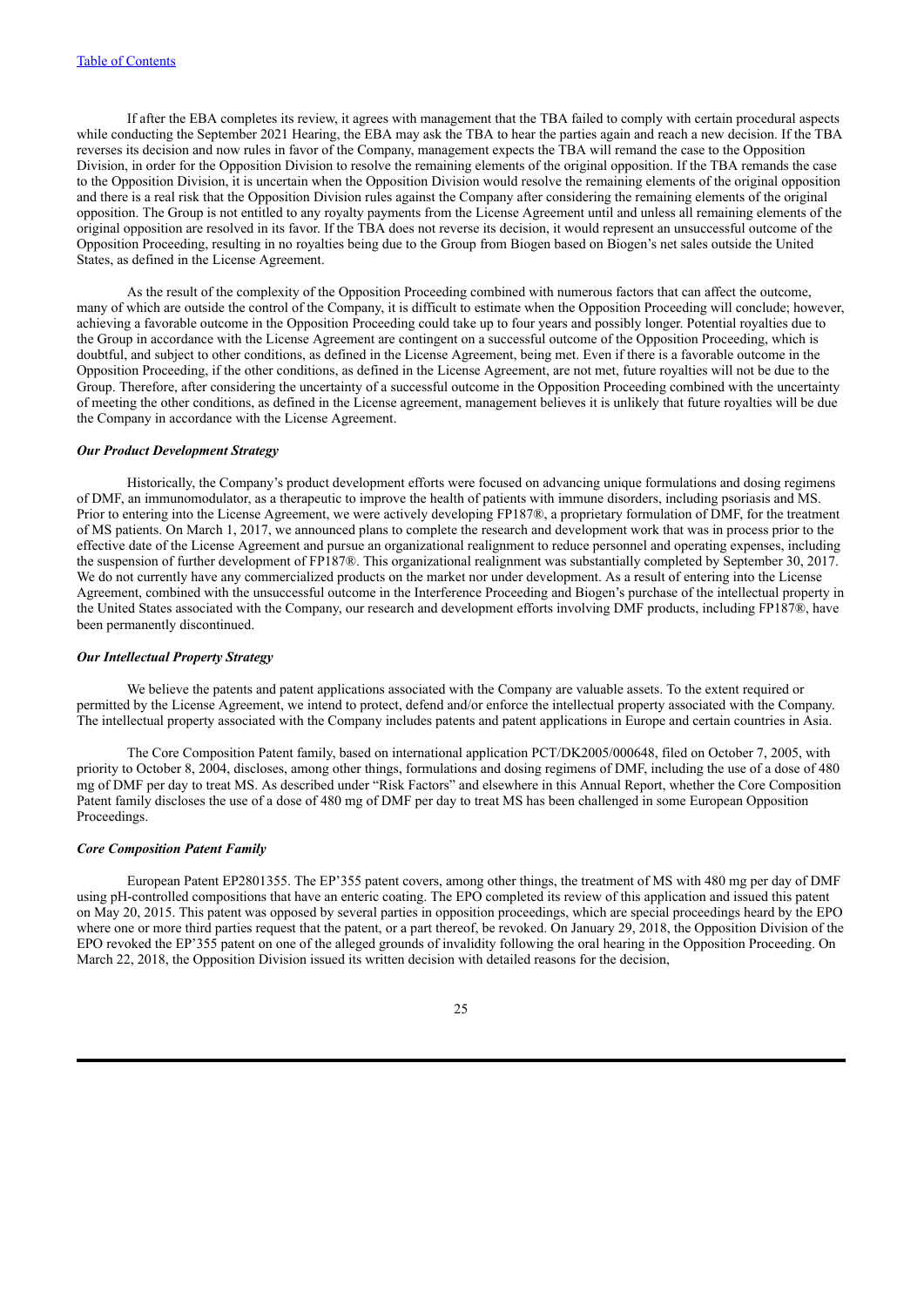on May 7, 2018, the Company submitted its notice of appeal, and on August 1, 2018, the Company submitted the detailed grounds for the appeal. On July 8, 2019, the Company received notice from the EPO that the 2020 Hearing would occur on June 18, 2020. The 2020 Hearing was postponed twice as the result of the ongoing COVID-19 pandemic and was finally heard by the TBA on September 6, 2021. At the conclusion of the September 2021 Hearing, the TBA announced that it had dismissed the Company's appeal of the previous decision of the Opposition Division to revoke patent EP2801355 and that the detailed reasons for the dismissal would be published at a later date. The TBA made its decision after considering the Company's appeal against the decision of the Opposition Division and thirdparty submissions from several opponents.

The TBA published the detailed reasons for its decision on November 18, 2021. Following the review and evaluation of the TBA's published reasoning for its decision, the Company submitted a petition to the Enlarged Board of Appeal of the EPO asking the EBA to review the TBA's decision in an effort to overturn the unfavorable outcome. The Petition asserts that a procedural error was made by the TBA that resulted in the erroneous decision to dismiss the Company's appeal. While management believes there are compelling factors supporting why the TBA failed to comply with the required procedural aspects when reaching its decision in the September 2021 Hearing, the likelihood of the Petition being successful is low.

The Petition to the EBA was submitted on January 27, 2022 and management estimates that it will take between six and twelve months to receive a response whether the EBA will admit the Petition.

While the appeal and any remitted issues to the Opposition Division have not been resolved, the decision of the Opposition Division to revoke the EP'355 patent is "frozen." Assuming that the patent is ultimately maintained following the final conclusion of the Opposition Proceeding, including any appeals, the EP'355 patent currently has a maximum duration until October 2025 (subject to possible SPC extension—see below). This is the first issued patent associated with the Company covering the use of 480 mg per day of DMF to treat MS. Although Biogen may not challenge the validity of the EP'355 patent in national proceedings, the validity of the national parts of the EP'355 patent could be challenged by other third parties in the respective national courts, and in some countries these validity challenges can run in parallel with EPO opposition and appeal proceedings. See "Risk Factors—Risks Related to Intellectual Property—There can be no assurance that even if we are successful in the opposition and appeal proceedings involving the patents associated with the Company currently pending before the EPO, we will not be subject to subsequent or parallel invalidity proceedings involving these same or other patents associated with the Company before a national court in any of the European Patent Convention member states where the patents were validated, which subsequent or parallel proceedings could result in the challenged patents being subject to continued uncertainty as to their validity until such proceedings have been fully concluded. We cannot at this time anticipate how long any such proceedings may last or when, if at all, the patents currently under challenge will finally be declared to be valid or not."

*SPC Applications.* In a number of countries in the EU, we have applied for national SPCs in reliance on the EP'355 patent and the EU marketing authorization for Biogen's product Tecfidera®. If these applications are successful, the resultant SPCs will effectively extend the duration of the EP'355 patent, insofar as it covers Tecfidera®, from October 2025 until January 2029. So far, the SPC applications have been granted in Austria, Cyprus, France, Greece, Hungary, Ireland, Italy, Latvia, Luxembourg, Slovenia, Spain, and Sweden. This is possible because the case law of the Court of Justice for the European Union currently allows patent holders to obtain SPCs in reliance on marketing authorizations held by third parties. If the case law were to change such that this is no longer a possibility, we would expect any such SPCs granted in our favor to be revoked. Further, if an EU national court were to hold (subject to any appeal) that the claims of the EP'355 patent do not cover Tecfidera®, we would expect the national court to revoke any SPC granted in our favor in that country.

*European Patent EP1799196.* The European patent EP1799196 associated with the Company, or the EP'196 patent, covers, among other things, controlled release compositions that release DMF according to a specific in vitro release profile. The patent was granted on June 22, 2016. Oppositions to this patent have been filed by third parties with the EPO. On September 18, 2018, the EPO revoked the EP'196 Patent following an oral hearing in the opposition proceedings. The written decision was received on February 15, 2019 and a notice of appeal was filed against that decision on April 13, 2019. The oral appeal proceedings are scheduled to take place on July 26, 2022.

*European Patent Application EP2965751.* A key patent application in the EU is EP2965751, formerly EP15166243.4, or the EP'751 application. The EP'751 application covers, among other things, compositions containing DMF where the daily dosage is 480 to 600 mg and the DMF is released depending on pH. The EPO has completed its initial review of this application and issued a negative search report on January 13, 2016. We responded to the search report on July 13, 2016. A third-party observation was filed on September 20, 2016. We responded to the third-party observation on November 16, 2016. A negative office action was issued on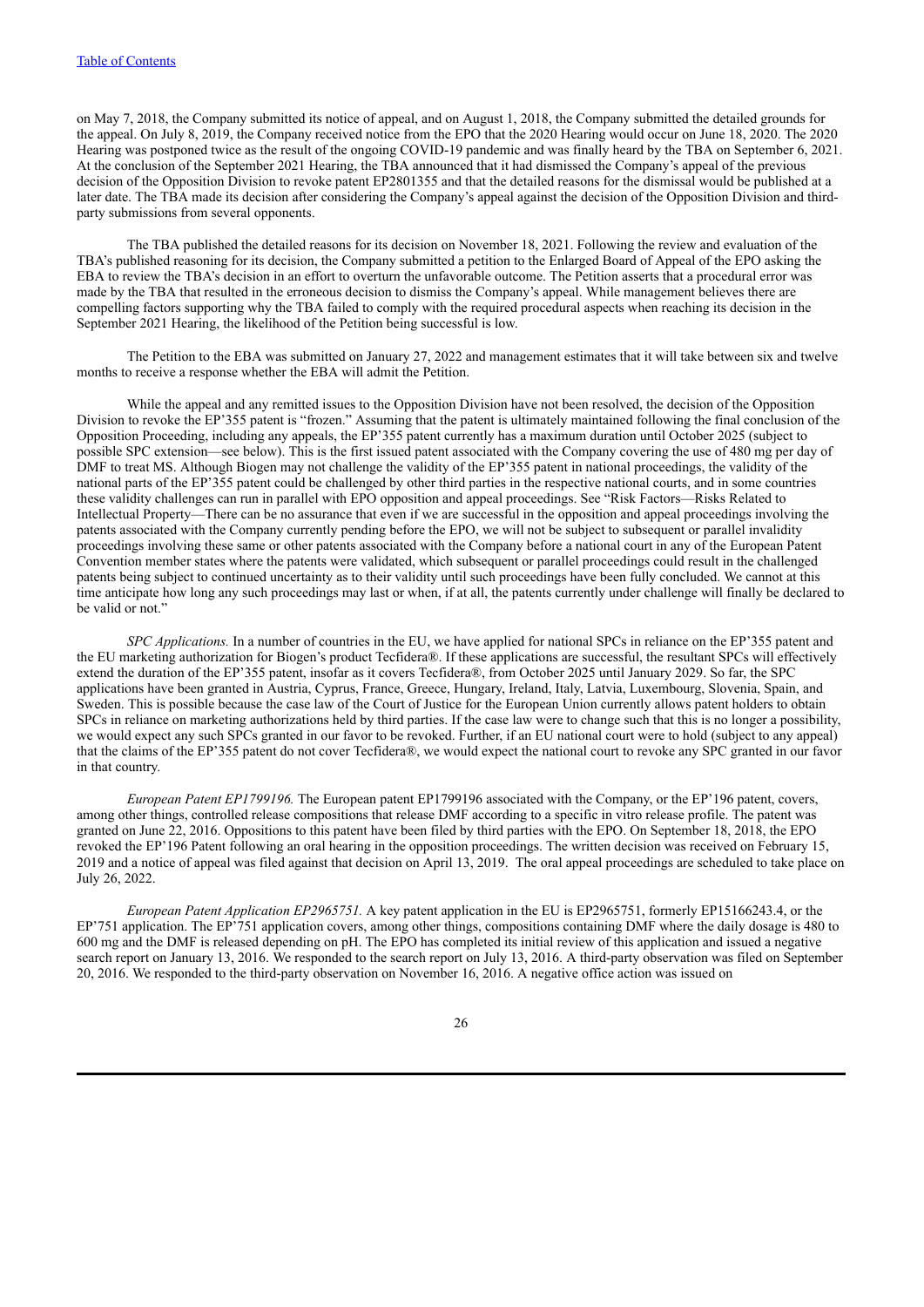February 10, 2017, which we understood to have been the result of a clerical error. We responded on August 10, 2017 to correct the error. The EPO issued a notice of intention to grant this patent on June 26, 2018, April 9, 2019, and June 8, 2020. A request for further processing was granted on January 27, 2021. A further notice of intention to grant was issued on May 18, 2021. In June 2021, third party observations were filed, to which a response was sent to the Examining Division on February 23, 2022. Additional third party observations were filed in March 2022.

*European Patent EP2801354.* Another key patent in the EU is EP2801354, or the EP'354 patent. The EP'354 patent covers, among other things, controlled-release compositions that release DMF according to a specific in vitro release profile. The patent was granted on February 8, 2017. Oppositions to this patent have been filed by third parties with the EPO. On May 7, 2019, the EPO revoked the EP'354 patent following an oral hearing in the Opposition Proceedings. The written decision was received on September 9, 2019 and a notice of appeal was filed against that decision on November 8, 2019. The Company expects the appeal to be heard by the TBA within one to two years.

*European Patent Application EP2792349.* Another key patent application in the EU is EP2792349, formerly EP14172396.5, or the EP'349 application. The EP'349 application covers, among other things, controlled-release compositions containing DMF where the daily dosage is 480mg for use in treatment of a number of diseases. The EPO has issued notices of intention to grant this patent on September 13, 2017, May 30, 2018, February 27, 2019, November 19, 2019, October 12, 2020, June 8, 2021, and March 9, 2022.

*European Patent EP2316430.* The European patent EP2316430 associated with the Company covered DMF formulations with certain in vitro dissolution profiles. By a decision issued in July 2015, the Opposition Division of the EPO revoked EP2316430, in particular, for the reason that the claims allegedly contain subject matter not directly and unambiguously derivable from the original application as filed. The Opposition Division of the EPO did not adjudicate on the issues of novelty or inventive step. This patent was revoked by the TBA on May 3, 2018. No further appeal is possible.

*European Patent Application EP3093012.* Another key patent application in the EU is EP3093012, formerly EP16001391.8, or the EP'012 application. The EP'012 application covers, among other things, controlled-release pharmaceutical compositions comprising DMF in an amount of 50 - 90% by weight of the composition. The EPO has issued notices of intention to grant this patent on May 8, 2017, February 15, 2018, November 21, 2018, August 12, 2019, April 23, 2020, and March 11, 2021. The examination is ongoing, with the most recent third party observations being filed in March 2022, and oral proceedings have been summoned for June 24, 2022.

#### **Clinical Development Summary**

Since inception, the focus of our clinical development was on a DMF formulation for the treatment of MS. As a result of entering into the License Agreement, combined with the unsuccessful outcome in the Interference Proceeding and Biogen's purchase of the intellectual property in the United States associated with the Company, we have permanently discontinued our development of a DMF formulation, except for maintaining our files and records for previously completed research and development work.

# **Material Agreements**

### *Biogen License Agreement*

As discussed above, on February 1, 2017, our License Agreement with Biogen and certain additional parties became effective. The License Agreement provided Biogen with a co-exclusive license in the United States, and an exclusive license outside the United States, to the Company's intellectual property, effective as of February 9, 2017.

In accordance with the License Agreement, Biogen paid the Company a non-refundable cash fee of \$1.25 billion and could be obligated to pay the Company royalties provided that other conditions of the License Agreement are satisfied. See "—Our Company— License Agreement with Biogen."

On March 25, 2019, we received notice from Biogen of their exercise of the option to purchase the intellectual property in the United States associated with the Company pursuant to the License Agreement. The Foundation and Biogen consummated the assignment of the U.S. intellectual property to Biogen upon the execution of assignment agreements and the payment of a nominal amount by Biogen to FWP IP, and Biogen has assumed ownership and responsibility for the assigned U.S. intellectual property. In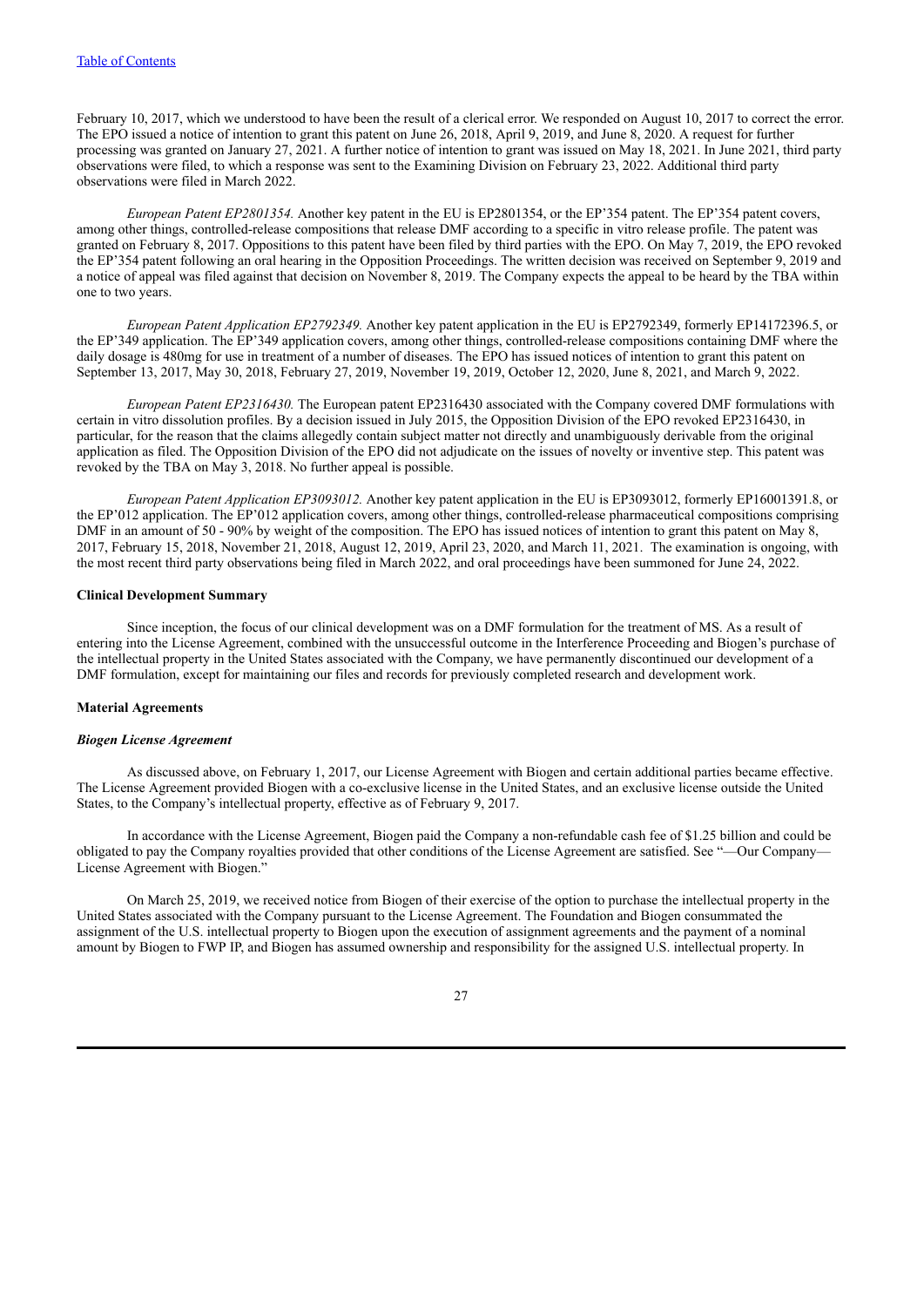addition, we are no longer able to develop or commercialize any therapy for the treatment of any human disease or condition using DMF, including FP187®.

## *Aditech Agreements*

In 2004, Aditech, controlled by Nordic Biotech General Partner ApS (an affiliate of one of our largest shareholders), began developing and filing patents for, among other things, formulations and dosing regimens of DMF. In 2005, we entered into a patent license agreement with Aditech to license this patent family from Aditech. In 2010, we acquired this patent family from Aditech pursuant to a patent transfer agreement, or the Transfer Agreement, that replaced the patent license agreement. Under our agreement with Aditech, we obtained, among other things, Aditech's patents and associated know-how related to formulations and dosing regimens of DMF.

In connection with our execution of the License Agreement, we entered into an addendum to the Transfer Agreement with Aditech, or the Addendum, which clarifies the royalties payable to Aditech in connection with any proceeds received by the Company from Biogen under the License Agreement. The Addendum specifies that Aditech is entitled to 2% of the Non-refundable Fee (or \$25.0 million). This was paid to Aditech in 2017. The Addendum further specifies that Aditech is entitled to additional compensation should the Company receive royalties from Biogen under the License Agreement. If royalties are paid to the Company in accordance with the License Agreement, Aditech will be entitled to receive a cash payment equal to 2% of the same base amount with respect to which the Company's royalty percentage is calculated, accruing from the same period of time as any royalty payment payable by Biogen to the Company (prior to taking into account taxes, duties and VAT, if any).

## **Competition**

We are engaged in segments of the pharmaceutical and biotechnological industries that are highly competitive and rapidly changing. Large pharmaceutical, specialty pharmaceutical and biotechnology companies, academic institutions, governmental agencies and other public and private research organizations are commercializing or pursuing the development of products that target MS. Our future success may depend on the continued market acceptance of Tecfidera®. We expect approved MS treatments, such as Tecfidera®, will continue to face intense and increasing competition as new and improved products enter the MS markets and advanced technologies become available. Competition from any newly-approved products (whether branded, generics or biosimilars) may reduce Tecfidera® sales, which in turn may reduce possible royalties payable by Biogen to us. Several companies are developing additional treatments for multiple sclerosis, and late-stage clinical candidates include, but are not limited to, generic versions of existing medications, including generic versions of Tecfidera®. Competition among products approved for sale is based, among other things, on safety and effectiveness, the timing and scope of regulatory approvals, the availability and cost of supply, marketing and sales capabilities, reimbursement coverage, price, patent position and other factors.

#### **Environmental, Health and Safety**

Our operations are subject to a number of environmental acts and regulations. We believe that we are materially in compliance with all applicable environmental laws and regulations. Currently, there are no pending environmental issues that we believe could reasonably be expected to have a material adverse effect on our business, financial position, results of operations or future growth prospects.

We consider it important to maintain a good working environment and comply with the regulatory requirements regarding working environment. This consists of the physical and psychological working environment, including heating, ventilation, air conditioning and air circulation and exhaust systems, as well as office furniture and equipment design and functionality, and other general health and safety systems, including control of the facility. We are from time to time subject to inspections by the Danish Working Environment Authority for compliance with the Danish Working Environment Act.

## **Facilities**

Our corporate headquarters are located at Østergade 24A, 1st floor, 1100 Copenhagen K, Denmark where we lease approximately 2,400 square feet of office space from Nordic Biotech Advisors ApS, an affiliate of certain of our principal shareholders, for administrative activities. In 2021, we paid 630,000 DKK (\$100,000 based on the average exchange rate for the year), including value added tax, or VAT, for such premises. FA and Operations, our Danish subsidiaries, are also located at Østergade 24A, 1st floor, 1100 Copenhagen K, Denmark. For more information, see "—Related Party Transactions—Leased Premises."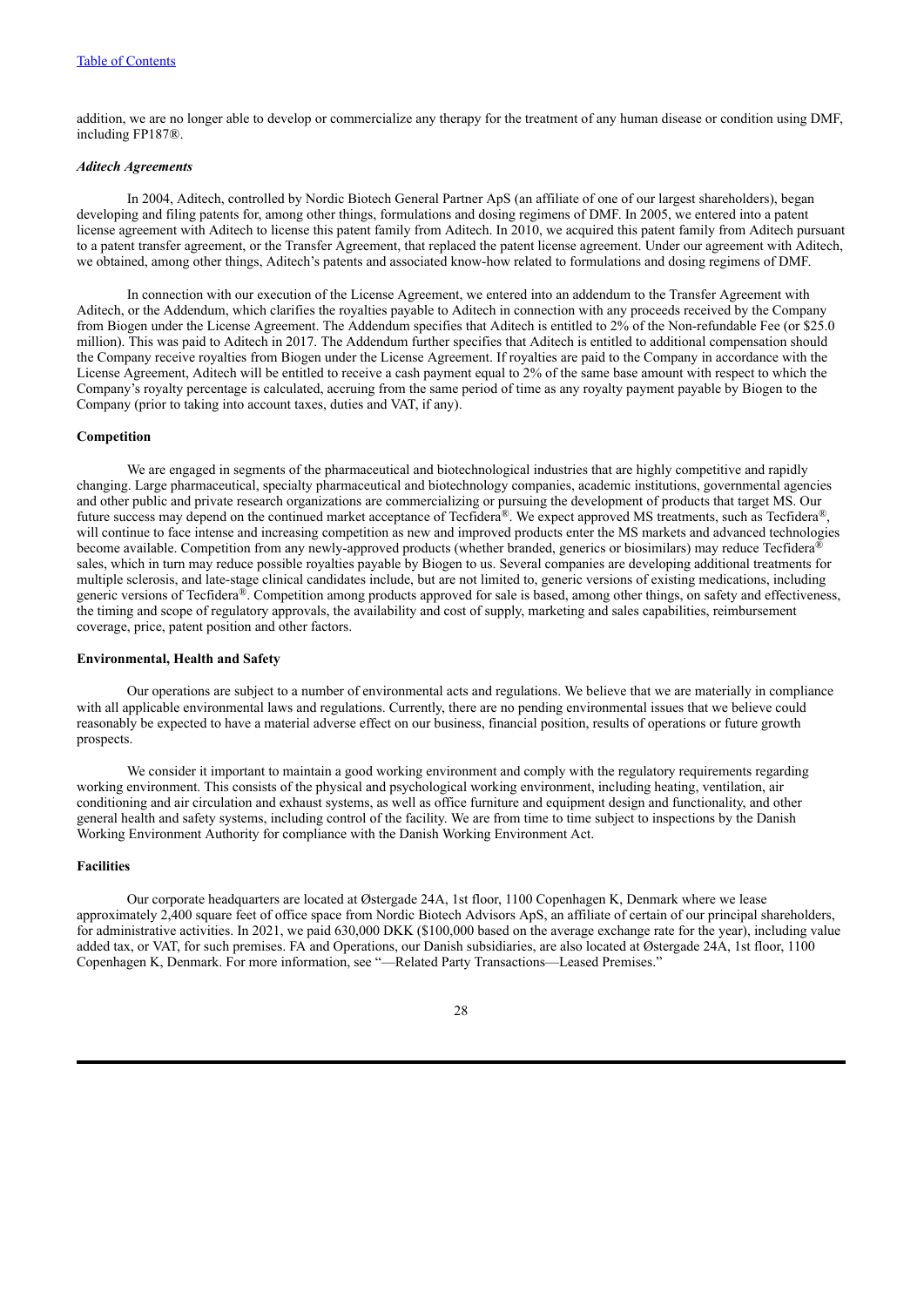FP USA, our U.S. subsidiary, is located in Suffern, New York and has office space of approximately 140 square feet. In 2021, we paid \$15,000 for such premises.

The Company's office lease commitments are currently all short-term.

# **Employees**

As of March 31, 2022, we had four employees. At each date shown, we had the following employees, broken out by department and geography:

|                               |      | At December 31, |      | At March 31,   |  |
|-------------------------------|------|-----------------|------|----------------|--|
|                               | 2019 | 2020            | 2021 | 2022           |  |
| <b>Function:</b>              |      |                 |      |                |  |
| Management and administration |      | 4               | 4    | $\overline{4}$ |  |
| Total                         |      | 4               |      | $\Delta$       |  |
| Geography:                    |      |                 |      |                |  |
| Germany                       |      |                 |      |                |  |
| Denmark                       |      | ◠               |      |                |  |
| <b>United States</b>          |      |                 |      |                |  |
| Total                         |      |                 |      |                |  |
|                               |      |                 |      |                |  |

One of our employees is represented by a labor union. We have never experienced any work stoppages.

All other operational tasks are or have been outsourced to consultant experts or consulting service companies, such as patent and legal experts. We engage approximately 15 individuals and firms as consultants and experts.

In the United States, our activities and personnel are focused on U.S. public company accounting, reporting and compliance, and related administrative functions to support Forward Pharma A/S.

## **Insurance**

We maintain all insurance coverage required under applicable law, including in relation to our previous research and pre-clinical and clinical development.

We believe that we currently maintain appropriate insurance coverage, and that our current insurance coverage is in line with insurance coverage for comparable companies.

# **Legal Proceedings**

We may, from time to time, become involved in legal proceedings in the ordinary course of business. Except for the Opposition Proceeding, we are not currently a party to, and have not been in the recent past subject to any material legal proceeding (including proceedings pending or threatened) that we believe could have an adverse effect on our business, operating results or financial condition. See "Item 5. Operating and Financial Review and Prospects—Operating Results Overview—Intellectual Property Proceedings and the License Agreement—Interference Proceeding" for more information on the Interference Proceeding.

Opposition proceedings and appeals therefrom against two of the key European patents associated with the Company are currently ongoing and in addition we are involved in the Opposition Proceeding concerning EP'355, including any appeals. There can be no assurance that these patent proceedings or other future legal proceedings will not have an adverse effect on our business, operating results or financial condition. See "Item 5. Operating and Financial Review and Prospects—Operating Results Overview—Intellectual Property Proceedings and the License Agreement—Opposition Proceeding" for more information on the Opposition Proceeding.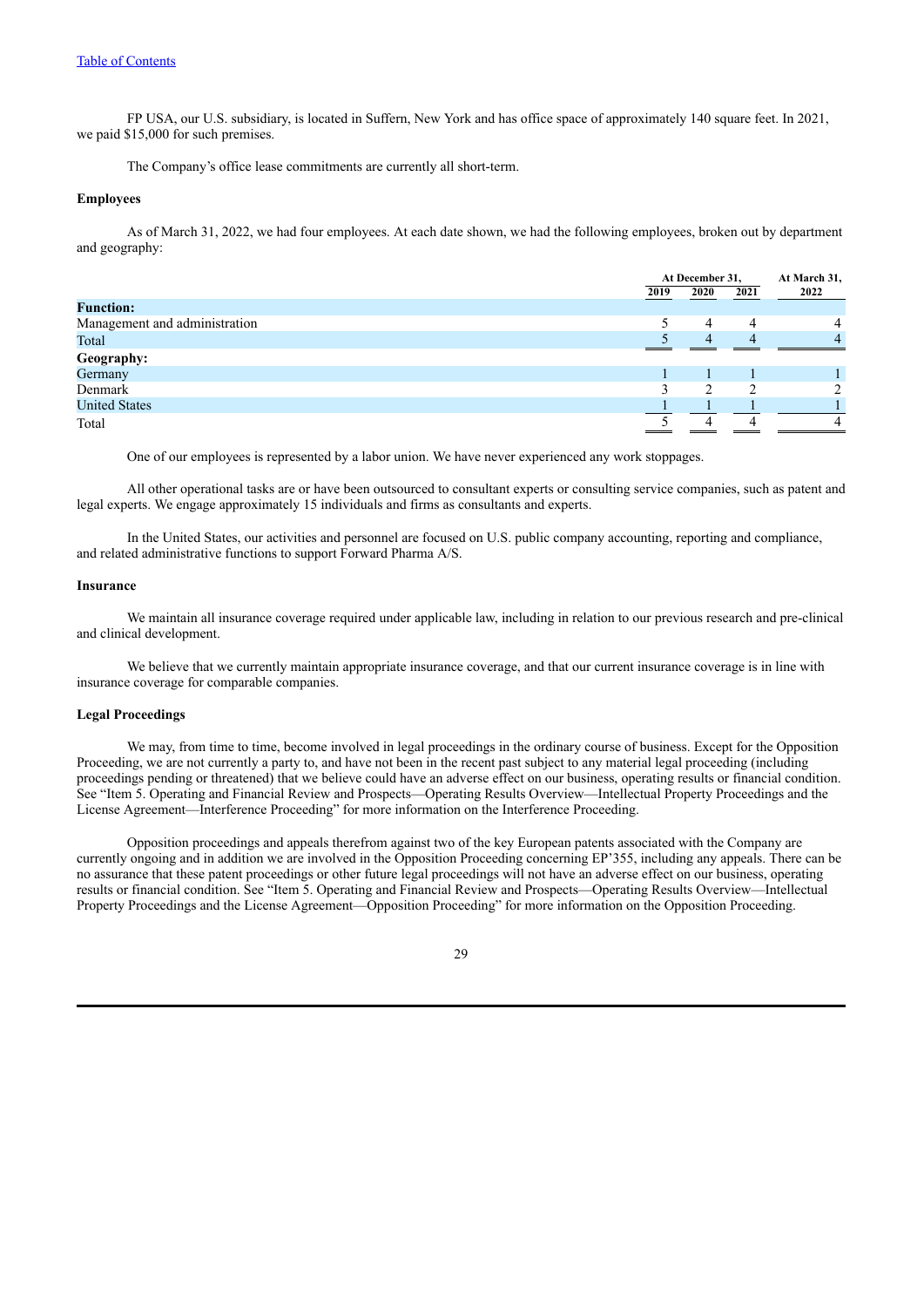## <span id="page-33-0"></span>**C. Organizational Structure**

The registrant corporation, Forward Pharma A/S, has two wholly-owned subsidiaries, FP USA, incorporated in the state of Delaware, and Operations, incorporated in Denmark. Operations has two wholly-owned subsidiaries, FA, incorporated in Denmark, and FP GmbH, incorporated in Germany. A liquidation of our German subsidiary, FP GmbH, was initiated on January 29, 2020 and is still ongoing. All of our operations are conducted within Forward Pharma A/S or one of our directly or indirectly owned subsidiaries.

#### <span id="page-33-1"></span>**D. Property, Plant and Equipment**

See "—Business Overview—Facilities" for a description of our leased premises. We have no material office equipment or manufacturing equipment. None of our equipment is leased and there are no liens or encumbrances on our equipment.

We currently do not have any commitments to acquire fixed assets nor are there plans to acquire fixed assets in the future; however, we may, from time to time, need to replace office equipment such as computers. The estimated cost to replace office equipment, if needed, is not expected to be significant. We currently do not have any long-term supply agreements with our vendors.

### <span id="page-33-2"></span>**ITEM 4A. UNRESOLVED STAFF COMMENTS**

None.

## <span id="page-33-3"></span>**ITEM 5. OPERATING AND FINANCIAL REVIEW AND PROSPECTS**

# **MANAGEMENT'S DISCUSSION AND ANALYSIS OF FINANCIAL CONDITION AND RESULTS OF OPERATIONS**

You should read the following discussion and analysis of our financial condition and results of operations together with our audited consolidated financial statements, including the notes thereto, included in this Annual Report. The following discussion is based on our consolidated financial information prepared in accordance with IFRS as issued by the IASB, which might differ in material respects from generally accepted accounting principles in other jurisdictions. The following discussion includes forward-looking statements that involve risks, uncertainties and assumptions. Our actual results may differ materially from those anticipated in these forward-looking statements as a result of many factors, including but not limited to those described under "Risk Factors" and elsewhere *in this Annual Report.*

Refer to Part I, Item 5 in our Annual Report on Form 20-F for the fiscal year ended December 31, 2020 (filed with the SEC on April 14, 2021) for additional discussion of our financial condition and results of operations for the year ended December 31, 2019, as well as our financial condition and results of operations for the year ended December 31, 2020 compared to the year ended December *31, 2019.*

#### <span id="page-33-4"></span>**A. Operating Results Overview**

#### **Overview**

Forward Pharma A/S is a Danish biopharmaceutical company that was founded in 2005 to advance unique formulations and dosing regimens of DMF, an immunomodulator, as a therapeutic to improve the health of patients with immune disorders, including MS. We are a company with a limited number of employees and outsource the majority of our activities to external service providers. We are currently composed of a Danish incorporated parent company, Forward Pharma A/S, its two wholly-owned subsidiaries, FP USA, incorporated in the state of Delaware, and Operations, incorporated in Denmark, and two wholly-owned subsidiaries of Operations, FP GmbH, incorporated in Germany, and FA, incorporated in Denmark.

As discussed in more detail elsewhere herein, the Company entered into the License Agreement with Biogen that became effective on February 1, 2017. The License Agreement provided Biogen with a co-exclusive license in the United States, and an exclusive license outside the United States, to defined intellectual property. In accordance with the License Agreement, Biogen paid the Company a non-refundable fee of \$1.25 billion, or the Non-refundable Fee, in February 2017. Prior to entering into the License Agreement, the Company was actively developing FP187®, a proprietary formulation of DMF, for the treatment of MS. On March 1, 2017, the Company announced plans to complete the remaining research and development efforts of FP187<sup>®</sup> and pursue an organizational realignment to reduce personnel and operating expenses by mid-year 2017. The organizational realignment was

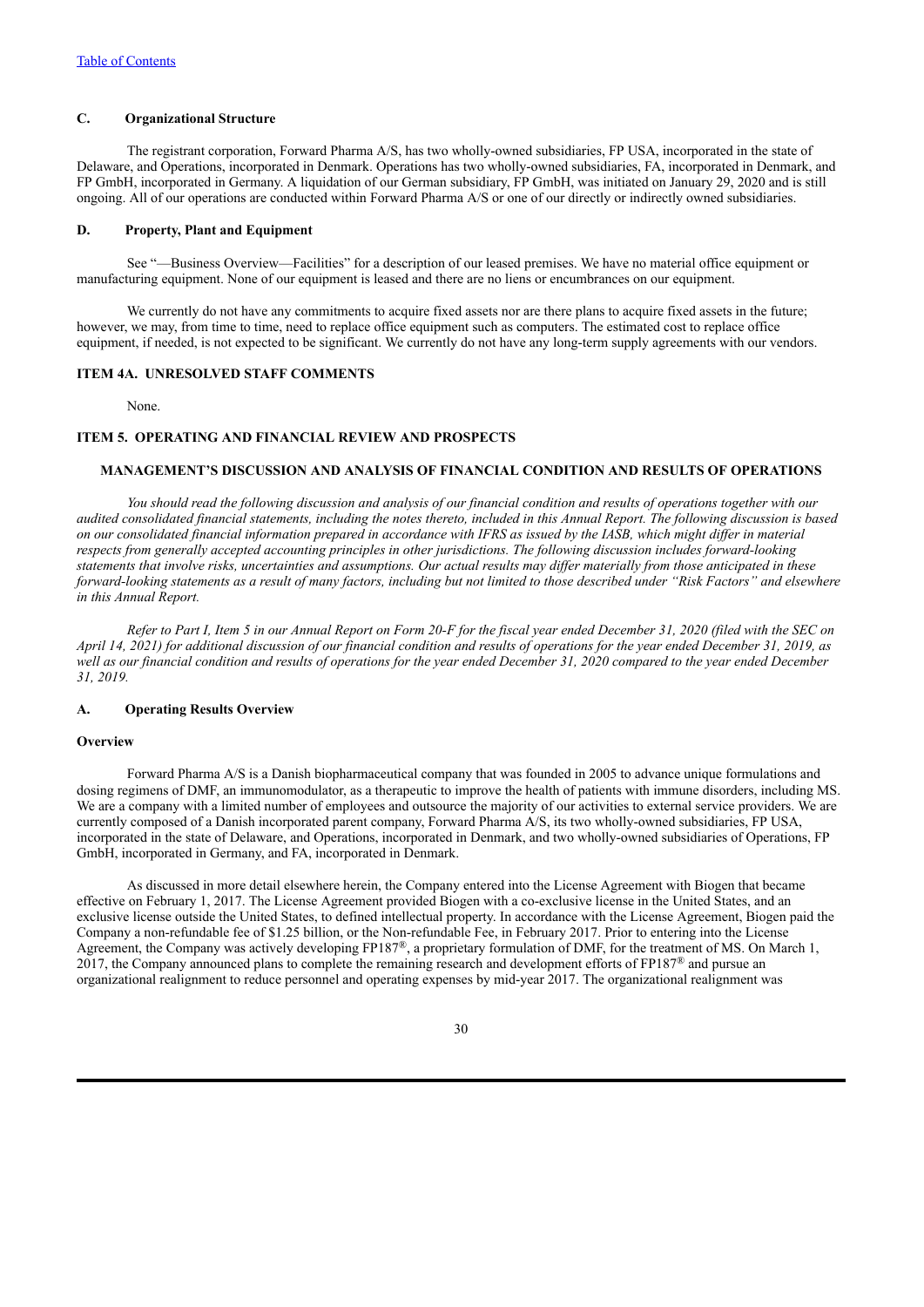substantially completed by September 30, 2017. As a result of entering into the License Agreement, combined with the unsuccessful outcome in the Interference Proceeding and Biogen's purchase of the intellectual property in the United States associated with the Company, or the U.S. IP, we have permanently discontinued our development of DMF formulations, including FP187®. Therefore, sources of revenue derived from customers in the United States, including product sales of a DMF formulation, are not expected.

The Group's current business activities are limited to maximizing the benefit of the License Agreement, which requires the Company to prevail in the Opposition Proceeding. If the Company does not prevail in the Opposition Proceeding, including all appeals, future revenues are unlikely, the Company's ability to continue as a going concern long term would be uncertain and management would consider, amongst other things, an orderly wind-down of operations. A successful outcome of the Opposition Proceeding is highly uncertain and even if there is a successful outcome in the Opposition Proceeding, future revenues from the License Agreement would only be realized if other conditions defined in the License Agreement are met. For more information, see "Item 3. D. Risk Factors," "Item 4. Information on the Company" and the Group's consolidated financial statements.

At December 31, 2021, the Group had cash and cash equivalents of \$70.8 million and working capital of \$70.8 million. The Group has no material long-term obligations. Management currently believes there is adequate liquidity to fund the Group's operations beyond the next twelve months; however, unforeseen events could have a material adverse effect on management's estimate. In addition, as discussed in more detail below, the Danish and German tax authorities conducted a joint tax audit of the Group's Danish and German income tax returns covering multiple years through the year ended December 31, 2017. The joint tax audit focused primarily on the Transaction to ensure the Transaction was conducted at fair value as determined in accordance with generally accepted arm's length principles applicable to taxing cross-border transactions. The Danish and German tax authorities were unable to reach agreement as to whether the Transaction was conducted at fair value and terminated the joint income tax audit in the second quarter of 2021. The tax audit in Denmark concluded with no changes proposed to the Group's Danish tax filings. The tax audit in Germany is ongoing and the German tax authorities have indicated that they disagree with FP GmbH's determination of the fair value of the Transaction and have proposed a material increase in FP GmbH's 2017 taxable income. While management believes the tax filing position taken in connection with the Transaction is correct and it is not probable (i.e., more likely than not) additional taxes will be due in Germany, there is a risk that upon the resolution of this matter additional taxes, interest and/or penalties could be due the German tax authorities. The imposition of additional taxes, interest and/or penalties by the German tax authorities could have a material adverse effect on the Group. For more information, see the risk factor entitled "Negative results from the ongoing tax audit in Germany could result in additional taxes, interest and penalty becoming due that could negatively impact our financial position, results of operations and cash holdings" and the Group's consolidated financial statements.

#### **Financial Operations Overview**

## *Revenue*

The Company's only operating revenue earned to date has been the Non-refundable Fee received in 2017 in accordance with the License Agreement. We will likely not generate operating revenue in the future unless we prevail in the Opposition Proceeding. The Company's ability to generate operating revenues in the future is highly uncertain and it is possible that we may never recognize operating revenue in the future. If the Company is successful in the Opposition Proceeding (i.e., the Company obtains, as a result of the Opposition Proceeding, and any appeals therefrom, a patent with a claim covering oral treatment of MS with 480 mg/day of DMF), we will be eligible to collect a 10% royalty from January 1, 2021 to December 31, 2028 and a 20% royalty from January 1, 2029 until the earlier of the expiration or invalidation of the patents defined in the License Agreement, on a country-by-country basis on Biogen's net sales outside the United States of DMF-containing products indicated for treating MS that, but for the license granted under the License Agreement, would infringe a Company patent, provided that other conditions of the License Agreement are satisfied. Among the conditions that need to be satisfied for any royalty to be payable by Biogen to the Company is the absence of generic entry in a particular geography having a particular impact as defined in the License Agreement.

The License Agreement does not obligate Biogen to remit additional amounts to the Company unless the Company prevails in the Opposition Proceeding, including any appeals, and certain other conditions of the License Agreement are satisfied. It is highly uncertain whether the Company will prevail in the Opposition Proceeding and realize additional revenues from the License Agreement or any other source. If the Company fails to prevail in the Opposition Proceeding, future revenues are unlikely and the long-term ability of the Company to continue as a going concern is uncertain. See Notes 1.2 and 1.5 in the accompanying consolidated financial statements for additional information.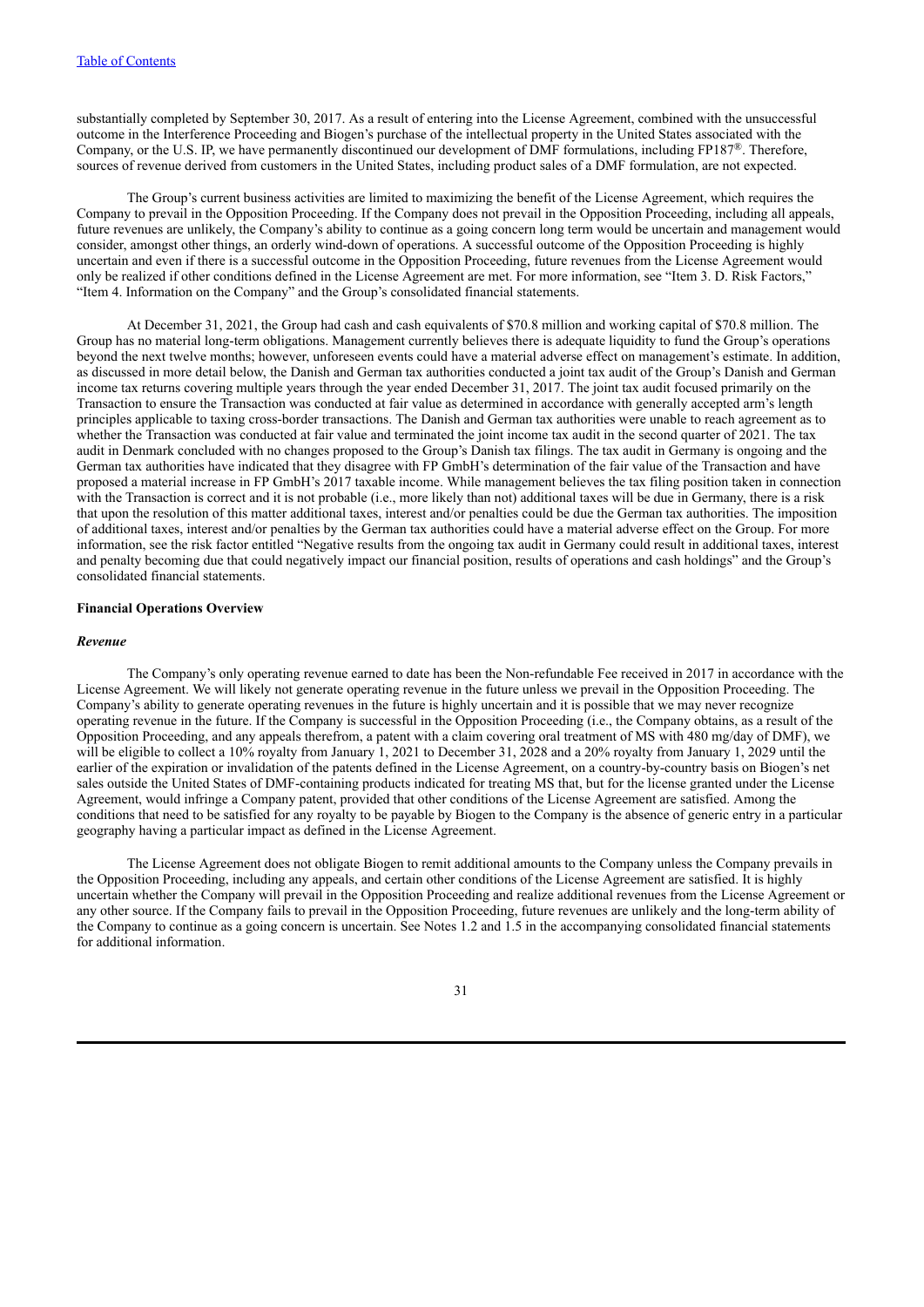# *Research and development costs*

As a result of entering into the License Agreement, combined with the unsuccessful outcome in the Interference Proceeding and Biogen's purchase of the U.S. IP, we permanently discontinued our research and development efforts involving DMF products, including FP187®.

Currently, our research and development costs primarily comprise salary and related expenses, including share-based compensation expense, patent and other intellectual property related costs incurred in connection with patent claims and other intellectual property rights conducted at the patent registry offices (the EPO and certain country-specific patent registry offices). Accordingly, our research and development costs are primarily associated with defending and protecting our non-U.S. IP; however, we may incur minor costs to meet remaining regulatory requirements associated with the wind-down of our research and development efforts of FP187®.

#### *General and administrative costs*

Our general and administrative costs consist primarily of:

- salaries and expenses for employees as well as expenses related to share-based compensation awards granted to certain employees;
- professional fees for auditors, tax advisors, legal counsel and other consultants;
- information technology related expenses;
- cost of facilities, communication and office expenses; and
- investor relations and other costs associated with our public listing of our ADSs on Nasdaq.

We incur significant costs as the result of our public listing including the cost to maintain and enhance our infrastructure in order to comply with regulatory requirements including disclosure controls and procedures. Such costs include maintaining an organization of internal and external professionals who have the necessary experience and skills to address the complex rules and regulations we are required to comply with. The professionals we engage include legal and accounting advisors, auditors and investor relations firms amongst others. There are many other costs we incur to maintain our public listing such as liability insurance and depositary and stock exchange fees.

#### **Non-operating income and (expenses)**

Components of non-operating income and (expenses) consisted primarily of:

- gains/losses from changes in foreign exchange rates related primarily to our cash holdings;
- interest income earned on USD cash holdings; and
- bank fees, including negative interest on Euro and DKK cash holdings.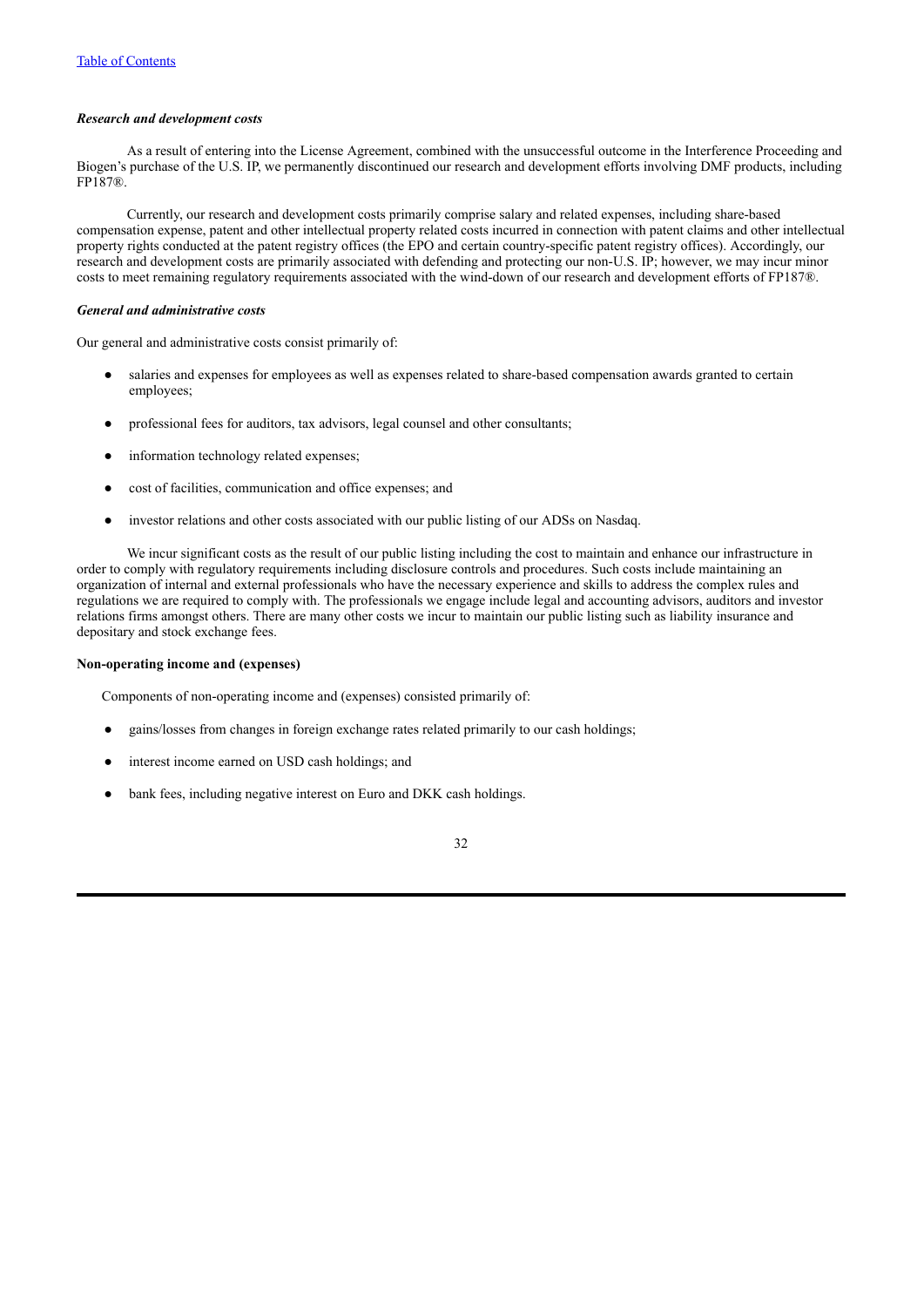### **Results of Operations**

#### **Comparison of the years ended December 31, 2021 and 2020**

|                                  |         | Year ended December 31,    |               |
|----------------------------------|---------|----------------------------|---------------|
|                                  | 2021    | Change<br>favorable        |               |
|                                  |         | 2020<br>(USD in thousands) | (unfavorable) |
| Research and development costs   | (226)   | (327)                      | 101           |
| General and administrative costs | (3,648) | (3,059)                    | (589)         |
| Operating (loss)                 | (3,874) | (3,386)                    | (488)         |
| Exchange rate gains (losses)     | 2,170   | (2,970)                    | 5,140         |
| Other finance costs              | (188)   | (93)                       | (95)          |
| Net (loss)                       | (1,892) | (6, 449)                   | 4,557         |

#### *Research and development costs for the years ended December 31, 2021 and 2020*

Research and development costs for the years ended December 31, 2021 and 2020 were \$226,000 and \$327,000, respectively. The decrease of \$101,000 in research and development costs for the year ended December 31, 2021 is primarily the result of a decrease in costs incurred in connection with the Opposition Proceeding and lower share-based compensation. Fees to patent advisors and other patent-related costs incurred in connection with the Opposition Proceeding decreased from \$203,000 in the year ended December 31, 2020 to \$171,000 in the year ended December 31, 2021. The decrease is the result of reduced activities leading up to the Opposition Proceeding hearing that occurred on September 6, 2021. Share-based compensation decreased from \$63,000 in the year ended December 31, 2020 to zero in the year ended December 31, 2021. Share-based compensation decreased as a result of the underlying expense of fully vested equity awards being fully recognized prior to December 31, 2020.

As discussed in more detail elsewhere in this Annual Report, the likelihood of the Petition being successful is low. In the favorable scenario, the steps from EBA acceptance of the Petition to completion of a new opposition proceeding is expected to take up to four years and possibly longer. The denial of the Petition would end the Opposition Proceeding in favor of the opponents. For all practical purposes, such denial of the Petition would represent an unsuccessful outcome of the Opposition Proceeding, resulting in no royalties being due to the Company from Biogen based on Biogen's future net sales outside the United States, as defined in the License Agreement. As the result of these uncertainties and variables, we are unable to currently estimate the nature, timing or amount of the research and development costs we will incur in the future.

#### *General and administrative costs for the years ended December 31, 2021 and 2020*

General and administrative costs for the years ended December 31, 2021 and 2020 were \$3.6 million and \$3.1 million, respectively. The increase of \$500,000 in general and administrative costs in the year ended December 31, 2021 resulted from increases in professional fees and insurance costs offset by reductions in share-based compensation and various other smaller items. Professional fees increased from \$1.0 million in the year ended December 31, 2020 to \$1.7 million in the year ended December 31, 2021. The increase in professional fees is associated with increased consultations with our tax and legal advisors in connection with the tax audit in Germany and the potential insolvency of FP GmbH, as well as legal and auditor support that was needed in connection with the registration statements we filed with the Securities and Exchange Commission during the year ended December 31, 2021. Our insurance costs increased from \$454,000 in the year ended December 31, 2020 to \$590,000 in the year ended December 31, 2021. The increase in our insurance costs is attributed to market conditions and is primarily related to increased premiums for our directors and officers liability insurance. The increases in professional fees and insurance costs were offset by a decrease in share-based compensation from \$271,000 in the year ended December 31, 2020 to \$1,000 in the year ended December 31, 2021. Share-based compensation decreased as a result of the underlying expense of fully vested equity awards being fully recognized prior to December 31, 2020.

We currently expect that our general and administrative costs will remain at current levels; however, unforeseen events could occur that could have a material effect on our estimated expenditures.

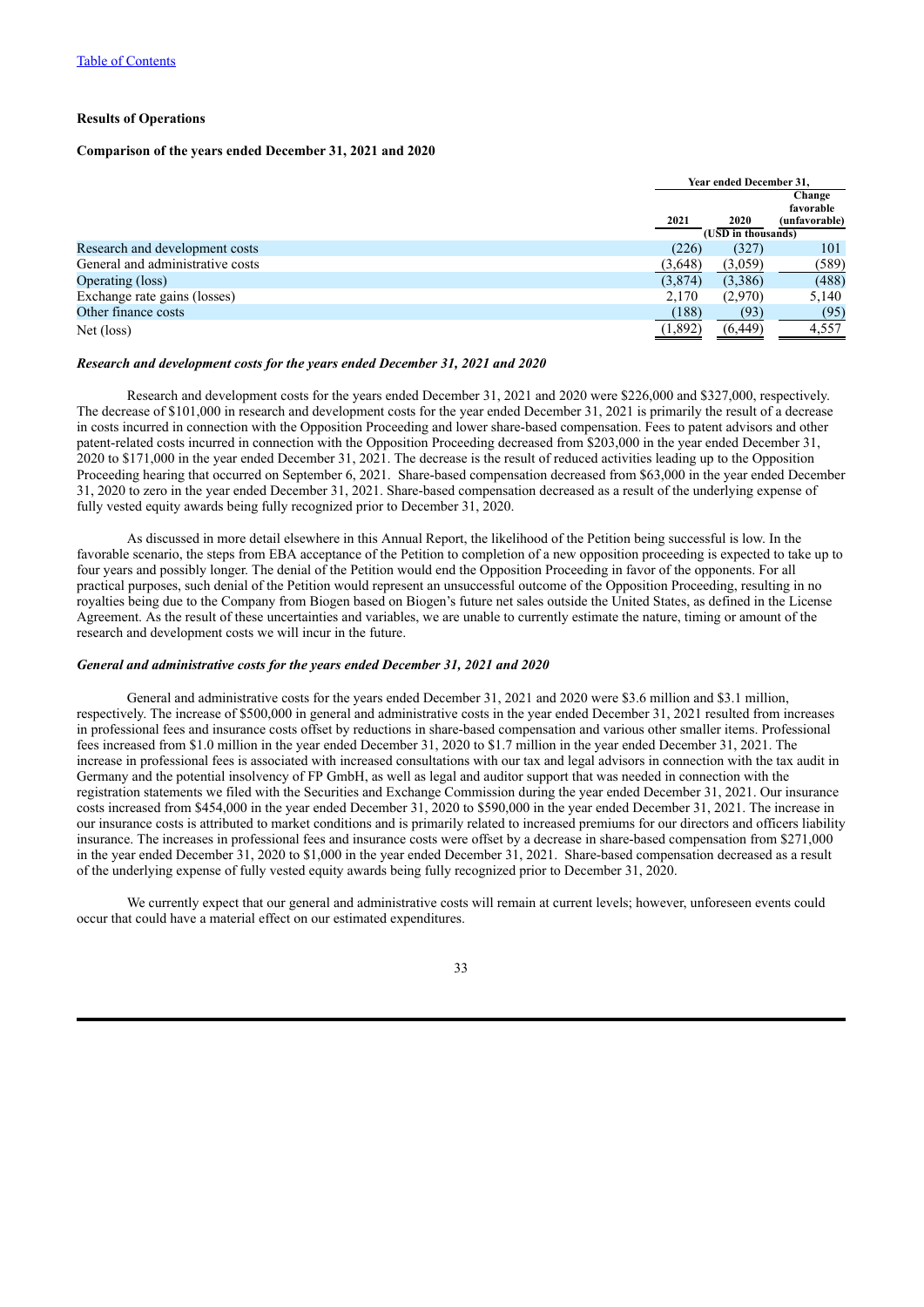## *Non-operating income (expense) for the years ended December 31, 2021 and 2020*

During the year ended December 31, 2021, the Group recognized a foreign exchange gain of \$2.2 million. The \$2.2 million foreign exchange gain resulted primarily from the favorable effect of the strengthening of the USD compared to the DKK during the period that is reflected as a non-cash foreign exchange gain when the USD cash holdings were converted to the functional currency of the Company and Operations (the DKK) at December 31, 2021. During the year ended December 31, 2020, the Group recognized a foreign exchange loss of \$3.0 million. The \$3.0 million foreign exchange loss resulted primarily from the unfavorable effect of the weakening of the USD to the DKK during the period that is reflected as a non-cash foreign exchange loss when the USD cash holdings were converted to DKK at December 31, 2020. Since our USD cash holdings are significant, future changes in the exchange rate between the DKK and the USD will cause favorable or unfavorable volatility in our operating results and the impact could be material.

Other finance costs primarily include bank fees, or negative interest, on EUR and DKK cash holdings net of interest income on USD cash holdings and interest received during the year ended December 31, 2021 in connection with a tax refund from the Danish tax authorities.

## *Income tax for the years ended December 31, 2021 and 2020*

For the years ended December 31, 2021 and 2020, the Group incurred losses for tax purposes. The tax losses combined with the Group not meeting the requirements to recognize deferred tax assets, resulted in no income tax benefit being recognized. Since there is significant uncertainty as to whether the Group will have taxable income in the future, deferred tax assets that are available at December 31, 2021 do not meet the criteria for financial statement recognition and accordingly have not been recognized in the accompanying consolidated financial statements. See Note 3.4 to the consolidated financial statements for additional information.

### *Income tax audits in Denmark and Germany*

The Danish and German tax authorities conducted a joint tax audit of the Group's Danish and German income tax returns covering multiple years through the year ended December 31, 2017. The joint tax audit focused primarily on one intercompany transaction that occurred in 2017 between the Company and FP GmbH to ensure the Transaction was conducted at fair value as determined in accordance with generally accepted arm's length principles applicable to taxing cross-border transactions. The Danish and German tax authorities were unable to reach agreement as to whether the Transaction was conducted at fair value and terminated the joint income tax audit in the second quarter of 2021.

As discussed in more detail below, the tax audit in Denmark concluded with no changes proposed to the Group's Danish tax filings. The tax audit in Germany is ongoing and the German tax authorities have indicated that they disagree with FP GmbH's determination of the fair value of the Transaction and have proposed a material increase in FP GmbH's 2017 taxable income.

#### *Tax audit in Germany*

On May 21, 2021, the German tax authorities issued a preliminary audit assessment (the "Preliminary Assessment") that proposed an increase to FP GmbH's 2017 taxable income of 265.0 million EUR to 312.1 million EUR (\$300.4 million and \$353.7 million, respectively, based on the December 31, 2021 exchange rate). The Preliminary Assessment alleged that the Transaction was not conducted at fair value. The Company and FP GmbH disagree with the positions taken by the German tax authorities and intend to vigorously defend that the Transaction was conducted at fair value, as determined in accordance with generally accepted arms' length principles, and no additional taxes are due in Germany. FP GmbH, with assistance from the Group's tax advisors, submitted a formal response to the Preliminary Assessment arguing that the Transaction was conducted at fair value and why the Preliminary Assessment is incorrect. Management expects the German tax authorities will issue a final assessment, with few or no changes to the Preliminary Assessment, and levy a tax assessment against FP GmbH that is expected to be material to FP GmbH and the Group. It is uncertain when FP GmbH will receive the final tax assessment. Assuming FP GmbH's taxable income is increased by 265.0 million EUR and offset by FP GmbH's available net tax loss carryforwards of approximately 12 million EUR (\$13.4 million based on the December 31, 2021 exchange rate), using the German effective tax rate of 31.9%, and before any applicable interest and/or penalties, this would result in a tax levy of approximate 80.7 million EUR (\$91.6 million based on the December 31, 2021 exchange rate).

An increase of FP GmbH's 2017 taxable income in Germany without a corresponding offset to the Group's 2017 Danish tax filing, would result in double taxation. Relief from double taxation can be obtained through entering into a MAP and/or a successful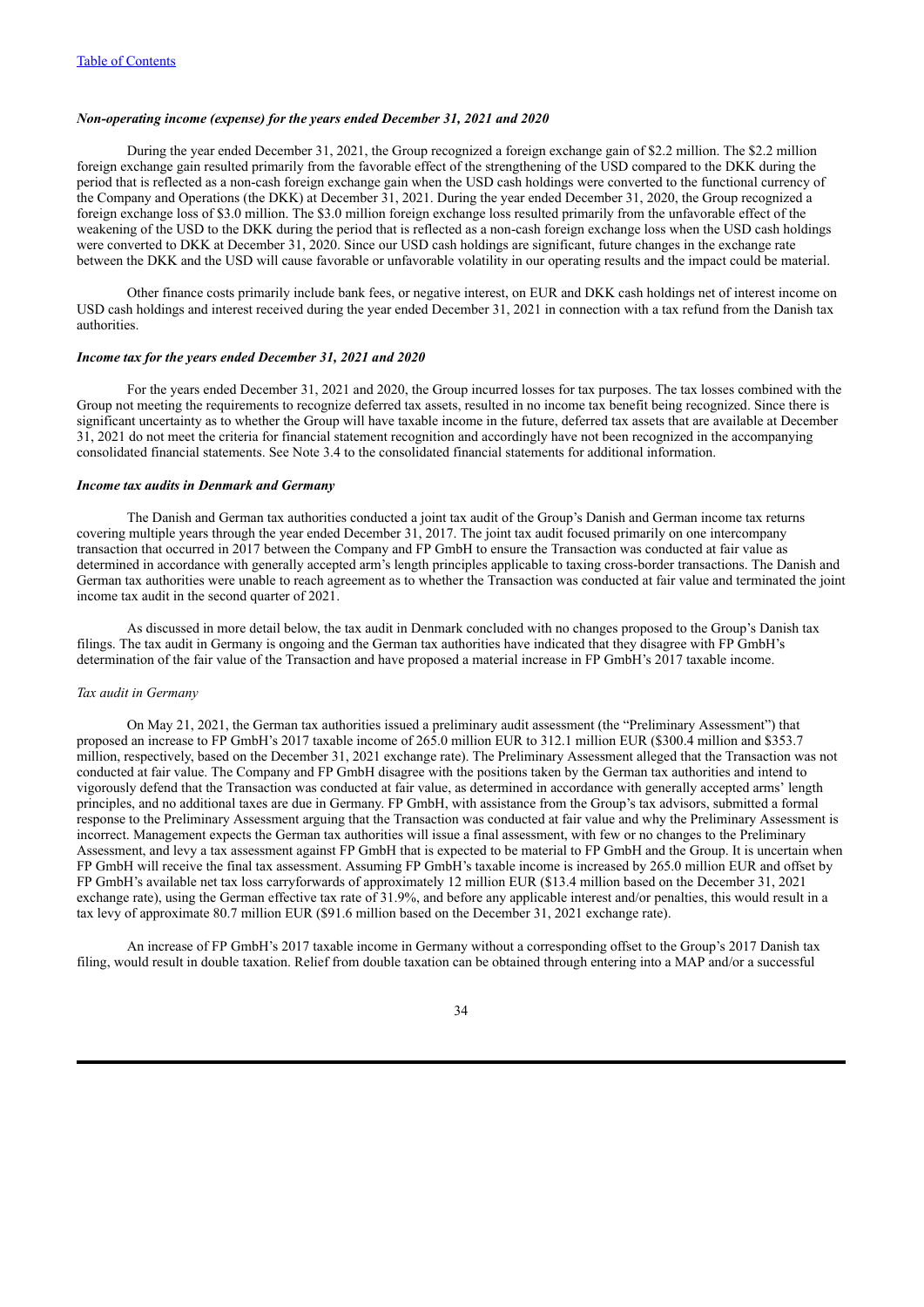outcome from litigation against the German tax authorities. If relief is sought through a MAP, double taxation will be eliminated; however, there is no assurance that a MAP and/or litigation would eliminate a net increase in the Group's total income tax expense. A net increase in the Group's income tax could have a material negative effect on the Group's consolidated financial position, results of operations and cash holdings.

At the conclusion of a MAP and/or litigation, if the German tax authorities are successful in increasing FP GmbH's taxable income and if FP GmbH is unable to pay the related tax levy, the German tax authorities could commence litigation against the Company in Denmark to collect some or all of the outstanding balance of the tax levy. If this were to occur, it would likely be time consuming to resolve, costly to the Company to defend, and could have a material negative effect on the Group's consolidated financial position, operating results and cash holdings.

Based on consultations with the Group's Danish and German tax advisors and after considering the facts and circumstances underlying the Transaction, the Group's supporting documentation for the Transaction, the arguments set forth in FP GmbH's response to the Preliminary Assessment, and the fact that the income tax audit in Denmark concluded with no changes proposed, management continues to believe that it is probable (i.e., more likely than not) that FP GmbH will not be required to pay additional income taxes to the German tax authorities upon the conclusion of a MAP and/or litigation against the German tax authorities. Accordingly, the Group has not recognized a provision related to the ongoing income tax audit in Germany at December 31, 2021. Management notes that such determination is inherently subjective and, if it is incorrect, then FP GmbH may need to pay a tax levy that could have a material negative effect on FP GmbH and the Company's consolidated financial position, operating results and cash holdings.

In the event of a negative outcome in the tax audit in Germany and subject to the Group's ability to get relief from double taxation, an increase in FP GmbH's taxable income would be taxed at the German effective tax rate of 31.9% while reducing the taxable income in Denmark that was taxed at 22.0%. FP GmbH has available tax loss carryforwards that could be used to partially mitigate an increase in FP GmbH's taxable income from a transfer pricing adjustment. Therefore, an increase in FP GmbH's taxable income, that is not covered by FP GmbH's tax loss carryforwards and not subject to minimum taxation rules in Germany, would result in a net increase in the Group's income tax expense at a rate of approximately 10 percentage points. Assuming FP GmbH's taxable income is increased by 265.0 million EUR, as set out in the Preliminary Assessment, and offset by FP GmbH's available tax loss carryforwards of approximately 12 million EUR, subject to the Group's ability to obtain relief from double taxation in Denmark of 58.3 million EUR (\$66.1 million based on the December 31, 2021 exchange rate), it is estimated that the net increase in the Group's income tax expense, will be approximately 22.4 million EUR (\$25.5 million based on the December 31, 2021 exchange rate) before applicable interest and/or penalties.

FP GmbH does not have the liquidity to pay a tax levy associated with an increase in FP GmbH's taxable income of 265.0 million EUR, nor does the Group, without obtaining relief from double taxation from the Danish tax authorities (see below section "Application for Debtor-in-Possession Proceedings" for additional information regarding the potential insolvency of FP GmbH). The Group's total cash and cash equivalents amount to \$70.8 million at December 31, 2021.

The cost to pursue litigation in Germany and/or a MAP individually, or in combination with any potential taxes, interest, and penalties due at the ultimate resolution of the litigation and/or MAP, could have a material adverse effect on the Group's financial position, operating results, and cash holdings.

The time period to ultimately settle the tax dispute with the German tax authorities, including the completion of a MAP and/or litigation against the German tax authorities, is currently unknown; however, management does not believe the dispute will conclude within the next twelve months and the time period could be three years or longer.

## *Tax Audit in Denmark*

On June 2, 2021, the Company received notice from the Danish tax authorities that they had accepted the Group's 2017 Danish income tax filing and that the Danish income tax audit had concluded; however, the Danish tax authorities reserve the right to audit the Danish tax affairs of the Group at a future date. The Danish tax authorities determined that the Transaction could be considered to be at arm's length terms and found no reason to change the pricing of the Transaction as reported in the Group's Danish income tax filing.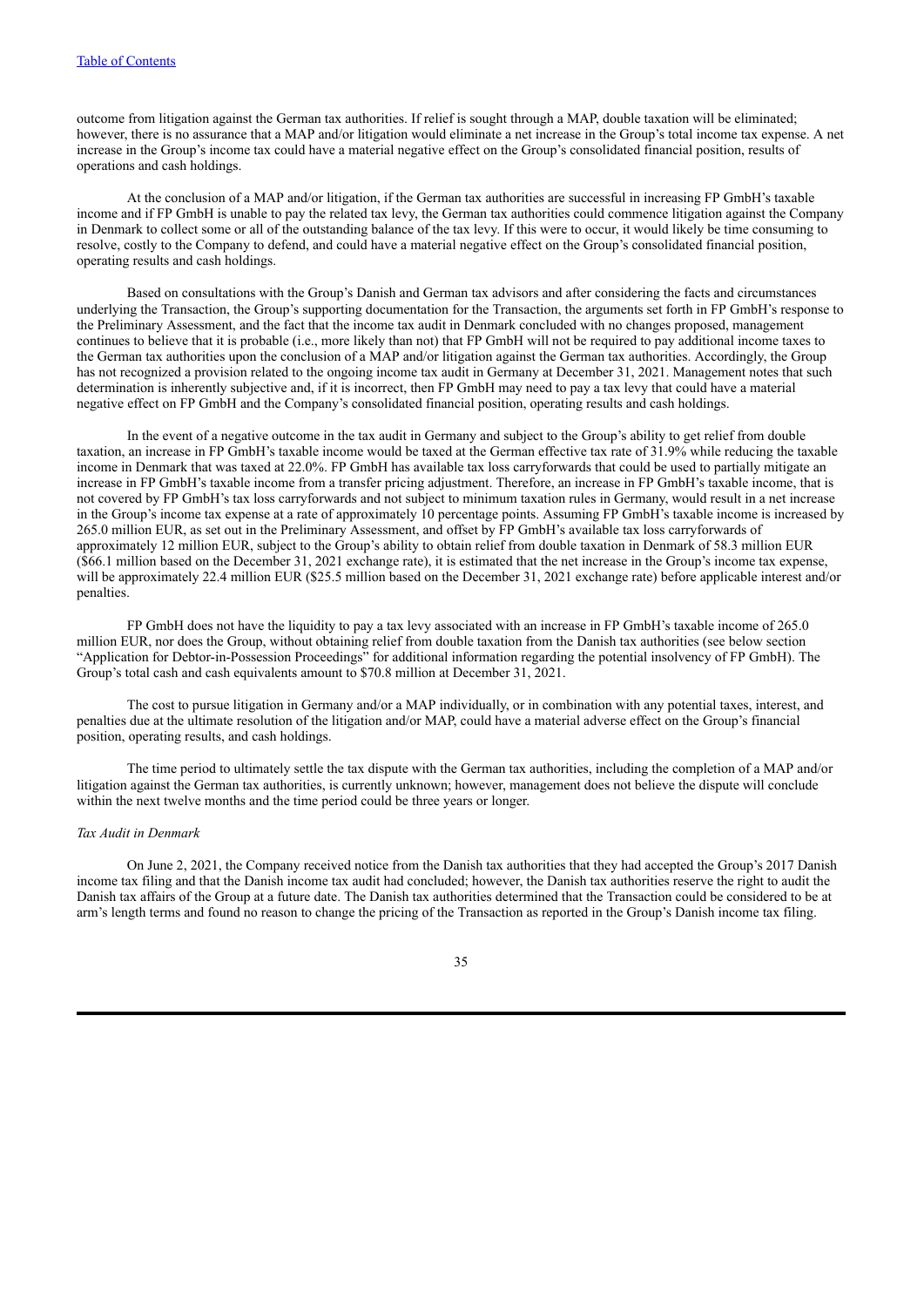## *Application for Debtor-in-Possession Proceedings*

In anticipation of the receipt from the German tax authorities of a material final tax assessment, with few or no changes to the Preliminary Assessment, management is considering taking the actions discussed below in order to put the Company and FP GmbH in the best position to defend the tax filing position associated with the Transaction and to protect the interests of the Company and FP GmbH through the resolution of a MAP and/or litigation.

FP GmbH does not have sufficient liquidity or any other assets enabling it to pay a material tax levy if a final tax assessment, as discussed above, is issued by the German tax authorities. Upon the receipt of such a final tax assessment, FP GmbH's management will need to evaluate whether an over-indebtedness or illiquidity condition exists under German law and whether FP GmbH has become insolvent. If FP GmbH's management concludes that FP GmbH has become either over-indebted or illiquid, management expects that insolvency proceedings will commence in a German court ("Court"). Upon FP GmbH becoming insolvent, a Court-appointed insolvency administrator will oversee the day-to-day operations of FP GmbH and the management of FP GmbH will lose control of FP GmbH. FP GmbH intends to take all available steps to avoid insolvency, including, but not limited to, appealing the tax assessment and requesting suspension of enforcement of the tax assessment notice. Depending on the facts and circumstances at the time a final tax assessment is received from the German tax authorities, FP GmbH's management may not be able to avoid the insolvency of FP GmbH.

In advance of the receipt of the final tax assessment, FP GmbH's management currently plans to submit an application to the Court asking the Court to allow FP GmbH to enter into debtor-in-possession ("DIP") proceedings. Entering into DIP proceedings would allow FP GmbH's management to continue to oversee the day-to-day operations of FP GmbH, supervised by a Court-appointed expert, thereby avoiding the appointment of an insolvency administrator, who would have taken control of FP GmbH. While the application is pending, FP GmbH will be in preliminary DIP proceedings. While in preliminary DIP proceedings, FP GmbH's management will continue to oversee the day-to-day operations of FP GmbH while a Court-appointed expert reviews the facts and circumstances underlying the application as part of the determination as to whether DIP proceedings are appropriate for FP GmbH. After evaluating the application and receipt of the expert's opinion as to whether DIP proceedings are appropriate, the Court will rule on the application and decide whether FP GmbH can enter into DIP proceedings. Until the Court rules on the application, FP GmbH will remain in preliminary DIP proceedings. If the Court ultimately approves the application, FP GmbH would enter into DIP proceedings. While in DIP proceedings, FP GmbH's management will continue to oversee the day-to-day operations of FP GmbH while a Court-appointed supervisor monitors the activities of FP GmbH, including but not limited to the status of the tax audit. The supervisor reports to the Court and advises FP GmbH's management. Acts taken by FP GmbH's management without the consent or against the objection of the supervisor may lead to ramifications for the further proceedings, while not limiting the powers and control of the management. Management is currently unable to estimate when the application to enter DIP proceedings will be submitted to the Court; however, it could occur in the near-term. After submitting the DIP proceeding application, it is unknown how long it will take the Court to rule on the application.

Under preliminary DIP proceedings and DIP proceedings, FP GmbH's management is obligated, when overseeing the day-today operations of FP GmbH, to put the interest of creditors before the interest of shareholders. For financial reporting purposes, the prioritization of the interest of creditors in managing the affairs of FP GmbH, in substance, limits management's decision-making ability resulting in management being deemed to have lost control of FP GmbH. Upon the loss of control of FP GmbH, FP GmbH will be deconsolidated from the Group's consolidated financial statements resulting in the Group incurring a nonrecurring impairment loss. Such impairment loss will be recognized by the Group on the date when control of FP GmbH is lost and will equal the net asset value of Operations' investment in FP GmbH (19.4 million DKK as of December 31, 2021 (\$3.0 million based on the December 31, 2021 exchange rate)). As of December 31, 2021, there is an uncollateralized intercompany loan ("Intercompany Loan") from FP GmbH to Operations that totals 2.8 million EUR (\$3.2 million based on the December 31, 2021 exchange rate.) The Intercompany Loan is due on demand and accrues interest at an annual rate of 2% with interest compounding quarterly. The Intercompany Loan and the related interest are eliminated in consolidation and therefore not reflected in the consolidated financial statements included herein. Subsequent to the deconsolidation of FP GmbH and the recognition of the impairment loss, the Group's consolidated statement of financial position will include a current liability equal to the Intercompany Loan and the Group's consolidated statement of profit or loss will include interest expense recognized in accordance with the terms of the Intercompany Loan as stated above.

FP GmbH can apply for relief from paying a tax levy associated with the final tax assessment by requesting the German tax authorities to suspend enforcement. It is uncertain whether FP GmbH will be successful in obtaining a suspension of enforcement. If suspension of enforcement is obtained, FP GmbH would withdraw the DIP application, insolvency procedures would end, and control of FP GmbH would revert back to FP GmbH's management. Upon FP GmbH's management regaining control of FP GmbH, FP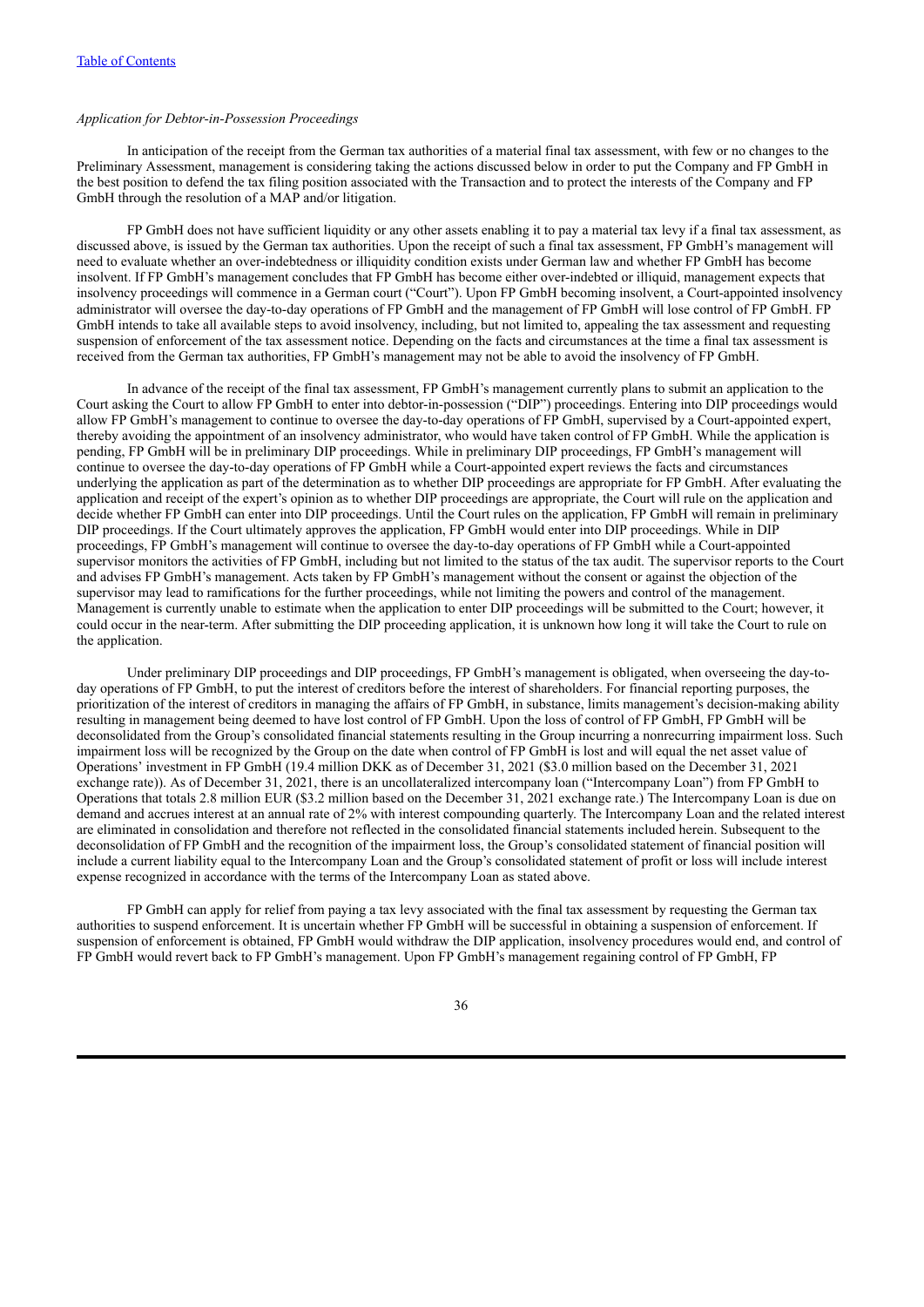GmbH's financial statements would again be consolidated within the Group's consolidated financial statements and the impairment loss and subsequent accounting for the Intercompany Loan, discussed above, would be reversed.

The loss of control of FP GmbH will have a material adverse effect on the Company's consolidated financial position and operating results. The cash holdings of the Group would also be adversely affected when Operations is required to repay the Intercompany Loan. In addition, the Company could be exposed to claims made by the administrator in the event the administrator believes the Company has unfairly benefited from the Transaction, or potentially other transactions and/or actions taken by the Company or another company within the Group, at the detriment of FP GmbH's creditors. Any claims against the Company, or another company within the Group, that are ultimately successful, could have a material adverse effect on the Group's financial position, operating results and cash holdings.

## **B. Liquidity and Capital Resources**

#### **Comparison of the Years ended December 31, 2021 and 2020**

The table below summarizes our consolidated statement of cash flows for each of the years ended December 31, 2021 and 2020:

|                                                           | Year ended<br>December 31. |         |
|-----------------------------------------------------------|----------------------------|---------|
|                                                           | 2021                       | 2020    |
|                                                           | (USD in thousands)         |         |
| Net cash flows (used in) operating activities             | (2,359)                    | (5,713) |
| Net cash flows (used in) investing activities             |                            |         |
| Net cash flows provided by (used in) financing activities |                            | (283)   |
| Net(decrease) in cash and cash equivalents                | (2,356)                    | (5,997) |
| Net foreign exchange differences                          | (5,961)                    | 7,486   |
| Cash and cash equivalents beginning of year               | 79,087                     | 77,598  |
| Cash and cash equivalents end of year                     | 70,770                     | 79.087  |

Net cash flows used in operating activities for the years ended December 31, 2021 and 2020 totaled \$2.4 million and \$5.7 million, respectively. Cash flows used in operating activities for the year ended December 31, 2021 were due primarily to the loss incurred for the year combined with changes in working capital, offset by a tax refund of \$190,000. Cash flows used in operating activities for the year ended December 31, 2020 were due to the loss incurred for the year, offset by non-cash share-based compensation of \$334,000 and changes in working capital.

Cash used in investing activities of \$1,000 for the year ended December 31, 2020 relates to an increase in rent security deposit associated with leased office space.

Cash flows provided by financing activities for the year ended December 31, 2021 totaled \$3,000. Such cash inflow was from the receipt of proceeds from the exercise of equity awards. Cash flows used in financing activities for the year ended December 31, 2020 totaled \$283,000. Such use of cash was the result of cash outflows for the repurchase of equity awards of \$285,000, offset by the receipt of \$2,000 in connection with the exercise of equity awards.

#### *Funding Requirements and Capital Resources*

We believe that our cash and cash equivalents will enable us to fund our operating expenses beyond the next twelve months. We currently have no plans to acquire capital assets except for immaterial purchases of office equipment. We currently estimate that our cash spend for operating expenses will range from \$4 million to \$6 million annually for the next several years. We have based this estimate on assumptions that may prove to be wrong, and we could experience an increase in our cash spend, which would result in the use of our capital resources sooner than we currently expect. A negative outcome from the ongoing tax audit in Germany or the potential insolvency of FP GmbH, as well as the support needed from professional tax advisors in connection with both of those events, could negatively impact our estimated cash spend (see Note 3.4 to the accompanying consolidated financial statements for additional information). In addition, there is a high level of uncertainty in estimating the costs we will incur to continue the Opposition Proceeding and to defend and protect the intellectual property associated with the Company. Such costs could have a material adverse impact on our capital resources. Accordingly, our estimated use of cash over the next few years could change if some or all of the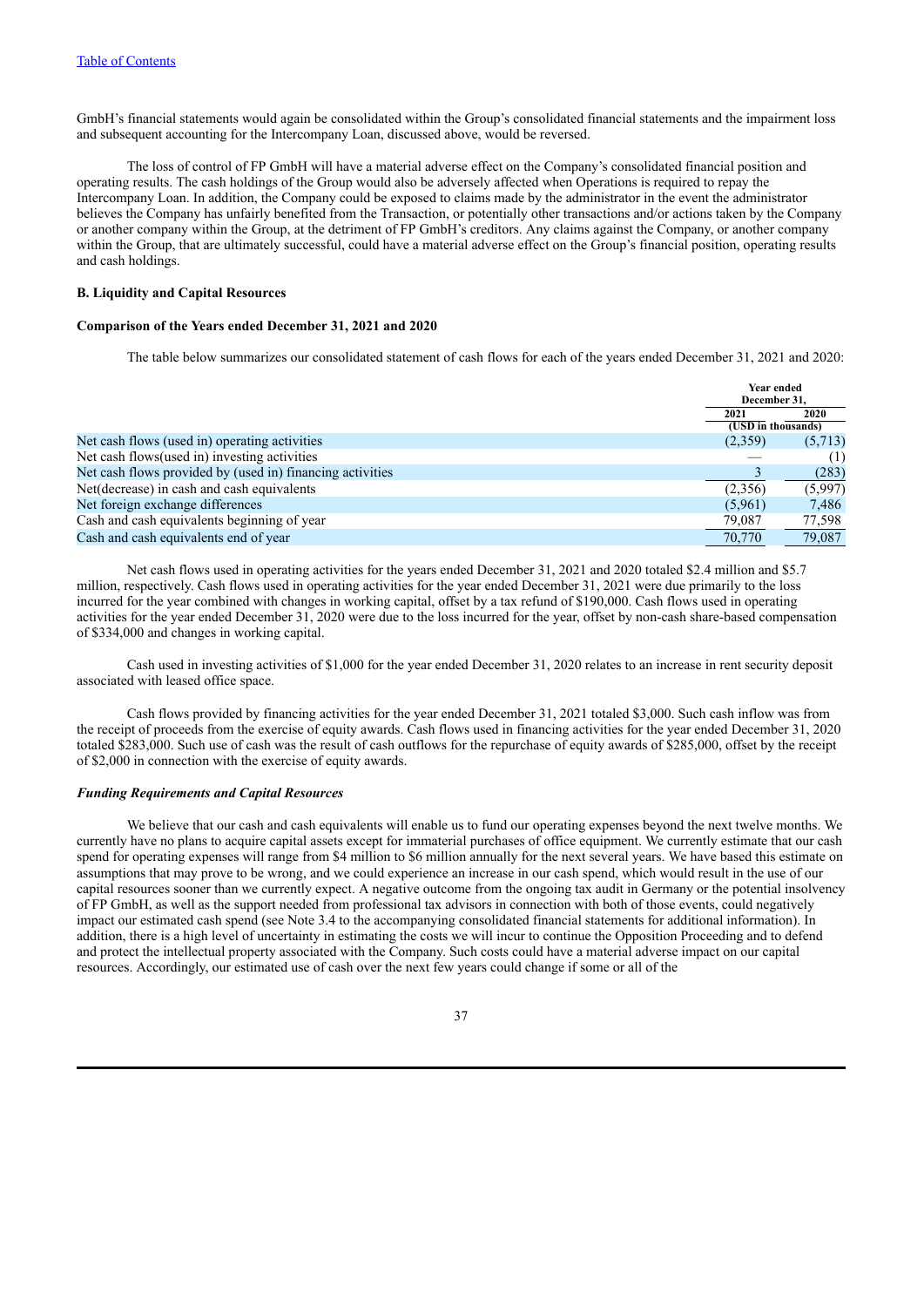aforementioned events were to occur and the change could be material. We have no long-term financial commitments which are expected to affect our liquidity except our annual funding obligation to FWP IP as discussed below, which we consider immaterial.

Our present and future funding requirements will depend on many factors, including, among other things:

- the outcome and associated costs, fees, and expenses of the tax audit of our German tax returns;
- potential cash outflows associated with the potential insolvency of FP GmbH including, but not limited to, the repayment of the Intercompany Loan that totals 2.8 million EUR (\$3.2 million based on the December 31, 2021 exchange rate) at December 31, 2021;
- the outcome of the Opposition Proceeding, including any appeals;
- our efforts to secure and protect the intellectual property associated with the Company with the objective of obtaining and maintaining royalty-bearing patents; and
- the costs to maintain the infrastructure necessary for a publicly listed company.

#### *Contractual Commitments*

We do not currently have any material contractual commitments and have no plans or business reasons to enter into material contractual commitments. We view the contractual commitments listed below as immaterial to the Company.

### *Funding Obligation to FWP IP in Accordance with the License Agreement*

In accordance with the License Agreement, we are obligated to pay 100,000 DKK (\$15,000 based on the December 31, 2021 exchange rate) annually (the "Annual Funding") to FWP IP in exchange for FWP IP agreeing to hold, prosecute and maintain defined intellectual property in accordance with certain agreements. We are obligated to remit the Annual Funding to FWP IP through the last to expire, or invalidation of, the licensed patents underlying the defined intellectual property; however, our obligation to remit the Annual Funding would be discontinued earlier if certain events, as defined in the License Agreement, occur. We estimate that our obligation to remit the Annual Funding could extend to the year ending December 31, 2029, unless discontinued earlier as defined in the License Agreement. See Note 1.1 in the accompanying consolidated financial statements for additional information.

#### *Of ice Lease Obligations*

For each of the years ended December 31, 2021 and 2020, we recognized rent expense of \$95,000 and \$92,000, respectively, in connection with our leased office space. As of December 31, 2021, the remaining obligation for leased office space totaled \$51,000 which is payable during the year ending December 31, 2022. See Note 6.2 in the accompanying consolidated financial statements for additional information.

#### *Capital Expenditures*

Our capital expenditures in the past have not been significant and we currently do not have any significant capital expenditures planned for 2022 or thereafter.

### *Shareholder Distribution*

On August 2, 2017, the Company's shareholders approved a capital reduction of EUR 917.7 million, or \$1.1 billion, which was effected in September 2017. Currently, there are no plans for future distributions of funds to our shareholders.

### **C. Research and Development and Patents**

See "Item 4. Information on the Company—B. Business Overview" and "Item 5.A. Operating results."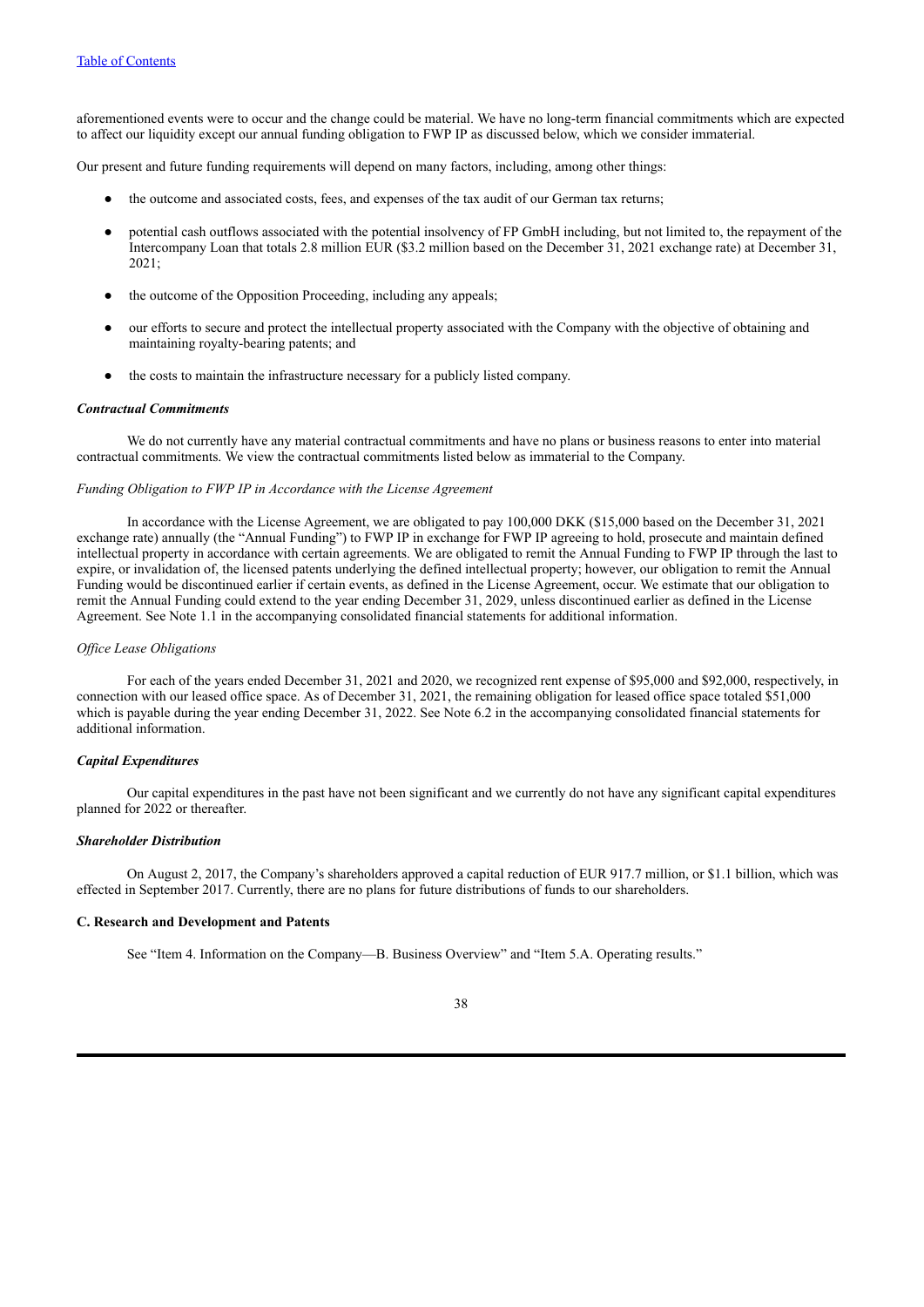## **D. Trend Information**

We do not have any commercialized products on the market. As a result of entering into the License Agreement, combined with the unsuccessful outcome in the Interference Proceeding and Biogen's purchase of the U.S. IP, we have permanently discontinued our development of DMF formulations, including FP187®. At this time, the Company's only potential source of future revenue is contingent on a favorable outcome of the Opposition Proceeding. A successful outcome in the Opposition Proceeding is unlikely, but if it were to occur, and provided other conditions set forth in the License Agreement are met, the Company would be entitled to royalties based on Biogen's net sales of Tecfidera® outside the United States, as defined by the License Agreement. Accordingly, should we be entitled to royalties based on Biogen's net sales of Tecfidera® outside the United States, we expect trends in the biopharmaceutical market to have an impact on our business, particularly, trends that effect the market for, or price of, Tecfidera® sales outside the United States.

# **E. Critical Accounting Estimates**

For discussion regarding critical accounting estimates, see Note 2.2 Significant accounting judgements, estimates and assumptions, to the accompanying consolidated financial statements.

### **ITEM 6. DIRECTORS, SENIOR MANAGEMENT AND EMPLOYEES**

## **A. Directors and Senior Management**

The following table sets forth information regarding our board of directors and senior management. Unless otherwise stated, the business address for our executive officers and directors is Østergade 24A, 1st floor, 1100 Copenhagen K, Denmark.

| Name                          | <u>Age</u> | <b>Position</b>                                |
|-------------------------------|------------|------------------------------------------------|
| Florian Schönharting          | 53         | Chairman                                       |
| Claus Bo Svendsen             | 45         | Chief Executive Officer                        |
| Thomas Carbone                | 64         | Vice President, Finance and Controller, FP USA |
| <b>Torsten Goesch</b>         | 62         | Director                                       |
| <b>Grant Hellier Lawrence</b> | 60         | Director                                       |
| Jakob Mosegaard Larsen        | 49         | Director                                       |
| Duncan Moore                  | 63         | Director                                       |
|                               |            |                                                |

#### *Florian Schönharting, Chairman*

Mr. Schönharting is currently the chairman of our board of directors and has served on the board since our incorporation in July 2005. Mr. Schönharting is our co-founder. He has also founded or co-founded several other biopharmaceutical companies, including Genmab A/S, Veloxis A/S (f/k/a Life Cycle Pharma A/S), Zealand Pharma A/S and Acadia Pharmaceuticals Inc. Mr. Schönharting has more than 25 years of investment executive experience in public and private equity funds involved in the biopharmaceutical industry. He actively managed BI Healthcare SICAV and BI Bioteknologi SICAV for eight years. Mr. Schönharting currently manages the following funds and certain affiliates of these funds: NB Public Equity K/S, Nordic Biotech K/S, Nordic Biotech Opportunity Fund K/S, NB FP Investment K/S and NB FP Investment II K/S. Mr. Schönharting has an M.Sc. (Econ) from Copenhagen Business School.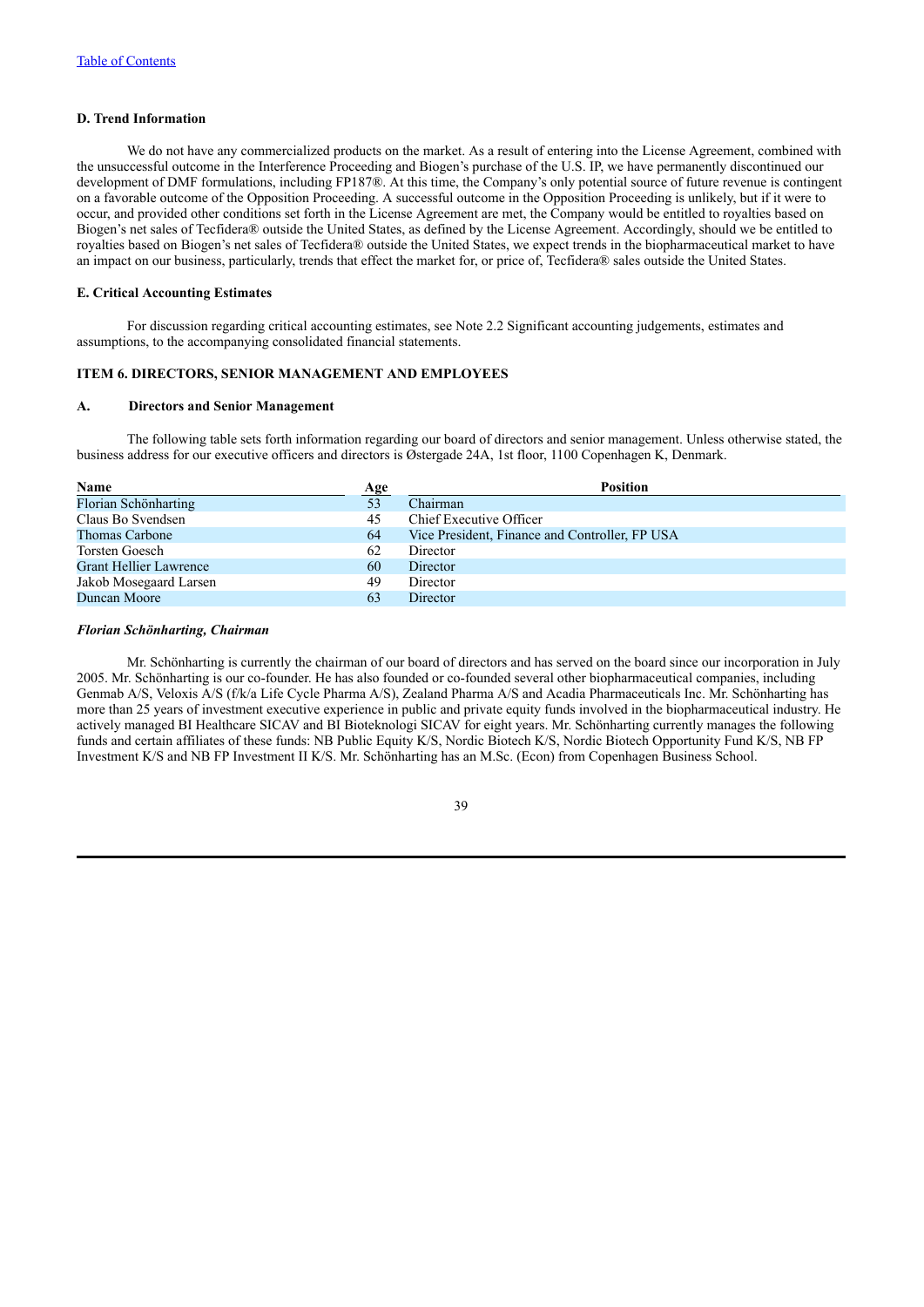## *Claus Bo Svendsen, Chief Executive Of icer (Principal Executive Of icer & Principal Financial Of icer)*

Dr. Svendsen has served as our Chief Executive Officer since March 2017. Within Forward Pharma, his previous role as Executive Vice President included responsibility for corporate functions, portfolio strategy, regulatory interactions and medical and scientific input across all phases of clinical trials. Prior to joining Forward Pharma in 2015, he held positions of increasing seniority in the Danish pharmaceutical company Novo Nordisk A/S, including roles of Global Medical Director for Victoza® (liraglutide) and for Saxenda® in its regulatory and pre-launch phase for weight management. From 2007 to 2009, he worked as a Medical Analyst in Nordic Biotech Advisors ApS, dealing with due diligence of potential investment opportunities. He received a M.D. from University of Copenhagen in 2003, and additionally completed a Ph.D. in sarcoidosis pathobiology in 2009. He has worked in several countries with a clinical background mainly in internal medicine, and is a recipient of a Young Investigator Award from the Foundation for Sarcoidosis Research in 2009. Dr. Svendsen is an author of 27 publications in international, peer-reviewed journals and over 50 abstracts presented at international congresses on pathobiology of sarcoidosis, methods in molecular biology, and medical treatment of diabetes and obesity.

### *Thomas Carbone, Vice President, Finance and Controller, FP USA (Principal Accounting Of icer)*

Mr. Carbone has served as the Vice President, Finance and Controller of FP USA since August 2014. Prior to joining us, he spent over 30 years providing auditing and accounting services to a diversified client base of public and private companies, including many in the biotechnology and pharmaceutical industries. Mr. Carbone has extensive experience with the reporting requirements for publicly listed companies and the complex rules and regulations that public companies must comply with. He has been involved in numerous public offerings of debt and equity securities, including many initial public offerings. His most recent role was Partner at a nationally recognized public accounting firm.

# *Torsten Goesch, Director*

Dr. Goesch has served on our board of directors since June 2006. He has also been the director of Rosetta Capital I, LP a secondary life sciences investor since 2002. In this function, Dr. Goesch is responsible for the management of several Rosetta Capital I, LP investments and has served as a member of the board of directors of many biopharmaceutical companies, including Enobia Ltd and Cytochroma Ltd. Dr. Goesch is also the founder and former Managing Director of TRG Invest, a Munich-based consulting business serving companies in the life science sector. Additionally, Dr. Goesch served as the General Manager for the German Speaking Countries at Biogen from 1997 to 1999, and before that was the Commercial Head of Merck KGaA's worldwide generics drug business, Merck Generics. He practiced as a physician of internal medicine at the University Hospital Hamburg-Eppendorf from 1988 to 1990, focusing on nephrology, immunology and oncology. Dr. Goesch has a Master of Management from the J.L. Kellogg Graduate School of Management at Northwestern University, as well as an M.D. and Ph.D. from Heinrich Heine University Dusseldorf.

#### *Grant Hellier Lawrence, Director*

Mr. Lawrence has served on our board of directors since July 2015. Mr. Lawrence is currently CFO of AJ Vaccines, a position he has held since January 2021. Prior to this he spent 15 years with Thermo Fisher Scientific in a number a senior financial positions. He has more than 25 years of financial and information technology management experience within global life science manufacturing and commercial companies, where he has provided overall leadership and strategic direction with a proven record of driving sustained business and financial performance. Prior to joining Thermo Fisher Scientific, Mr. Lawrence worked for FMC and Pioneer Electronic Corporation. Mr. Lawrence graduated from the University of South Africa with a Bachelor of Commerce Degree in Accounting and Business Administration (1989) and a Diploma in Mechanical Engineering (1984).

#### *Jakob Mosegaard Larsen, Director*

Mr. Larsen has served on our board of directors since July 2015. Mr. Larsen is currently a partner at Copenhagen-based law firm Mazanti-Andersen Advokatpartnerselskab LLP. Prior to January 1, 2016, Mr. Larsen was a Partner at Copenhagen-based the law firm Nielsen Nørager Law Firm LLP. Mr. Larsen serves as a trusted advisor of Danish and international private equity and venture fund managers. He has several years of experience acting as a legal adviser of biotech and life science companies. Mr. Larsen is chairman of the Legal Committee of Active Owners Denmark (previously the Danish Venture Capital and Private Equity Association) and serves as Active Owners Denmark's representative on Invest Europe's Legal and Regulatory Committee. He graduated from Copenhagen University with a Master's Degree in Law and holds an executive MBA from Copenhagen Business School. From 2005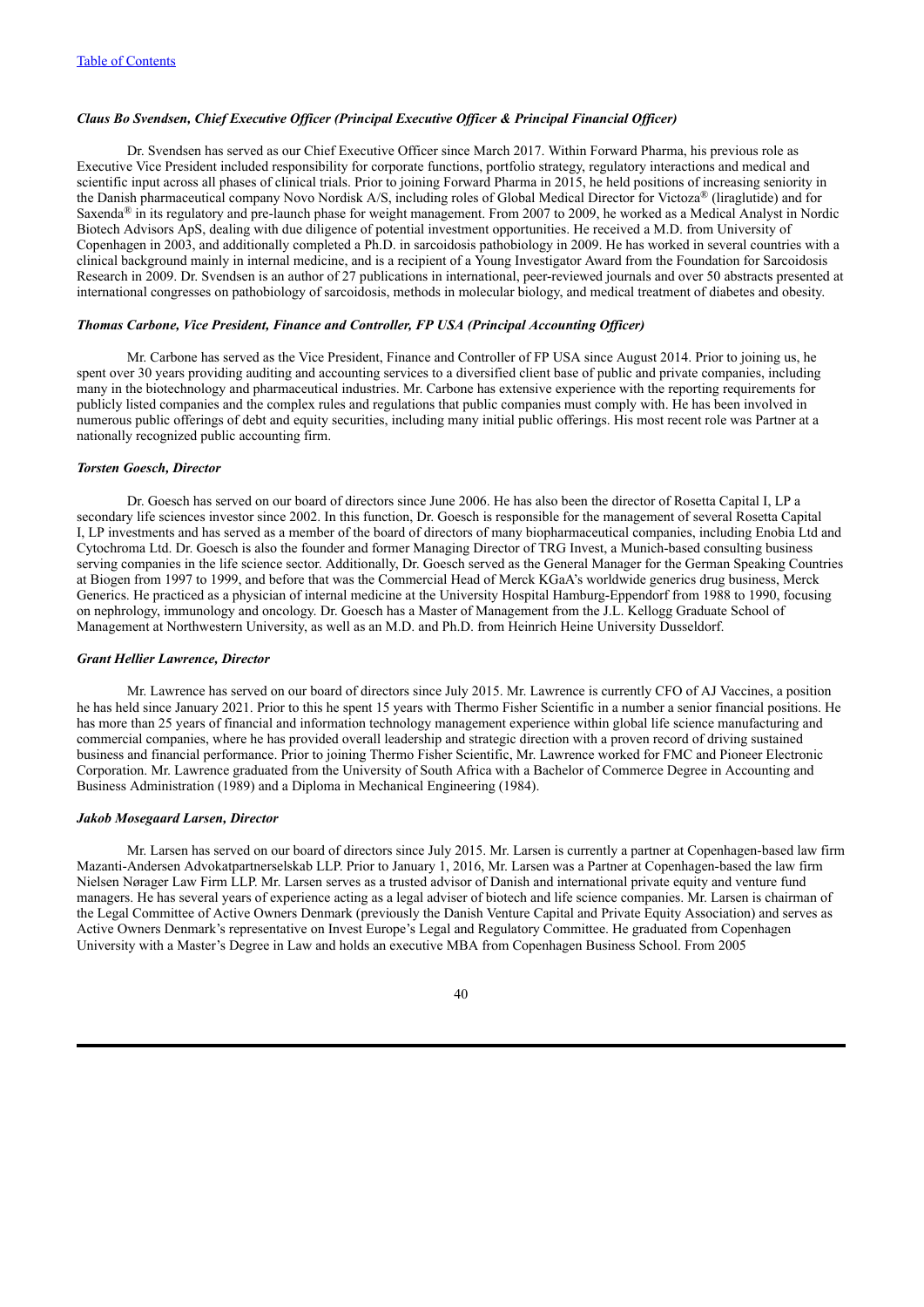to December 31, 2015 (or for those entities that were established after 2005, since their inception), Nielsen Nørager Law Firm LLP acted as our Danish legal counsel and legal counsel to the Nordic Biotech funds that currently are our shareholders, and the advisory company and the general partners of those funds. Subsequent to December 31, 2015, Mazanti-Andersen Advokatpartnerselskab LLP has become our Danish legal counsel and legal counsel to the Nordic Biotech funds, the advisory company and the general partners of those funds. As a former partner in Nielsen Nørager Law Firm LLP and now as a partner at Mazanti-Andersen Advokatpartnerselskab LLP, Mr. Larsen has been and remains extensively involved in the provision of these legal services. Since 2011, Mr. Larsen has also served as a member of the board of directors of the advisory company of two of the Nordic Biotech funds that currently are our shareholders. Mr. Larsen serves on our board of directors in his individual capacity and not as a representative of any of the law firms.

## *Duncan Moore, Director*

Dr. Moore has served on our board of directors since May 2016. Dr. Moore is a partner at East West Capital Partners since May 2008. Previously, Dr. Moore was a top-ranked pharmaceutical analyst at Morgan Stanley from 1991 to 2008 and was a Managing Director from 1997 to 2008 leading the firm's global healthcare equity research team. Whilst at the University of Cambridge, he cofounded a medical diagnostics company called Ultra Clone with two colleagues which led to the beginnings of a 20-year career in healthcare capital markets analysis. In 1986, he was involved in setting up the BankInvest biotechnology funds and was on its scientific advisory board. Dr. Moore was educated in Edinburgh and went to the University of Leeds where he studied Biochemistry and Microbiology. He has a M.Phil. and Ph.D. from the University of Cambridge where he was also a post-doctoral research fellow. Currently, he is an active investor in biomedical companies as Chairman of Lamellar Biomedical and Allarity Therapeutics A/S (previously Oncology Venture A/S). In addition, he has a board position at Cycle Pharma and Braidlock Limited. He is also the Chairman of the Scottish Life Sciences Association and serves on the Board of Governors of Merchiston Castle School in Edinburgh and the International School in Shenzhen in the Peoples Republic of China.

### **Composition and Practices of the Board of Directors**

The board of directors has the overall responsibility for our corporate management. The board of directors determines our policies regarding business strategy, organization, accounting and finance, and the board of directors appoints and supervises our executive officers. The majority of the members of the board of directors must be directors who are not executive officers, and no executive officer may be chairman or vice-chairman of the board of directors. The chairman is elected among and by the directors.

According to the Articles of Association, the board of directors must consist of not less than three and no more than seven members. The board of directors currently consists of five members. All members of the board of directors are elected by our shareholders at the general meeting for one-year terms. At the end of each term, they are eligible for re-election. The board of directors plans to meet at least two times each year, and meetings can be called when deemed necessary by any of our directors or executive officers or by our auditor.

Under the shareholders' agreement that certain of our shareholders entered into prior to our initial public offering, the shareholders party to such agreement have agreed that NB FP Investment K/S will have the right to nominate four directors, Nordic Biotech K/S and Nordic Biotech Opportunity Fund K/S will jointly have the right to nominate one director, and NB FP Investment II K/S shall have the right to nominate one director to the board.

The Danish Companies Act requires granting employees in Danish companies a right of representation on the board of directors in companies with at least 35 employees. This requirement does not currently apply to us because, as of March 31, 2021, we only have 4 employees.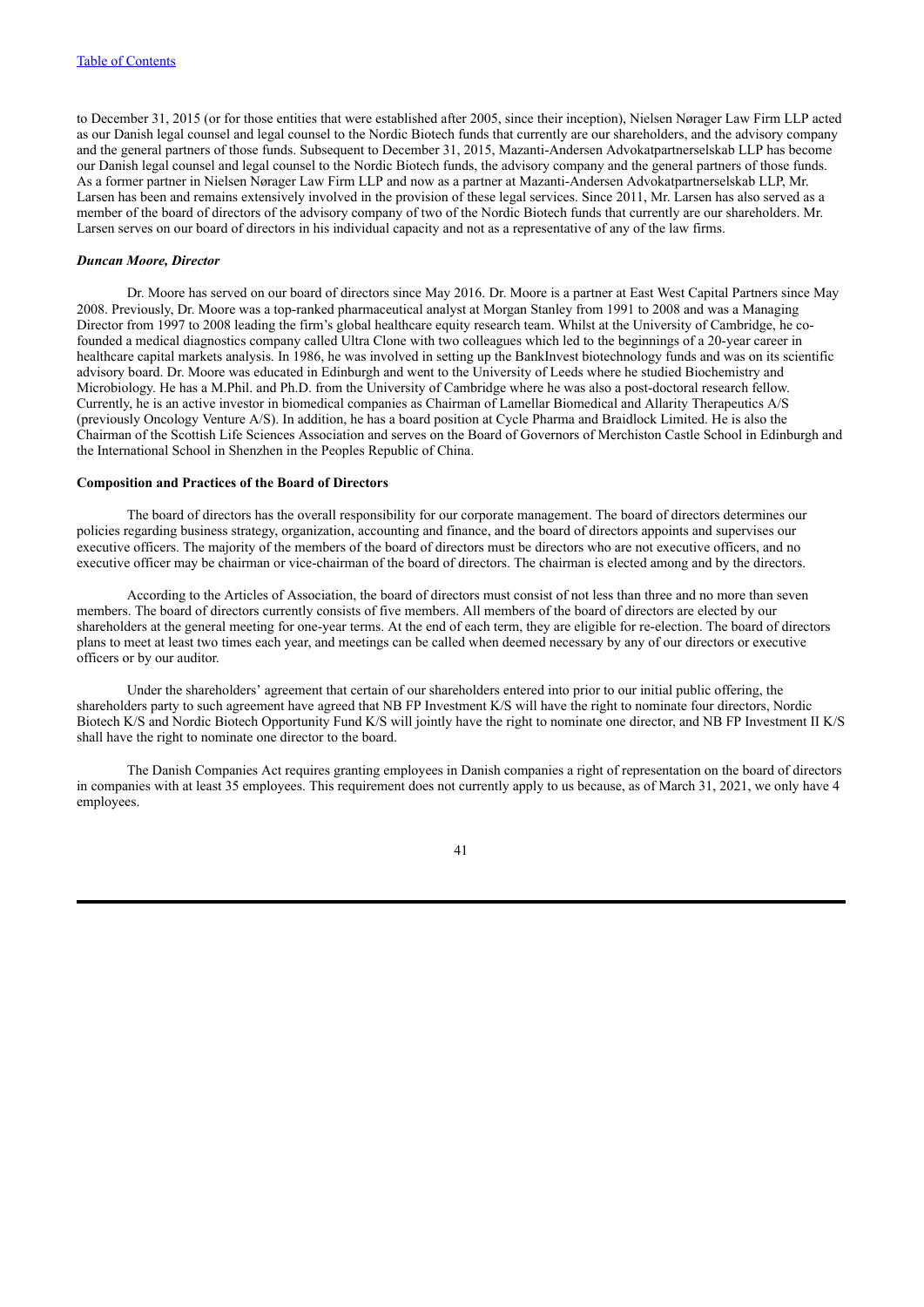The board of directors conducts its business in accordance with the Danish Companies Act and its own rules of procedure. The rules of procedure set out, among other things, that the board of directors shall establish our strategy, policies and activities to achieve its objective in accordance with the Articles of Association. It also establishes the responsibilities of the board of directors, e.g., that the board of directors shall ensure that our bookkeeping, accounting, asset management, information technology systems, budgeting and internal controls are properly organized. The rules of procedure also provide guidelines for the division of responsibilities between the board of directors, the executive officers and the audit committee. The rules of procedure may be amended by a simple majority vote of the board.

A majority of the directors, including our chairman, must be present to constitute a quorum. Unless otherwise set forth in our Articles of Association, decisions of the board of directors are decided by a simple majority of votes cast. In the event of a tie vote of the members of the board of directors, the chairman shall have a casting vote.

# **Executive Officer**

Our Chief Executive Officer Dr. Claus Bo Svendsen is responsible for our day-to-day business and operations.

#### **Board Committees**

### *Audit Committee*

We have an audit committee, which consists of Mr. Grant Hellier Lawrence and Dr. Duncan Moore. Mr. Grant Hellier Lawrence has served on the audit committee since his election to the board of directors in July 2015, and Dr. Duncan Moore has served on the audit committee since his election to the board of directors in May 2016. Since there are no specific requirements under Danish law on the composition of our audit committee, we do not comply with Rule 5605(c) of the Nasdaq Marketplace Rules that requires the audit committees of U.S. companies to have a minimum of three independent directors. Mr. Grant Hellier Lawrence and Dr. Duncan Moore satisfy the director and audit committee "independence" requirements of each of the Nasdaq Marketplace Rules and Section 10A(m)(3) (B)(i) of the Exchange Act.

The board has adopted a written charter for the audit committee, a copy of which is available on our website at *www.forwardpharma.com.*

As set forth in the written charter, the principal duties and responsibilities of our audit committee are as follows:

- making recommendations on the appointment and retention of our independent registered public accounting firm which will audit our consolidated financial statements, overseeing the independent registered accounting firm's work and advising on the determination of the independent registered accounting firm's compensation;
- reviewing in advance all audit services and non-audit services to be provided to us by our independent registered accounting firm;
- recommending procedures for the receipt, retention and treatment of complaints received by us regarding accounting. internal accounting controls, auditing or compliance matters, as well as for the confidential, anonymous submission by our employees of concerns regarding questionable accounting or auditing matters;
- reviewing and discussing with management and our independent registered accounting firm the results of the annual audit;
- conferring with management and our independent registered accounting firm about the scope, adequacy and effectiveness of our internal accounting controls, the objectivity of our financial reporting and our accounting policies and practices;
- overseeing regulatory compliance and related matters; and
- reviewing related party transaction matters.

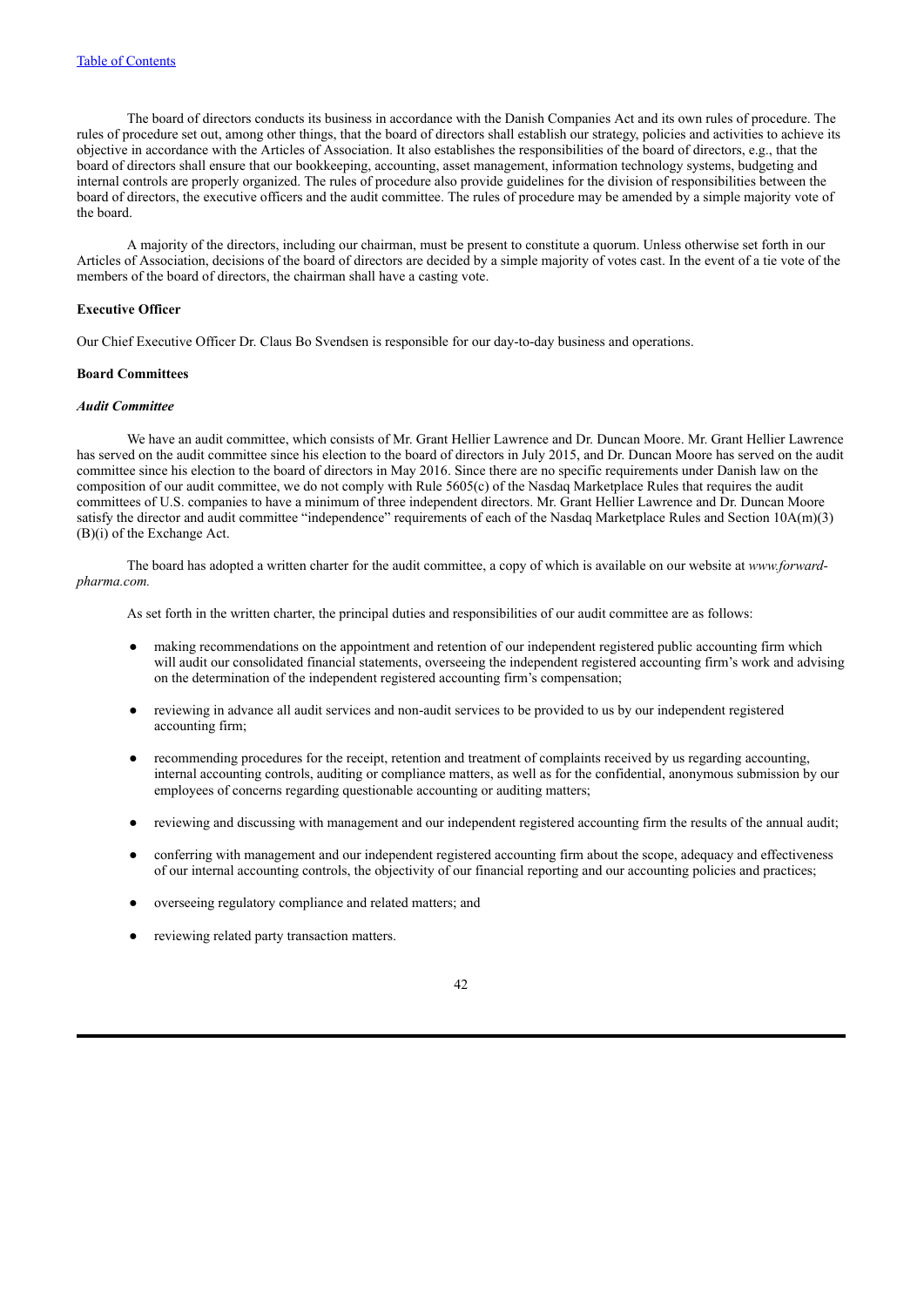We do not have a compensation committee or a nominations committee, nor is independent director involvement required in the selection of director nominees or in the determination of executive compensation. Our home country practice differs from Rule 5605 of the Nasdaq Marketplace Rules regarding independent directors' involvement in these areas, because there are no specific requirements under applicable Danish law on the establishment of compensation committees or nominations committees, and neither are there any requirements under applicable Danish law on independent directors' involvement in the selection of director nominees nor in the determination of executive compensation.

#### **Scientific Advisors**

We have historically engaged a number of scientific advisors, and we have regularly sought advice and input from these experienced scientific leaders on matters related to our research and development programs and may continue to do so in the future in relation to our business. Our scientific advisors are experts across a range of key disciplines relevant to our programs and science.

#### **Code of Business Conduct**

We have adopted a written code of business conduct, or code of conduct, which outlines the principles of legal and ethical business conduct under which we do business. The code of conduct applies to all of our board members and employees. The full text of the code of conduct is available on our website at *www.forward-pharma.com*. Any amendments or waivers from the provisions of the code of conduct will be made only after approval by our audit committee and will be disclosed on our website promptly following the date of such amendment or waiver.

### **Exemptions from Certain Corporate Governance Requirements of Nasdaq**

- As a foreign private issuer, we are not required to have an audit committee comprised of at least three members. Our audit committee is comprised of two members.
- As a foreign private issuer, we are not required to have a board the majority of which is comprised of independent directors.
- As a foreign private issuer, we are not required to adopt a formal written charter or board resolution addressing the process for the nomination of directors. We do not have a nominations committee, nor have we adopted a board resolution addressing the nominations process.
- As a foreign private issuer, we are not required to hold regularly scheduled board meetings at which only independent directors are present.
- As a foreign private issuer, no quorum requirement will apply to our meetings of shareholders.
- As a foreign private issuer, we are not required to obtain shareholder approval for material revisions to our share-based incentive plans.
- As a foreign private issuer, we are not required to solicit proxies or provide proxy statements to Nasdaq pursuant to Nasdaq corporate governance rules or Danish law. Consistent with Danish law and as provided in our Articles of Association, we will notify holders of our ordinary shares of meetings with at least two weeks' but not more than four weeks' notice. This notification will contain, among other things, information regarding business to be transacted at the meeting. In addition, our Articles of Association provide that shareholders must give us not less than six weeks' advance notice to properly introduce any business at an annual meeting of shareholders.

Other than as noted above, we are in compliance with other Nasdaq corporate governance standards applicable to U.S. domestic issuers.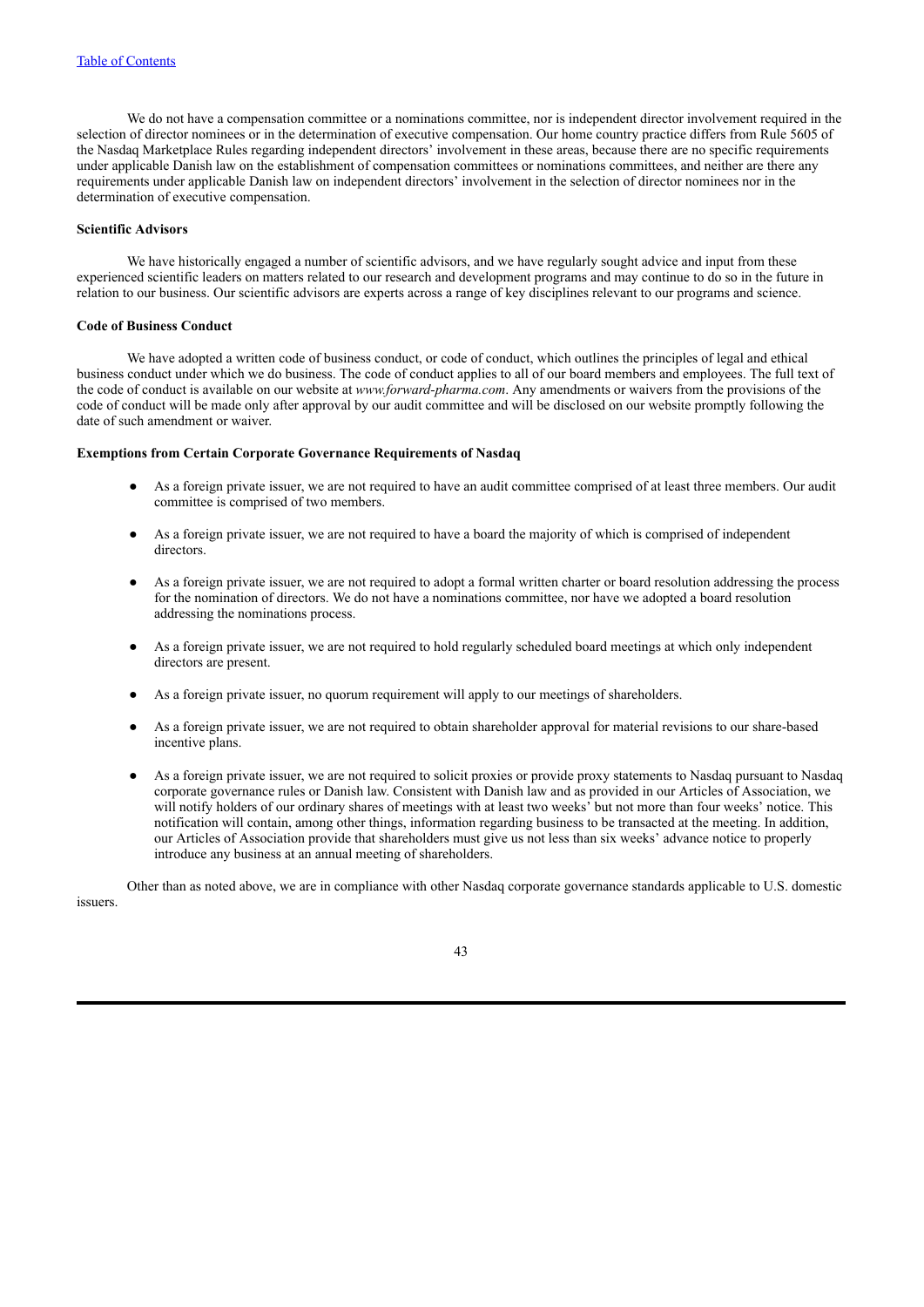## **B. Compensation**

#### **Compensation of Executive Officers and Board**

For the year ended December 31, 2021, the aggregate compensation paid to our executive officer and members of our board of directors (including share-based compensation) was \$ 406,000. In this amount there was no repurchase of equity awards for financial reporting purposes. During the years ended December 31, 2020 and December 31, 2021, there were no equity awards granted to our executive officer or members of our board of directors.

None of our directors are employees of Forward Pharma A/S or its wholly-owned subsidiaries, FP USA and Operations, or FP GmbH and FA, and accordingly, we do not have any written agreements with them providing for benefits upon termination.

Mr. Larsen, a member of our board of directors, acts as our Danish legal counsel. See "—Director and Officer Awards Granted Under the Share Plan and Outside the Share Plan" and "Related Party Transactions—Legal Services Provided by Mazanti-Andersen Advokatpartnerselskab LLP."

### **Service and Employment Agreements**

We have entered into a written service agreement with our Chief Executive Officer Dr. Claus Bo Svendsen, which contains provisions that we believe are standard for a company in our industry regarding non-competition, confidentiality of information and assignment of inventions.

We, through our wholly-owned subsidiary FP USA, have also entered into a written service agreement with our Vice President, Finance and Controller, Thomas Carbone, which contains, among other things, provisions regarding non-competition, confidentiality of information, and assignment of inventions.

### **Warrant and Other Equity Incentive Programs**

Our employees, consultants and non-employee directors are eligible to participate in our warrant and other equity incentive programs, including our 2014 Omnibus Equity Incentive Compensation Plan described below. Most of our award agreements have specific provisions intended to protect the participant from any dilution to the financial value of his or her ownership interest that may occur as a result of a distribution or dividend. In some cases, this may cause or require us to pay cash compensation to the holders of such awards. In addition, we may choose to pay cash compensation to holders of other awards that do not include such provisions in connection with a distribution or dividend.

#### *2014 Omnibus Equity Incentive Compensation Plan*

Our 2014 Omnibus Equity Incentive Compensation Plan, or Share Plan, was approved by our board of directors and shareholders on July 24, 2014, and certain technical amendments to the Share Plan were subsequently approved by our board and shareholders on August 11, 2014. Our employees, consultants and non-employee directors are eligible to receive awards under the Share Plan.

*Share Reserve and Limitations.* The maximum number of ordinary shares currently available for awards pursuant to the Share Plan is 9,362,296 ordinary shares, of which a maximum of 50% may be granted to an individual participant during a single year. The ordinary shares available for awards under the Share Plan may be new shares that we issue and/or existing shares, if any, we acquire.

*Administration.* The Share Plan is administered by our board of directors or, if and when established, a compensation committee appointed by our board of directors. The board of directors (or the committee, if applicable) has the power to: (i) select the employees, consultants and non-employee directors who will receive awards pursuant to the Share Plan; (ii) determine the type or types of awards to be granted to each participant; (iii) determine the number of ordinary shares to which an award will relate, the terms and conditions of any award granted under the Share Plan (including, but not limited to, restrictions as to vesting, transferability or forfeiture, exercisability or settlement of an award and waivers or accelerations thereof, and waivers of or modifications to performance conditions relating to an award, based in each case on such considerations as the board of directors (or the committee, if applicable) determines) and all other matters to be determined in connection with an award; (iv) determine whether, to what extent, and under what circumstances an award may be canceled, forfeited, or surrendered; (v) determine whether, and to certify that, the

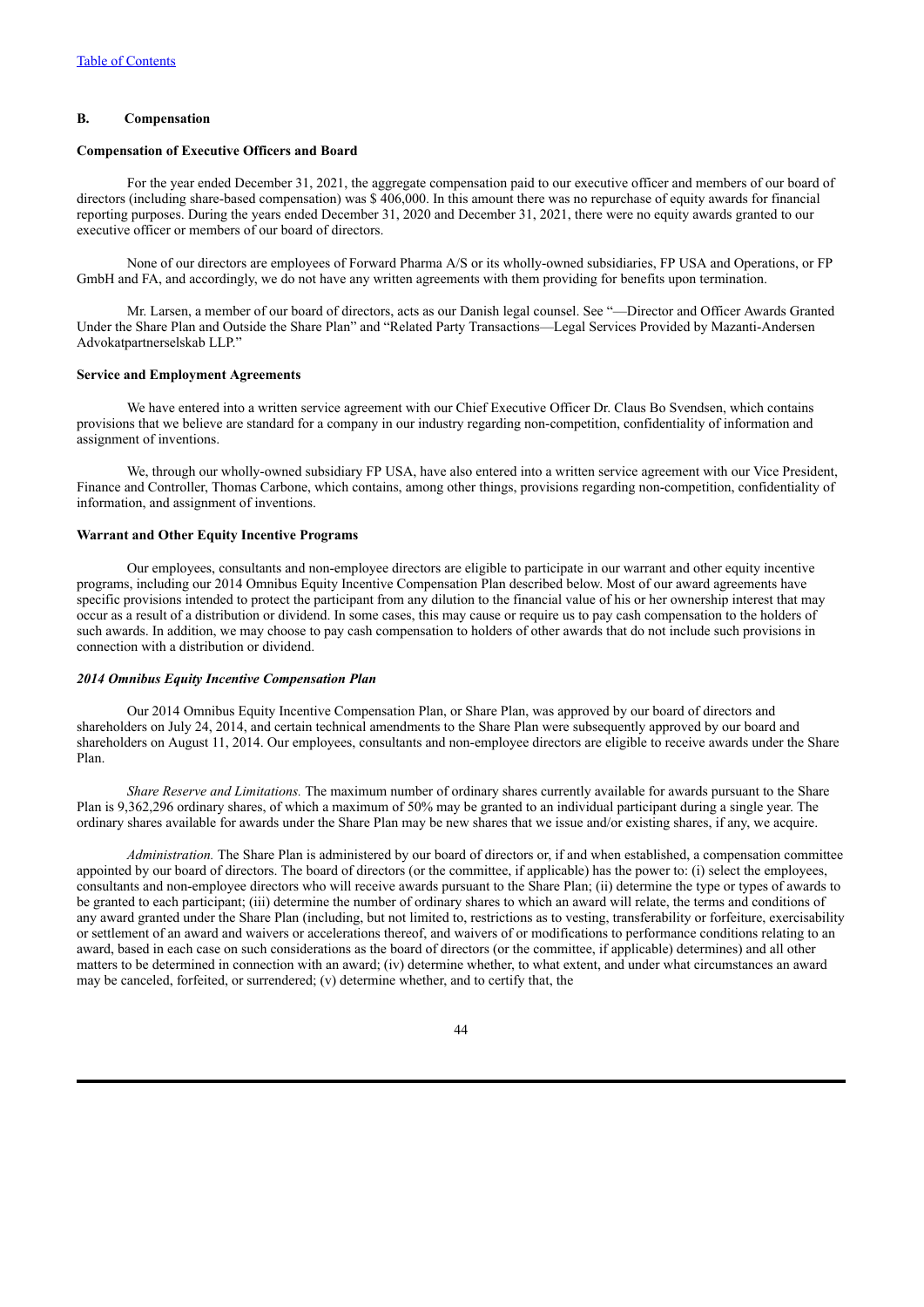performance goals to which the settlement of an award is subject are satisfied; (vi) correct any defect or supply any omission or reconcile any inconsistency in the Share Plan, and adopt, amend and rescind such rules and regulations as, in its opinion, may be advisable in the administration of the Share Plan; and (vii) construe and interpret the Share Plan and make all other determinations as it may deem necessary or advisable for the administration of the Share Plan. It may delegate some or all of its powers to any executive officer of our company or any other person, other than its authority to grant awards to certain specified executives.

*Types of Awards.* Awards that can be granted under the Share Plan include ordinary shares, deferred shares, restricted shares and options.

*Ordinary Shares.* For awards of ordinary shares, a participant receives or subscribes for a grant of ordinary shares that are not subject to any restrictions on transfer or other vesting conditions. Upon the grant date, the participant will have all of the customary rights of a shareholder with respect to such shares, including the right to vote such shares and to receive dividends with respect to such shares.

*Deferred Shares.* For awards of deferred shares, we agree to deliver, subject to certain conditions, a fixed number of our ordinary shares to the participant or allow the participant to subscribe for such fixed number of our ordinary shares at the end of a specified deferral period or periods. During such period or periods, the participant will have no rights as a shareholder with respect to any such shares. Except as provided in an award agreement, no dividends will be paid with respect to deferred shares during the applicable deferral period, and the participant will have no future right to any dividend paid during such period. However, most of our award agreements have specific provisions requiring the board of directors (or the committee, if applicable) to adjust the number of shares and exercise or grant price relating to those awards in the event of a dividend which are intended to protect the participant from any dilution of the financial value of his or her ownership interest that may occur as a result of a distribution or dividend.

*Restricted Shares.* For awards of restricted shares, a participant receives or subscribes for a grant of our ordinary shares that are subject to certain restrictions, including forfeiture of such shares upon the occurrence of certain events. During the restriction period, holders of restricted shares will have the right to vote such shares. During the restriction period, any dividends or distributions paid with respect to any restricted shares are subject to the same restrictions as apply to such restricted shares and will be paid to the participant only if and when the applicable restriction period lapses.

*Share Options.* Share options granted under the Share Plan may be either incentive stock options or non-qualified options. The exercise price of an option (whether to subscribe for new shares or purchase existing shares we hold) will be determined by the board of directors (or the committee, as applicable), but, except as provided in an award agreement, must be at least 100% of the fair market value of our ordinary shares on the date of the grant (110% in the case of an incentive stock option granted to a 10% shareholder). Except as provided in an award agreement, no dividends will be paid with respect to share options, and the participant will have no future right to any dividend paid prior to exercise of the share options. However, most of our award agreements have specific provisions requiring the board of directors (or the committee, as applicable) to adjust the number of shares and exercise or grant price relating to those awards in the event of a dividend which are intended to protect the participant from any dilution to the financial value of his or her ownership interest that may occur as a result of a distribution or dividend.

*Ef ects of a Change in Control.* Upon the occurrence of a change in control, the board of directors (or the committee, as applicable) may, in its discretion: (i) cancel any outstanding options in exchange for a cash payment of an amount (including zero) equal to the difference between the then fair market value of the option less the applicable option price; (ii) after having given the participant a chance to exercise any vested outstanding options, terminate any or all of the participant's unexercised options; (iii) cause the surviving corporation to assume all outstanding options or replace all outstanding options with economically comparable awards; or (iv) take such other action as the board of directors (or the committee, as applicable) determines appropriate; provided that such action substantially preserves the economic value of such options determined as of immediately prior to such change in control.

*Ef ects of Certain Corporate Transactions.* In the event of a recapitalization, forward or reverse stock split, reorganization, dissolution, division, merger, consolidation, spin-off, combination, share exchange, or other corporate transaction or event that affects our ordinary shares, the board of directors (or the committee, as applicable) will adjust, recapitalize or modify (i) the number and kind of shares, including any ADRs and ADSs in respect of any such shares, which may thereafter be issued in connection with awards, (ii) the number and kind of ordinary shares, including any ADRs and ADSs in respect of any such shares, issuable in respect of outstanding awards, (iii) the aggregate number and kind of ordinary shares, including any ADRs and ADSs in respect of any such shares, available under the Share Plan, and (iv) the exercise or grant price relating to any award. Notwithstanding the foregoing, no such adjustment will take place merely as a result of the issuance of awards pursuant to the Share Plan in the normal course (even if, to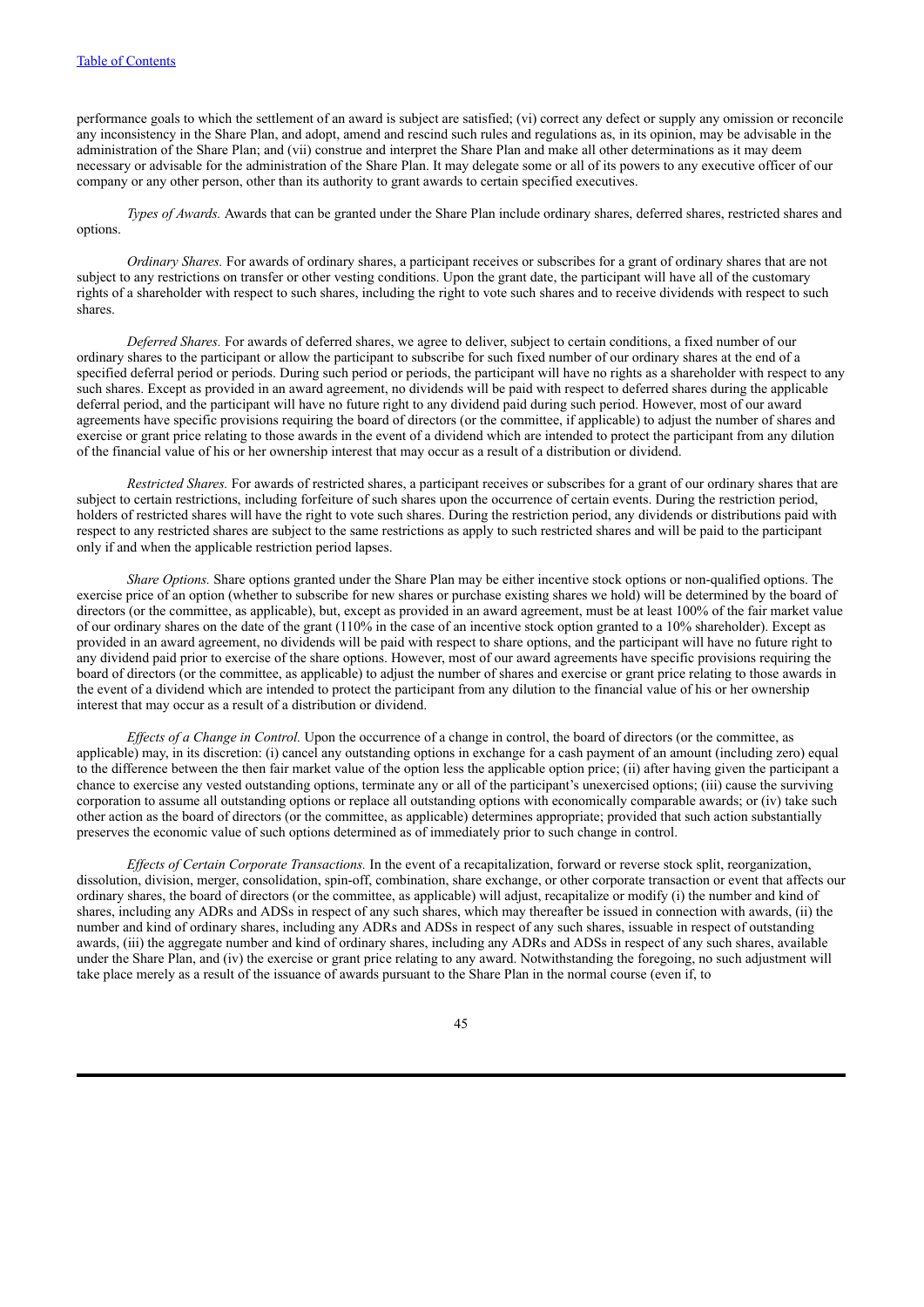the extent permitted by the Share Plan, such awards have an exercise price less than fair market value of the underlying shares, or other shares, including, without limitation, any ADRs and ADSs in respect of any such shares, on the grant date). In the event of a change in our capital structure by reason of (i) a capital increase (including, without limitation, the issuance of additional ordinary shares or other shares in us, warrants to subscribe for our shares, or awards under the Share Plan), (ii) a capital decrease (including, without limitation, any repurchase of our shares or the cancellation or termination of warrants to subscribe for our shares or the cancellation or termination of awards under the Share Plan), (iii) our issuance of bonus or compensatory shares, (iv) our issuance of convertible debt instruments or (v) dividends, neither the purchase price or exercise price of awards under the Share Plan nor the number of shares which may be subscribed or purchased pursuant to the Awards under the Share Plan may be adjusted unless otherwise specifically provided for in an award agreement, in all cases, even if the transaction giving rise to such change in our capital structure takes place at a price below the fair market value of our shares at time of the transaction. However, most of our award agreements have specific provisions requiring the board of directors (or the committee, if applicable) to adjust the number of shares and exercise or grant price relating to those awards in the event of a dividend or the issuance of bonus shares to all of the Company's shareholders on a pro rata basis which are intended to protect the participant from any dilution of the financial value of his or her ownership interest that may occur as a result of a change in the Company's capital structure.

*Clawback.* Any award granted under the Share Plan, including an award of ordinary shares, will be subject to mandatory repayment by the participant to our company pursuant to the terms of any company "clawback" or recoupment policy that is directly applicable to the Share Plan and set forth in an award agreement or required by law to be applicable to the participant.

*Transfer Restrictions.* No award or other right or interest of a participant under the Share Plan may be pledged, encumbered, or hypothecated to, or in favor of, or subject to any lien, obligation, or liability of such participant to, any party, other than us, or assigned or transferred by such participant otherwise than by will or the laws of descent and distribution, and such awards and rights will be exercisable during the lifetime of the participant only by the participant or his or her guardian or legal representative. Notwithstanding the foregoing, the board of directors, in its discretion, may provide that awards or other rights or interests of a participant granted pursuant to the Share Plan be transferable, without consideration, to immediate family members, to trusts for the benefit of such immediate family members and to partnerships in which such family members are the only partners. In addition, a participant may, in the manner established by the board of directors, designate a beneficiary to exercise the rights of the participant, and to receive any distribution, with respect to any award upon the death of the participant.

#### **Insurance and Indemnification**

We have entered into indemnification agreements with our executive officers, certain other employees and members of our board of directors, undertaking to indemnify them, including with respect to liabilities resulting from our initial public offering to the extent that these liabilities are not covered by insurance. In addition, we have entered into insurance policies that insure our directors, executive officers and certain other employees for certain actions taken in their professional capacity and a separate insurance policy insuring our directors and officers against liabilities resulting from our initial public offering, subject to specified exceptions.

# **C. Board Practices**

See "Item 6. Directors, Senior Management and Employees—A. Executive Officers and Directors" and "—B. Compensation."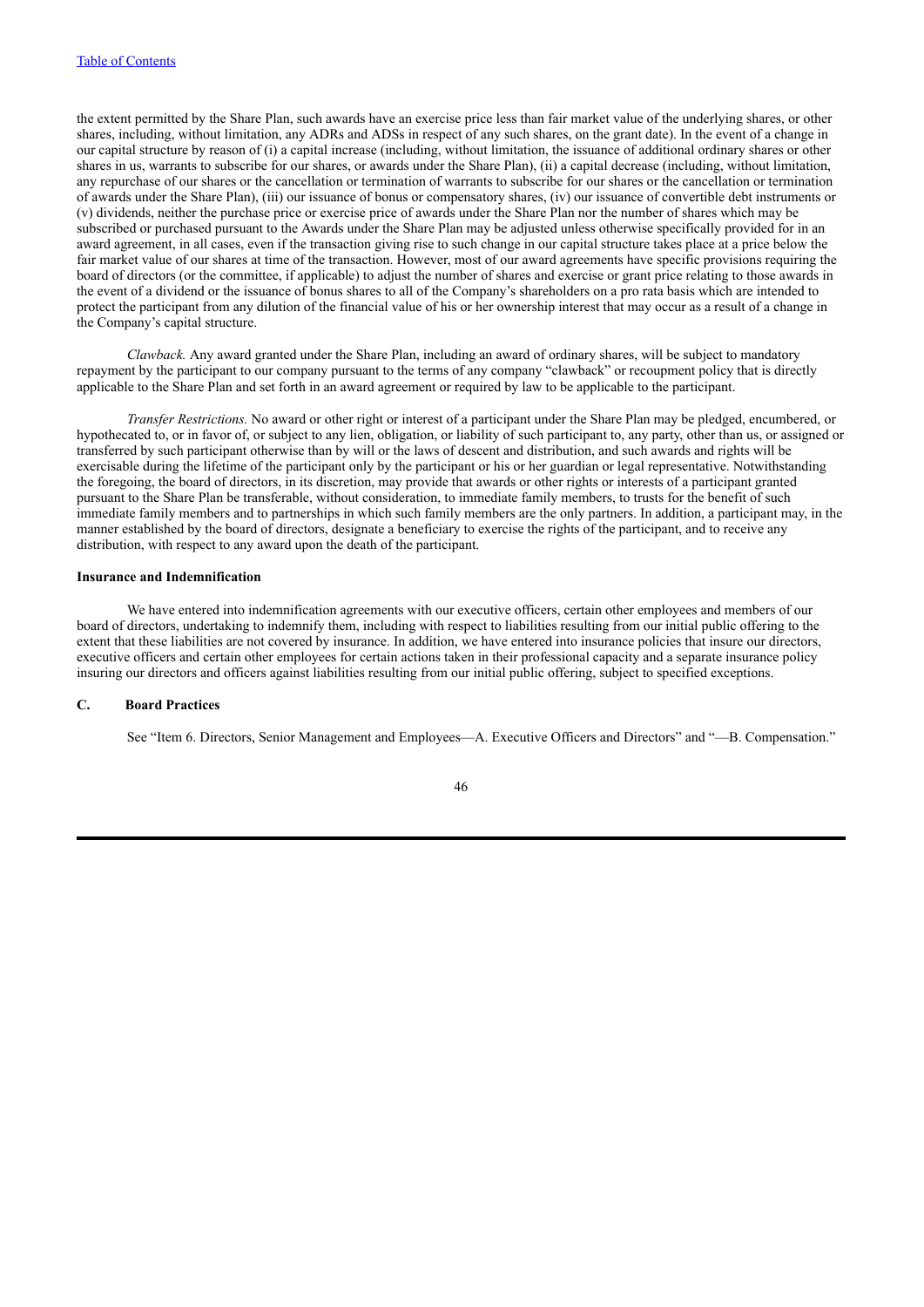# **D. Employees**

As of December 31, 2021, we had four employees of which three are in Europe and one is in the United States. One employee holds an M.D. and a Ph.D. degree. One of our employees is represented by a labor union while none of our employees are covered under a collective bargaining agreement. We consider our relations with our employees to be good.

### **E. Share Ownership**

The following table sets forth information with respect to the beneficial ownership of our ordinary shares and ADSs by our directors and executive officers as of April 1, 2022.

|                                         |             | % of issued |
|-----------------------------------------|-------------|-------------|
| <b>Directors and Executive Officers</b> | # of Shares | Shares(1)   |
| Florian Schönharting $(2)$              | 51,647,900  | 52.0 %      |
| Torsten Goesch(3)                       | 17,576,400  | $17.7\%$    |
| Jakob M. Larsen $(4)$                   | 50,000      | $\ast$      |
| Grant H. Lawrence(5)                    | 50,000      | *           |
| Duncan Moore(6)                         | 436,869     | $\ast$      |
| Claus Bo Svendsen(7)                    | 1,189,519   | $1.2 \%$    |

Represents less than 1%.

- (1) Ordinary shares which may be acquired upon exercise of options or warrants which are currently exercisable or which become exercisable within 60 days after April 1, 2022 (i.e., May 31, 2022) are deemed beneficially owned by the holders of such options or warrants and are deemed outstanding for the purpose of computing the percentage of ownership of such person, but are not treated as outstanding for the purpose of computing the percentage of ownership of any other person. As of April 1, 2022, we had 99,276,587 ordinary shares outstanding.
- (2) Consists of ordinary shares and ADSs held by Nordic Biotech K/S, Nordic Biotech Opportunity Fund K/S, NB FP Investment K/S and NB FP Investment II K/S. Through his ownership of Holdingselskabet af 1 januar 2016 ApS and Tech Growth Invest ApS, Mr. Schönharting controls 45% of the ownership interests in Nordic Biotech General Partner ApS (which is the general partner of both Nordic Biotech K/S and Nordic Biotech Opportunity Fund K/S). In addition, he is the sole member of the Investment Committee of NB FP Investment K/S and NB FP Investment II K/S, and therefore Mr. Schönharting may be deemed to share beneficial ownership of the securities beneficially owned by Nordic Biotech K/S, Nordic Biotech Opportunity Fund K/S, NB FP Investment K/S and NB FP Investment II K/S. Mr. Schönharting disclaims beneficial ownership of such securities except to the extent of his pecuniary interest therein.
- (3) Consists of ordinary shares and ADSs held by Rosetta Capital I, LP. Mr. Goesch has full investment and voting power over all of the shares held by Rosetta Capital I, LP (an affiliate of BioScience Managers Limited), and so may be deemed to share beneficial ownership of the securities owned by the fund. The address for Rosetta Capital I, LP is c/o Corporation Service Company, 2711 Centerville Road, Suite 400, Wilmington, County of New Castle, Delaware, U.S. Mr. Goesch disclaims beneficial ownership of such securities except to the extent of his pecuniary interest therein.
- (4) Includes options to purchase up to 50,000 shares at an exercise price of 0.01 DKK per share that may be exercised during the period from June 20, 2020 to June 19, 2023 (absent a discontinuation of service).
- (5) Includes options to purchase up to 50,000 shares at an exercise price of 0.01 DKK per share that may be exercised during the period from June 20, 2020 to June 19, 2023 (absent a discontinuation of service).
- (6) Includes 436,869 ordinary shares subscribed for on 16 February 2022 by exercise of options to purchase up to 265,662 shares at an exercise price of 0.01 DKK per share, options to purchase up to 50,000 shares at an exercise price of 0.01 DKK per share and 121,207 deferred shares that became exercisable on October 10, 2020. On March 11, 2022, 436,856 of the ordinary shares were deposited with The Bank of New York Mellon, which is acting as depositary bank in our ADS program.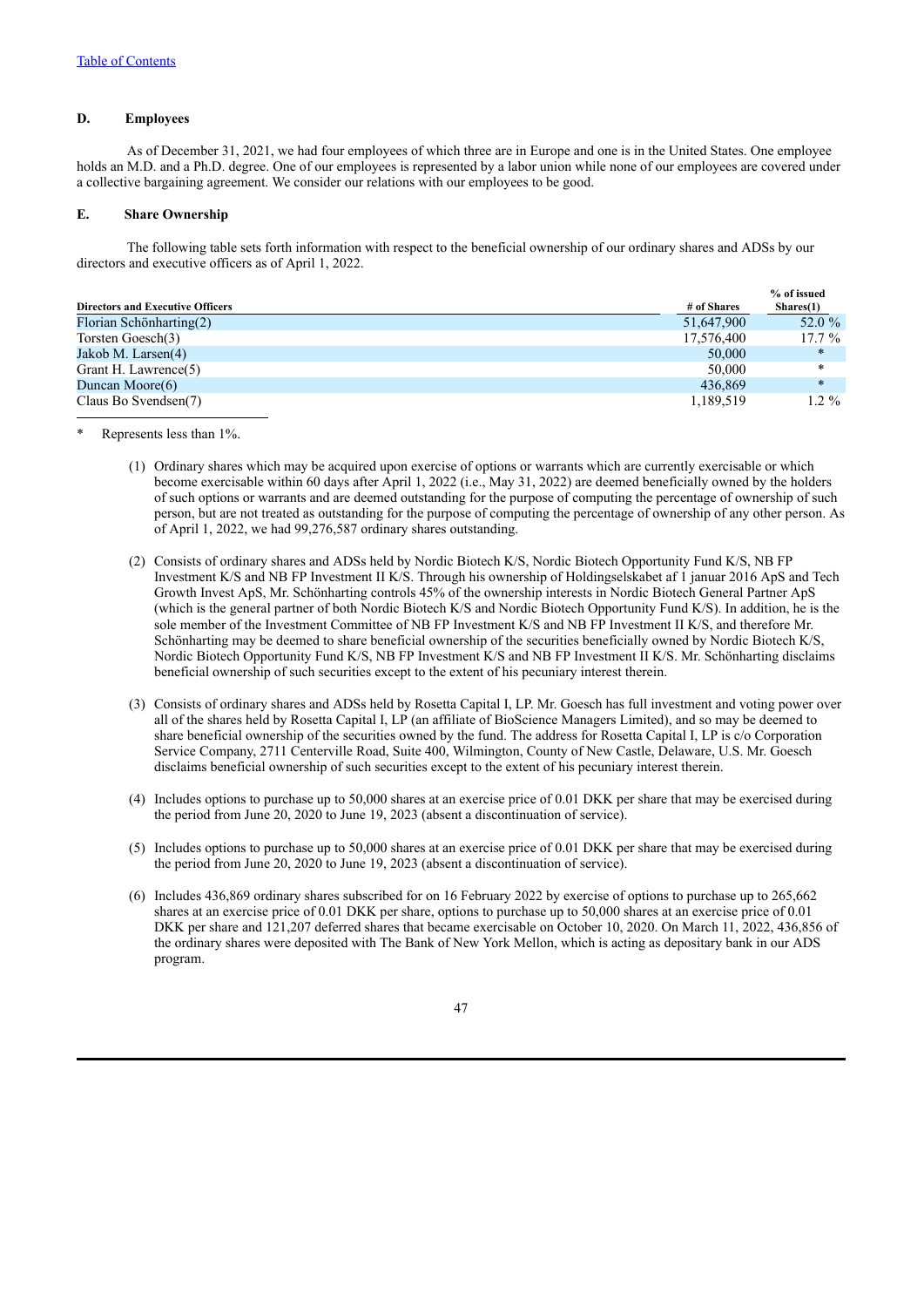(7) Includes options to purchase 469,519 shares at an exercise price of 0.01 DKK per share that may be exercised during the period from November 30, 2020 to November 29, 2022 (absent a discontinuation of service), options to purchase 120,000 shares at an exercise price of \$2.24 per share that may be exercised during the period from March 1, 2021 to February 28, 2023 (absent discontinuation of service) and options to purchase 600,000 shares at an exercise price of 0.01 DKK per share that may be exercised only during the period from June 20, 2020 to June 19, 2023 (absent a discontinuation of service). Excludes 40,000 deferred shares that will not become exercisable before May 31, 2022.

See "Item 6. Directors, Senior Management and Employees—B. Compensation" above for information with respect to the 2014 Omnibus Equity Incentive Compensation Plan and options held by our directors and executive officers.

### **ITEM 7. MAJOR SHAREHOLDERS AND RELATED PARTY TRANSACTIONS**

#### **A. Major Shareholders**

The following table sets forth information with respect to the beneficial ownership of our ordinary shares and ADSs by our major shareholders, which means shareholders that beneficially own 5% or more of our ordinary shares, as of April 1, 2022, April 1, 2021 and April 1, 2020, each being the most recent practicable date before reporting for the last three fiscal years based on information available to the Company.

|                                          | 2020        |                        | 2021         |                        | 2022        |                        |
|------------------------------------------|-------------|------------------------|--------------|------------------------|-------------|------------------------|
| Name                                     | # of Shares | % of issued<br>Shares* | # of Shares  | % of issued<br>Shares* | # of Shares | % of issued<br>Shares* |
| Nordic Biotech $K/S(1)$                  | 24,250,680  | 25.51%                 | 24.250.680   | 25.13 %                | 24.250.680  | 24.43 %                |
| Nordic Biotech Opportunity Fund $K/S(1)$ | 21,177,980  | 22.28 %                | 21,177,980   | 21.95 %                | 21,177,980  | 21.33 %                |
| NB FP Investment $K/S(2)$                | 5,014,720   | $5.27\%$               | 5.014.720    | 5.20 $%$               | 5.014.720   | 5.05 $%$               |
| Rosetta Capital I, LP                    | 17,576,400  | $18.49\%$              | 17.576.400   | $18.22 \%$             | 17.576.400  | 17.70 %                |
| The Bank of New York Mellon(3)           | 22,968,570  | 24.16 %                | 23, 162, 876 | 24.01%                 | 99.276.452  | 100.00 %               |
| BVF Partners L.P. and its affiliates(4)  | 14,092,736  | $14.82\%$              | 10.194.786   | $10.57\%$              | 7.193.088   | $7.25 \%$              |
| Newtyn Management, LLC(5)                | 5,973,800   | $6.28 \%$              |              |                        |             |                        |

Based on 99,276,587 ordinary shares outstanding as of April 1, 2022.

(1) Nordic Biotech General Partners ApS is the general partner of Nordic Biotech K/S and Nordic Biotech Opportunity Fund K/S and has voting and dispositive power with respect to, and may be deemed to be the beneficial owner of, the ordinary shares and ADSs held by Nordic Biotech K/S and Nordic Biotech Opportunity Fund K/S. Florian Schönharting controls 45% of the ownership interests in Nordic Biotech General Partner ApS and therefore may be deemed to share beneficial ownership of the securities beneficially owned by Nordic Biotech General Partners ApS, including the ordinary shares and ADSs held by Nordic Biotech K/S and Nordic Biotech Opportunity Fund K/S.

- (2) Mr. Schönharting is the sole member of the Investment Committee of NB FP Investment K/S, and as such has voting and dispositive power with respect to, and may be deemed to be the beneficial owner of, the ordinary shares and ADSs held by NB FP Investment K/S.
- (3) The Bank of New York Mellon is acting as depositary bank in our ADS-program and is holding the shares in such capacity. Shares represented by ADSs that are beneficially owned by other major holders are also included in The Bank of New York Mellon's reported ownership.
- (4) The 2021 information in the table and this note is derived from a Schedule 13G/A filed jointly by Biotechnology Value Fund, L.P. ("BVF"), BVF I GP LLC ("BVF GP"), Biotechnology Value Fund II, L.P. ("BVF2"), BVF II GP LLC ("BVF2 GP"), Biotechnology Value Trading Fund OS LP ("Trading Fund OS"), BVF Partners OS Ltd. ("Partners OS"), BVF GP Holdings LLC ("BVF GPH"), BVF Partners L.P. ("Partners"), BVF Inc. and Mark N. Lampert (together with BVF, BVF GP, BVF2, BVF2 GP, Trading Fund OS, Partners OS, BVF GPH, Partners and BVF Inc. the "BVF Entities") with the SEC on February 14, 2022. Based on information contained in the Schedule 13G/A, as of December 31, 2021 (i) BVF beneficially owned 3,543,432 shares, of which 3,228,624 are represented by 230,616 ADSs, BVF2 beneficially owned 2,518,491 shares, of which 2,355,038 are represented by 168,217 ADSs, and (iii) Trading Fund OS beneficially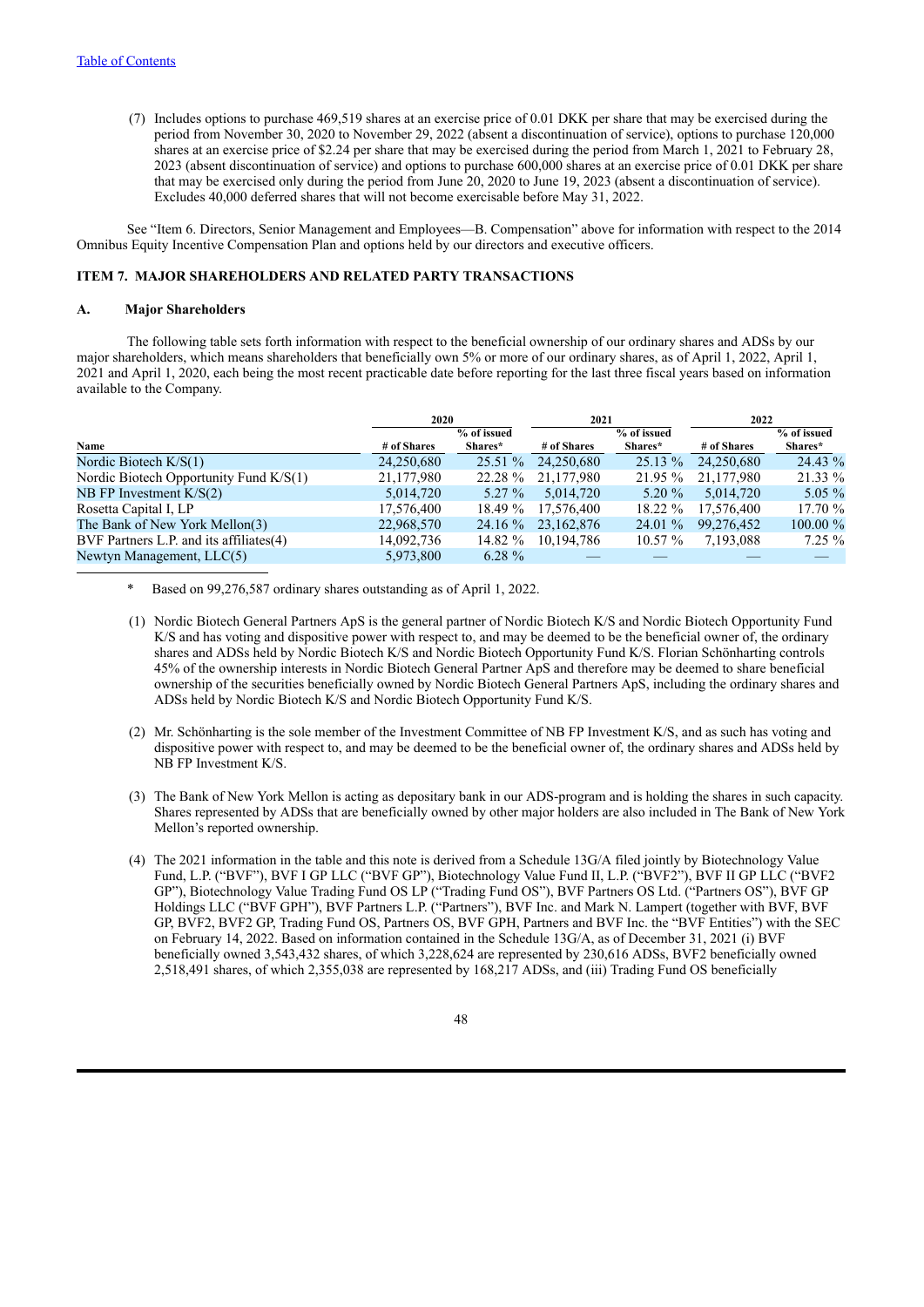owned 372,106 shares, represented by 26,579 ADSs. BVF GP, as the general partner of BVF, may be deemed to beneficially own the shares beneficially owned by BVF. BVF2 GP, as the general partner of BVF2, may be deemed to beneficially own the shares beneficially owned by BVF2. Partners OS, as the general partner of Trading Fund OS, may be deemed to beneficially own the shares beneficially owned by Trading Fund OS. BVF GPH, as the sole member of each of BVF GP and BVF2 GP, may be deemed to beneficially own the 6,061,923 shares beneficially owned in the aggregate by BVF and BVF2. Partners, as the investment manager of BVF, BVF2 and Trading Fund OS, and the sole member of Partners OS, may be deemed to beneficially own the 7,193,088 shares beneficially owned in the aggregate by BVF, BVF2, Trading Fund OS, and certain Partners managed accounts (the "Partners Managed Accounts"), including 759,059 shares, of which 104,720 are represented by 7,480 ADSs, held in the Partners Managed Accounts. BVF Inc., as the general partner of Partners, may be deemed to beneficially own the shares beneficially owned by Partners. Mr. Lampert, as a director and officer of BVF Inc., may be deemed to beneficially own the shares beneficially owned by BVF Inc. BVF GP disclaims beneficial ownership of the shares beneficially owned by BVF. BVF2 GP disclaims beneficial ownership of the shares beneficially owned by BVF2. Partners OS disclaims beneficial ownership of the shares beneficially owned by Trading Fund OS. BVF GPH disclaims beneficial ownership of the shares beneficially owned by BVF and BVF2. Each of Partners, BVF Inc. and Mr. Lampert disclaims beneficial ownership of the shares beneficially owned by BVF, BVF2, Trading Fund OS, and the Partners Managed Accounts. The ordinary shares underlying the ADSs are held by The Bank of New York Mellon as depositary and are also included within this table as shares held by The Bank of New York Mellon. The business address of each of BVF, BVF GP, BVF2, BVF2 GP, BVF GPH, Partners, BVF Inc. and Mark N. Lampert is 44 Montgomery St., 40th Floor, San Francisco, California 94104. The business address of each of Trading Fund OS and Partners OS is PO Box 309 Ugland House, Grand Cayman, KY1-1104, Cayman Islands.

(5) The 2021 information in the table and this note is derived from a Schedule 13G/A filed by Newtyn Management, LLC with the SEC on February 16, 2021. The business address of each of Newtyn Management, LLC is 60 East 42nd Street, Suite 960, New York, New York 10165.

As of April 1, 2022, there were a total of 26 holders of record of our ordinary shares, including the Bank of New York Mellon who is acting as depositary bank for our ADS program. Nine holders of record of our ordinary shares had addresses in the United States. As of April 1, 2022, there were a total of seven holders of record of our ADSs, three of which had addresses in the United States and four of which had addresses outside of the United States.

Our shareholders do not have different voting rights. We are not aware of any arrangement that may, at a subsequent date, result in a change in control of our company.

### **B. Related Party Transactions**

The following is a description of the related party transactions that we have entered into since January 1, 2019 with any of the members of our board of directors, our executive officers, our major shareholders or our affiliates.

#### *Leased Premises*

We sublease our headquarters in Copenhagen, Denmark from the management company of two of our major shareholders, Nordic Biotech Advisors ApS. In 2021 and 2020, we paid 630,000 DKK (\$100,000 based on the average exchange rate for the year) and 633,000 DKK (\$97,000 based on the average exchange rate for the year), including VAT, respectively, for such premises.

#### *Employment Agreements and Equity Grants*

We have entered into employment agreements with our executive officers, and issued warrants, deferred shares and share options to our executive officers and members of our board of directors. See "Item 6. Directors, Senior Management and Employees" for more information.

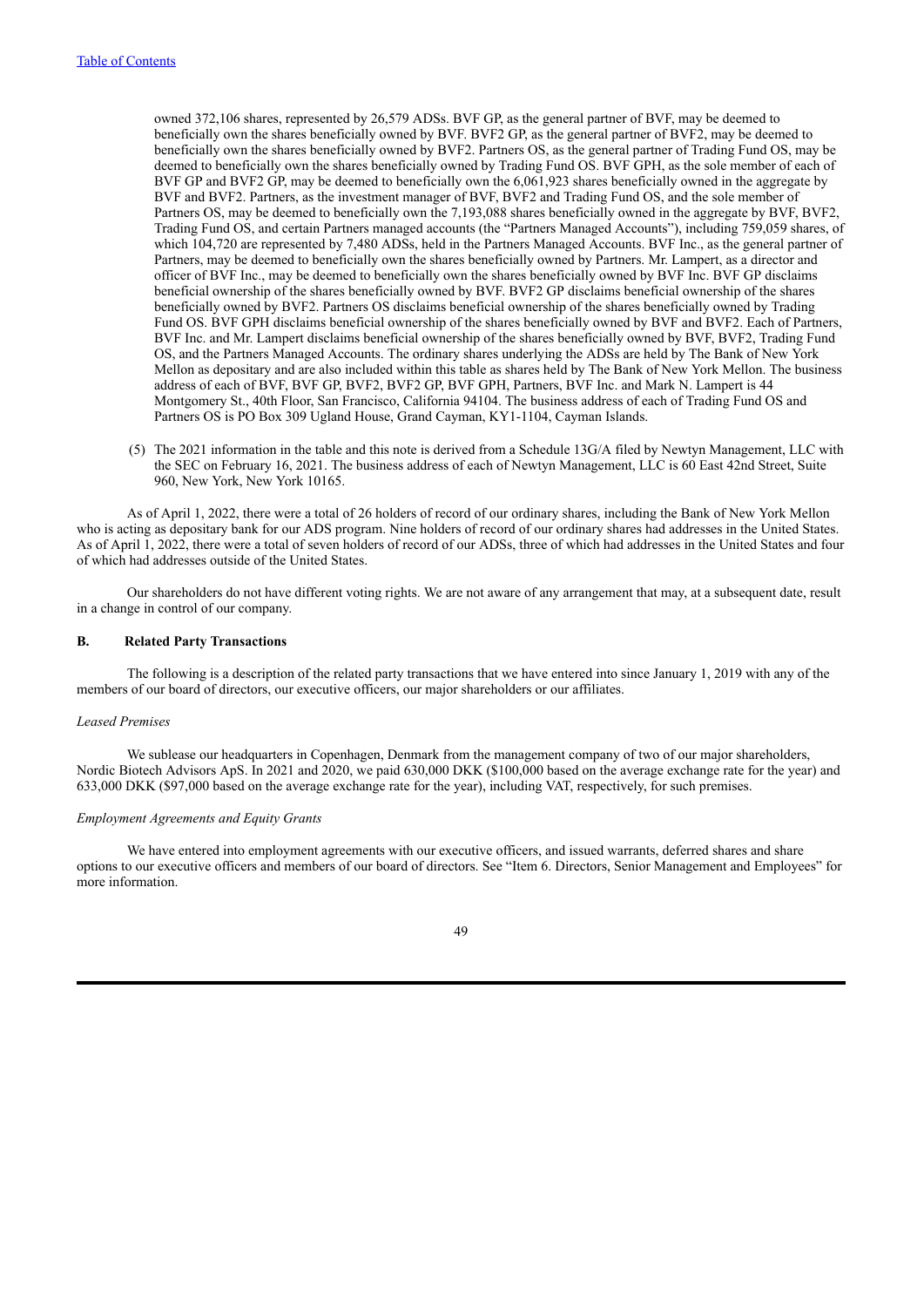#### *Indemnification Agreements*

We have entered into indemnification agreements with members of our board of directors and our officers.

#### *Legal Services Provided by Mazanti-Andersen* Advokatpartnerselskab *LLP*

Mazanti-Andersen Advokatpartnerselskab LLP acts as our Danish legal counsel and legal counsel to the Nordic Biotech funds that currently are our shareholders, and the advisory company and the general partners of those funds. Mr. Larsen, a member of our board of directors, is a partner at Mazanti-Andersen Advokatpartnerselskab LLP. Mazanti-Andersen Advokatpartnerselskab LLP charged us for services it rendered on an hourly basis and expenses incurred. For the years ended December 31, 2021 and 2020, we incurred legal expenses for services rendered by Mazanti-Andersen Advokatpartnerselskab LLP of 2,828,000 DKK (approximately \$ 450,000 based on the average exchange rate for the year) and 1,784,000 DKK (approximately \$273,000 based on the average exchange rate for the year), excluding VAT, respectfully. Mr. Larsen is also a member of the board of directors of the advisory company of two of the Nordic Biotech funds that currently are our shareholders.

### *Consulting Agreements with Certain Directors*

We entered into a consulting agreement with Dr. Duncan Moore who is a member of our board of directors. Pursuant to the consulting agreement with Dr. Moore, Dr. Moore acted as an advisor for the chairman of the board of directors and performed directorlevel consulting services as requested by the board of directors from time to time. The consulting agreement with Dr. Moore expired on October 10, 2020. As compensation for the consulting services, the Company granted Dr. Moore a deferred share award with respect to 121,207 shares, which has vested in full.

#### *Aditech Agreements*

In 2010, we entered into a Transfer Agreement with Aditech, and in January 2017, we entered into the Addendum to this agreement. See "Item 4. Information on the Company—Business Overview—Material Agreements" for more information.

### *IPR Agreement.*

The IPR Agreement requires Operations, our wholly-owned subsidiary, to pay an annual fee to FWP IP, which was a whollyowned subsidiary of Operations until November 22, 2017, of 100,000 DKK (\$15,000 based on the December 31, 2021 exchange rate), excluding VAT, as consideration for FWP IP agreeing to hold, prosecute and maintain the transferred intellectual property. Operations is obligated to remit the annual fee through the last to expire, or invalidation of, the licensed patents underlying the transferred intellectual property; however, Operations' obligation to remit the annual fee would be discontinued early if certain events occur as defined in the License Agreement.

### **C. Interests of Experts and Counsel**

Not applicable.

### **ITEM 8. FINANCIAL INFORMATION**

## **A. Consolidated Statements and Other Financial Information**

See "Item 18. Financial Statements," which contains our financial statements prepared in accordance with IFRS.

## **B. Significant Changes**

No matters to report.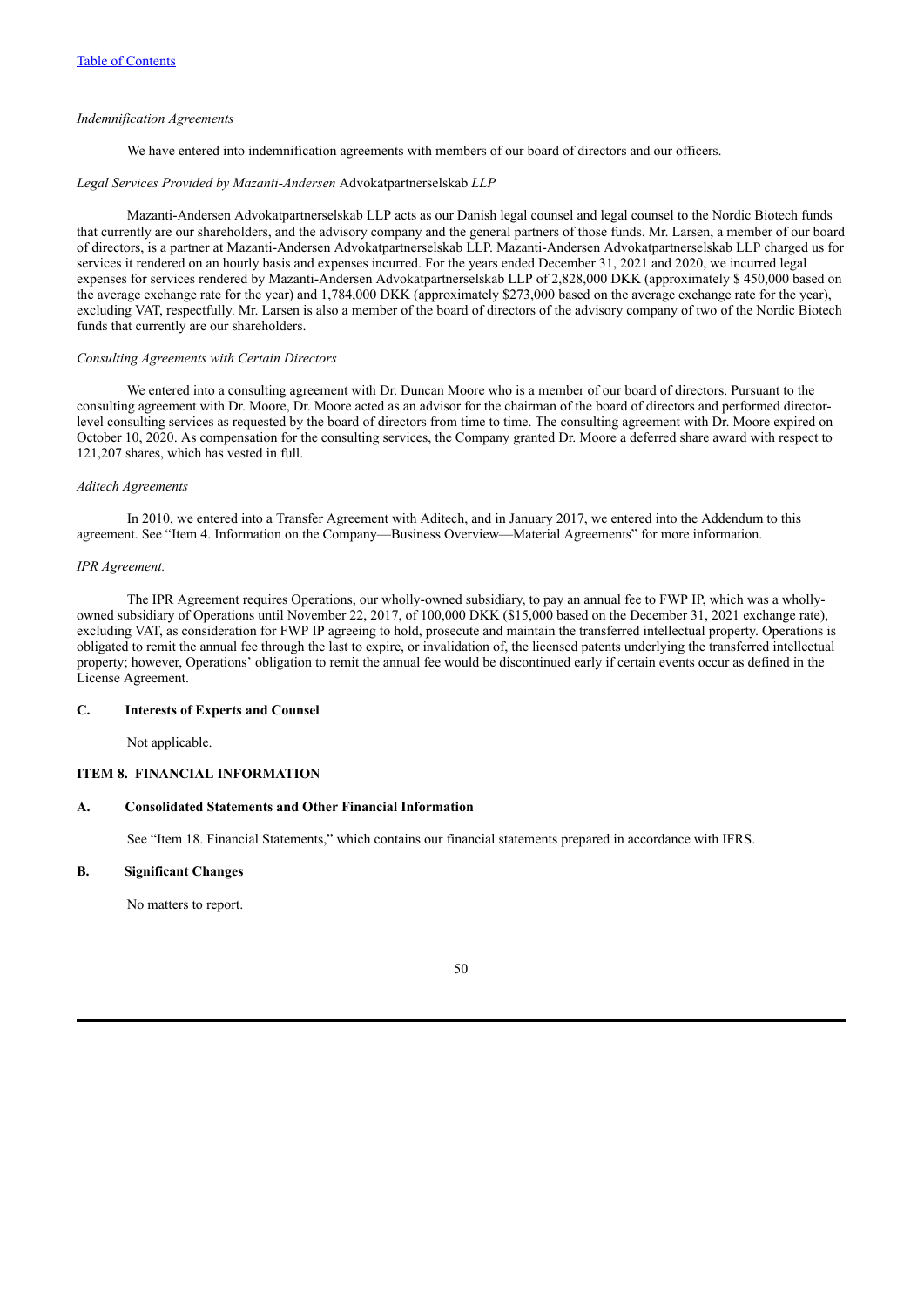# **ITEM 9. THE OFFER AND LISTING**

### **A. Offering and Listing Details**

See "Item 9. C. Markets" for information regarding our ADSs.

# **B. Plan of Distribution**

Not applicable.

## **C. Markets**

ADSs representing our ordinary shares are listed on The Nasdaq Capital Market under the symbol "FWP." Effective as of December 6, 2019, the Company changed the ADS ratio from one ADS per two ordinary shares to one ADS per fourteen ordinary shares.

# **D. Selling Shareholders**

Not applicable.

# **E. Dilution**

Not applicable.

## **F. Expenses of the Issue**

Not applicable.

# **ITEM 10. ADDITIONAL INFORMATION**

### **A. Share Capital**

Not applicable.

## **B. Memorandum and Articles of Association**

Since October 14, 2014, our Articles of Association were amended as follows:

- on November 14, 2014, the Company's nominal share capital was increased from 4,581,376 DKK to 4,651,374 DKK;
- on March 24, 2015, to add the terms applicable to warrants previously granted to certain of our directors and employees;
- on April 13, 2015, to increase the share capital in connection with the issuance of 142,150 shares to Joel Sendek;
- on April 20, 2015, to extend the exercise period for warrants that allow for the subscription of 333,720 shares and to increase the board of directors' authorization to issue warrants to employees and consultants by 1.7 million warrants and underlying shares;
- on June 23, 2015, to implement the terms applicable to warrants granted to a number of persons engaged or employed with the Company or a subsidiary of the Company, issue of shares to two warrant holders that had exercised their warrants and amendments due to lapse of certain warrants;
- on November 24, 2015, to implement the terms applicable to warrants granted to a number of persons engaged or employed with the Company or a subsidiary of the Company;

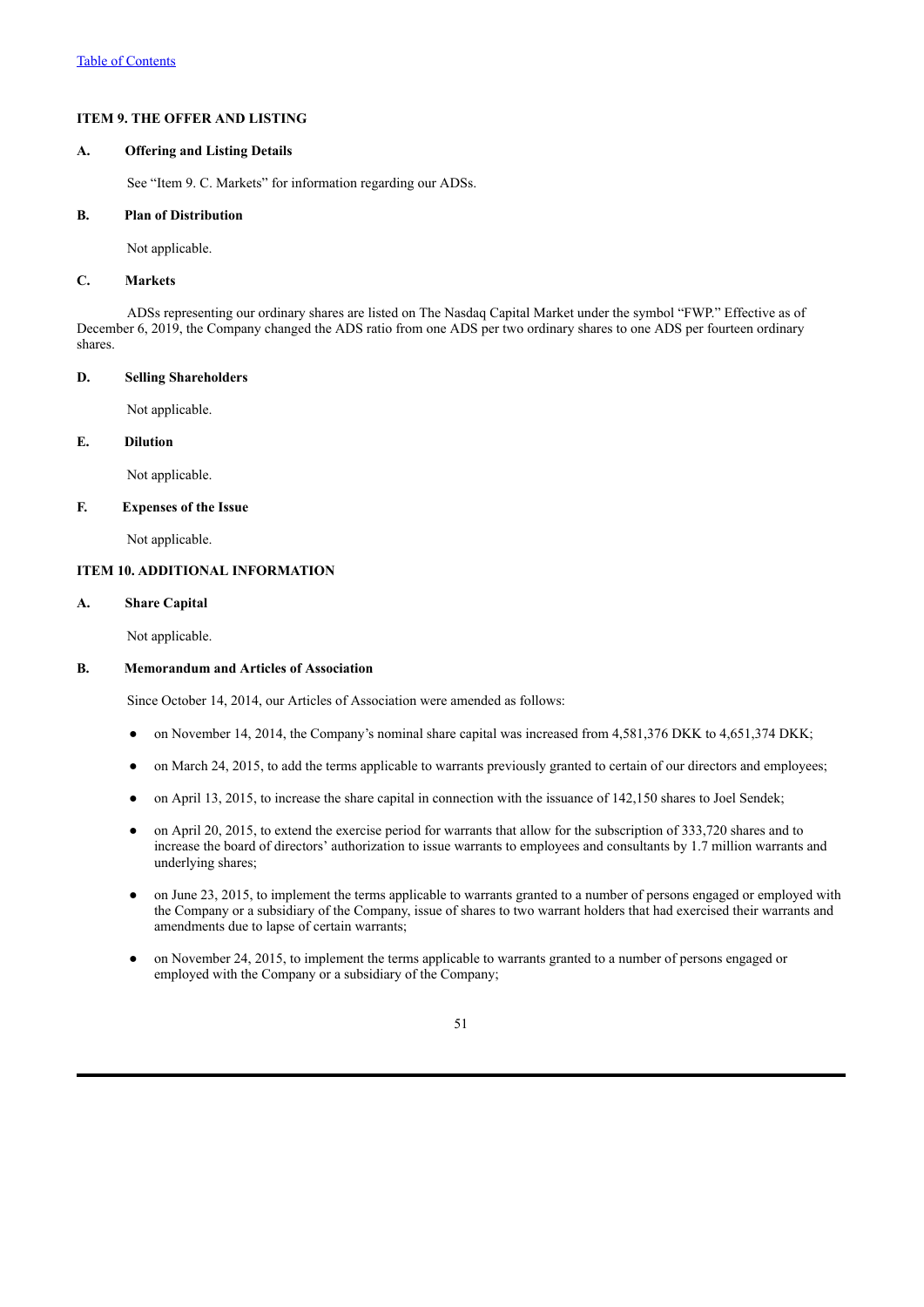- on May 6, 2016, to increase the allowable maximum number of board members, to increase and amend the board of directors' authorization to issue warrants and to reduce the board of directors' authorization to increase the company's share capital;
- on June 1, 2016, to implement the terms applicable to warrants granted to a number of persons engaged or employed with the Company or a subsidiary of the Company, to issue shares to a warrant holder that had exercised its warrants and amendments due to lapse of certain warrants;
- on July 29, 2016, to increase the share capital in connection with the issuance of 142,155 shares to Joel Sendek;
- on August 30, 2016, to implement the terms applicable to warrants granted to a person employed with the Company;
- on March 29, 2017, to implement the terms applicable to warrants granted to Claus Bo Svendsen and to issue shares to a warrant holder that had exercised its warrants;
- on May 3, 2017, to reflect that the Company's statutory Danish annual report is prepared and presented in English;
- on August 2, 2017, to make a share split in the ratio  $1/10$  (the Share Split);
- on September 1, 2017, to decrease the share capital at a premium rate and pay the proceeds to the shareholders at a rate of EUR 19.45 per share of nominally 0.10 DKK (corresponding to EUR 2.43125 per share of nominally 0.01 DKK that was annulled);
- on November 21, 2017, to adopt principles for the adjustment of certain award terms and compensation of certain award holders due to the changes in the Company's capital structure etc. resolved on the Company's extraordinary general meeting on August 2, 2017;
- on November 28, 2017, to implement the terms applicable to warrants granted to employees, board members and a consultant of the Company;
- on April 4, 2018, to implement the terms applicable to warrants granted to Claus Bo Svendsen;
- on June 12, 2018, to issue shares to two warrant holders that had exercised their warrants, including Jan van de Winkel, a former director of the Company;
- on September 18, 2018, to implement the terms applicable to warrants granted to an employee of the Company and to issue shares to a warrant holder that had exercised its warrants;
- on May 8, 2019, to extend until May 1, 2024 the authorizations of the board of directors pursuant to articles 3.2, 3.4, 3.6 and 4.2 in our Articles of Association to (a) issue warrants and corresponding shares to employees, members of the executive management, members of the board of directors and consultants, (b) issue shares to employees, members of the executive management, members of the board of directors and consultants, (c) issue shares without pre-emption rights of the existing shareholders, and (d) have the Company acquire its own shares;
- on November 26, 2019, to implement the terms applicable to warrants granted to two employees of the Company, including Claus Bo Svendsen;
- on April 24, 2020, to implement the terms applicable to warrants granted to Claus Bo Svendsen;
- on May 7, 2020, to issue shares to five warrant holders that had exercised their warrants, including Joel Sendek, the former CFO of the Company, and to one holder of deferred shares;
- on April 13, 2021, to issue shares to five warrant holders that had exercised their warrants, including Peder Møller Andersen, the former CEO of the Company; and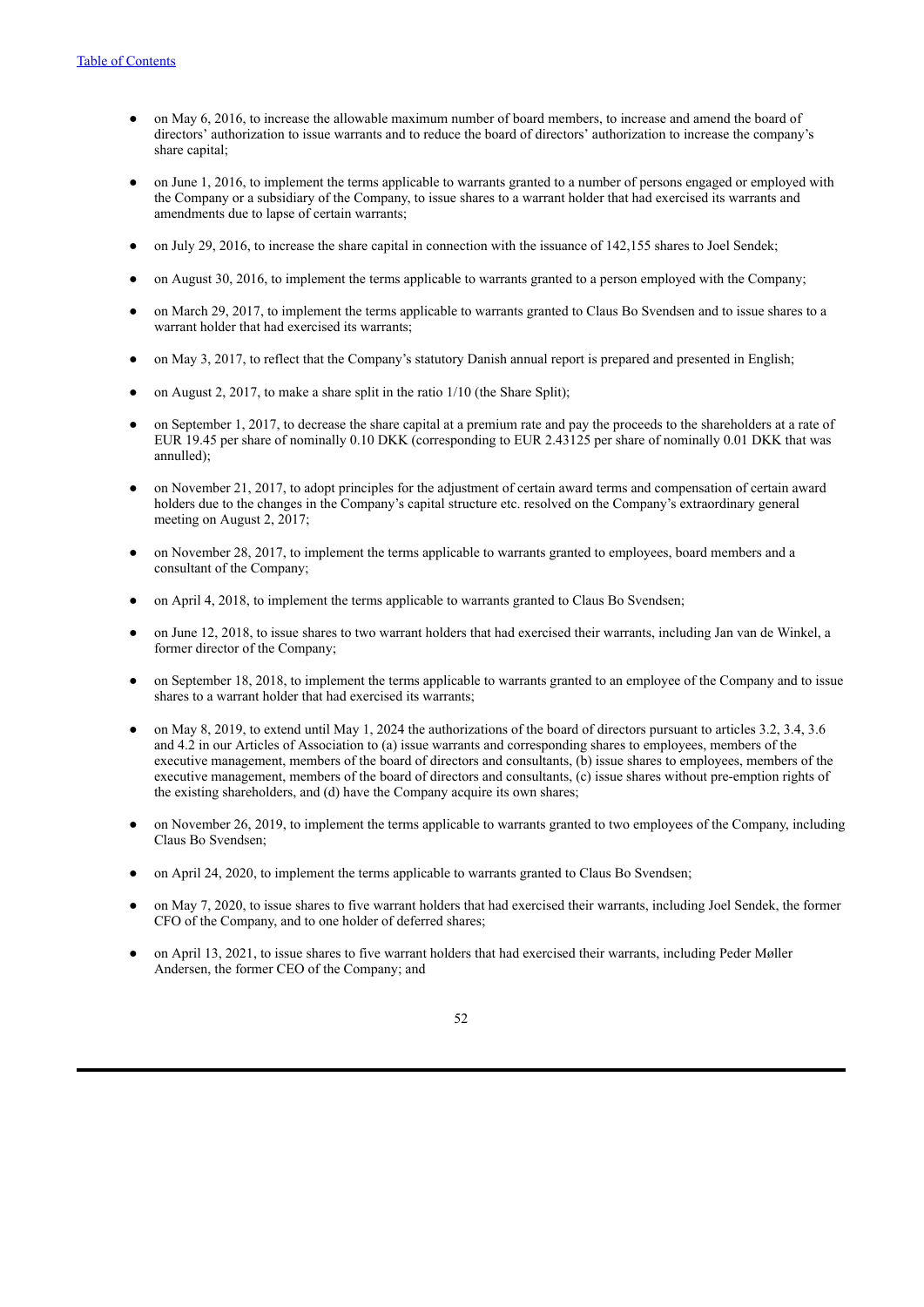● on February 16, 2022, to issue shares to certain warrant holders and deferred shareholders that had exercised their warrants and deferred shares, respectively.

Except as set forth above, the description of our Articles of Association as in effect upon the closing of our IPO contained in the prospectus dated October 14, 2014 that forms part of our registration statement on Form F-1 (File No. 333-198013) originally filed with the SEC on August 11, 2014, as amended, is incorporated by reference into this Annual Report on Form 20-F. Such description sets forth a summary of certain provisions of our Articles of Association as currently in effect.

## **C. Material Contracts**

Except for the agreements and contracts described below and elsewhere in this Annual Report, including under the sections "Item 4. Information on the Company—B. Business Overview—Material Agreements" and "Item 7. Major Shareholders and Related Party Transactions—B. Related Party Transactions," we are not currently, and have not been in the last two years, party to any material contract, other than contracts entered into in the ordinary course of business.

### *September 2014 Shareholders' Agreement*

In connection with the consummation of our initial public offering, Nordic Biotech K/S, Nordic Biotech Opportunity Fund K/S, NB FP Investment K/S and NB FP Investment II K/S, which were holders of approximately 55% of our ordinary shares outstanding after consummation of our initial public offering, entered into a new shareholders' agreement dated September 8, 2014.

The key terms of the shareholders' agreement are as follows:

- Appointment of the Board: Providing NB FP Investment K/S with the right to nominate four directors (including the chairman), Nordic Biotech Opportunity Fund K/S and Nordic Biotech K/S, collectively with the right to nominate one director, and NB FP Investment II K/S with the right to nominate one director;
- Veto rights of NB FP Investment K/S: Prohibiting the other parties to the shareholders' agreement from voting in favor of certain key decisions without the approval of NB FP Investment K/S;
- No dividends: Providing that dividends are not expected to be paid prior to an exit event as set forth in the shareholders' agreement;
- Drag-along rights: Providing NB FP Investment K/S with drag-along and exit rights in certain situations; and
- Capital increases: Providing NB FP Investment K/S with the right to cause the other parties to approve an increase in share capital in certain situations.

### **D. Exchange Controls**

There are no governmental laws, decrees, regulations or other legislation in the Kingdom of Denmark that affect or restrict the import or export of capital (including foreign exchange control), the remittance of dividends, interest or other payments to non-resident holders of our ordinary shares or ADSs, except for any legislation restricting the remittance of dividends, interest and other payments in compliance with United Nations and European Union sanctions.

### **E. Taxation**

The following summary contains a general description of certain Danish and U.S. federal income tax consequences of the acquisition, ownership and disposition of the ADSs, but it does not purport to be a comprehensive description of all the tax considerations that may be relevant to a decision to acquire or dispose of ADSs. The summary is based upon the tax laws of Denmark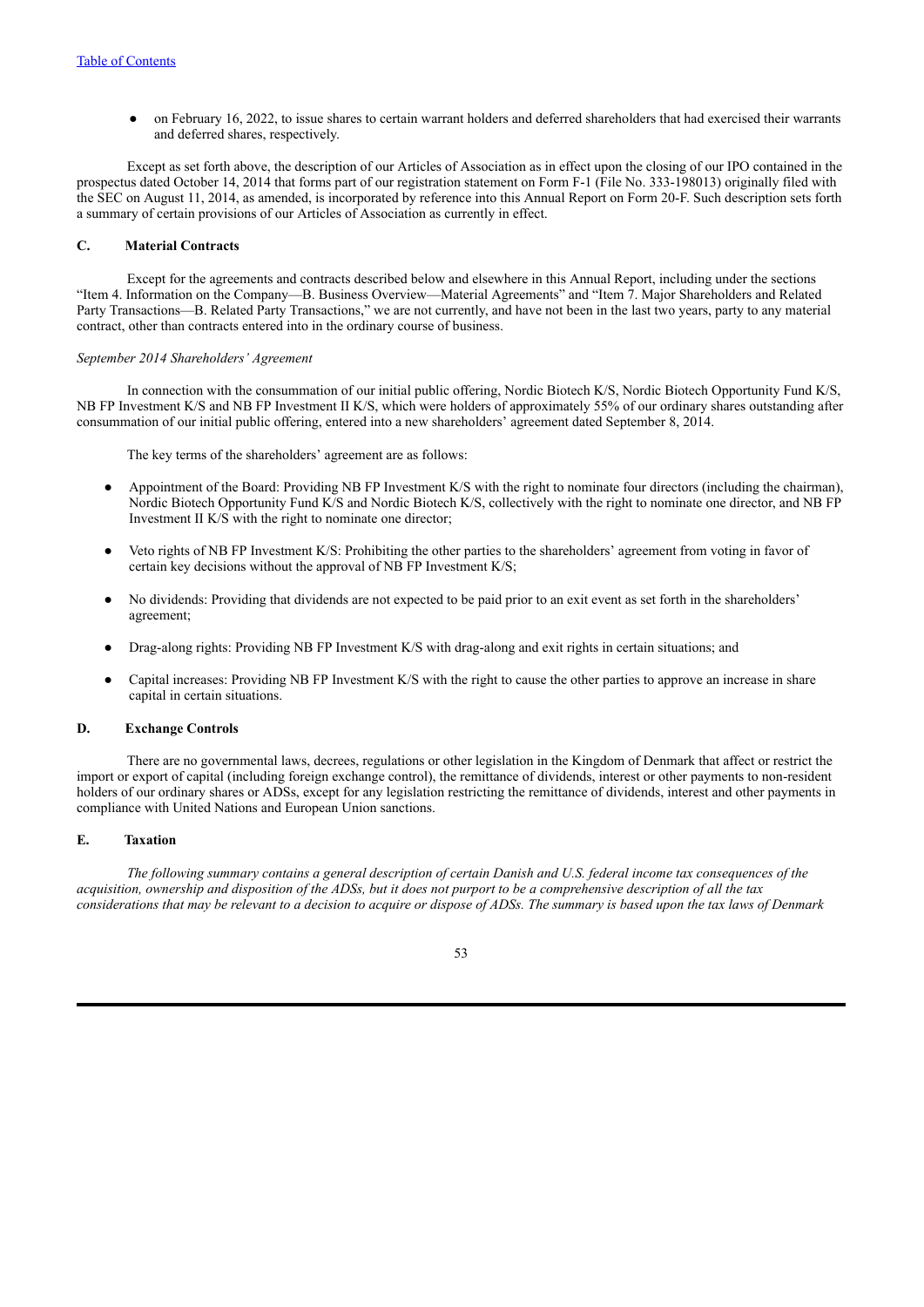and regulations thereunder and on the tax laws of the United States and regulations thereunder as of the date hereof, which are subject to *change.*

### **Danish Tax Considerations**

The following discussion is a summary of the material Danish tax considerations relating to the purchase, ownership and disposition of the ADSs.

#### *Taxation in Denmark*

This summary is for informational purposes only and does not purport to constitute tax or legal advice. The information is summarized based on the tax laws of Denmark in effect and applied as at the date hereof and is subject to change as a result of changes in Danish legislation, including legislation that could have a retroactive effect, or new legislation. It is specifically noted that the description does not address all possible tax consequences of an investment in our ADSs. Therefore, this summary may not be relevant, for example, to investors subject to the Danish Act on Pension Investment Return Taxation (i.e. pension savings) and professional investors, certain institutional investors, insurance companies, pension companies, banks, stockbrokers and individuals and companies carrying on business of purchasing and selling shares to whom special tax rules apply. The summary only sets out the tax position of the direct owners of the ADSs and further assumes that the direct owners are the beneficial owners of the ADSs and any dividends thereon. Sales are assumed to be sales to a third party.

Current and prospective investors in our ADSs should consult their tax advisors regarding the applicable tax consequences of acquiring, holding and disposing of our ADSs based on their circumstances. Current and prospective investors who may be affected by the tax laws of other jurisdictions should also consult their tax advisors with respect to the tax consequences applicable to their particular circumstances as such consequences may differ significantly from those described herein.

The following summary is based on the Danish tax law as applied and interpreted by Danish tax courts and as published and in effect on the date hereof, without prejudice to any amendments introduced at a later date and implemented with or without retroactive effect.

For the purpose of this paragraph, "Danish Taxes" means taxes of whatever nature levied by or on behalf of Denmark or any of its subdivisions or taxing authorities.

#### *Taxation of Shareholders Resident in Denmark*

It is currently not clear under the Danish tax legislation or case law how the listed ADSs are to be treated for tax purposes, and therefore no level of assurance can be given on this matter. For the purpose of the below comments, it is assumed that a holder of our ADSs should be treated as holding unlisted shares in the Company, as the Company's ordinary shares are not admitted to trading on a regulated market. However, the tax position and treatment of ADSs under Danish law are still uncertain. In the event that the holders of ADSs are not treated as holding unlisted shares in the Company, it is likely that they will be treated as either holding listed shares or financial instruments for tax purposes, which will impact the Danish tax treatment of the holders of ADSs, including in respect of the taxation of dividends paid to holders of ADSs.

### Purchase of ADSs

The purchase of ADSs has no tax effect.

### Sale of ADSs—Individuals

Gains on the sale of shares are taxed at a rate of 27% on the first 56,500 DKK in 2021 (for cohabiting spouses a total of 113,000 DKK), and at a rate of 42% on share income over 56,500 DKK (for cohabiting spouses a total of 113,000 DKK). In 2022, the sale of shares will be taxed as share income at a rate of 27% on the first 57,200 DKK (for cohabiting spouses a total of 113,000 DKK), and at a rate of 42% on share income over DKK 57,200 (for cohabiting spouses a total of 114,400 DKK). All amounts are subject to annual adjustments and include all share income derived by the individual or cohabiting spouses, respectively.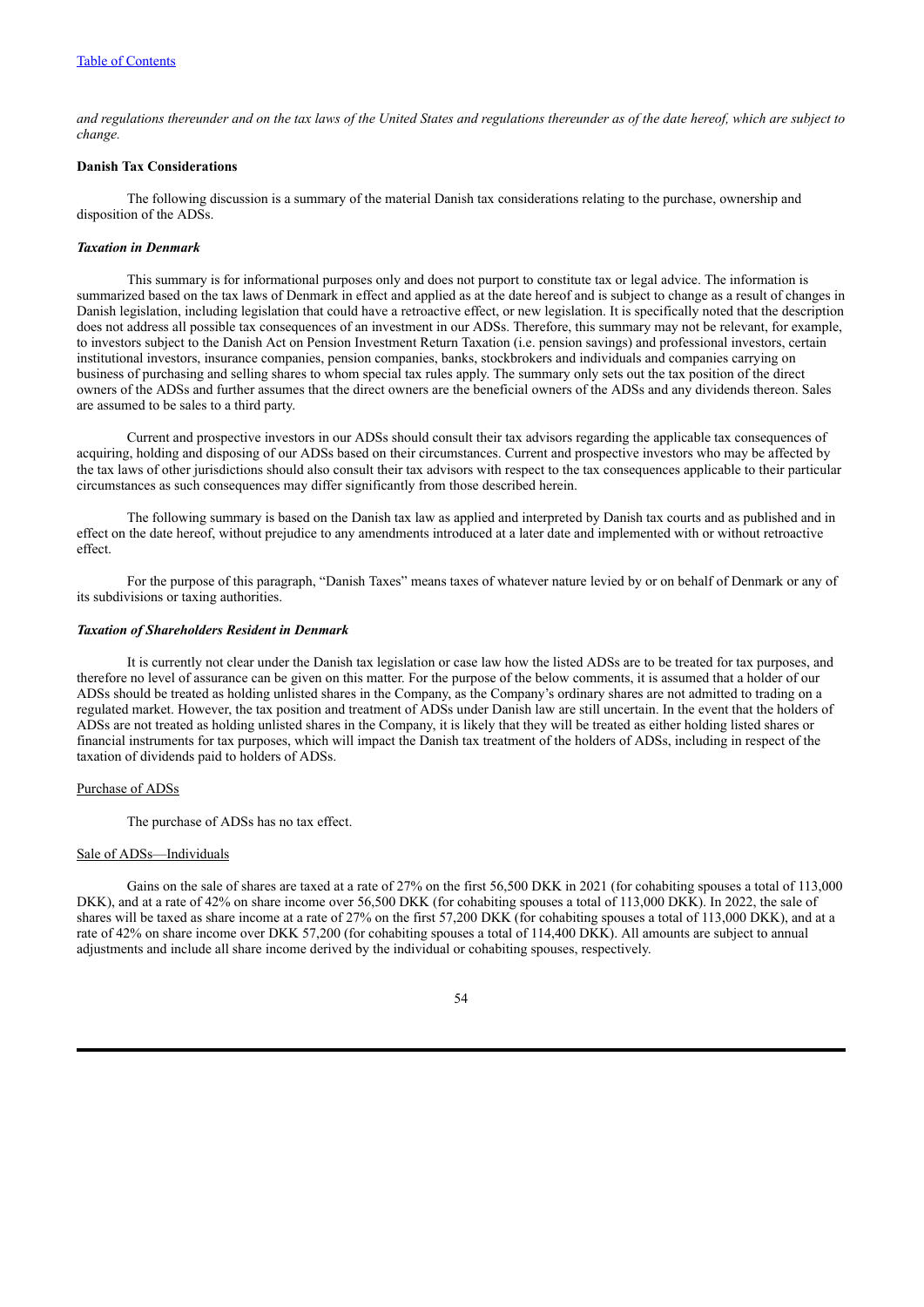Gains and losses on the sale of shares are made up as the difference between the purchase price and the sales price. The purchase price is based on the average purchase price for the shares in that particular company. Losses on non-listed shares may be offset against other share income derived by the individual and must be offset against cohabiting spouses' share income before the share income becomes negative. In case the share income becomes negative, a negative tax on the share income will be calculated and offset against the individual's other final taxes. Unused negative tax on share income will be offset against a cohabiting spouse's final taxes. If the negative tax on share income cannot be offset against a cohabiting spouse's final taxes, the negative tax can be carried forward indefinitely and offset against future year's taxes.

# Sale of ADSs—Companies

A distinction is made between "Subsidiary Shares," "Group Shares," "Tax-exempt Portfolio Shares" and "Taxable Portfolio Shares" with respect to taxation of capital gains derived from the sale of the ADSs.

- "Subsidiary Shares" are generally defined as shares held by a shareholder with a direct holding of 10% or more of the share capital of a company.
- "Group Shares" are generally defined as shares held in a company in which the shareholder of the company and the company are subject to Danish joint taxation or meet the criteria for international taxation under Danish law, usually implying that they control, directly or indirectly, more than 50% of the votes.
- "Tax-exempt Portfolio Shares" are shares of unlisted companies not falling within the definitions of "Subsidiary Shares" or "Group Shares" (for example, if the shareholder holds less than 10% and the Shares are not Group Shares), provided that the shares are not owned by a life insurance company.
- "Taxable Portfolio Shares" are shares that do not qualify as Subsidiary Shares, Group Shares or Tax-exempt Portfolio Shares.

It is noted that the above ownership thresholds are applied on the basis of the nominal value of all shares issued by Forward Pharma A/S, and not on the basis of the nominal value of ADSs issued.

Capital gains derived from the sale of Subsidiary Shares, Group Shares and Tax-exempt Portfolio Shares are exempt from taxation, irrespective of the holding period.

Losses on Subsidiary Shares, Group Shares and Tax-exempt Portfolio Shares are not tax deductible.

Special anti-avoidance rules apply to certain holding companies holding Subsidiary Shares, Group Shares or Tax-exempt Portfolio Shares. Further, certain anti-avoidance rules apply to the treatment of Tax-exempt Portfolio Shares, in case the assumed nature of the Portfolio Shares changes. These rules are not described herein.

Capital gains from the sale of Taxable Portfolio Shares are taxable at the corporate income tax rate of 22% irrespective of ownership periods. Losses on such shares are deductible only against gains on taxable Portfolio Shares unless the mark-to-market principle is applied.

## Dividends—Individuals

Dividends paid to private individuals who are tax residents of Denmark are taxed as share income at the applicable rates. It must be noted that all share income must be included when calculating whether the amounts mentioned above in "Sale of ADSs—Individuals" are exceeded.

Dividends paid to individuals are generally subject to withholding tax, which is the responsibility of the company, at a rate of 27%.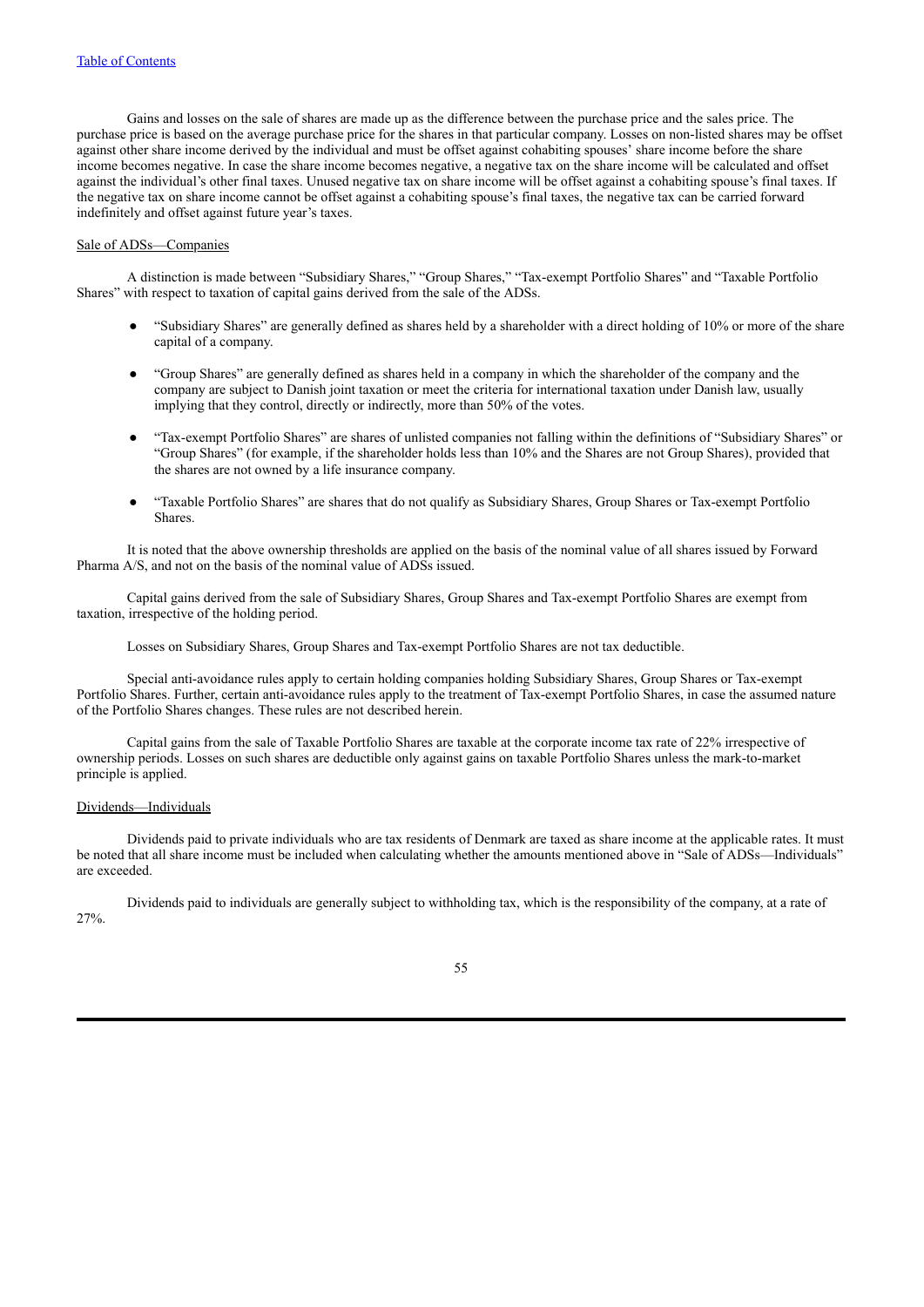#### Dividends—Companies

The distinction described above among "Subsidiary Shares," "Group Shares," "Tax-exempt Portfolio Shares" and "Taxable Portfolio Shares" as set forth in "Sale of Offer ADSs—Companies" above, is also made with respect to taxation of dividends on shares.

Dividends paid to companies are generally subject to corporate tax at a current rate of 22%. However, no corporate tax is levied on dividends derived from Subsidiary Shares and Group Shares. The 22% rate applies to dividends derived from Taxable Portfolio Shares and Tax-exempt Portfolio Shares. However, only 70% of dividends from Tax-exempt Portfolio Shares are taxable whereby the effective tax rate is 15.4%.

Dividends paid to companies are generally subject to withholding tax, which is the responsibility of the recipient, at a rate of 22%. Certain options to lower this rate exist dependent on the shareholder status.

### *Taxation of Shareholders Resident Outside Denmark*

#### Purchase of ADSs

The purchase of ADSs has no tax effect.

### Sale of ADSs

A non-resident of Denmark, irrespective of whether the non-resident is a private individual or corporate shareholder, will normally not be subject to Danish tax on any capital gains realized on the sale of shares irrespective of the holding period. Where a nonresident of Denmark holds shares that can be attributed to a permanent establishment in Denmark, such gains are taxable pursuant to the rules applying to a Danish tax resident.

## Dividends

Under Danish law, dividends paid in respect of shares are generally subject to Danish withholding tax at a rate of 27%, irrespective of whether the non-resident shareholder is a private individual or a company. Non-residents of Denmark are not subject to additional Danish income tax in respect of dividends received on the shares.

With respect to dividends distributed to a foreign company as the beneficial owner, no tax is withheld on dividends derived from Subsidiary Shares or Group Shares as defined in "Taxation of Shareholders Resident in Denmark—Sale of ADSs—Companies" above. In respect of subsidiary shares, the 0% withholding tax rate on dividends is conditional upon that tax must be eliminated or reduced according to Council Directive 2011/96/EEC (EU Parent Subsidiary Directive) or a double tax treaty with the jurisdiction in which the dividend receiving company is tax resident. With respect to Group Shares, it is a requirement that the company receiving the dividends is a resident of an EU or EEA country and that withholding taxes on dividends would have been eliminated or reduced according to Council Directive 2011/96/EEC (EU Parent Subsidiary Directive) or a double tax treaty with the jurisdiction in which the dividend receiving company is resident, if Group Shares had been Subsidiary Shares.

Corporate shareholders of Taxable or Tax-exempt Portfolio Shares and individuals who receive dividends are subject to Danish tax on such dividends at a rate of 27%. In respect of companies the effective tax rate is 22%, i.e. 5% can be reclaimed. If the shareholder (corporate or individual) holds less than 10% of the nominal share capital in the company and the shareholder is resident in a jurisdiction that has a double taxation treaty convention or other agreement on exchange of information in tax cases, dividends are generally subject to a tax rate of 15% (a lower rate may be applicable under the double taxation treaty in question). If the shareholder is tax resident outside the EU, it is an additional requirement for eligibility for the 15% tax rate that the shareholder (together with affiliates shareholders) holds less than 10% of the nominal share capital of the company. As a result of the 27% withholding, shareholders eligible for the 15% tax rate would need to claim a refund on the excess amount withheld.

If a foreign corporate shareholder is a tax resident within the EU/EEA or in a country that has a double tax treaty with Denmark, and the shares held by the company are allocated to a Danish permanent establishment, then the dividends should be tax-exempt if the shares held fall within the definition of Group Shares and Subsidiary Shares as defined in "Taxation of Shareholders Resident in Denmark—Sale of ADSs—Companies" above. If a foreign shareholder is not a tax resident within the EU/EEA or in a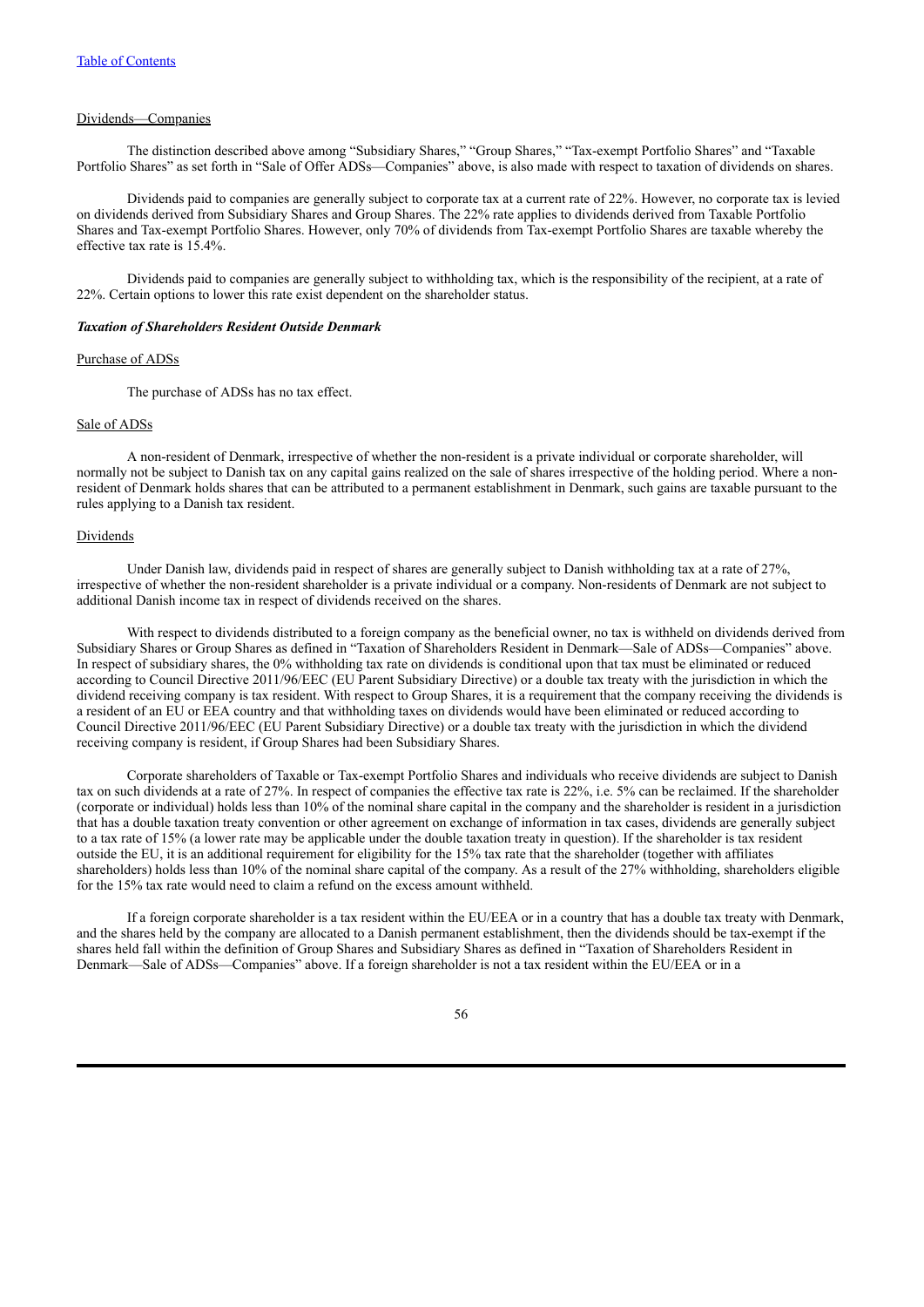country that has a double tax treaty with Denmark, or if the dividends are derived from Taxable Portfolio Shares and Tax-exempt Portfolio Shares, the 22% rate applies. However, only 70% of any dividends from Tax-exempt Portfolio Shares are taxable, resulting in an effective tax rate of 15.4%.

Denmark has executed double tax treaties with approximately 90 countries, including the United States and almost all members of the EU (excluding France and Spain). If Denmark has entered into a double tax treaty with the country in which the shareholder is resident, the shareholder may, through certain certification procedures, seek a refund from the Danish tax authorities of the tax withheld in excess of the tax (typically 15%) to which Denmark is entitled under the relevant tax treaty, by completing the relevant online request to the Danish tax authorities. The treaty between Denmark and the United States generally provides for a 15% rate.

### *Share Transfer Tax*

No Danish share transfer tax is payable.

#### **U.S. Federal Income Tax Considerations for U.S. Holders**

The following is a description of the material U.S. federal income tax consequences to the U.S. Holders described below of owning and disposing of the ADSs. It is not a comprehensive description of all tax considerations that may be relevant to a particular person's decision to acquire or dispose of securities. This discussion applies only to a U.S. Holder that holds the ADSs as capital assets for tax purposes. In addition, it does not describe all of the tax consequences that may be relevant in light of a U.S. Holder's particular circumstances, including alternative minimum tax consequences and tax consequences applicable to U.S. Holders subject to special rules, such as:

- insurance companies;
- banks or certain financial institutions;
- dealers or traders in securities who use a mark-to-market method of tax accounting;
- governmental organizations;
- persons holding the ADSs as part of a hedging transaction, "straddle," wash sale, conversion transaction or integrated transaction or persons entering into a constructive sale with respect to the ADSs;
- regulated investment companies;
- real estate investment trusts, grantor trusts or other trusts;
- persons whose "functional currency" for U.S. federal income tax purposes is not the U.S. Dollar;
- brokers or dealer in securities or currencies;
- individuals who are former U.S. citizens or former long-term residents;
- tax-exempt entities, including "individual retirement accounts" and "Roth IRAs" and other tax-deferred accounts;
- partnerships, S corporations or other entities or arrangements classified as partnerships for U.S. federal income tax purposes or persons holding ADSs through any such entities;
- persons liable for alternative minimum tax;
- persons that own or are deemed to own either 10% or more of our voting shares or 10% of the value of our shares; and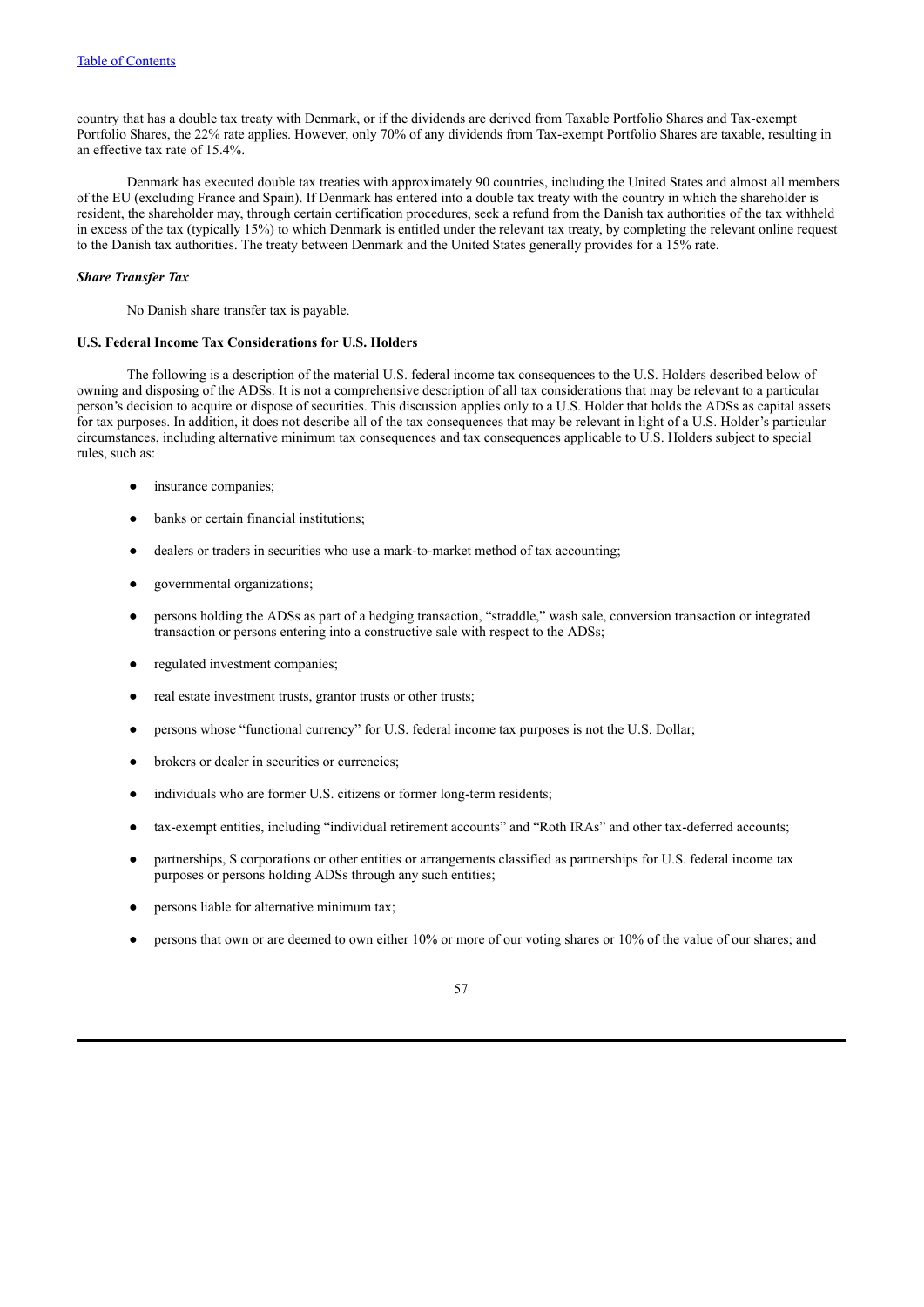● persons holding the ADSs in connection with a trade or business conducted outside the United States.

If an entity that is classified as a partnership for U.S. federal income tax purposes holds the ADSs, the U.S. federal income tax treatment of a partner will generally depend on the status of the partner and the activities of the partnership. Partnerships holding the ADSs and partners in such partnerships are encouraged to consult their own tax advisers as to the particular U.S. federal income tax consequences of holding and disposing of the ADSs.

The discussion is based on the Code, its legislative history, administrative pronouncements and published rulings, judicial decisions, final, temporary and proposed U.S. Treasury Regulations, and the income tax treaty between Denmark and the United States, or the Treaty, all as of the date hereof, changes to any of which may affect the tax consequences described herein—possibly with retroactive effect.

A "U.S. Holder," for purposes of the U.S. federal income tax discussion below, is a beneficial owner of the ADSs as capital assets within the meaning of Section 1221 of the Code, who is eligible for the benefits of the Treaty and is:

- (1) an individual who is a citizen or resident of the United States for U.S. federal income tax purposes;
- (2) a corporation, or other entity taxable as a corporation, created or organized in or under the laws of the United States, any state therein or the District of Columbia;
- (3) an estate, the income of which is subject to U.S. federal income tax regardless of its source; or
- (4) a trust, if (A) a U.S. court is able to exercise its primary supervision over the trust's administration and one or more U.S. persons (as such term is defined under the Code) have authority to control all substantial decisions of the trust, or (B) the trust has a valid election in place under all applicable U.S. Treasury Regulations to treat the trust as a U.S. person (as such term is defined under the Code).

For U.S. federal income tax purposes, U.S. Holders of ADSs will be treated as the beneficial owners of the underlying shares represented by the ADSs and an exchange of ADSs for our ordinary shares will not be subject to U.S. federal income tax.

U.S. Holders are encouraged to consult their own tax advisers concerning the U.S. federal, state, local and foreign tax consequences of owning and disposing of the ADSs in their particular circumstances.

#### *Taxation of Distributions*

Subject to the PFIC rules described below, distributions paid on the ADSs, other than certain pro rata distributions of the ADSs, will generally be treated as dividends to the extent paid out of our current or accumulated earnings and profits (as determined under U.S. federal income tax principles). Because we do not maintain calculations of our earnings and profits under U.S. federal income tax principles, we expect that distributions generally will be reported to U.S. Holders as dividends. Under certain situations, subject to applicable limitations, dividends paid to certain non-corporate U.S. Holders may be taxable at preferential rates applicable to long-term capital gains. The amount of a dividend will include any amounts withheld by us in respect of Danish income taxes. The amount of the dividend will be treated as foreign-source dividend income to U.S. Holders and will not be eligible for the dividends-received deduction generally available to U.S. corporations under the Code. Dividends will be included in a U.S. Holder's income on the date the U.S. Holder receives the dividend. The amount of any dividend income paid in Euros will be the U.S. Dollar amount calculated by reference to the exchange rate in effect on the date of actual or constructive receipt, regardless of whether the payment is in fact converted into U.S. Dollars. If the dividend is converted into U.S. Dollars on the date of receipt, a U.S. Holder should not be required to recognize foreign currency gain or loss in respect of the dividend income. A U.S. Holder may have foreign currency gain or loss if the dividend is converted into U.S. Dollars after the date of receipt.

Subject to applicable limitations, some of which vary depending upon the U.S. Holder's particular circumstances or how long the ADSs have been held, Danish income taxes withheld from dividends on the ADSs (or ordinary shares underlying the ADSs) at a rate not exceeding the rate provided by the Treaty will be creditable against the U.S. Holder's U.S. federal income tax liability. The rules governing foreign tax credits are complex and U.S. Holders should consult their tax advisers regarding their particular circumstances. In lieu of claiming a foreign tax credit, U.S. Holders may, at their election, deduct foreign taxes, including any Danish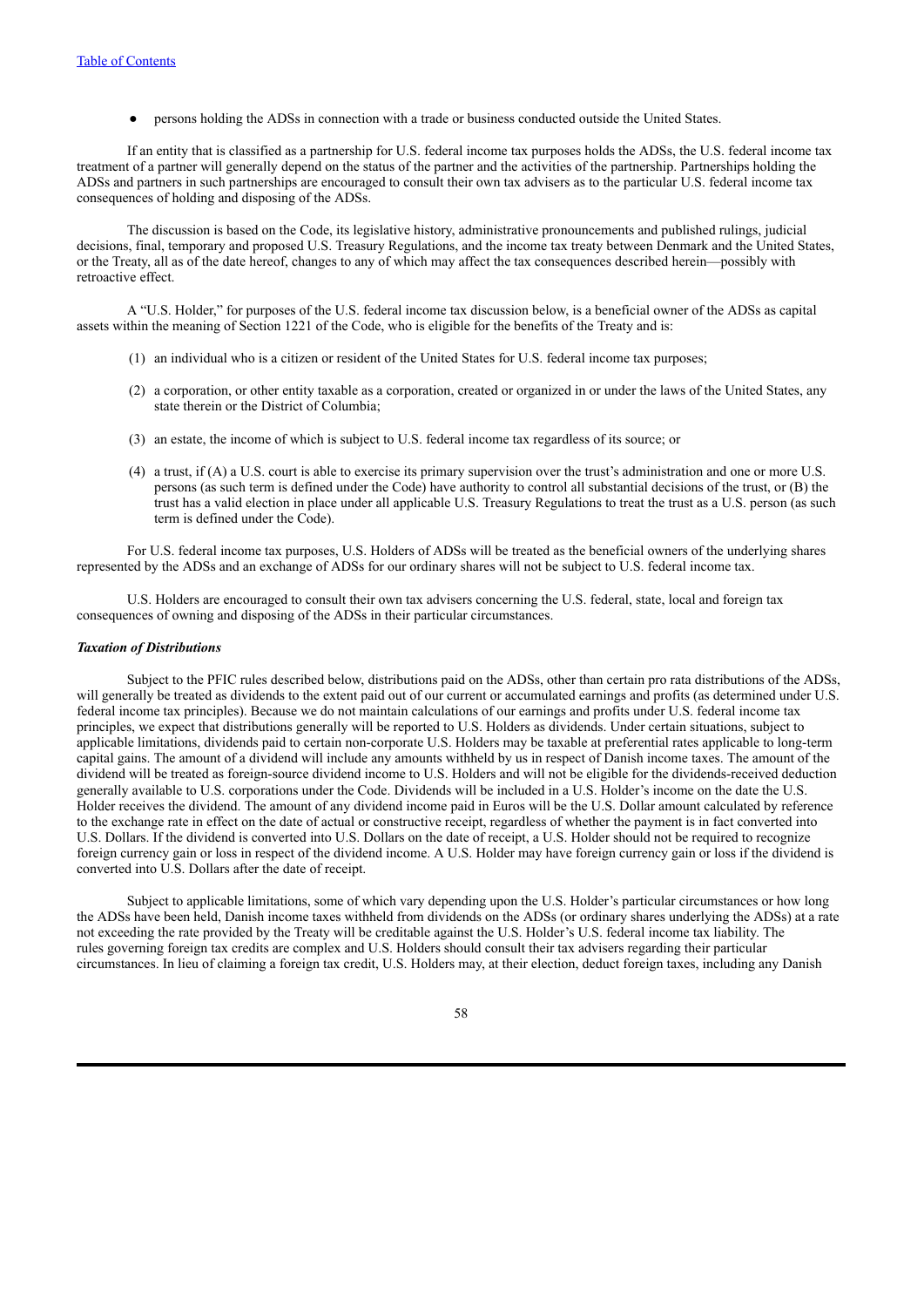income tax, in computing their taxable income, subject to generally applicable limitations under U.S. law. An election to deduct foreign taxes instead of claiming foreign tax credits applies to all foreign taxes paid or accrued in the taxable year.

Corporations will not be entitled to claim a dividends-received deduction with respect to distributions made by us. Dividends may constitute foreign source passive income for purposes of the U.S. foreign tax credit rules. U.S. Holders should consult their own tax advisors as to their ability, and the various limitations on their ability, to claim foreign tax credits in connection with the receipt of dividends.

#### *Sale or Other Taxable Disposition of the ADSs*

Subject to the PFIC rules described below, gain or loss realized on the sale or other taxable disposition of the ADSs will be capital gain or loss, and will be long-term capital gain or loss if the U.S. Holder held the ADSs for more than one year. The amount of the gain or loss will equal the difference between the U.S. Holder's tax basis in the ADSs disposed of and the amount realized on the disposition, in each case as determined in U.S. Dollars. This gain or loss will generally be U.S.-source gain or loss for foreign tax credit purposes. The deductibility of capital losses is subject to limitations.

#### *Passive Foreign Investment Company Rules*

Under the Code, we will be a PFIC for any taxable year in which, after the application of certain "look-through" rules with respect to subsidiaries, either (i) 75% or more of our gross income consists of "passive income," or (ii) 50% or more of the average quarterly value of our assets consist of assets that produce, or are held for the production of, "passive income." Passive income generally includes interest, dividends, rents, certain non-active royalties and capital gains. Whether we will be a PFIC in any year depends on the composition of our income and assets, and the relative fair market value of our assets from time to time, which we expect may vary substantially over time. Because (i) we currently own a substantial amount of passive assets, including cash, and (ii) the values of our assets, including our intangible assets, that generate non-passive income for PFIC purposes, is uncertain and may vary substantially over time, it is uncertain whether we will be a PFIC in any year. We believe, however, that we were a PFIC for each of the seven years preceding December 31, 2020, and may be classified as a PFIC in future years. If we are a PFIC for any year during which a U.S. Holder holds the ADSs, we generally would continue to be treated as a PFIC with respect to that U.S. Holder for all succeeding years during which the U.S. Holder holds the ADSs, unless we ceased to meet the threshold requirements for PFIC status and that U.S. Holder made a qualifying "deemed sale" election with respect to the ADSs. If such election is made, the U.S. Holder will be deemed to have sold the ADSs it holds at their fair market value on the last day of the last taxable year in which we qualified as a PFIC, and any gain from such deemed sale would be subject to the consequences described below. After the deemed sale election, the ADSs with respect to which the deemed sale election was made will not be treated as shares in a PFIC unless we subsequently become a PFIC.

If we are a PFIC for any taxable year during which a U.S. Holder holds the ADSs, the U.S. Holder may be subject to adverse tax consequences. Generally, gain recognized upon a disposition (including, under certain circumstances, a pledge) of the ADSs by the U.S. Holder would be allocated ratably over the U.S. Holder's holding period for such ADSs. The amounts allocated to the taxable year of disposition and to years before we became a PFIC would be taxed as ordinary income. The amount allocated to each other taxable year would be subject to tax at the highest rate in effect for that taxable year for individuals or corporations, as appropriate, and would be increased by an additional tax equal to interest on the resulting tax deemed deferred with respect to each such other taxable year. Further, to the extent that any distribution received by a U.S. Holder on its ADSs exceeds 125% of the average of the annual distributions on such ADSs received during the preceding three years or the U.S. Holder's holding period, whichever is shorter, that distribution would be subject to taxation in the same manner described immediately above with respect to gain on disposition.

If we are a PFIC for any taxable year during which any of our non-U.S. subsidiaries is also a PFIC, a U.S. Holder of ADSs during such year would be treated as owning a proportionate amount (by value) of the shares of the lower-tier PFIC for purposes of the application of these rules to such subsidiary. U.S. Holders should consult their tax advisers regarding the tax consequences if the PFIC rules apply to any of our subsidiaries.

Alternatively, if we are a PFIC and if our ADSs are "regularly traded" on a "qualified exchange," a U.S. Holder may be eligible to make a mark-to-market election that would result in tax treatment different from the general tax treatment described above. Our ADSs would be treated as "regularly traded" in any calendar year in which more than a *de minimis* quantity of the ADSs are traded on a qualified exchange on at least 15 days during each calendar quarter. Nasdaq is a qualified exchange for this purpose.

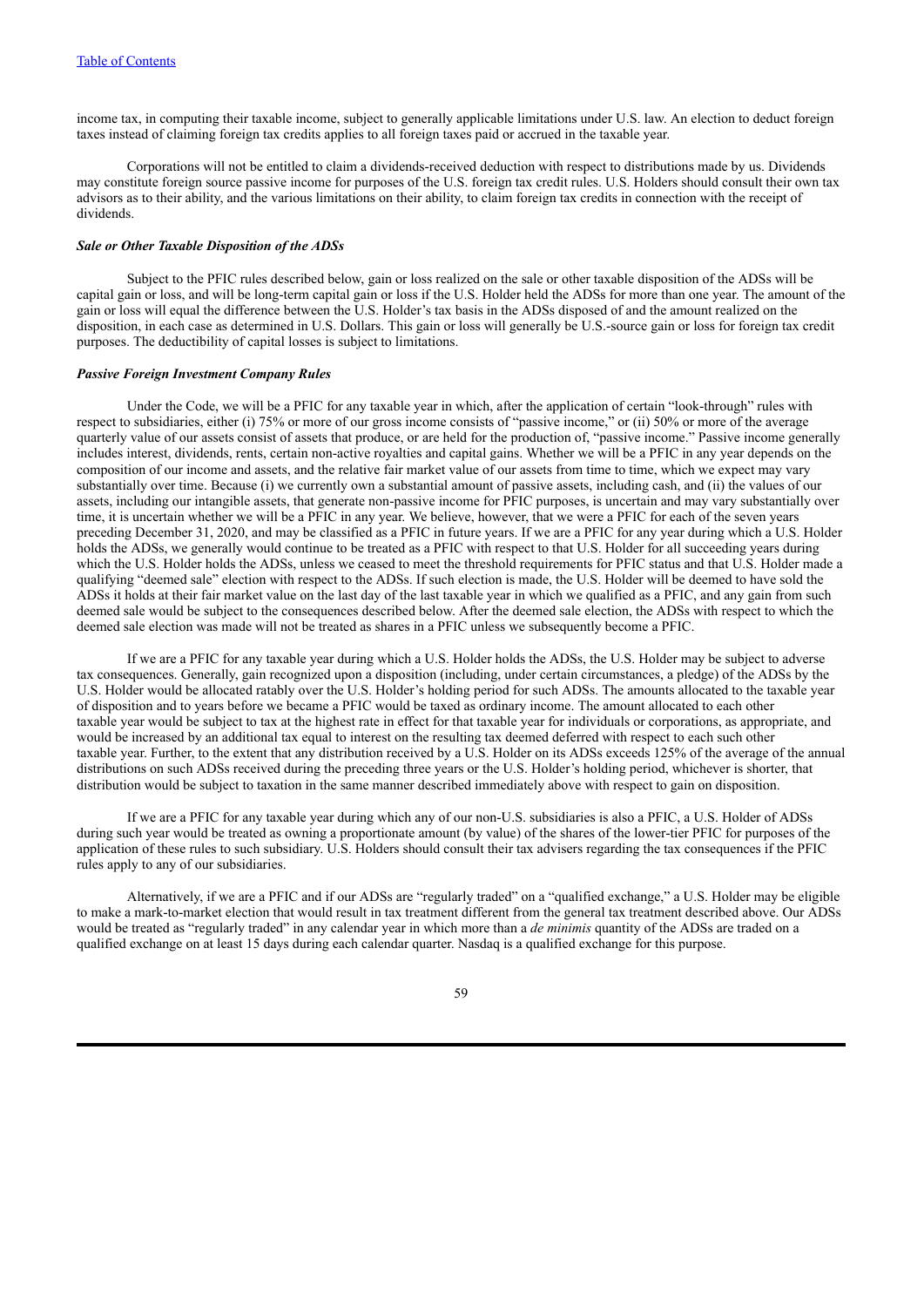Additionally, because a mark-to-market election cannot be made for equity interests in any lower-tier PFIC that we may own, a U.S. Holder that makes a mark-to-market election with respect to us may continue to be subject to the PFIC rules with respect to any indirect investments held by us that are treated as an equity interest in a PFIC for U.S. federal income tax purposes. If a U.S. Holder makes the mark-to-market election, the U.S. Holder generally will recognize as ordinary income any excess of the fair market value of the ADSs at the end of each taxable year over their adjusted tax basis, and will recognize an ordinary loss in respect of any excess of the adjusted tax basis of the ADSs over their fair market value at the end of the taxable year (but only to the extent of the net amount of income previously included as a result of the mark-to-market election). If a U.S. Holder makes the election, the U.S. Holder's tax basis in the ADSs will be adjusted to reflect these income or loss amounts. Any gain recognized on the sale or other disposition of ADSs in a year when we are a PFIC will be treated as ordinary income and any loss will be treated as an ordinary loss (but only to the extent of the net amount of income previously included as a result of the mark-to-market election).

If a U.S. Holder makes a mark-to-market election it will be effective for the taxable year for which the election is made and all subsequent taxable years unless the ADSs are no longer regularly traded on a qualified exchange or the IRS consents to the revocation of the election. U.S. Holders are urged to consult their tax advisers about the availability of the mark-to-market election, and whether making the election would be advisable in their particular circumstances.

Alternatively, a U.S. Holder of stock in a PFIC may make a so-called "Qualified Electing Fund" election to avoid the PFIC rules regarding distributions and gain described above. U.S. Holders should be aware, however, that we are not required to satisfy the record- keeping and other requirements that would permit U.S. Holders to make qualified electing fund elections.

In addition, if we are a PFIC or, with respect to particular U.S. Holders, are treated as a PFIC for the taxable year in which we paid a dividend or for the prior taxable year, the preferential rates discussed above with respect to dividends paid to certain non-corporate U.S. Holders would not apply.

### **U.S. Holders should consult their tax advisers regarding the potential application of the PFIC rules.**

#### *Net Investment Income Tax*

In general, a U.S. Holder that is an individual, an estate, or a trust that does not fall into a special class of trusts that is exempt from such tax, is subject to a 3.8% tax on the lesser of (1) the U.S. Holder's "net investment income" for the relevant taxable year and (2) the excess of the U.S. Holder's modified adjusted gross income for the taxable year over a certain threshold (which in the case of individuals will be between \$125,000 and \$250,000, depending on the individual's filing status). A holder's net investment income will include its gross dividend income and its net gains from the disposition of ADSs, unless such dividends or net gains are derived in the ordinary course of the conduct of a trade or business (other than a trade or business that consists of certain passive or trading activities). If you are a U.S. Holder that is an individual, estate or trust, you are encouraged to consult your tax advisers regarding the applicability of the net investment income tax to your income and gains in respect of your investment in the ADSs.

### *Information Reporting and Backup Withholding*

Payments of dividends and sales proceeds received on the sale of other distributions of ADSs that are made within the United States or through certain U.S.-related financial intermediaries generally are subject to information reporting, and may be subject to backup withholding, unless (i) the U.S. Holder is a corporation or other exempt recipient or (ii) in the case of backup withholding, the U.S. Holder provides a correct taxpayer identification number and certifies that it is not subject to backup withholding, and otherwise complies with the applicable backup withholding rules.

Backup withholding is not an additional tax. The amount of any backup withholding from a payment to a U.S. Holder will be allowed as a credit against the holder's U.S. federal income tax liability and may entitle the U.S. Holder to a refund, provided that the required information is timely furnished to the IRS.

If a U.S. Holder owns ADS during any year in which we are a PFIC, such U.S. Holder (including, potentially, indirect holders) generally must file an IRS Form 8621 with such holder's federal income tax return for that year. Certain U.S. Holders who are individuals may be required to report information relating to their ownership of an interest in certain foreign financial assets, including shares of a non-U.S. person, generally on Form 8938, subject to exceptions (including an exception for shares held through a U.S. financial institution).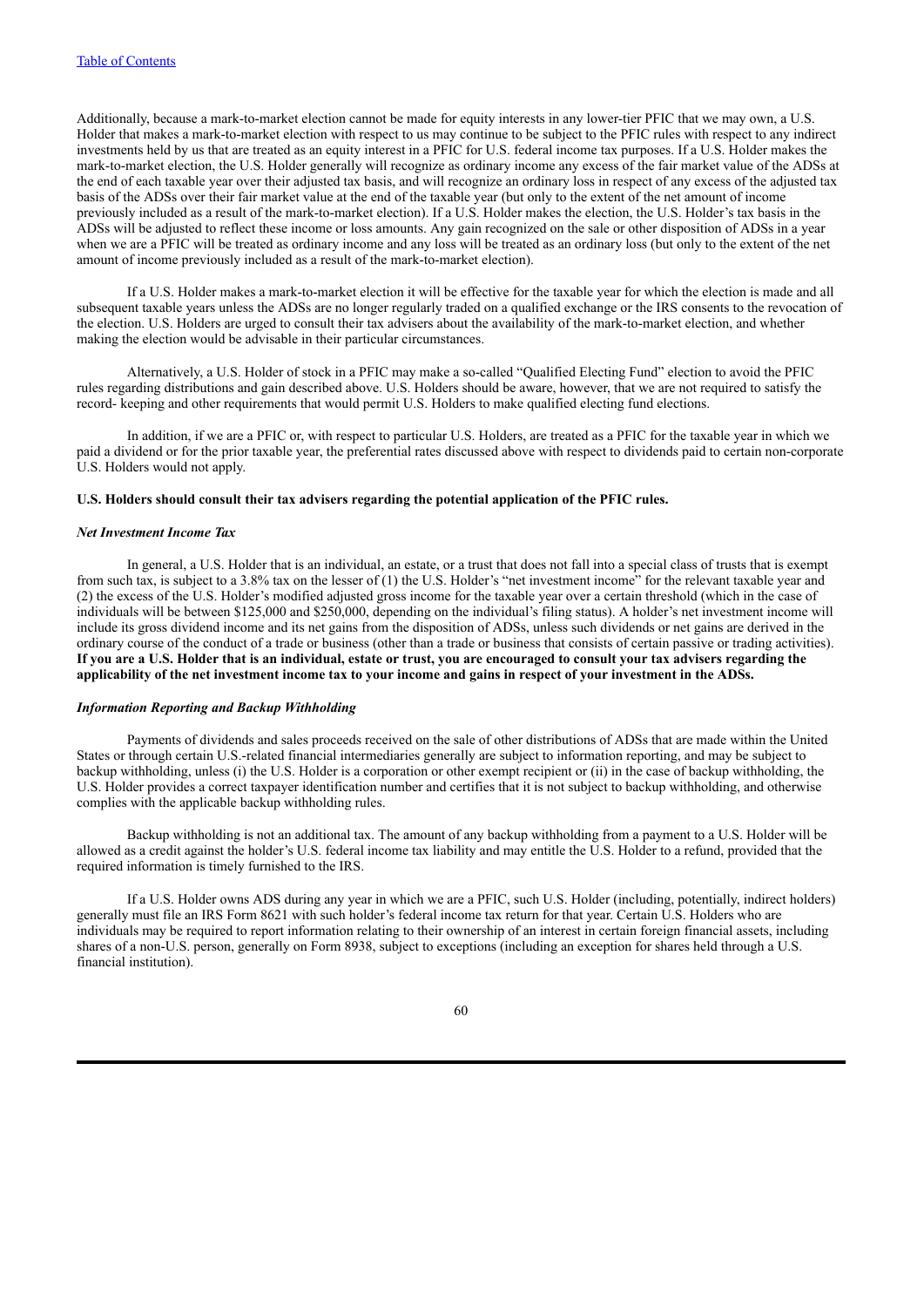U.S. Holders should consult their tax advisers regarding their reporting obligations with respect to the ADSs.

### **THE DISCUSSION ABOVE IS A GENERAL SUMMARY. IT DOES NOT COVER ALL TAX MATTERS THAT MAY BE OF IMPORTANCE TO A CURRENT OR PROSPECTIVE INVESTOR. EACH CURRENT OR PROSPECTIVE INVESTOR IS URGED TO CONSULT ITS OWN TAX ADVISER ABOUT THE TAX CONSEQUENCES TO IT OF AN INVESTMENT IN ADSs IN LIGHT OF THE INVESTOR'S OWN CIRCUMSTANCES, INCLUDING THE APPLICABILITY AND EFFECT OF THE TAX LAWS OF ANY STATE, LOCAL OR NON-U.S. JURISDICTION AND INCLUDING ESTATE, GIFT, AND INHERITANCE LAWS.**

# **F. Dividends and Paying Agents**

Not applicable.

### **G. Statement by Experts**

Not applicable.

## **H. Documents on Display**

We are subject to the informational requirements of the Exchange Act. Accordingly, we are required to file reports and other information with the SEC, including annual reports on Form 20-F and reports on Form 6-K in limited circumstances; however, we may elect to make additional information available on Form 6-K. The SEC maintains an Internet website that contains reports and other information about issuers, like us, that file electronically with the SEC. The address of that website is *www.sec.gov*. We make our reports available on our internet website, free of charge, as soon as reasonably practicable after such material is electronically filed with the SEC. The address of our website is *www.forward-pharma.com*. No portion of our website is incorporated by reference into this Annual Report.

### **I. Subsidiary Information**

Not applicable.

## **ITEM 11. QUANTITATIVE AND QUALITATIVE DISCLOSURES ABOUT RISK**

Not applicable.

# **ITEM 12. DESCRIPTION OF SECURITIES OTHER THAN EQUITY SECURITIES**

## **A. Debt Securities**

Not applicable.

# **B. Warrants and Rights**

Not applicable.

# **C. Other Securities**

Not applicable.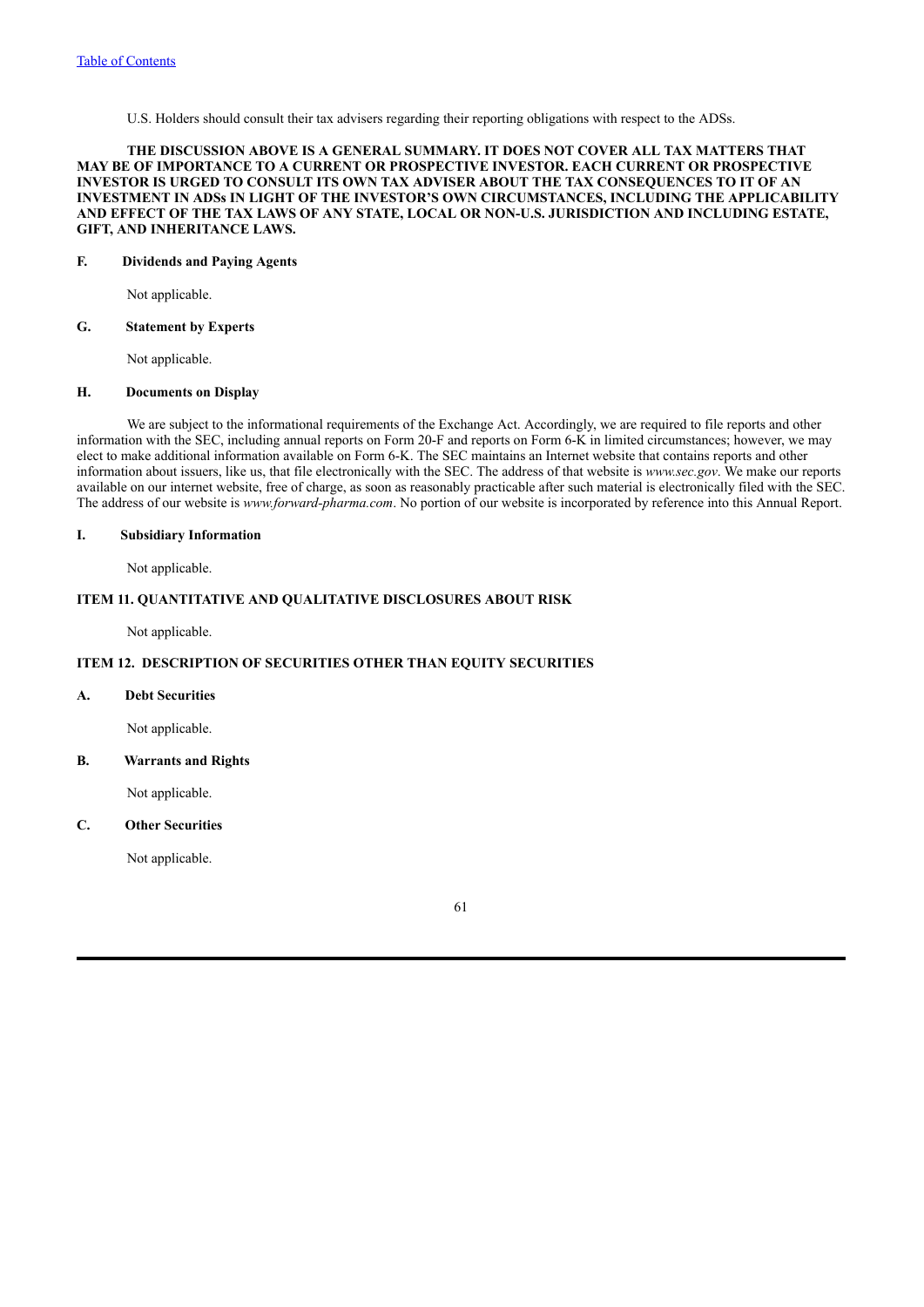## **D. American Depositary Shares**

Pursuant to the terms of the deposit agreement, the holders of ADSs will be required to pay the following fees:

## **Persons depositing or withdrawing ordinary shares or ADSs must**

| pay:                                                                                                                                                                                             | For:                                                                                                                                                                                   |
|--------------------------------------------------------------------------------------------------------------------------------------------------------------------------------------------------|----------------------------------------------------------------------------------------------------------------------------------------------------------------------------------------|
| \$5.00 (or less) per 100 ADSs (or portion of 100 ADSs)                                                                                                                                           | Issue of ADSs, including issues resulting from a<br>$\bullet$<br>distribution of ordinary shares or rights or other<br>property                                                        |
|                                                                                                                                                                                                  | Cancellation of ADSs for the purpose of<br>$\bullet$<br>withdrawal, including if the deposit agreement<br>terminates                                                                   |
| $$0.05$ (or less) per ADS                                                                                                                                                                        | Any cash distribution to the holder<br>$\bullet$                                                                                                                                       |
| A fee equivalent to the fee that would be payable if securities distributed to you<br>had been ordinary shares and the shares had been deposited for issue of<br><b>ADSs</b>                     | Distribution of securities distributed to holders of<br>$\bullet$<br>deposited securities which are distributed by the<br>depositary to the holder                                     |
| \$0.05 (or less) per ADS per calendar year                                                                                                                                                       | Depositary services<br>$\bullet$                                                                                                                                                       |
| Registration or transfer fees                                                                                                                                                                    | Transfer and registration of ordinary shares on<br>$\bullet$<br>our share register to or from the name of the<br>depositary or its agent when a holder deposits or<br>withdraws shares |
| Expenses of the depositary                                                                                                                                                                       | Cable, telex and facsimile transmissions (when<br>$\bullet$<br>expressly provided in the deposit agreement)                                                                            |
|                                                                                                                                                                                                  | Converting foreign currency to U.S. Dollars<br>٠                                                                                                                                       |
| Taxes and other governmental charges the depositary or the custodian have to<br>pay on any ADS or share underlying an ADS, for example, share transfer<br>taxes, stamp duty or withholding taxes | As necessary                                                                                                                                                                           |
| Any charges incurred by the depositary or its agents for servicing the deposited<br>securities                                                                                                   | As necessary                                                                                                                                                                           |

The depositary collects its fees for delivery and surrender of ADSs directly from investors depositing ordinary shares or surrendering ADSs for the purpose of withdrawal or from intermediaries acting for them. The depositary collects fees for making distributions to investors by deducting those fees from the amounts distributed or by selling a portion of distributable property to pay the fees. The depositary may collect its annual fee for depositary services by deduction from cash distributions or by directly billing investors or by charging the book-entry system accounts of participants acting for them. The depositary may collect any of its fees by deduction from any cash distribution payable to ADS holders that are obligated to pay those fees. The depositary may generally refuse to provide for-fee services until its fees for those services are paid.

From time to time, the depositary may make payments to us to reimburse or share revenue from the fees collected from ADS holders, or waive fees and expenses for services provided, generally relating to costs and expenses arising out of establishment and maintenance of the ADS program. In performing its duties under the deposit agreement, the depositary may use brokers, dealers or other service providers that are affiliates of the depositary and that may earn or share fees or commissions.

#### **PART II**

## **ITEM 13. DEFAULTS, DIVIDEND ARREARAGES AND DELINQUENCIES**

#### **A. Defaults**

No matters to report.

# **B. Arrears and Delinquencies**

No matters to report.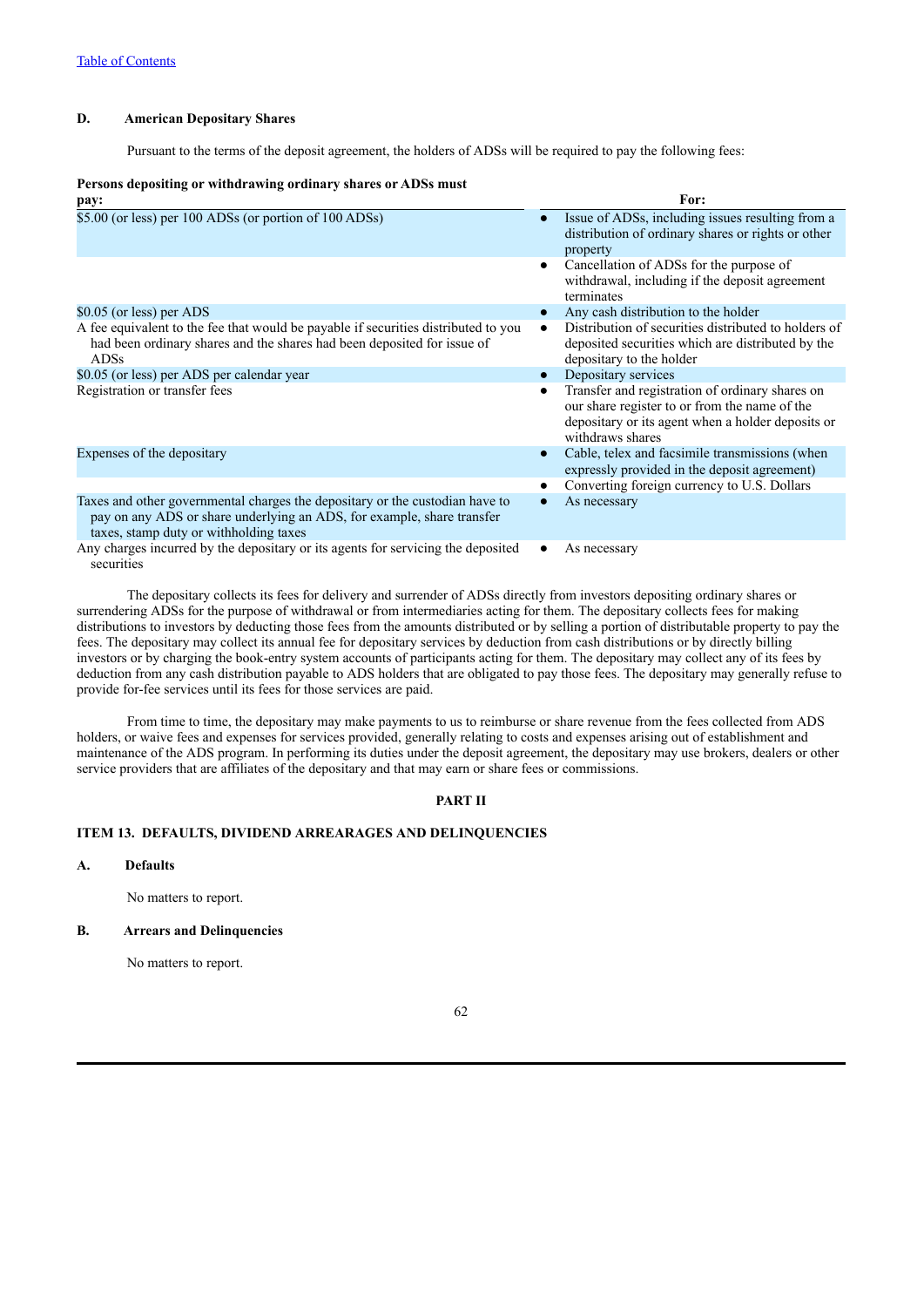### **ITEM 14. MATERIAL MODIFICATIONS TO THE RIGHTS OF SECURITY HOLDERS AND USE OF PROCEEDS**

No matters to report.

# **ITEM 15. CONTROLS AND PROCEDURES**

#### **Disclosure Controls and Procedures**

We maintain a set of disclosure controls and other procedures designed to ensure that information required to be disclosed by us in the reports we file or submit under the Exchange Act are recorded, processed, summarized and reported, within the time periods specified and in accordance with the SEC's rules and forms. Disclosure controls and procedures include, without limitation, controls and procedures designed to ensure that information required to be disclosed by us in the reports that we file or submit under the Exchange Act are accumulated and communicated to our management, including our principal executive and financial officer, as appropriate to allow timely decisions regarding required disclosure. Our management, with the participation of our principal executive and financial officer, evaluated the effectiveness of our disclosure controls and procedures as of December 31, 2021.

Management recognizes that any controls and procedures, no matter how well designed and operated, can provide only reasonable assurance of achieving their objectives and management necessarily applies its judgment and makes assumptions about the likelihood of future events. There can be no assurance that any design will succeed in achieving its stated goals under all potential future conditions, regardless of how remote. Based on the evaluation of our disclosure controls and procedures as of December 31, 2021, our principal executive and financial officer concluded that our disclosure controls and procedures were effective as of such date to provide reasonable assurance that the information we are required to disclose in reports that we file and submit under the Exchange Act is recorded, processed, summarized and reported within the time periods specified in SEC rules and forms, and that such information is accumulated and communicated to our management, including our principal executive officer and financial officer, as appropriate, to allow timely decisions regarding required disclosure.

#### **Management's Annual Report on Internal Control over Financial Reporting**

Our management is responsible for establishing and maintaining adequate internal control over financial reporting. Under the supervision and with the participation of our management, including our principal executive officer and principal financial officer, we conducted an evaluation of the effectiveness of our internal control over financial reporting based on the framework in Internal Control— Integrated Framework (2013) issued by the Committee of Sponsoring Organizations of the Treadway Commission ("COSO"). Based on our evaluation under this framework, our management concluded that our internal control over financial reporting was effective as of December 31, 2021.

### **Remediation Efforts on Previously Reported Material Weaknesses**

The COSO evaluation of our internal control over financial reporting performed as of December 31, 2017 identified a material weakness due to the ineffective design of review controls in place related to the appropriate accounting treatment of complex, nonroutine transactions and ineffective segregation of duties over the recording of non-routine transactions primarily as a result of limited resourcing (the "Material Weakness"). A material weakness is a deficiency, or a combination of deficiencies, in internal control over financial reporting, such that there is a reasonable possibility that a material misstatement of the annual or interim financial statements will not be prevented or detected on a timely basis.

During the years ended December 31, 2018, 2019 and 2020, management implemented actions to remedy the Material Weakness. The actions taken included engaging an outside advisor to assist management in improving our system of internal control, hiring an experienced financial professional and designing and implementing a multifaceted control to identify and address the accounting and financial reporting implications of complex non-routine transactions. The collective effect of the actions taken enabled management to oversee that complex non-recurring transactions were being appropriately evaluated, reviewed and approved while providing necessary segregation of duties.

While management took actions to remediate the Material Weakness in each of the years ended December 31, 2018, 2019 and 2020, no complex non-routine transactions occurred during the three-year period ended December 31, 2020 that would have allowed management to monitor and test whether such actions taken were sufficient to remediate the Material Weakness. As a result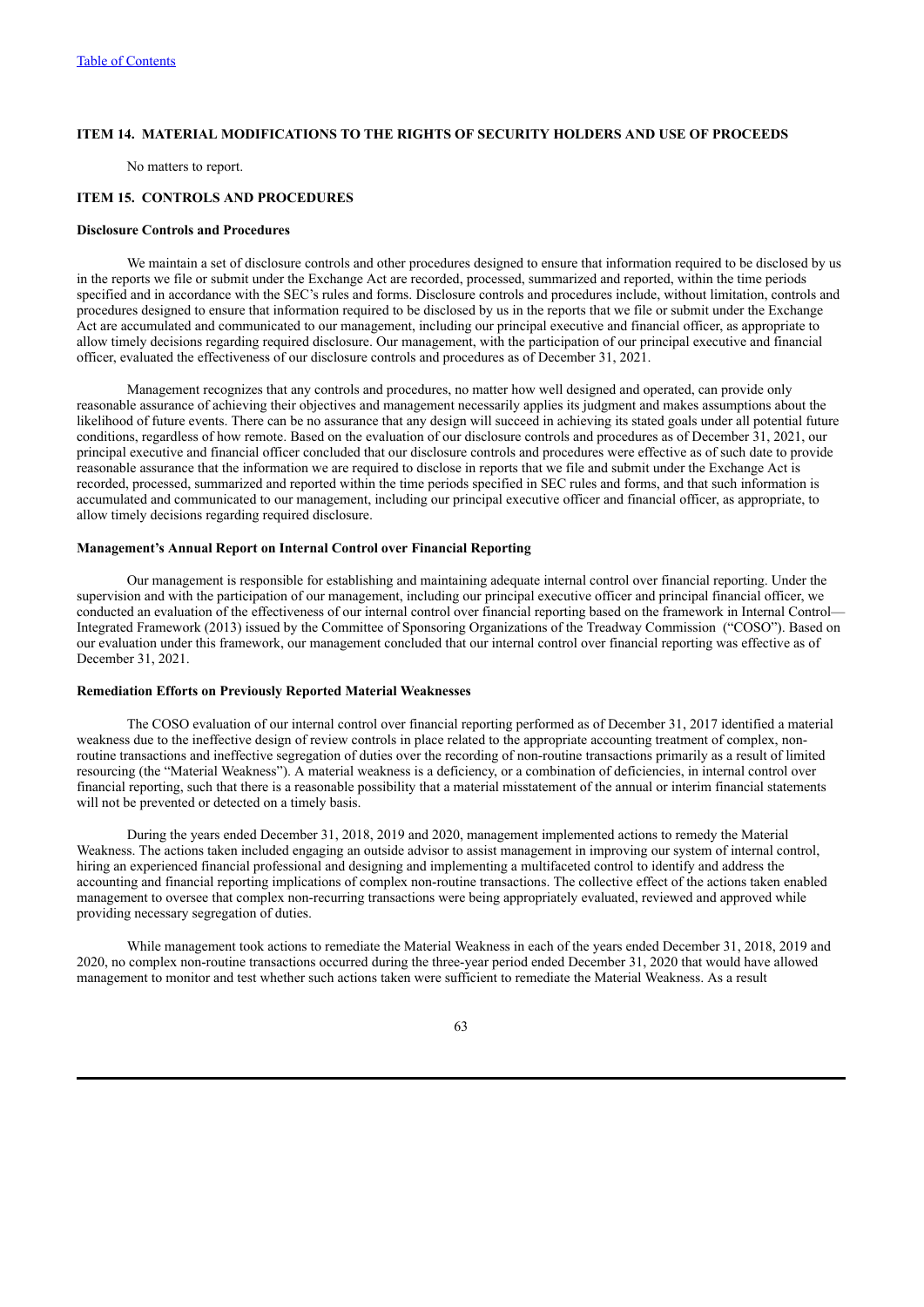of the lack of objective evidence that the actions taken during the three-year period ended December 31, 2020 were sufficient to remediate the Material Weakness, management was unable to conclude that the Material Weakness had been remediated in any of the years ended December 31, 2018, 2019 or 2020.

As discussed in more detail in Note 1.2 in the consolidated financial statements included herein, on September 6, 2021, the TBA heard the Company's appeal of the Opposition Division of the EPO's decision to revoke the Company's European patent EP 2801355 (the "September 2021 Hearing"). At the conclusion of the September 2021 Hearing, the TBA announced that it had dismissed the Company's appeal of the previous decision of the Opposition Division of the EPO to revoke patent EP2801355. The TBA subsequently published the detailed reasons for their dismissal and the Company has since submitted a petition to the EBA of the EPO asking the EBA to review the TBA's decision in an effort to overturn the unfavorable decision (the September 2021 Hearing together with the review and evaluation of the TBA's published decision and the preparation and submission of the petition to the EBA are collectively referred to as the "Material Transaction"). After considering: (i) the importance of the outcome of the September 2021 Hearing to the Company's consolidated financial statements; (ii) the magnitude and potential impact of the outcome of the Opposition Proceeding on the Company's consolidated financial statements; (iii) the complexity and importance of comprehensive and transparent disclosure of the Material Transaction in the notes to the consolidated financial statements; and (iv) the nonrecurring nature of the September 2021 Hearing, management concluded that the financial reporting implications of the Material Transaction represent a complex non-routine transaction. Accordingly, the ramifications of the Material Transaction on the Company's financial statements were evaluated, processed, reviewed and approved in accordance with the actions implemented to remediate the Material Weakness.

As a result of these remediation actions and based on management's testing of the sufficiency of the actions to remediate the Material Weakness, management concluded that the Company remediated the Material Weakness as of December 31, 2021. While management has concluded that the Company's disclosure controls and procedures and internal controls over financial reporting were effective as of December 31, 2021, there is no assurance that we will be able to maintain adequate disclosure controls and procedures and internal controls in the future.

## **Attestation Report of the Registered Public Accounting Firm**

This Annual Report does not include an attestation report of our registered public accounting firm as the result of the Company meeting the definition of a non-accelerated filer and therefore such report is not required under applicable rules and regulations of the SEC.

### **Changes in Internal Control Over Financial Reporting**

Other than the changes in connection with the remediation of the Material Weakness, there were no other changes in internal control over financial reporting during the year ended December 31, 2021 that have materially affected or are reasonably likely to materially affect the Company's internal control over financial reporting.

## **ITEM 16A. AUDIT COMMITTEE FINANCIAL EXPERT**

Our board of directors has determined that Grant Hellier Lawrence is an audit committee financial expert, as that term is defined by the SEC, and is independent in accordance with Nasdaq rules.

### **ITEM 16B. CODE OF ETHICS**

We have adopted a Code of Business Conduct and Ethics, which applies to all of our board members and employees, including our principal executive and financial officer, Claus Bo Svendsen, and principal accounting officer, Thomas Carbone. Our Code of Business Conduct and Ethics is intended to meet the definition of "code of ethics" under Item 16B of Form 20-F under the Exchange Act.

Our Code of Business Conduct and Ethics is available on our website at *www.forward-pharma.com*. The information contained on our website is not incorporated by reference in this Annual Report.

Any amendments or waivers from the provisions of our Code of Business Conduct and Ethics will be made only after approval by our audit committee and will be disclosed on our website promptly following the date of such amendment or waiver.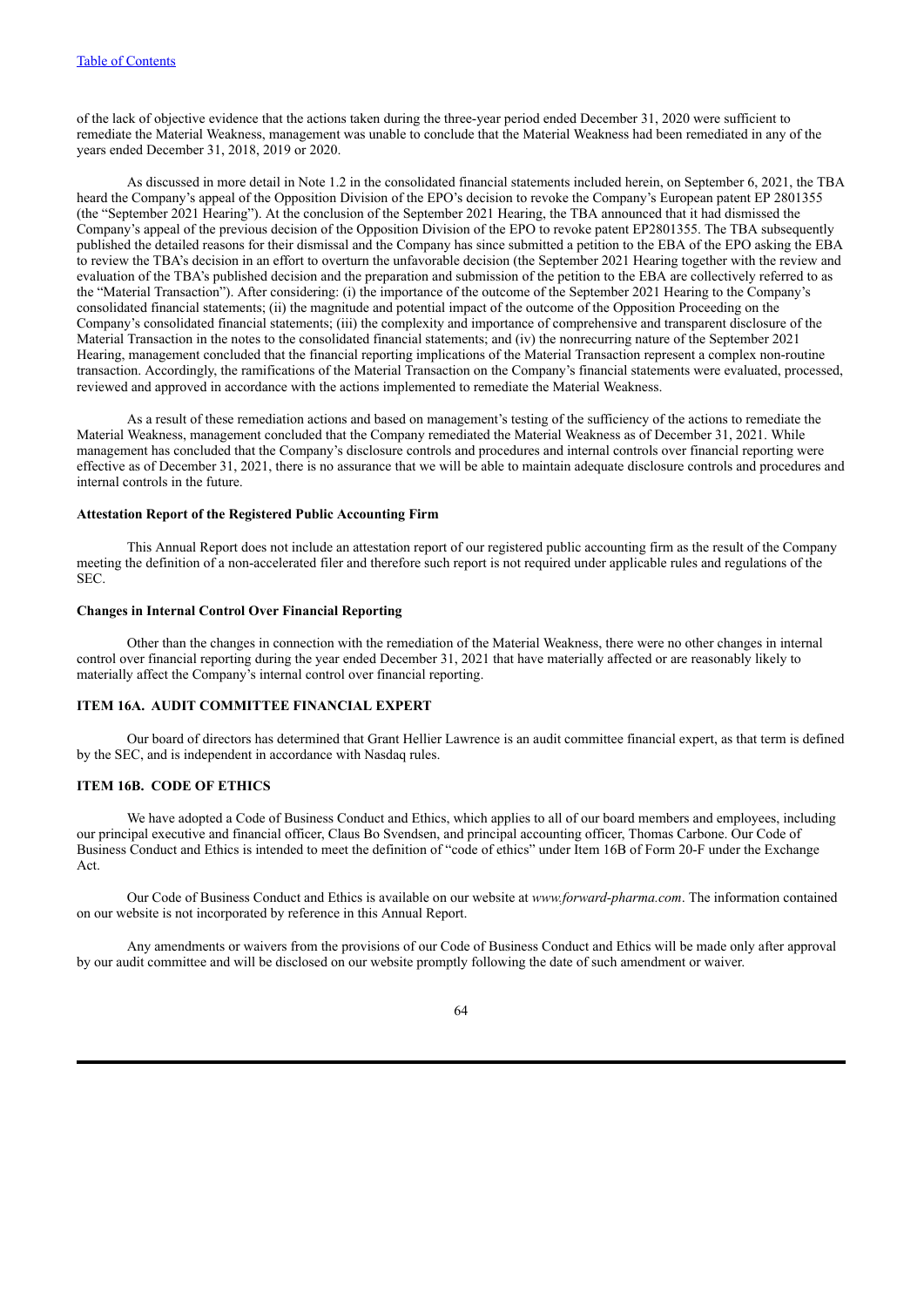## **ITEM 16C. PRINCIPAL ACCOUNTANT FEES AND SERVICES**

Our auditors, EY Godkendt Revisionspartnerselskab, have performed the following services for the Company during the past two years:

|               | 2021 |                                        |             | 2020          |  |
|---------------|------|----------------------------------------|-------------|---------------|--|
|               |      | $\overline{\text{(USD in thousands)}}$ |             |               |  |
| Audit         |      | 270                                    | $\triangle$ | 275<br>ں اپنے |  |
| Audit related |      |                                        |             |               |  |
| Total         |      | 370                                    | ጦ           | 275<br>ر رے   |  |

All services provided to the Company by EY Godkendt Revisionspartnerselskab are reviewed and approved by our audit committee in advance of commencement of services.

# **ITEM 16D. EXEMPTIONS FROM THE LISTING STANDARDS FOR AUDIT COMMITTEES**

Not applicable.

# **ITEM 16E. PURCHASES OF EQUITY SECURITIES BY THE ISSUER AND AFFILIATED PURCHASERS**

In 2021, no purchases of our equity securities were made by or on behalf of the Company or any affiliated purchaser.

# **ITEM 16F. CHANGE IN REGISTRANT'S CERTIFYING ACCOUNTANT**

Not applicable.

# **ITEM 16G. CORPORATE GOVERNANCE**

Our ADSs are listed on The Nasdaq Capital Market. However, as a foreign private issuer, we are permitted to follow the corporate governance practices of our home country in lieu of certain provisions of the Nasdaq Listing Rules.

The material ways in which our corporate governance practices differ from those applicable to U.S. companies under the Nasdaq Listing Rules are:

- We are not required to have an audit committee comprised of at least three members, and our audit committee is currently comprised of only two members.
- A majority of the members of our board of directors are not required to be "independent directors" as defined in the Nasdaq Listing Rules, and a majority of the members of our board of directors are not "independent directors."
- We are not required to adopt a formal written charter or board resolution addressing the process for the nomination of directors. We do not have a nominations committee, nor have we adopted a board resolution addressing the nominations process.
- We are not required to hold regularly scheduled board meetings at which only independent directors are present.
- No quorum requirement applies to our meetings of shareholders.
- We are not required to obtain shareholder approval for material revisions to our share-based incentive plans.
- We are not required to solicit proxies or provide proxy statements to Nasdaq pursuant to Nasdaq corporate governance rules or Danish law. Consistent with Danish law and as provided in our Articles of Association, we will notify our holders of our ordinary shares of meetings with at least two weeks' but not more than four weeks' notice. This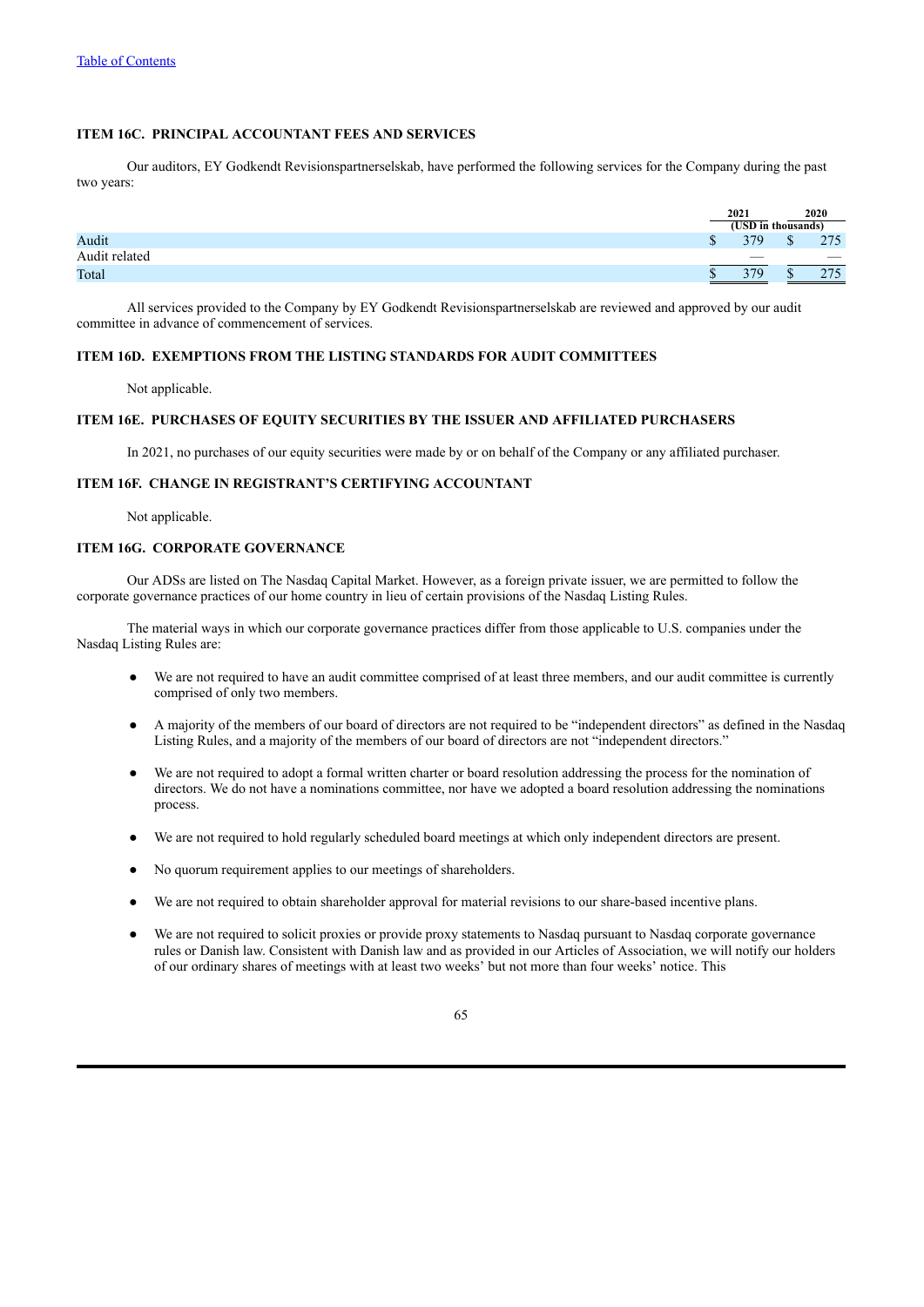notification will contain, among other things, information regarding business to be transacted at the meeting. In addition, our Articles of Association provide that shareholders must give us not less than six weeks' advance notice to properly introduce any business at an annual meeting of shareholders.

Other than as noted above, we are in compliance with other Nasdaq Listing Rules applicable to U.S. domestic issuers.

# **ITEM 16H. MINE SAFETY DISCLOSURE**

Not applicable.

# **ITEM 16I. DISCLOSURE REGARDING FOREIGN JURISDICTIONS THAT PREVENT INSPECTIONS**

Not applicable.

#### **PART III**

## **ITEM 17. FINANCIAL STATEMENTS**

We have responded to Item 18 in lieu of this item.

## **ITEM 18. FINANCIAL STATEMENTS**

The Financial Statements filed as part of this Annual Report begin on page F-1.

# **ITEM 19. EXHIBITS**

# **Exhibit Index**

| <b>Exhibit</b><br><b>Number</b> | <b>Description</b>                                                                                            |
|---------------------------------|---------------------------------------------------------------------------------------------------------------|
| 1.1(1)                          | English translation of Amended and Restated Articles of Association, dated February 16, 2022.                 |
| 2.1(4)                          | Deposit Agreement between the Registrant and The Bank of New York Mellon, as depositary, dated October 14,    |
|                                 | 2014.                                                                                                         |
| 2.2(5)                          | Letter Agreement between the Registrant and The Bank of New York Mellon, as depositary, dated May 29, 2019.   |
| 2.3(4)                          | Form of American Depositary Receipt (included in Exhibit 2.2).                                                |
| 2.4(3)                          | Shareholders' Agreement, dated September 8, 2014, between Nordic Biotech K/S, Nordic Biotech Opportunity Fund |
|                                 | K/S, NB FP Investment K/S and NB FP Investment II K/S.                                                        |
| 2.5(5)                          | Description of Securities.                                                                                    |
| 4.1(2)                          | Patent Transfer Agreement, dated May 4, 2010, between Forward Pharma A/S and Aditech Pharma AG.               |
| 4.2(8)                          | Addendum to Patent Transfer Agreement, dated January 17, 2017, between Forward Pharma A/S and Aditech         |
|                                 | Pharma AG.                                                                                                    |
| 4.3(2)                          | Form of Director and Officer Indemnification Agreement.                                                       |
| 4.4(6)                          | Forward Pharma A/S 2014 Omnibus Equity Incentive Compensation Plan.                                           |
| 4.5(7)                          | Settlement and License Agreement, dated January 17, 2017, between Forward Pharma A/S, Biogen Swiss            |
|                                 | Manufacturing GmbH, Biogen International Holding Ltd. and certain other parties named therein.                |
| 4.6(10)                         | Call Option Agreement, dated as of November 22, 2017, by and among Forward Pharma A/S, FWP HoldCo ApS and     |
|                                 | <b>Biogen Swiss Manufacturing GmbH.</b>                                                                       |
| 4.7(10)                         | Pledge Agreement, dated as of November 22, 2017, by and among Forward Pharma A/S, FWP HoldCo ApS and          |
|                                 | <b>Biogen Swiss Manufacturing GmbH.</b>                                                                       |
| 4.8(10)                         | Share Purchase Agreement, dated as of November 22, 2017, by and between Forward Pharma Operations ApS and     |
|                                 | <b>FWP HoldCo ApS.</b>                                                                                        |
| 4.9(9)                          | Asset Contribution Agreement, dated as of June 30, 2017, by and between Forward Pharma A/S and Forward Pharma |
|                                 | <b>Operations ApS.</b>                                                                                        |
|                                 |                                                                                                               |
|                                 | $\epsilon$                                                                                                    |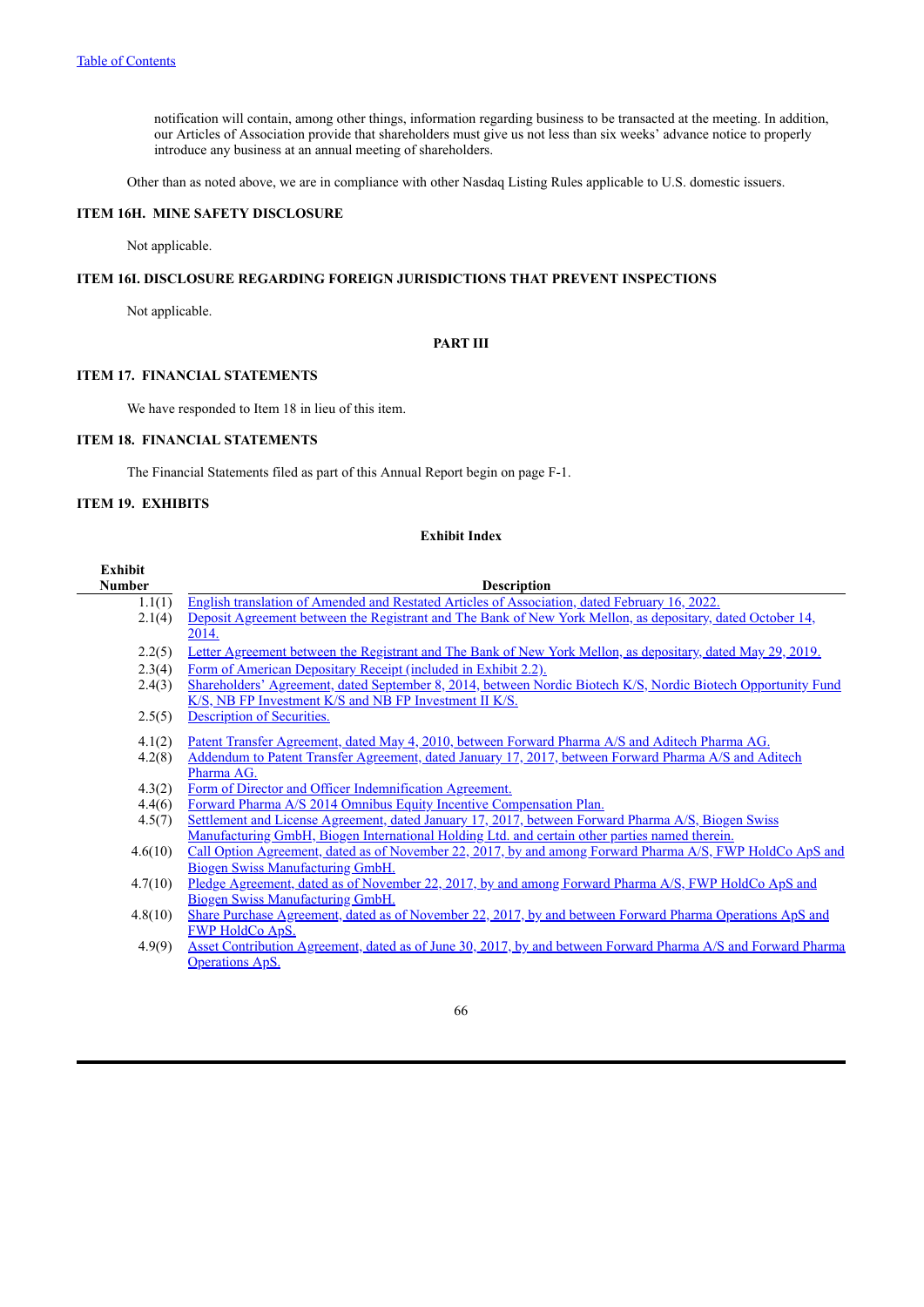| 4.10(9)           | IPR Services, Administration, Funding and Novation Agreement, dated as of June 30, 2017, by and among Forward         |
|-------------------|-----------------------------------------------------------------------------------------------------------------------|
|                   | Pharma A/S, Forward Pharma Operations ApS, FWP IP ApS, Biogen Swiss Manufacturing GmbH and Biogen                     |
|                   | <b>International Holding Limited.</b>                                                                                 |
| 8.1               | List of Subsidiaries.                                                                                                 |
| 12.1              | Certification of Principal Executive Officer pursuant to Rule 13a-14(a) under the Securities Exchange Act of 1934, as |
|                   | amended.                                                                                                              |
| 12.2              | Certification of Principal Financial Officer pursuant to Rule 13a-14(a) under the Securities Exchange Act of 1934, as |
|                   | amended.                                                                                                              |
| 13.1              | Certification of Principal Executive Officer and Principal Financial Officer pursuant to 18 U.S.C. Section 1350, as   |
|                   | adopted pursuant to Section 906 of the Sarbanes-Oxley Act of 2002.                                                    |
| 15.1              | Consent of EY Godkendt Revisionspartnerselskab, Independent Registered Public Accounting Firm.                        |
| EX-101.INS        | <b>XBRL</b> Instance Document.                                                                                        |
| EX-101.SCH        | <b>XBRL Taxonomy Extension Schema Document.</b>                                                                       |
| EX-101.CAL        | XBRL Taxonomy Extension Calculation Linkbase Document.                                                                |
| $EX-101$ .DEF     | XBRL Taxonomy Extension Definition Linkbase Document.                                                                 |
| $EX-101$ JAB      | XBRL Taxonomy Extension Labels Linkbase Document.                                                                     |
| <b>EX-101.PRE</b> | XBRL Taxonomy Extension Presentation Linkbase Document.                                                               |
| 104               | Cover Page Interactive Data File (formatted as Inline XBRL and contained in Exhibit 101)                              |
|                   |                                                                                                                       |

- (1) Incorporated by references from the Registrant's Current Report on Form 6-K filed with the SEC on February 22, 2022.
- (2) Incorporated by reference from the Registrant's Registration Statement on Form F-1 (Registration No. 333-198013) filed with the SEC on August 11, 2014.
- (3) Incorporated by reference from the Registrant's Amendment No. 1 to Registration Statement on Form F-1 (Registration No. 333-198013) filed with the SEC on September 12, 2014.
- (4) Incorporated by reference from the Registrant's Annual Report on Form 20-F filed with the SEC on March 25, 2015.
- (5) Incorporated by reference from the Annual Report on Form 20-F filed with the SEC on April 24, 2020.
- (6) Incorporated by reference from the Registrant's Registration Statement on Form S-8 (Registration No. 333-203312) filed with the SEC on April 9, 2015.
- (7) Incorporated by reference from the Registrant's Annual Report on Form 20-F filed with the SEC on April 18, 2017.
- (8) Incorporated by reference from the Registrant's Current Report on Form 6-K filed with the SEC on January 17, 2017.
- (9) Incorporated by references from the Registrant's Current Report on Form 6-K filed with the SEC on September 26, 2017.
- (10)Incorporated by references from the Registrant's Current Report on Form 6-K filed with the SEC on November 22, 2017.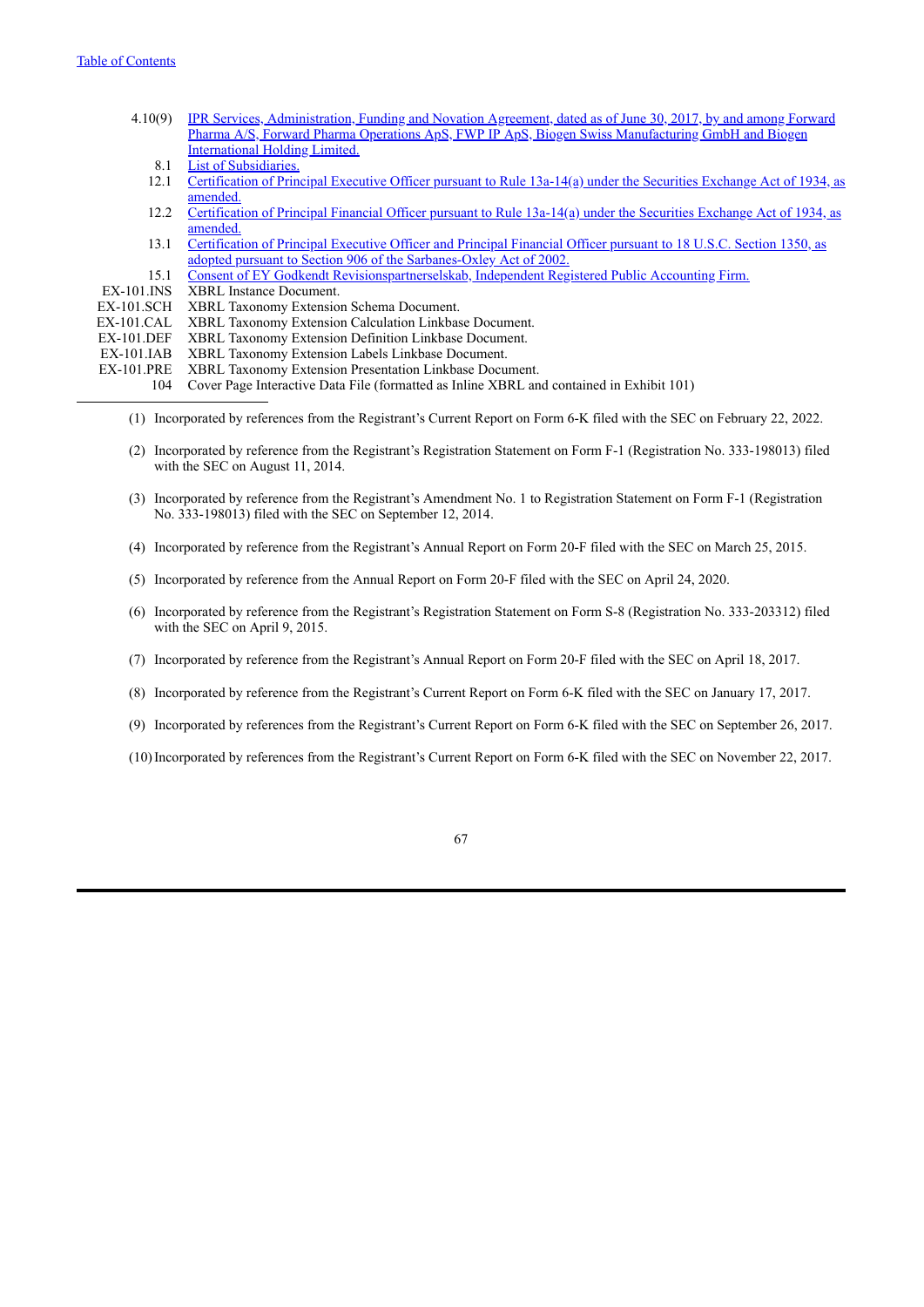# **SIGNATURE**

The Registrant hereby certifies that it meets all of the requirements for filing on Form 20-F and that it has duly caused and authorized the undersigned to sign this annual report on its behalf.

## FORWARD PHARMA A/S

# By: /s/ CLAUS BO SVENDSEN

Name: Claus Bo Svendsen Title: *Chief Executive Of icer*

Date: April 8, 2022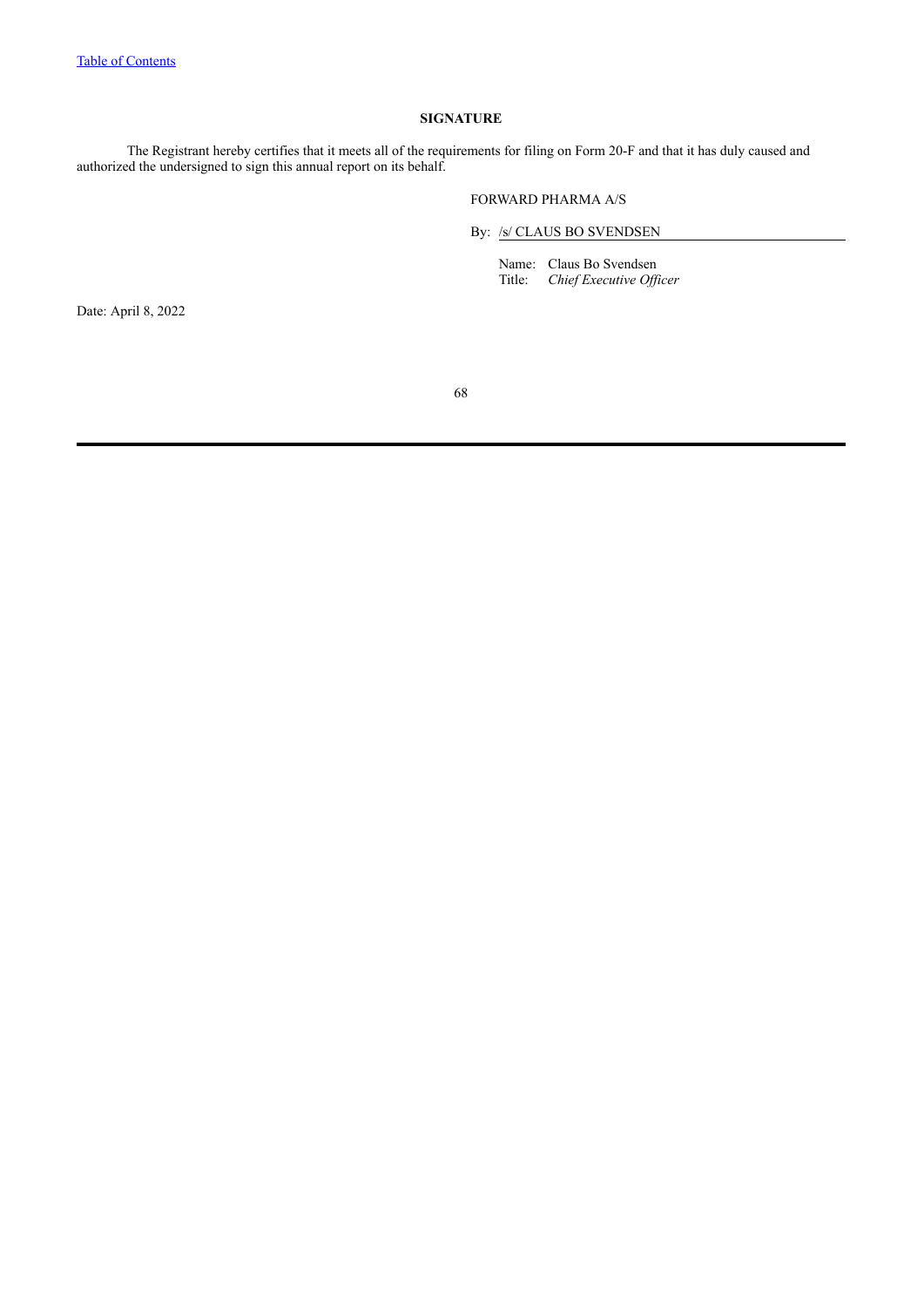# **Forward Pharma A/S**

# **Index to the Consolidated Financial Statements**

|                                                                                                                   | $F-2$ |
|-------------------------------------------------------------------------------------------------------------------|-------|
| <u>Report of Independent Registered Public Accounting Firm</u> (PCAOB ID: 01757)                                  |       |
| Consolidated statements of financial position as of December 31, 2021 and 2020                                    | $F-4$ |
| Consolidated statements of profit or loss for the years ended December 31, 2021, 2020 and 2019                    | $F-5$ |
| Consolidated statements of other comprehensive income (loss) for the years ended December 31, 2021, 2020 and 2019 | F-6   |
| Consolidated statements of changes in shareholders' equity for the years ended December 31, 2021, 2020 and 2019   | $F-7$ |
| Consolidated statements of cash flows for the years ended December 31, 2021, 2020 and 2019                        | $F-8$ |
| Notes to the Consolidated Financial Statements                                                                    | $F-9$ |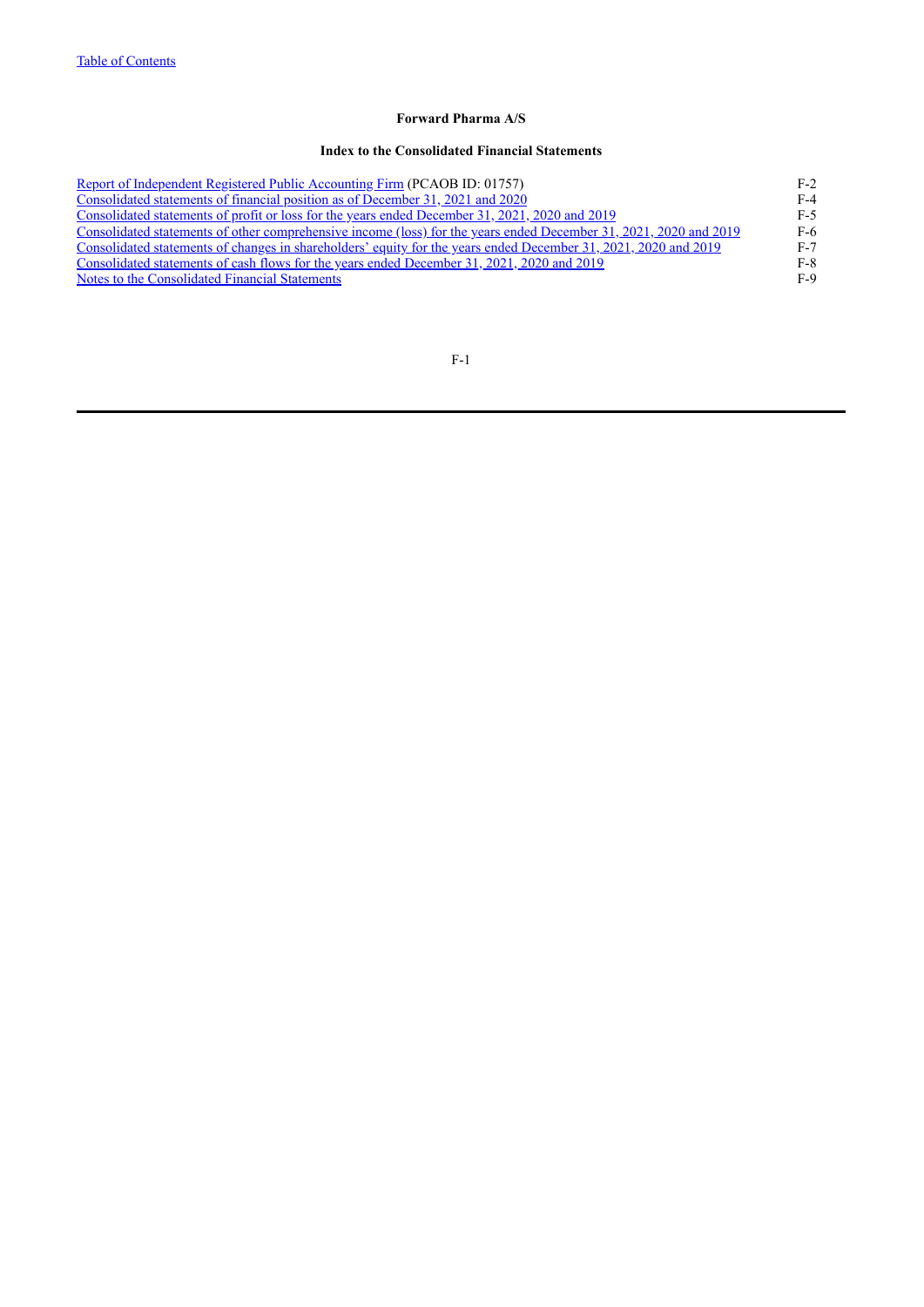## **Report of Independent Registered Public Accounting Firm**

#### <span id="page-73-0"></span>**To the Shareholders and the Board of Directors of Forward Pharma A/S**

#### **Opinion on the Financial Statements**

We have audited the accompanying consolidated statements of financial position of Forward Pharma A/S (the Company) as of December 31, 2021 and 2020, the related consolidated statements of profit or loss, other comprehensive income (loss), changes in shareholders' equity and cash flows for each of the three years in the period ended December 31, 2021, and the related notes (collectively referred to as the "consolidated financial statements"). In our opinion, the consolidated financial statements present fairly, in all material respects, the financial position of the Company at December 31, 2021 and 2020, and the results of its operations and its cash flows for each of the three years in the period ended December 31, 2021, in conformity with International Financial Reporting Standards as issued by the International Accounting Standards Board.

#### **Basis for Opinion**

These financial statements are the responsibility of the Company's management. Our responsibility is to express an opinion on the Company's financial statements based on our audits. We are a public accounting firm registered with the Public Company Accounting Oversight Board (United States) (PCAOB) and are required to be independent with respect to the Company in accordance with the U.S. federal securities laws and the applicable rules and regulations of the Securities and Exchange Commission and the PCAOB.

We conducted our audits in accordance with the standards of the PCAOB. Those standards require that we plan and perform the audit to obtain reasonable assurance about whether the financial statements are free of material misstatement, whether due to error or fraud. The Company is not required to have, nor were we engaged to perform, an audit of its internal control over financial reporting. As part of our audits we are required to obtain an understanding of internal control over financial reporting but not for the purpose of expressing an opinion on the effectiveness of the Company's internal control over financial reporting. Accordingly, we express no such opinion.

Our audits included performing procedures to assess the risks of material misstatement of the financial statements, whether due to error or fraud, and performing procedures that respond to those risks. Such procedures included examining, on a test basis, evidence regarding the amounts and disclosures in the financial statements. Our audits also included evaluating the accounting principles used and significant estimates made by management, as well as evaluating the overall presentation of the financial statements. We believe that our audits provide a reasonable basis for our opinion.

### **Critical Audit Matter**

The critical audit matter communicated below is a matter arising from the current period audit of the financial statements that was communicated or required to be communicated to the audit committee and that: (1) relates to accounts or disclosures that are material to the financial statements and (2) involved our especially challenging, subjective or complex judgments. The communication of the critical audit matter does not alter in any way our opinion on the consolidated financial statements, taken as a whole, and we are not, by communicating the critical audit matter below, providing a separate opinion on the critical audit matter or on the account or disclosure to which it relates.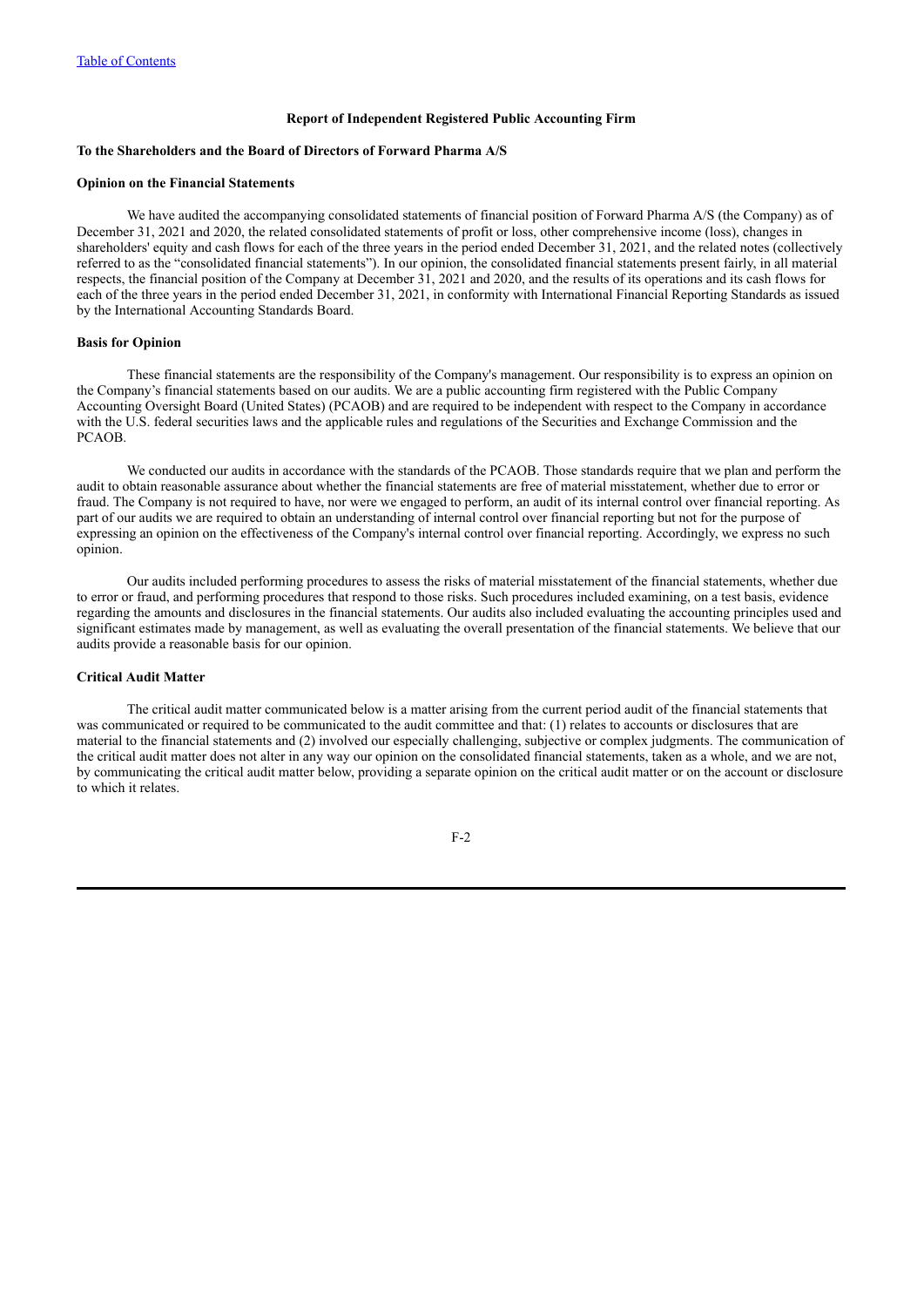*Description of the Matter*

#### *Accounting for tax uncertainties in Germany*

As discussed in Note 3.4 to the consolidated financial statements, the German tax authorities are conducting an income tax audit on the Company's German corporate income tax returns covering multiple years through the year ended December 31, 2017 with primary focus on one intercompany transaction that occurred in 2017. The tax audit could result in the German tax authorities disagreeing with the tax filing positions taken by the Company, which could give rise to additional tax payments, including interest and penalties, that could be material. Management has determined that it is probable (i.e. more likely than not) that the Company will not be required to pay additional taxes upon the ultimate resolution of the German tax audit and no provision for tax uncertainties was recognized.

Auditing the Company's accounting for tax uncertainties was complex due to the fact that management's assessment of the tax rules and regulations is inherently subjective. The tax rules and regulations in Germany are complex and therefore there is uncertainty whether management's interpretation and application of these rules and regulations to determine tax filing positions in Germany will be accepted by the tax authorities.

*How We Addressed the Matter in Our* To audit the Company's accounting for tax uncertainties as a result of the ongoing German tax audit, our procedures included, among others, evaluating management's assessment of the outcome of the German tax audit based on developments during the year. For example, we assessed the most recent correspondence with the German tax authorities. We evaluated the tax opinions and memorandums provided by the Company's third-party tax advisors. We involved tax professionals to assist in evaluating the accounting for the tax uncertainties and application of tax rules and regulations applied by management in their assessment. We assessed the adequacy of disclosures related to the German tax audit included in Note 3.4 to the consolidated financial statements.

/s/ EY Godkendt Revisionspartnerselskab

We have served as the Company's auditor since 2005.

Copenhagen, Denmark

April 8, 2022

*Audit*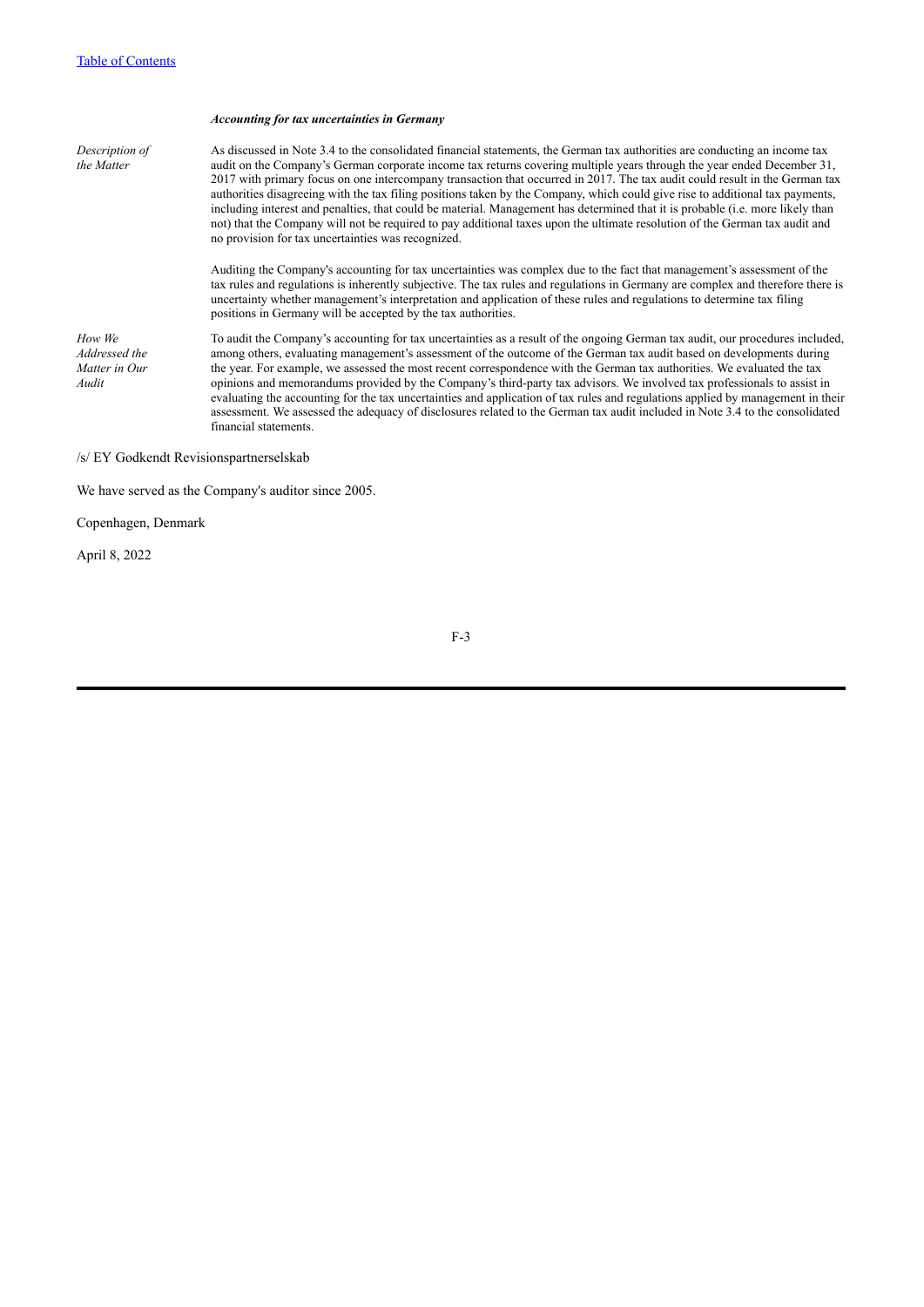# **Consolidated Statements of Financial Position**

# **as of December 31, 2021 and 2020**

<span id="page-75-0"></span>

|                           |              | December 31.    |                 |
|---------------------------|--------------|-----------------|-----------------|
|                           | <b>Notes</b> | 2021            | 2020            |
|                           |              | <b>USD '000</b> | <b>USD '000</b> |
| <b>Assets</b>             |              |                 |                 |
| Other non-current asset   | 6.2          |                 |                 |
| Total non-current assets  |              |                 |                 |
| Prepayments               | 4.1          | 492             | 337             |
| Other receivables         | 4.2, 5.4     | 140             | 91              |
| Income tax receivable     | 3.4          |                 | 196             |
| Cash and cash equivalents | 5.2          | 70,770          | 79,087          |
| Total current assets      |              | 71,402          | 79,711          |
| Total assets              |              | 71,405          | 79,714          |

|                                                    |              | December 31.    |                 |
|----------------------------------------------------|--------------|-----------------|-----------------|
|                                                    | <b>Notes</b> | 2021            | 2020            |
|                                                    |              | <b>USD '000</b> | <b>USD '000</b> |
| <b>Equity and Liabilities</b>                      |              |                 |                 |
| Share capital                                      | 5.1          | 157             | 154             |
| Other components of equity:                        |              |                 |                 |
| Foreign currency translation reserve               |              | 87,356          | 93,315          |
| Accumulated deficit                                |              | (16,716)        | (14, 825)       |
| Equity attributable to shareholders of the Company |              | 70,797          | 78,644          |
| Total equity                                       |              | 70,797          | 78,644          |
| Trade payables                                     | 5.4          | 70              | 476             |
| <b>Accrued liabilities</b>                         | 4.3          | 538             | 594             |
| Total current liabilities                          |              | 608             | 1,070           |
| Total equity and liabilities                       |              | 71,405          | 79,714          |

See accompanying notes to these consolidated financial statements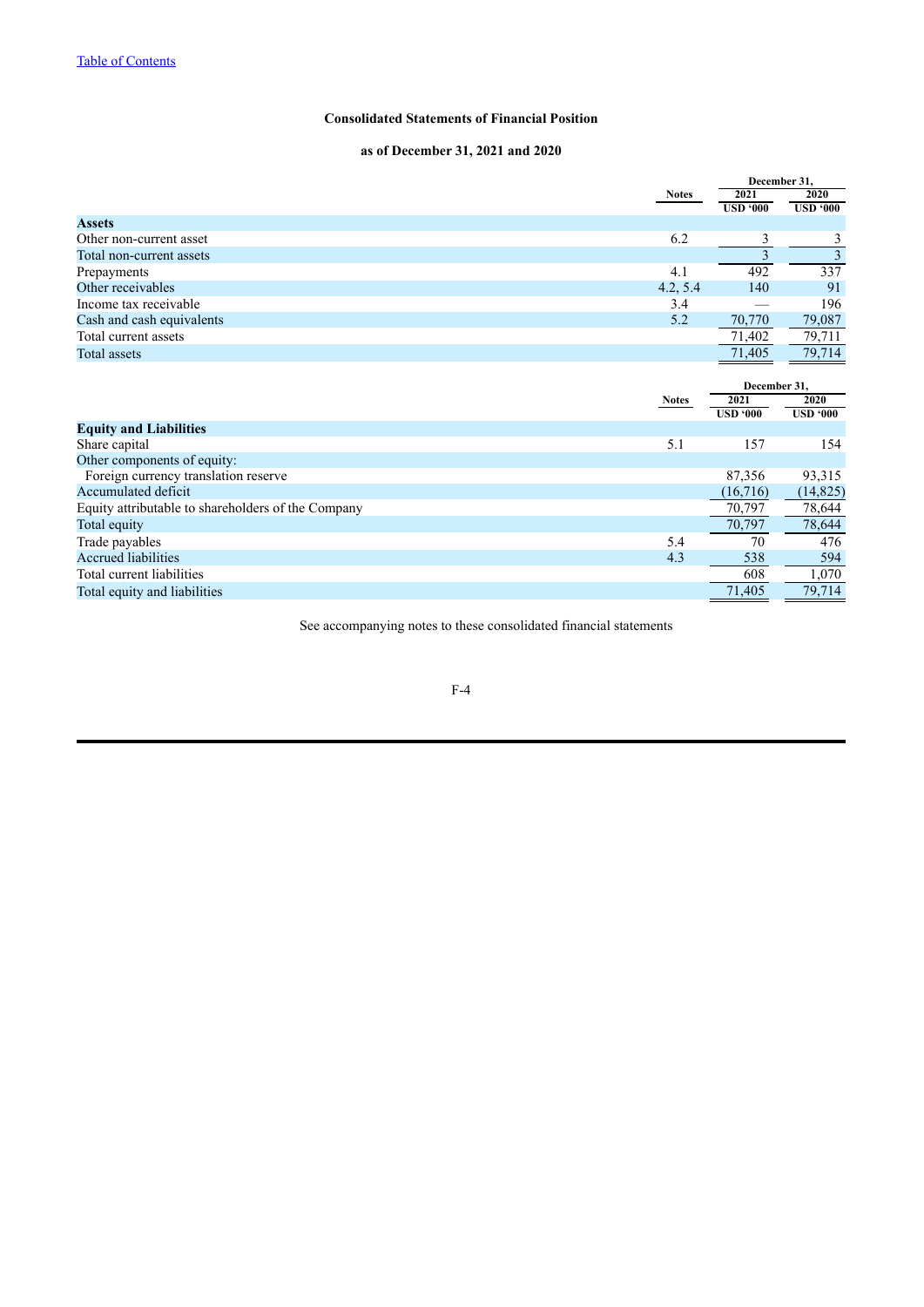# **Consolidated Statements of Profit or Loss**

# **for the years ended December 31, 2021, 2020 and 2019**

# **amounts in thousands except per share amounts**

<span id="page-76-0"></span>

|                                        |               |            | Year ended December 31, |            |  |
|----------------------------------------|---------------|------------|-------------------------|------------|--|
|                                        | <b>Notes</b>  | 2021       | 2020                    | 2019       |  |
|                                        |               | <b>USD</b> | <b>USD</b>              | <b>USD</b> |  |
| Research and development costs         | 3.2, 3.3      | (226)      | (327)                   | (1,049)    |  |
| General and administrative costs       | 3.2, 3.3, 6.1 | (3,648)    | (3,059)                 | (4,234)    |  |
| <b>Operating loss</b>                  |               | (3,874)    | (3,386)                 | (5,283)    |  |
| Exchange rate gain (loss), net         |               | 2,170      | (2,970)                 | 759        |  |
| Other finance (expense) income, net    | 5.3           | (188)      | (93)                    | 303        |  |
| Net loss for the year                  |               | (1,892)    | (6, 449)                | (4,221)    |  |
| Net loss for the year attributable to: |               |            |                         |            |  |
| Equity holders of the Company          |               | (1,892)    | (6, 449)                | (4,221)    |  |
| Per share amounts:                     |               |            |                         |            |  |
| Net loss per share basic and diluted   | 3.5           | (0.02)     | (0.07)                  | (0.04)     |  |

See accompanying notes to these consolidated financial statements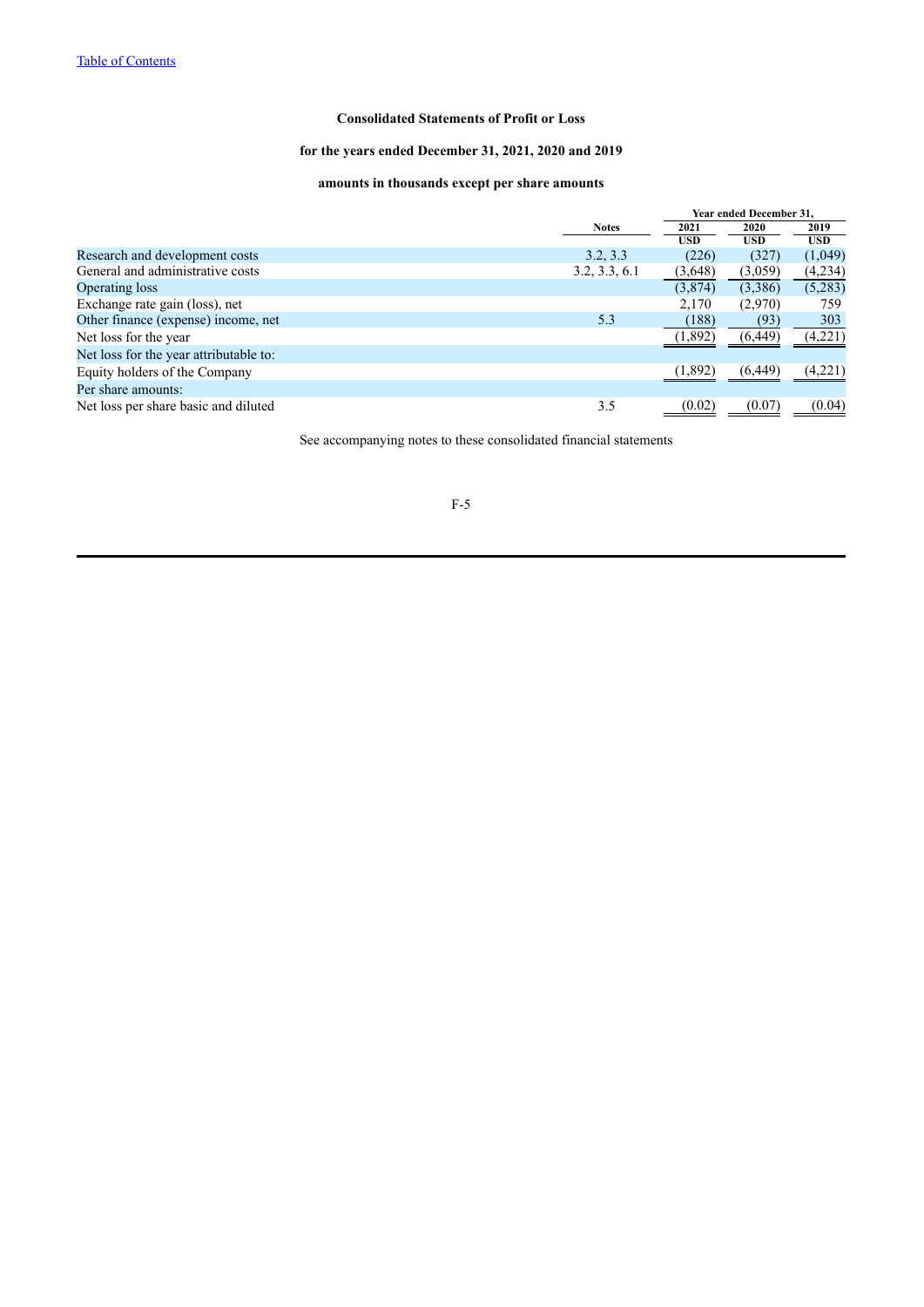# **Consolidated Statements of Other Comprehensive Income (Loss)**

# **for the years ended December 31, 2021, 2020 and 2019**

<span id="page-77-0"></span>

|                                                                                                  |              |                 | <b>Year ended December 31.</b> |                 |  |
|--------------------------------------------------------------------------------------------------|--------------|-----------------|--------------------------------|-----------------|--|
|                                                                                                  | <b>Notes</b> | 2021            | 2020                           | 2019            |  |
|                                                                                                  |              | <b>USD '000</b> | <b>USD '000</b>                | <b>USD '000</b> |  |
| Net loss for the year                                                                            |              | (1,892)         | (6, 449)                       | (4,221)         |  |
| Other comprehensive (loss) income to be reclassified to profit or loss in subsequent<br>periods: |              |                 |                                |                 |  |
| Foreign currency translation reserve                                                             | 2.1          | (5,959)         | 7,466                          | (1,899)         |  |
| Total other comprehensive (loss) income to be reclassified to profit or loss in subsequent       |              |                 |                                |                 |  |
| periods                                                                                          |              | (5,959)         | 7,466                          | (1,899)         |  |
| Total comprehensive (loss) income                                                                |              | (7, 851)        | 1,017                          | (6,120)         |  |
| Attributable to:                                                                                 |              |                 |                                |                 |  |
| Equity holders of the Company                                                                    |              | (7, 851)        | 1,017                          | (6,120)         |  |

See accompanying notes to these consolidated financial statements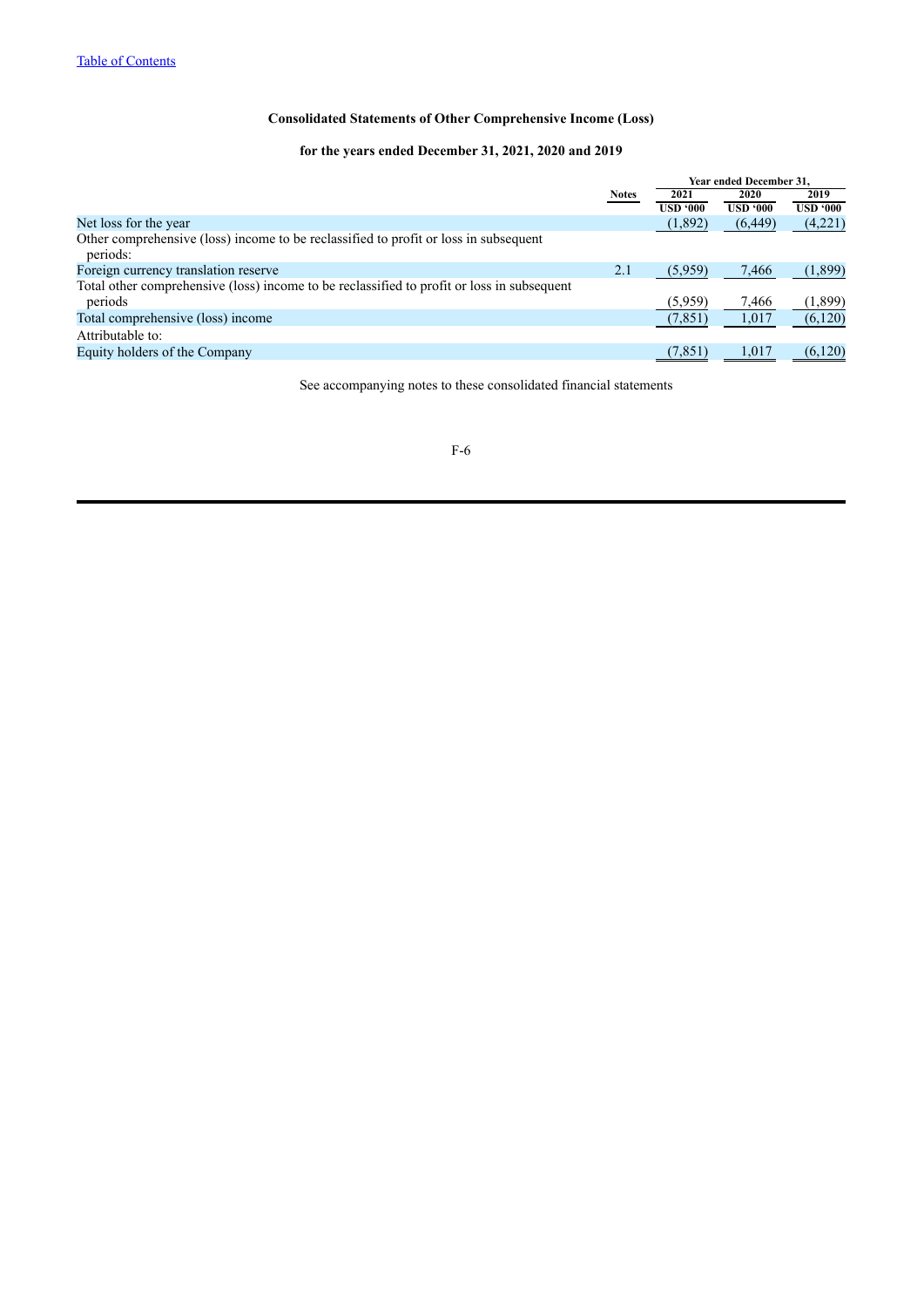# **Consolidated Statements of Changes in Shareholders' Equity**

# **for the years ended December 31, 2019, 2020 and 2021**

<span id="page-78-0"></span>

|                             | <b>Notes</b> | <b>Share</b><br>capital<br><b>USD '000</b> | Foreign<br>currency<br>translation<br>reserve<br><b>USD '000</b> | Accumulated<br>deficit<br><b>USD '000</b> | <b>Total</b><br>equity<br><b>USD '000</b> |
|-----------------------------|--------------|--------------------------------------------|------------------------------------------------------------------|-------------------------------------------|-------------------------------------------|
| At January 1, 2019          |              | 152                                        | 87,748                                                           | (5,686)                                   | 82,214                                    |
| Net loss for the year       |              |                                            |                                                                  | (4,221)                                   | (4,221)                                   |
| Other comprehensive loss    |              |                                            | (1, 899)                                                         |                                           | (1, 899)                                  |
| Total comprehensive loss    |              |                                            | (1, 899)                                                         | (4,221)                                   | (6, 120)                                  |
| Repurchase of equity awards | 3.3          |                                            |                                                                  | (670)                                     | (670)                                     |
| Share-based payment costs   | 3.3          |                                            |                                                                  | 2,145                                     | 2,145                                     |
| Transactions with owners    |              |                                            |                                                                  | 1,475                                     | 1,475                                     |
| At December 31, 2019        |              | 152                                        | 85,849                                                           | (8, 432)                                  | 77,569                                    |
|                             |              |                                            |                                                                  |                                           |                                           |
| At January 1, 2020          |              | 152                                        | 85,849                                                           | (8, 432)                                  | 77,569                                    |
| Net loss for the year       |              | $\overline{\phantom{0}}$                   |                                                                  | (6, 449)                                  | (6, 449)                                  |
| Other comprehensive income  |              |                                            | 7,466                                                            |                                           | 7,466                                     |
| Total comprehensive income  |              |                                            | 7,466                                                            | (6, 449)                                  | 1,017                                     |
| Exercise of equity awards   | 5.1          | $\overline{2}$                             |                                                                  |                                           | $\overline{2}$                            |
| Repurchase of equity awards | 3.3          |                                            |                                                                  | (278)                                     | (278)                                     |
| Share-based payment costs   | 3.3          |                                            |                                                                  | 334                                       | 334                                       |
| Transactions with owners    |              | $\overline{2}$                             |                                                                  | 56                                        | 58                                        |
| At December 31, 2020        |              | 154                                        | 93,315                                                           | (14, 825)                                 | 78,644                                    |
|                             |              |                                            |                                                                  |                                           |                                           |
| At January 1, 2021          |              | 154                                        | 93,315                                                           | (14, 825)                                 | 78,644                                    |
| Net loss for the year       |              | $\overline{\phantom{0}}$                   |                                                                  | (1,892)                                   | (1,892)                                   |
| Other comprehensive loss    |              | $\overline{\phantom{0}}$                   | (5,959)                                                          |                                           | (5,959)                                   |
| Total comprehensive loss    |              | —                                          | (5,959)                                                          | (1, 892)                                  | (7, 851)                                  |
| Exercise of equity awards   | 5.1          | 3                                          |                                                                  |                                           | 3                                         |
| Share-based payment costs   | 3.3          |                                            |                                                                  | -1                                        |                                           |
| Transactions with owners    |              | $\overline{3}$                             |                                                                  |                                           | $\overline{4}$                            |
| At December 31, 2021        |              | 157                                        | 87,356                                                           | (16,716)                                  | 70,797                                    |

See accompanying notes to these consolidated financial statements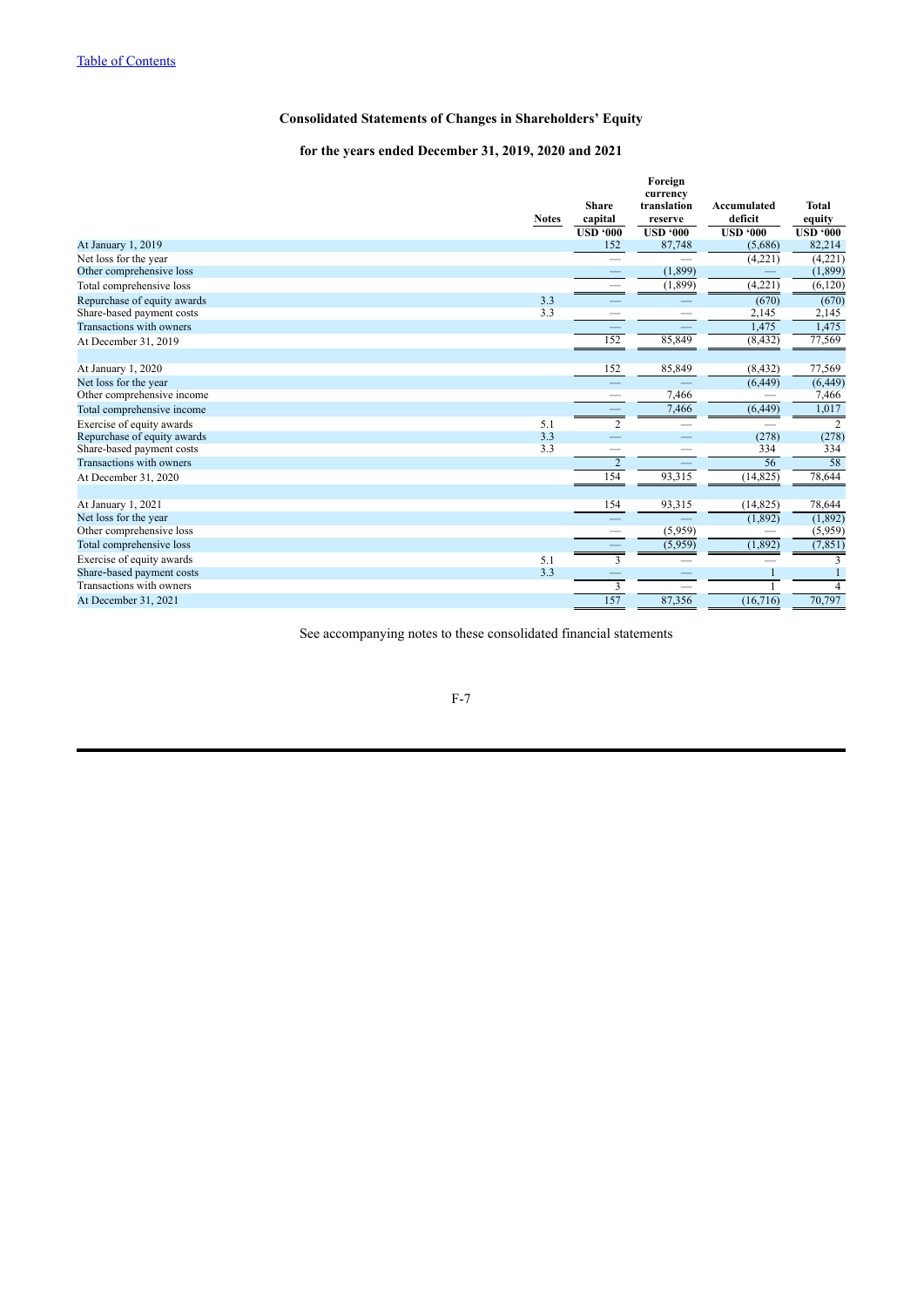# **Consolidated Statements of Cash Flows**

# **for the years ended December 31, 2021, 2020 and 2019**

<span id="page-79-0"></span>

|                                                                                          |              |                 | Year ended December 31, |                 |
|------------------------------------------------------------------------------------------|--------------|-----------------|-------------------------|-----------------|
|                                                                                          | <b>Notes</b> | 2021            | 2020                    | 2019            |
|                                                                                          |              | <b>USD '000</b> | <b>USD '000</b>         | <b>USD '000</b> |
| Operating activities:                                                                    |              |                 |                         |                 |
| Loss before tax                                                                          |              | (1,892)         | (6, 449)                | (4,221)         |
| Adjustments to reconcile loss before tax to net cash flows used in operating activities: |              |                 |                         |                 |
| Share-based payment costs                                                                | 3.3          |                 | 334                     | 2,145           |
| Depreciation expense and other                                                           |              |                 |                         |                 |
| Cash inflow for taxes                                                                    |              | 190             |                         |                 |
| Cash outflow for taxes                                                                   |              |                 |                         | (67)            |
| (Increase) decrease in other receivables and prepayments                                 |              | (244)           | (7)                     | 200             |
| (Decrease) increase in trade payables and accrued liabilities                            |              | (414)           | 409                     | (289)           |
| Net cash flows used in operating activities                                              |              | (2,359)         | (5,713)                 | (2,231)         |
| Investing activities:                                                                    |              |                 |                         |                 |
| Change in non-current asset                                                              | 6.2          |                 | (1)                     |                 |
| Net cash flows used in investing activities                                              |              |                 | (1)                     |                 |
| Financing activities:                                                                    |              |                 |                         |                 |
| Shares issued for cash                                                                   | 3.3, 5.1     | 3               | 2                       |                 |
| Repurchase of equity awards                                                              | 3.3          |                 | (285)                   | (799)           |
| Net cash flows provided by (used in) financing activities                                |              | 3               | (283)                   | (799)           |
| Net decrease in cash and cash equivalents                                                |              | (2,356)         | (5,997)                 | (3,030)         |
| Net foreign exchange differences                                                         |              | (5,961)         | 7,486                   | (1, 914)        |
| Cash and cash equivalents at January 1                                                   |              | 79,087          | 77,598                  | 82,542          |
| Cash and cash equivalents at December 31                                                 |              | 70,770          | 79,087                  | 77,598          |

See accompanying notes to these consolidated financial statements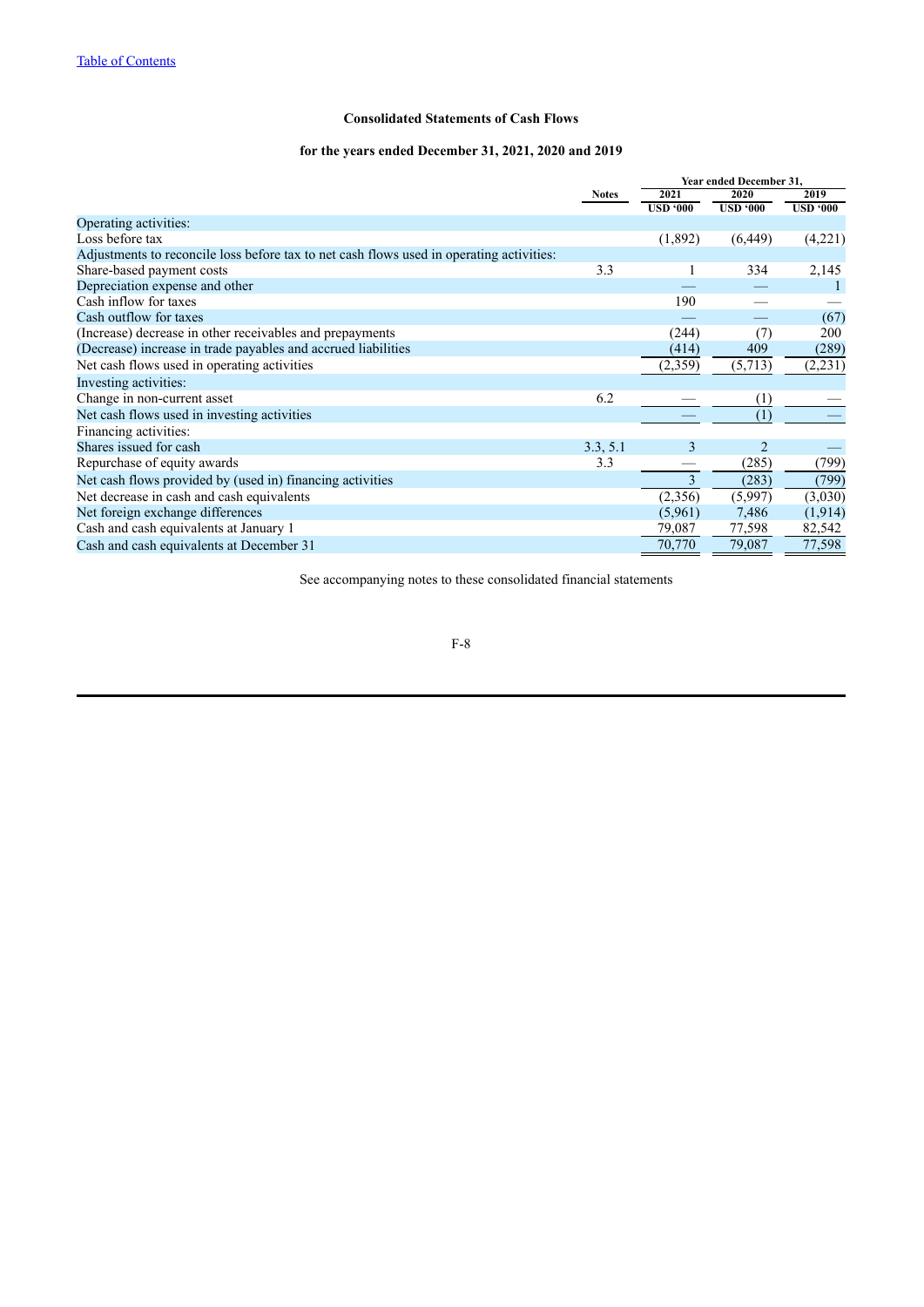### **Notes to Consolidated Financial Statements**

#### <span id="page-80-0"></span>**Section 1— Corporate information**

### **1.1 Organization**

Forward Pharma A/S (the "Company") is a limited liability company incorporated and domiciled in Denmark. The registered office is located in Copenhagen, Denmark. The consolidated financial statements include the Company's directly, and indirectly, owned German, United States and two Danish subsidiaries, identified as follows: Forward Pharma GmbH ("FP GmbH"), Forward Pharma USA, LLC ("FP USA"), Forward Pharma FA ApS ("FA") and Forward Pharma Operations ApS ("Operations"), respectively (also see Restructuring below). The Company and its subsidiaries are collectively referred to as the "Group." The Company's board of directors authorized the issuance of the financial statements included herein on April 6, 2022.

As discussed in more detail in Note 1.2, effective as of February 1, 2017, the Company entered into a Settlement and License Agreement (the "License Agreement") with two wholly owned subsidiaries of Biogen Inc. (collectively "Biogen"). Prior to entering into the License Agreement, the Company was actively developing FP187®, a proprietary formulation of dimethyl fumarate ("DMF"), for the treatment of multiple sclerosis ("MS") patients. The Company announced on March 1, 2017 plans to complete the remaining research and development efforts of FP187® and pursue an organizational realignment to reduce personnel and operating expenses by mid-year 2017. The organizational realignment was substantially completed by September 30, 2017. As discussed in Note 1.2, the Company has permanently discontinued the development of DMF formulations, including FP187®.

Under the terms of the License Agreement, the Company restructured its operations (the "Restructuring") on June 30, 2017 whereby the Company transferred to Operations (a wholly owned Danish limited liability company of the Company created in 2017) certain assets and liabilities, including the legal and beneficial rights, title and interest to defined intellectual property (the "IP"), and Operations transferred the IP to FWP IP ApS ("FWP IP") (a wholly owned Danish limited liability company of Operations created in 2017). The final step in the Restructuring was completed on November 22, 2017 when the capital stock of FWP IP was sold (the "Sale") to a Danish limited liability company (FWP HoldCo ApS, referred to as "HoldCo") owned and controlled by an independent Danish foundation (FWP Fonden, referred to as the "Foundation").

The Foundation's three-member board includes one independent director and one director appointed by each of the Company and Biogen. The Company does not control, nor does it have exposure or rights to variable returns from the Foundation, HoldCo or FWP IP. In accordance with the License Agreement, Operations is obligated to pay 100,000 Danish Kroner ("DKK") (\$15,000 based on the December 31, 2021 exchange rate) annually (the "Annual Funding") to FWP IP in exchange for FWP IP agreeing to hold, prosecute and maintain the IP in accordance with certain agreements. The Group is only obligated to remit the Annual Funding through the last to expire, or invalidation of, the licensed patents underlying the IP; however, the Company's obligation to remit the Annual Funding would be discontinued earlier if certain events, as defined in the License Agreement, occur.

On August 2, 2017, the Company's shareholders approved a 10-for-1 share split (the "Share Split"). All share and per share information contained in the accompanying financial statements has been adjusted to reflect the Share Split. Subsequent to the Share Split, the nominal value of an ordinary share of the Company is 0.01 DKK.

On August 2, 2017, the Company's shareholders approved a capital reduction with a corresponding shareholder distribution of 917.7 million Euros ("EUR") (\$1.1 billion) (the "Capital Reduction"). The funds for the Capital Reduction were distributed to shareholders during September 2017. The Capital Reduction was executed through the annulment of 80% of the ordinary shares outstanding post Share Split. Currently, there are no plans to distribute funds to shareholders in the future.

## **1.2 Intellectual Property Proceedings and the Settlement and License Agreement**

On February 1, 2017, the License Agreement with Biogen and certain additional parties became effective. The License Agreement provided Biogen with a co-exclusive license in the United States, and an exclusive license outside the United States, to the IP, effective as of February 9, 2017. In accordance with the License Agreement, Biogen paid the Company a non-refundable fee of \$1.25 billion ("Non-refundable Fee") in February 2017. The Non-refundable Fee was recognized as revenue upon Biogen obtaining the right to use the IP on February 9, 2017 as management concluded that all the Company's performance obligations, as provided for in the License Agreement, were met at that time.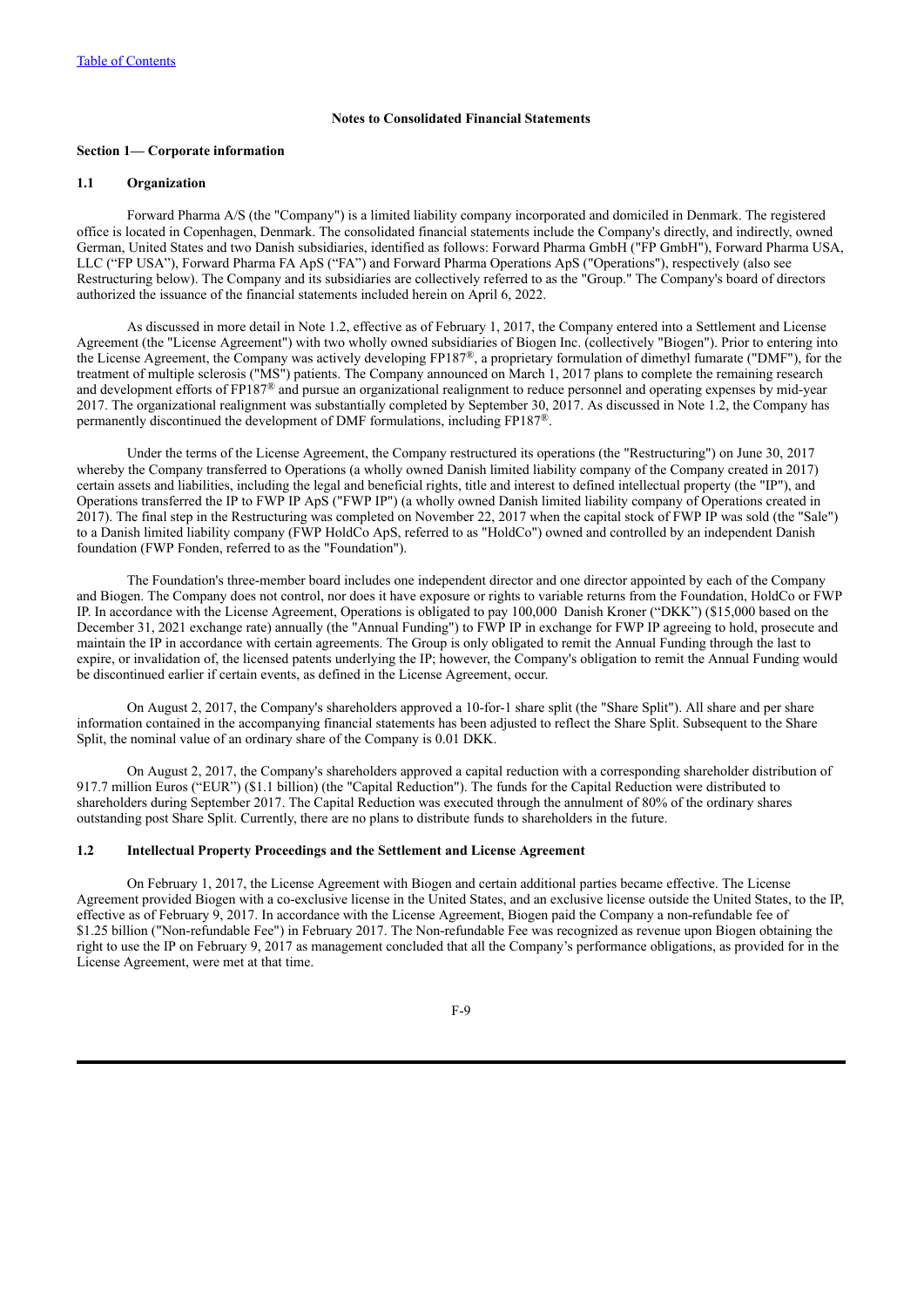## *Background*

On April 13, 2015, an administrative patent judge at the United States Patent Trial and Appeal Board ("PTAB") declared Patent Interference No. 106,023 (the "Interference Proceeding") between the Company's United States Patent Application No. 11/567,871 and United States Patent No. 8,399,514B2 held by a subsidiary of Biogen, Inc. The License Agreement did not resolve the Interference Proceeding between the Company and Biogen or the pending opposition proceeding against the Company's European patent EP2801355 (the "Opposition Proceeding"). The License Agreement allows for the PTAB and the United States Court of Appeals for the Federal Circuit (the "Federal Circuit"), as applicable, and the Opposition Division, the Technical Board of Appeal (the "TBA") and the Enlarged Board of Appeal of the European Patent Office (the "EPO"), as applicable, to make final determinations in the proceedings before them. As discussed further below, the final determinations in the proceedings would determine whether future royalties are due to the Company in accordance with the License Agreement. An unsuccessful outcome in the Interference Proceeding would result in the Company not being entitled to royalties based on Biogen's future net sales in the United States, as defined in the License Agreement, and an unsuccessful outcome in the Opposition Proceeding would result in the Company not being entitled to royalties on Biogen's future net sales outside the United States, as defined in the License Agreement.

#### *Interference Proceeding*

On March 31, 2017, the PTAB issued a decision in the Interference Proceeding in favor of Biogen. The PTAB ruled that the claims of the Company's United States Patent Application No. 11/567,871 are not patentable due to a lack of adequate written description. On May 30, 2017, the Company filed a notice of appeal with the Federal Circuit seeking to have the PTAB's decision overturned and the Interference Proceeding reinstated. On October 24, 2018, the Federal Circuit affirmed the PTAB's decision. On November 21, 2018, the Company filed a petition for rehearing of the Federal Circuit's decision. The rehearing request was denied on January 2, 2019 and the Federal Circuit's decision became final on January 9, 2019. The Federal Circuit's final decision ended the Interference Proceeding in favor of Biogen. As a result of the unsuccessful outcome of the Interference Proceeding, the Company will not receive royalties from Biogen based on Biogen's future net sales in the United States, as defined in the License Agreement.

On March 25, 2019, the Company received notice from Biogen of their exercise of the option to purchase the intellectual property in the United States associated with the Company (the "U.S. IP") pursuant to the License Agreement. The Foundation and Biogen have consummated the assignment of the U.S. IP to Biogen upon the execution of assignment agreements and the payment of a nominal amount by Biogen to FWP IP, and Biogen has assumed ownership and responsibility for the assigned U.S. IP. In addition, the Company will not be able to develop or commercialize any therapy for the treatment of any human disease or condition using DMF, including FP187®.

As a result of entering into the License Agreement, combined with the unsuccessful outcome in the Interference Proceeding and Biogen's exercise of its option to purchase the U.S. IP, the Company has permanently discontinued the development of DMF formulations, including FP187®. Therefore, sources of revenue derived from customers in the United States are not expected.

## *Opposition Proceeding*

If the Company is successful in the Opposition Proceeding (i.e., the Company obtains, as a result of the Opposition Proceeding, and any appeals therefrom, a patent with a claim covering oral treatment of MS with 480 mg/day of DMF), it would be eligible to collect a 10% royalty from January 1, 2021 to December 31, 2028 and a 20% royalty from January 1, 2029 until the earlier of the expiration or invalidation of the patents defined in the License Agreement, on a country-by-country basis on Biogen's net sales outside the United States of DMF-containing products indicated for treating MS that, but for the license granted under the License Agreement, would infringe a Company patent, provided that other conditions of the License Agreement are satisfied. Among the conditions that need to be satisfied for any royalty to be payable by Biogen to the Company is the absence of generic entry in a particular geography having a particular impact as defined in the License Agreement.

On January 29, 2018, the Opposition Division of the EPO concluded the oral proceeding concerning patent EP2801355 and issued an initial decision in the Opposition Proceeding. The Opposition Division revoked patent EP2801355 after considering third-party oppositions from several opponents. On March 22, 2018, the Opposition Division issued its written decision with detailed reasons for the decision, on May 7, 2018, the Company submitted its notice of appeal, and on August 1, 2018, the Company submitted the detailed grounds for the appeal. On July 8, 2019, the Company received notice from the EPO that the appeal would be heard by the TBA of the EPO on June 18, 2020 (the "2020 Hearing").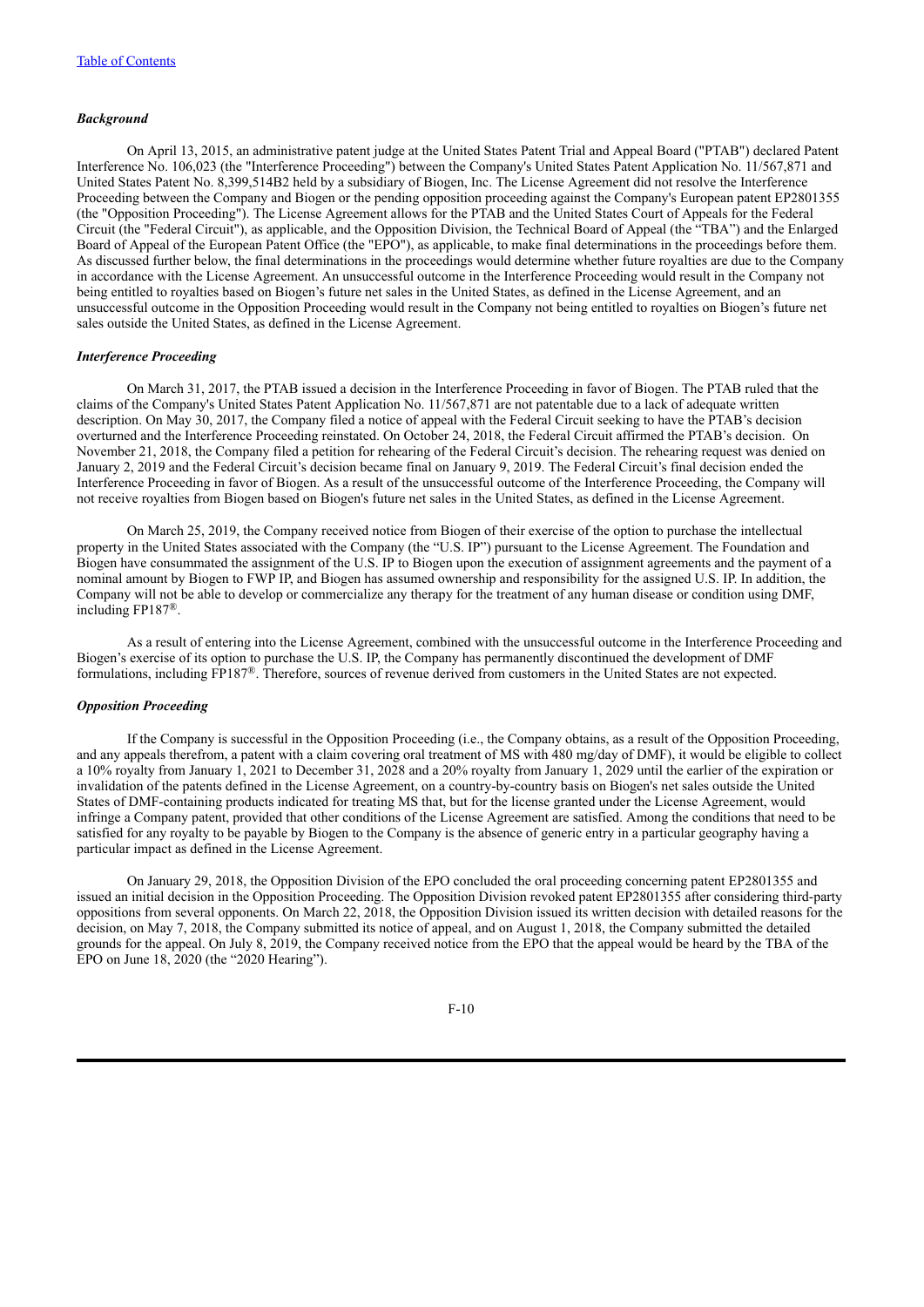The 2020 Hearing was postponed twice as the result of the coronavirus 2019 ("COVID-19") pandemic and was finally heard by the TBA on September 6, 2021 (the "September 2021 Hearing"). At the conclusion of the September 2021 Hearing, the TBA announced that it had dismissed the Company's appeal of the previous decision of the Opposition Division to revoke patent EP2801355 and that the detailed reasons for the dismissal would be published at a later date. The TBA made its decision after considering the Company's appeal against the decision of the Opposition Division and third-party submissions from several opponents.

The TBA published the detailed reasons for their decision on November 18, 2021. Following the review and evaluation of the TBA's published reasoning for their decision, the Company submitted a petition ("Petition") to the Enlarged Board of Appeal ("EBA") of the EPO asking the EBA to review the TBA's decision in an effort to overturn the unfavorable outcome. The Petition asserts that a procedural error was made by the TBA that resulted in the erroneous decision to dismiss the Company's appeal. While management believes there are compelling factors supporting why the TBA failed to comply with the required procedural aspects when reaching its decision in the September 2021 Hearing, the likelihood of the Petition being successful is low.

The Petition to the EBA was submitted on January 27, 2022 and management estimates that it will take between six and twelve months to receive a response whether the EBA will admit the Petition.

#### *If the EBA rejects the Petition and declines to review the TBA's decision*

The EBA's rejection of the Petition to review the TBA's decision would end the Opposition Proceeding in favor of the opponents. The rejection of the Petition would also represent an unsuccessful outcome of the Opposition Proceeding, resulting in no royalties being due to the Group from Biogen based on Biogen's net sales outside the United States, as defined in the License Agreement.

### *If the EBA admits the Petition and elects to review the TBA's decision*

If the EBA admits the Petition, management expects the EBA to take up to two years to reach a conclusion as to whether the TBA complied with the required procedural aspects while conducting the September 2021 Hearing.

If after the EBA completes its review, it does not agree with management that the TBA failed to comply with certain procedural aspects while conducting the September 2021 Hearing, it would represent an unsuccessful outcome of the Opposition Proceeding, resulting in no royalties being due to the Group from Biogen based on Biogen's net sales outside the United States, as defined in the License Agreement.

If after the EBA completes its review, it agrees with management that the TBA failed to comply with certain procedural aspects while conducting the September 2021 Hearing, the EBA may ask the TBA to hear the parties again and reach a new decision. If the TBA reverses its decision and now rules in favor of the Company, management expects the TBA will remand the case to the Opposition Division, in order for the Opposition Division to resolve the remaining elements of the original opposition. If the TBA remands the case to the Opposition Division, it is uncertain when the Opposition Division would resolve the remaining elements of the original opposition and there is a real risk that the Opposition Division rules against the Company after considering the remaining elements of the original opposition. The Group is not entitled to any royalty payments from the License Agreement until and unless all remaining elements of the original opposition are resolved in its favor. If the TBA does not reverse its decision, it would represent an unsuccessful outcome of the Opposition Proceeding, resulting in no royalties being due to the Group from Biogen based on Biogen's net sales outside the United States, as defined in the License Agreement.

As the result of the complexity of the Opposition Proceeding combined with numerous factors that can affect the outcome, many of which are outside the control of the Company, it is difficult to estimate when the Opposition Proceeding will conclude; however, achieving a favorable outcome in the Opposition Proceeding could take up to four years and possibly longer. Potential royalties due to the Group in accordance with the License Agreement are contingent on a successful outcome of the Opposition Proceeding, which is doubtful, and provided other conditions, as defined in the License Agreement, are met. Even if there is a favorable outcome in the Opposition Proceeding, if the other conditions, as defined in the License Agreement, are not met, future royalties will not be due to the Group. Therefore, after considering the uncertainty of a successful outcome in the Opposition Proceeding combined with the uncertainty of meeting the other conditions, as defined in the License agreement, management believes it is unlikely that future royalties will be due the Company in accordance with the License Agreement.

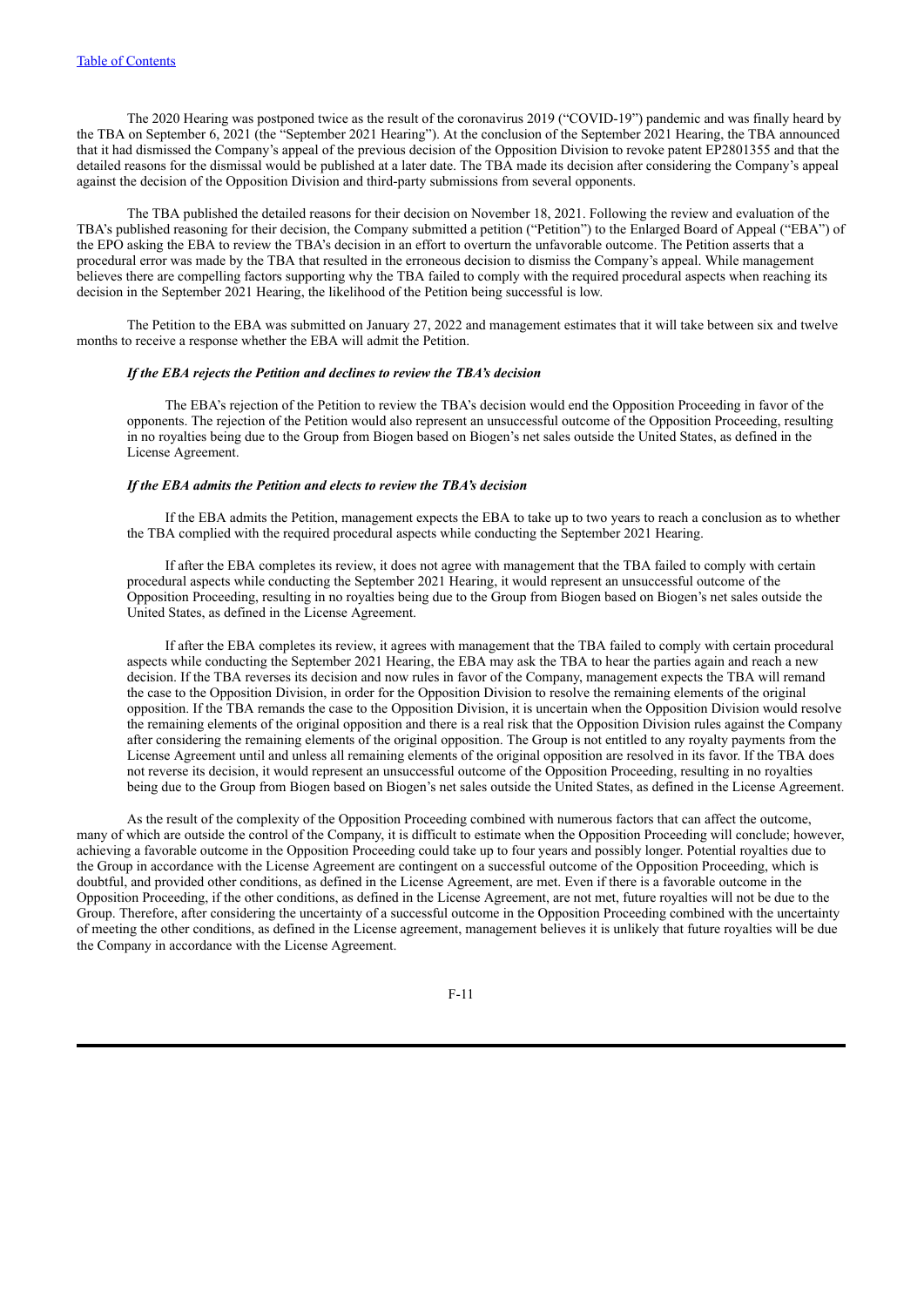## **1.3 Public listing of American Depositary Shares representing Ordinary Shares**

In 2014, the Company completed the initial public offering ("IPO") of American Depositary Shares ("ADSs") representing ordinary shares of the Company in the United States and issued 11.2 million ADSs. Prior to the Share Split, each ADS represented one ordinary share. At the time of the Share Split and after the subsequent Capital Reduction, each ADS represented ten ordinary shares and two ordinary shares, respectively. In addition, on December 6, 2019, an ADS ratio change ("ADS Ratio Change") was implemented that resulted in each ADS representing 14 ordinary shares (see Note 1.4).

As of December 31, 2021, there are 1.65 million ADSs outstanding representing 23.16 million ordinary shares. The change in the number of outstanding ADSs since the Company's IPO is primarily the result of the ADS Ratio Change. The number of ADSs outstanding has no effect on the share or per-share information disclosed herein.

### **1.4 Nasdaq's Continued Listing Requirements**

The Company's ADSs are currently listed on the Nasdaq Stock Market ("Nasdaq") Capital Market Exchange ("CME"). Nasdaq has continued listing requirements ("CLR") that the Company must maintain to remain listed. During 2019, the Company was not in compliance with the CLR and implemented the ADS Ratio Change and transferred the listing from Nasdaq's Global Select Exchange to the CME in order to regain compliance with CLR.

In the future, if the Company fails to maintain compliance with the CLR, the Company's ADSs would likely be delisted from the CME and begin trading on the over-the-counter market (pink sheets).

The Company's ADSs trade under the symbol "FWP" on the CME.

## **1.5 Going Concern**

The Group currently estimates that there will be adequate liquidity to continue as a going concern beyond the next twelve months; however, if the Company fails to prevail in the Opposition Proceeding, including all appeals, as discussed in Note 1.2, future revenues are unlikely, the Group's ability to continue as a going concern long-term would be uncertain.

#### **Section 2—Basis of Preparation**

#### **2.1 Accounting policies**

#### *Basis of preparation*

The consolidated financial statements of the Group have been prepared in accordance with International Financial Reporting Standards ("IFRS"), as issued by the International Accounting Standards Board ("IASB").

The consolidated financial statements have been prepared on a historical cost basis. The consolidated financial statements are presented in United States Dollars ("USD"), and all values are rounded to the nearest thousand (USD '000), except when otherwise indicated.

#### *Basis of consolidation*

The accompanying consolidated financial statements include the consolidated statements of financial position of the Group as of December 31, 2021 and 2020, the related consolidated statements of profit or loss, other comprehensive income (loss), changes in shareholders' equity and cash flows for the years ended December 31, 2021, 2020 and 2019. The financial statements of the subsidiaries are prepared for the same reporting period as the Company, using consistent accounting policies. All intra-group balances and transactions are eliminated in consolidation.

FP USA and Operations are 100% owned subsidiaries of the Company while FP GmbH and FA are 100% owned subsidiaries of Operations. FP GmbH, FP USA, FA and Operations have been consolidated for all periods presented herein. The Company's consolidation of each subsidiary will continue until the date the Company no longer controls the subsidiary. See Note 3.4 regarding the potential insolvency of FP GmbH and the financial statement ramifications if control of FP GmbH is lost.

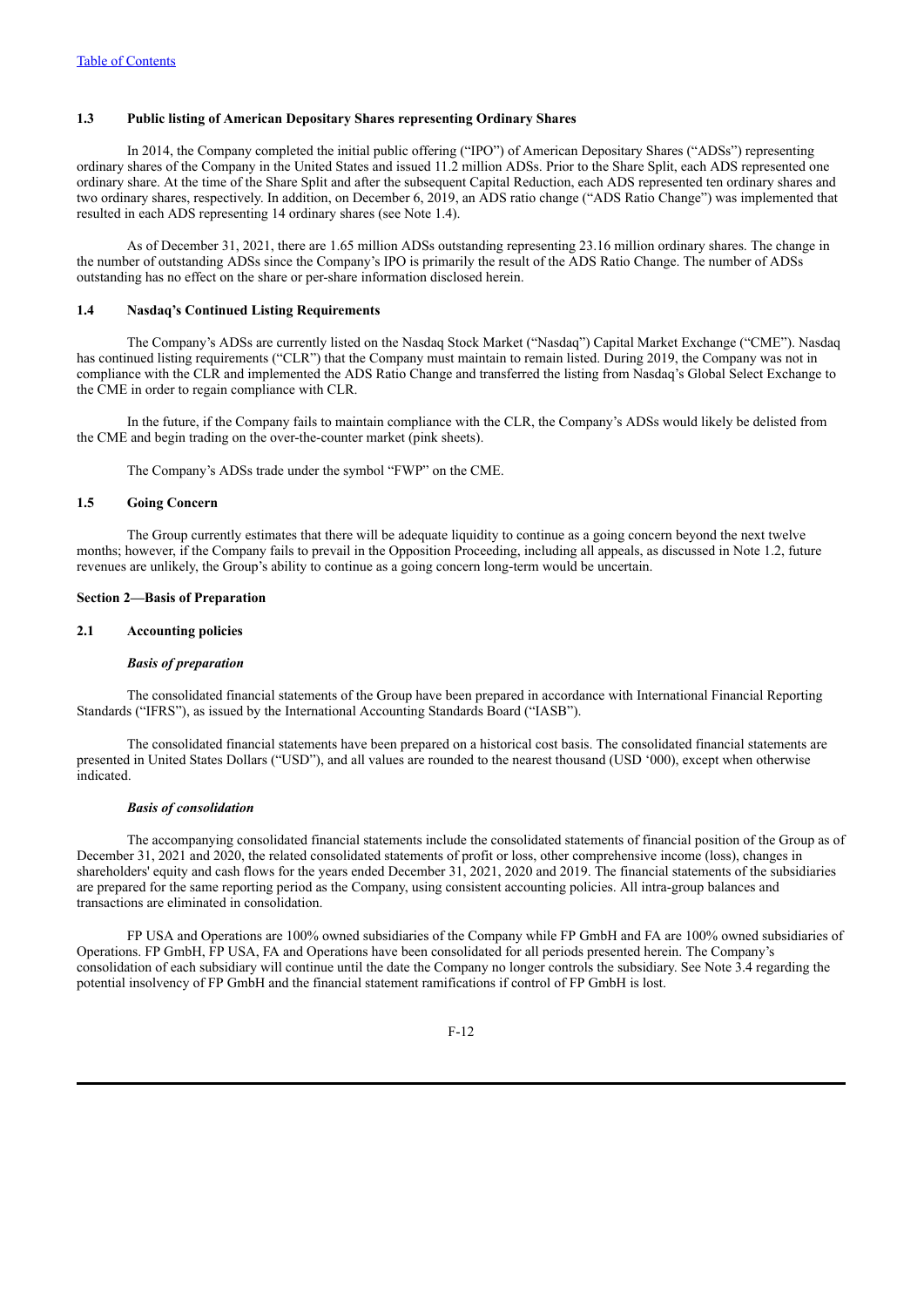In order to reduce costs, the liquidation of FP GmbH was initiated on January 29, 2020; however, the liquidation of FP GmbH cannot be completed until the conclusion of the ongoing income tax audit of FP GmbH's tax filings that is being conducted by the German tax authorities. The liquidation of FP GmbH was initiated before the income tax audit in Germany concluded to accommodate a statutory waiting period in preparation for an abbreviated and efficient closure of FP GmbH's operations immediately after the conclusion of the income tax audit in Germany. As of December 31, 2021, after eliminating intercompany balances, FP GmbH's statement of financial position primarily consist of cash holdings of 200,000 EUR (\$227,000 based on the December 31, 2021 exchange rate) and current liabilities of 23,000 EUR (\$26,000 based on the December 31, 2021 exchange rate). FP GmbH has no contractual commitments, and the only contingencies of FP GmbH relate to the income tax audit in Germany and the potential insolvency that are discussed in more detail in Note 3.4.

#### *Translation from functional currencies to presentation currency*

The Group's consolidated financial statements are presented in USD, which is not the functional currency of the Company. The Group's financial statements are presented in USD as the result of the Company publicly listing the ADSs in the United States (see Notes 1.3 and 1.4). The Company, Operations and FA's functional currency is the DKK, FP GmbH's functional currency is the EUR and FP USA's functional currency is the USD.

When translating to the presentation currency for entities with a functional currency different from the USD, their assets and liabilities are translated to USD using the closing rate as of the date of the statements of financial position while income and expense items for each statement presenting profit or loss and other comprehensive income are translated into USD at an average exchange rate for the period. Exchange differences arising from such translation are recognized directly in other comprehensive income (loss) and presented in a separate reserve in equity.

#### *Foreign currencies transactions and balances*

The Company and each of its subsidiaries determine their respective functional currency based on facts and circumstances and the technical requirements of IFRS. Items included in the financial statements of each entity are measured using the functional currency. Transactions in foreign currencies are initially recorded by the Group entities in their respective functional currency using the spot rate at the date the transaction first qualifies for recognition. Monetary assets and liabilities denominated in foreign currencies are translated at the functional currency spot rate at each reporting date. Differences arising on settlement or translation of monetary items denominated in foreign currency are recognized in the statement of profit or loss.

For each of the years ended December 31, 2021, 2020 and 2019, the amounts reflected as "Exchange rate gain (loss), net," within the consolidated statement of profit or loss include the following:

|                                       |                 | <b>Year Ended December 31.</b> |                 |  |  |
|---------------------------------------|-----------------|--------------------------------|-----------------|--|--|
|                                       | 2021            | 2020                           | 2019            |  |  |
|                                       | <b>USD '000</b> | $\textbf{USD}~^{\cdot}000$     | <b>USD '000</b> |  |  |
| Total foreign exchange rate gains     | 2.17'           | 21                             | 798             |  |  |
| Total foreign exchange rate losses    |                 | (2.991)                        | (39)            |  |  |
| Net foreign exchange rate gain (loss) | 2.170           | (2,970)                        | 759             |  |  |

#### *Revenue recognition*

The Group recognizes revenue in accordance with IFRS 15 *Revenue from Contracts with Customers* ("IFRS 15").The only contract that the Group is party to that is within the scope of IFRS 15 is the License Agreement.

The License Agreement provides for Biogen to remit to the Company royalties (as defined in Note 1.2) only if the Company is successful in the Opposition Proceeding, including all appeals, and provided that other conditions of the License Agreement are satisfied. Should the Company be entitled to receive royalties from Biogen in the future, such amounts will be recognized as revenue in the period the underlying sales occur. As described above, the Federal Circuit's final decision has ended the Interference Proceeding in favor of Biogen and as a result the Company will not receive royalties from Biogen based on Biogen's future net sales in the United States. If the Company is unsuccessful in the Opposition Proceeding and any appeals therefrom, or if the other conditions as defined in the License Agreement are not met, the Company would not be entitled to future royalties on Biogen's net sales outside the United States.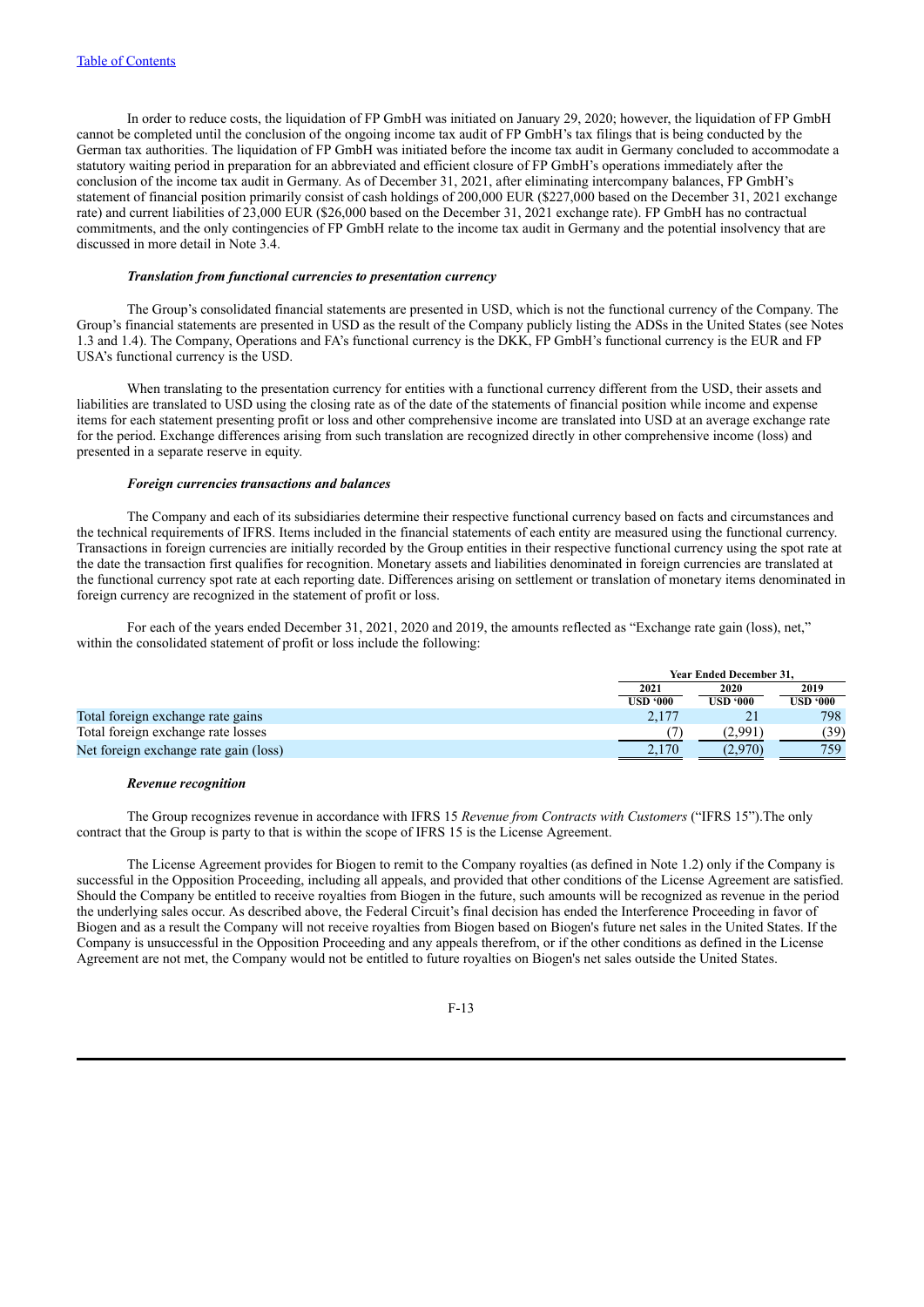For all periods presented herein, no royalties were due to the Group in accordance with the License Agreement.

#### *Share-based payments*

Employees, board members and consultants (who provide services similar to employees) of the Group have received remuneration in the form of equity settled awards whereby services are rendered as consideration for equity awards (warrants, deferred shares or options). The fair value of these equity-settled awards is determined at the date of grant resulting in a fixed fair value at grant date that is not adjusted for future changes in the fair value of the equity awards that may occur over the service period. Fair value of warrants and options is determined using the Black-Scholes model while fair value of deferred shares is determined as the fair value of the underlying shares less the present value of expected dividends.

The Company has never granted cash settled awards. Generally, equity awards have a term of six years with none exceeding ten years from the date of grant. Equity awards generally vest over a three to five-year service period and certain equity awards vest contingently on the occurrence of defined events.

The cost of share-based payments is recognized as an expense together with a corresponding increase in equity over the period in which the performance and/or service conditions are fulfilled. For equity instruments that are modified or replaced, the incremental value, if any, that results from the modification or replacement is recognized as an expense over the period in which performance and/or service conditions are fulfilled or immediately if there are no performance and/or service conditions to be fulfilled.

The fair value of equity-settled awards is reported as compensation expense pro rata over the service period to the extent such awards are estimated to vest. No cost is recognized for awards that do not ultimately vest.

#### *Leases*

The Group adopted IFRS 16 *Leasing* ("IFRS 16") effective January 1, 2019. IFRS 16 introduces a single lessee accounting model and requires a lessee to recognize assets and liabilities for all leases with a term of more than twelve months, unless the underlying asset is of low value. A lessee is required to recognize a right-of-use asset representing its right to use the underlying leased asset and a lease liability representing its obligation to make lease payments. In connection with the adoption of IFRS 16, the Group made a policy election to not recognize a right-of-use asset and lease liability for short-term leases and leases for which the underlying asset is of low value. As the result of this policy election, combined with the Group's leases being short-term, the accompanying consolidated statements of financial position do not reflect right-of-use assets or the corresponding lease liabilities in connection with the Group's leases. Lease payments are recognized within operating expenses on a straight-line basis over the lease term.

#### *Employee benefits*

Employee benefits are primarily made up of salaries, share-based payments, Group-provided health insurance and Group contributions to a defined employee contribution retirement plan. The cost of these benefits is recognized as expenses as services are delivered. The Group's contributions to the employee defined contribution retirement plan have not been material.

## *Operating Expenses in the Statement of Profit or Loss*

### *Research and development costs*

Research and development costs primarily comprise salary and related expenses, including share-based payment expense, license, patent and other intellectual property-related costs incurred in connection with patent claims and other intellectual property rights conducted at the patent registry offices (for example the United States Patent and Trademark Office ("USPTO"), the EPO or other country-specific patent registry offices), manufacturing costs of pre-commercial product used in research, clinical costs, and depreciation of equipment, to the extent that such costs are related to the Group's research and development activities. As discussed in Notes 1.1 and 1.2, the Group began winding-down development activities of FP187® in March 2017 and in early 2019, the Company announced that all development activities of DMF formulations, including FP187®, were being permanently discontinued. Accordingly, beginning in 2019, research and development costs primarily relate to intellectual property-related costs incurred in connection with patent claims and other intellectual property rights conducted at the patent registry offices as discussed herein.

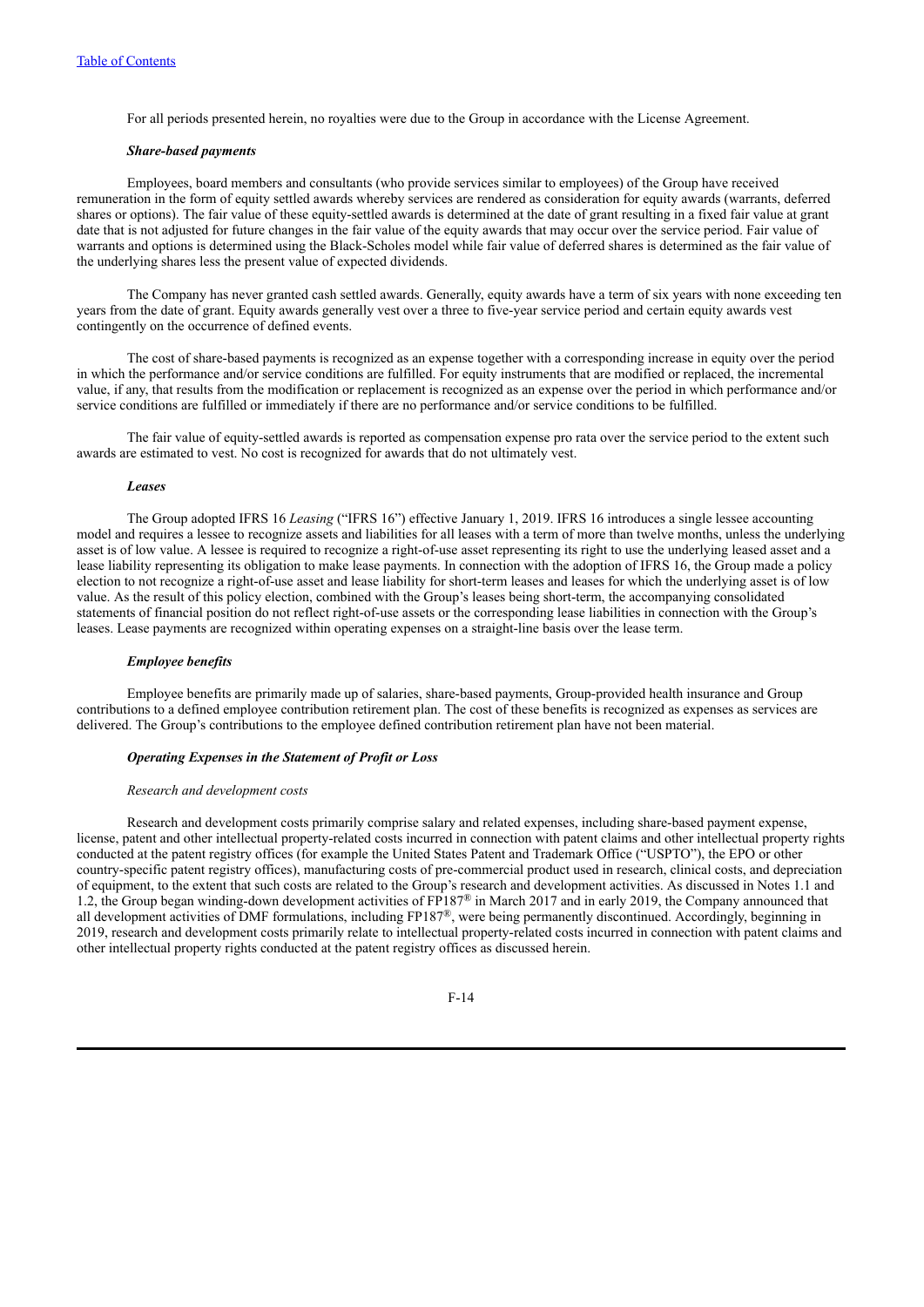If expenses incurred are associated with the Group's intellectual property-related activities carried out in the courts to protect, defend and enforce granted patent rights against third parties (excluding activities and proceedings conducted within the USPTO, EPO or other country-specific patent registry offices) ("Court Expenses") they are classified within general and administrative expenses. There were no Court Expenses incurred during the years ended December 31, 2021 and 2020. Court Expenses incurred during the year ended December 31, 2019 were immaterial.

## *General and administrative costs*

General and administrative costs relate to the administration of the Group and comprise salaries and related expenses, including share-based payment expense, investor relations, legal and accounting fees, other costs associated with our public listing of ADSs in the United States and depreciation of equipment, to the extent such expenses are related to the Group's administrative functions as well as Court Expenses.

#### *Current and deferred income taxes*

#### *Current income tax*

Tax assets and liabilities for the current period are measured at the amount expected to be recovered from or paid to the taxation authorities within one year from the date of the statement of financial position. The tax rates and tax laws used to compute the amount are those that are enacted or substantively enacted at the reporting date in the countries where the Group operates.

Management periodically evaluates positions taken in the tax returns with respect to situations in which applicable tax regulations are subject to interpretation or "uncertainty" and establishes provisions where appropriate. IFRIC 23 *Uncertainty over Income Tax Treatments* ("IFRIC 23") clarifies the recognition and measurement requirements in IAS 12 *Income Taxes* when there is uncertainty over income tax treatments. IFRIC 23 was adopted by the Group effective January 1, 2019. The adoption of IFRIC 23 had no effect on the Company's consolidated financial statements.

#### *Deferred income tax*

Deferred tax is provided based on temporary differences arising between the tax bases of assets and liabilities and their carrying amounts for financial reporting purposes at the reporting date. Deferred tax assets and liabilities are measured at the tax rates that are expected to apply in the year when the asset is realized, or the liability is settled, based on tax rates and tax laws that have been enacted or substantively enacted at the reporting date. Deferred tax assets are recognized to the extent that it is probable that taxable profit will be available in the future against which the deductible temporary differences, unused tax credits and unused tax losses can be utilized. Deferred tax assets and deferred tax liabilities of the same tax jurisdiction are offset if a legally enforceable right exists to set off.

The carrying amount of deferred tax assets is reviewed at each reporting date and reduced to the extent that it is no longer probable that sufficient taxable profit will be available to allow all or part of the deferred tax asset to be utilized. Unrecognized deferred tax assets are re-assessed at each reporting date and are recognized to the extent that it has become probable that future taxable profits will allow the deferred tax asset to be recovered.

Deferred tax relating to items recognized outside the profit or loss are recognized in correlation to the underlying transaction either in other comprehensive income or directly in equity.

#### *Equipment*

Equipment includes computers, office equipment and furniture. Equipment is reflected in the accompanying consolidated statements of financial position at cost net of accumulated depreciation. Depreciation expense has been calculated on a straight-line basis over the expected useful lives of the underlying assets. The residual values of equipment are not material. The useful life of and method of depreciation of equipment are reviewed by management at least annually or more often based on changes in facts or circumstances that may result and are adjusted prospectively as changes in accounting estimates.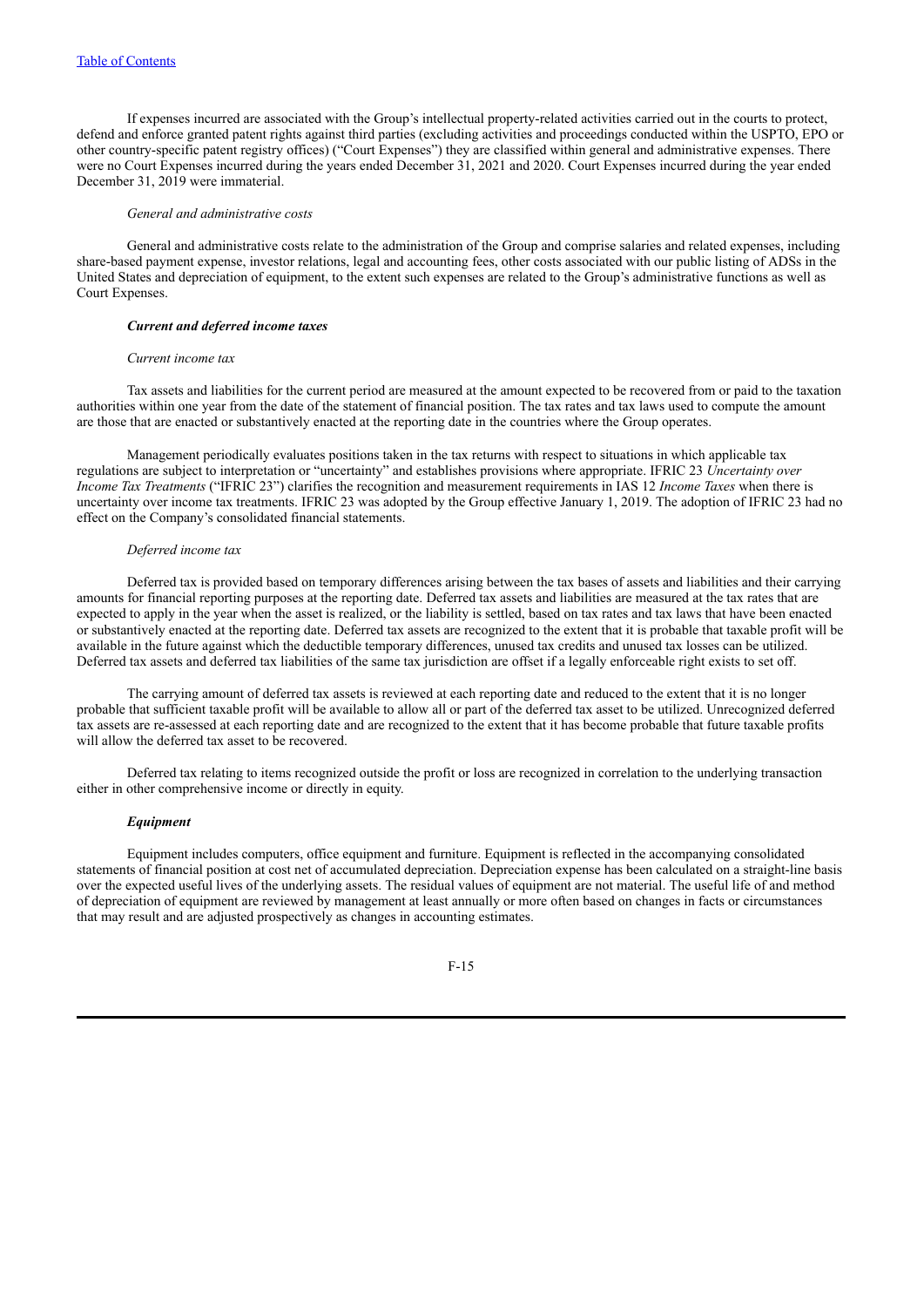As of December 31, 2021 and 2020, the Group held an insignificant amount of office equipment that had a net book value of zero. There was no depreciation expense in the years ended December 31, 2021 and 2020 and depreciation expense in the year ended December 31, 2019 was \$1,000.

### *Financial Instruments*

For all periods presented herein, the Group did not hold derivative financial instruments nor has there been a change in classification of a financial asset after initial recognition and measurements. Financial instruments are not acquired for trading or speculative purposes.

#### *Initial recognition and measurement*

The Group's financial assets are recognized initially at fair value. For financial assets acquired that will not be measured at fair value through profit or loss, the initial measure of fair value will include transaction costs.

#### *Subsequent measurement*

Financial assets are classified as either financial assets measured at amortized cost, measured at fair value through profit or loss or measured at fair value through other comprehensive income. The classification will depend on the facts and circumstances at the measurement date and the technical requirements of IFRS 9 *Financial Instruments* ("IFRS 9").

As of December 31, 2021 and 2020 and for each of the years ended December 31, 2021, 2020 and 2019, the only financial assets held by the Group were cash, cash equivalents and receivables. Cash and cash equivalents represent funds available on demand that are measured at amortized cost. Historically, the Group's receivables are due within a short period of time and the Group holds its receivables to collect contractual cash flows: accordingly, the fair value of receivables are based on the undiscounted amount due.

## *Financial asset impairment*

IFRS 9 requires the use of the expected credit loss model (the "Model") to determine the amount of credit losses. Under the Model, the Group calculates the allowance for losses on a discounted basis based on different default scenarios probability weighted. For each of the years ended December 31, 2021, 2020 and 2019, credit losses incurred by the Group were insignificant.

#### *Financial Liabilities*

The Group's financial liabilities for all periods presented herein include only trade payables. Trade payables relate to the Group's purchase of products and services from various vendors in the normal course of business with payment terms generally not exceeding 30 days. Trade payables are initially recognized at fair value and subsequently measured at amortized cost using the effective interest rate method in the event a vendor has provided extended payment terms to the Group. Historically none of the Group's vendors have provided extended payment terms and therefore the effective interest method has not been used.

#### *Consolidated statements of cash flow*

The consolidated statements of cash flows are presented using the indirect method. The consolidated statements of cash flows present cash flows resulting from operating activities, investing activities and financing activities, and the Group's cash and cash equivalents at the beginning and end of the year.

Operating cash flows primarily comprise before tax operating results adjusted for non-cash items, such as share-based compensation, changes in working capital and cash flows for taxes.

Investing cash flow activities represent changes in office lease security deposits.

Financing cash flow activities are comprised of proceeds from the exercise of equity awards and cash payments in connection with the repurchase of equity awards. See Note 3.3.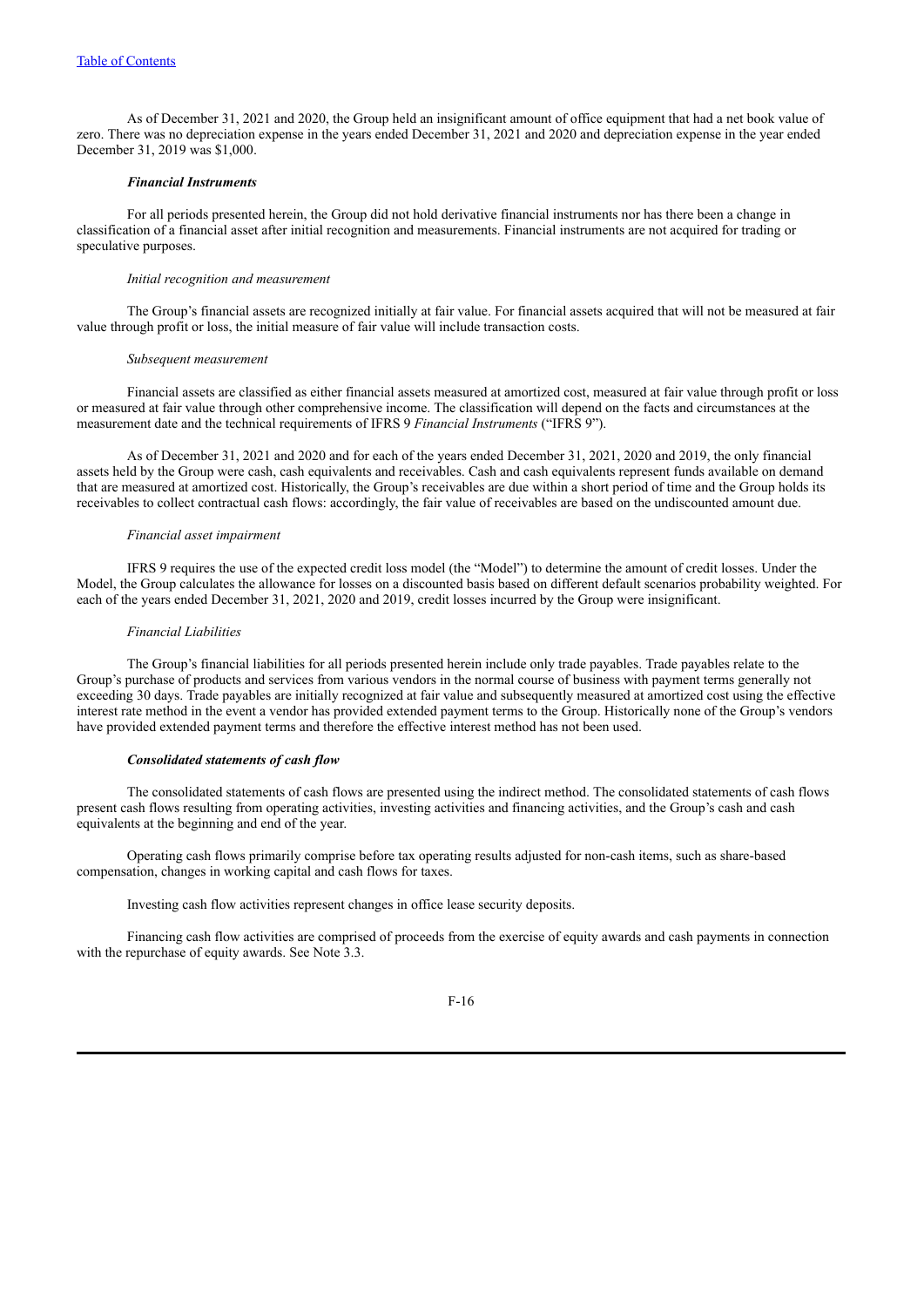Cash includes amounts available on demand. Cash equivalents includes short-term, highly liquid investments that are readily convertible to known amounts of cash and which are subject to an insignificant risk of change in value.

Cash inflows for interest income for each of the years ended December 31, 2021, 2020 and 2019 were of \$44,000, \$103,000 and \$317,000, respectively,

## **2.2 Significant accounting judgments, estimates and assumptions**

The preparation of the consolidated financial statements requires management to make judgments, estimates and assumptions (collectively, "Judgments") that affect the reported amounts of income, expenses, assets and liabilities, as well as the accompanying disclosures. Management bases its Judgments on the facts and circumstances known at the time the consolidated financial statements are prepared. In the future, if facts and circumstances change and/or new information becomes available, it is possible that these Judgments will need to be revised resulting in adjustments to the carrying value of Group's assets and liabilities. Any adjustment to the carrying value of the Group's assets or liabilities will affect the Group's operating results and such effect could be material.

For additional information regarding the Judgments that have the most significant impact on the consolidated financial statements of the Group, see the following:

| Intellectual property proceedings                                                                                | Note $1.2$ |
|------------------------------------------------------------------------------------------------------------------|------------|
| Income taxes including accounting for uncertainties over income tax treatment and the potential insolvency of FP |            |
| GmbH                                                                                                             | Note 3.4   |

## **2.3 New and amendments to accounting standards**

#### *Standards ef ective in 2021:*

The IASB issued a number of amendments to standards that became effective in 2021 (the "2021 Amendments"). None of the 2021 Amendments had an impact on the Group's financial statements.

#### *Standards issued but not yet ef ective:*

The IASB issued new standards, amendments to standards and interpretations that become effective on or after January 1, 2022 (collectively, the "New Standards"). None of the New Standards are currently expected to be relevant to or have a material effect on the Group's consolidated financial statements.

### **Section 3—Results for the Year**

## **3.1 Segment information**

For management purposes, the Group is managed and operated as one business unit, which is reflected in the organizational structure and internal reporting. No separate lines of business or separate business entities have been identified with respect to any product candidate or geographical market and no segment information is currently disclosed in the Group's internal reporting. Accordingly, it has been concluded that it is not relevant to include segment disclosures in the accompanying consolidated financial statements as the Group's business activities are not organized into business units, products or geographical areas.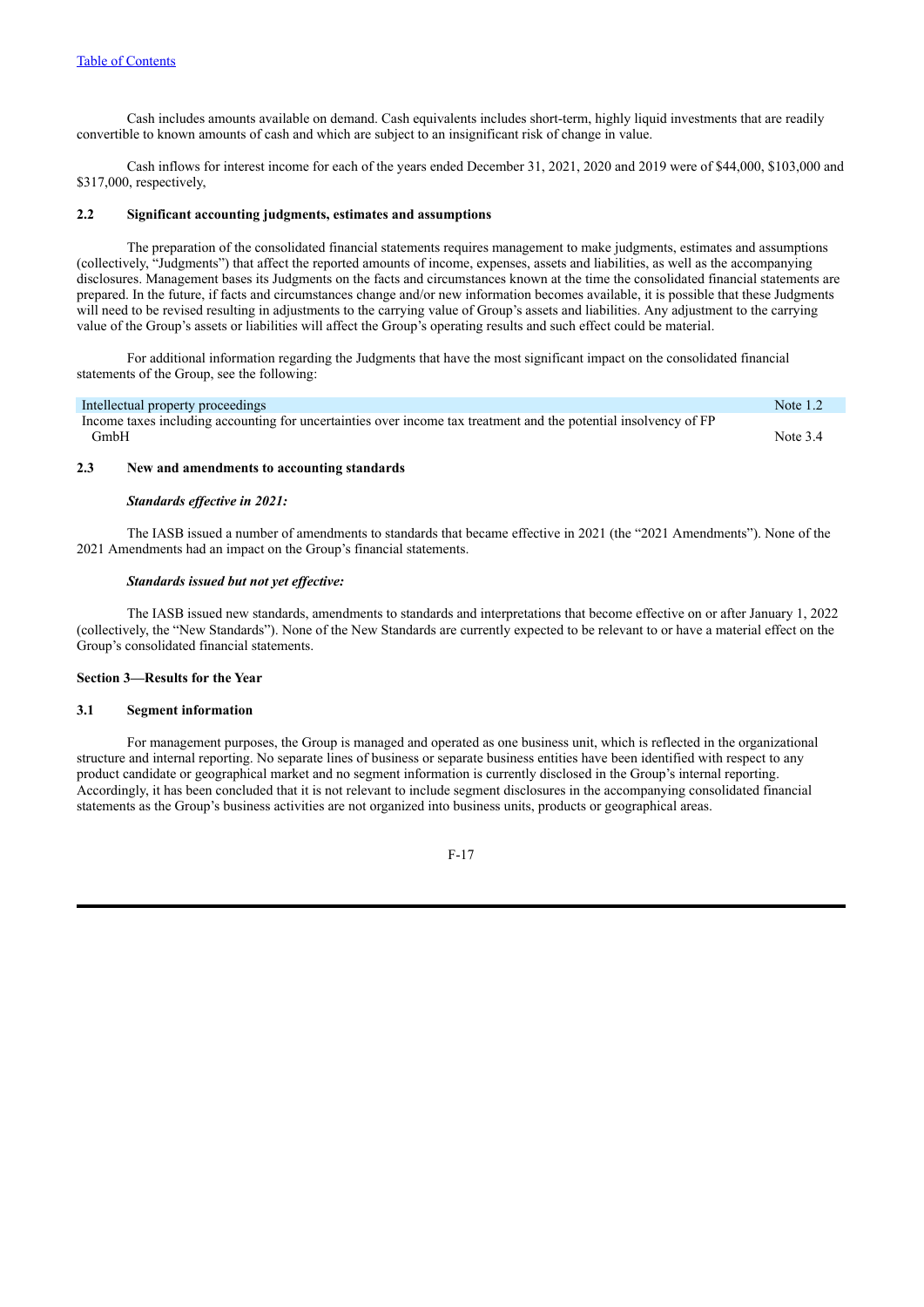## **3.2 Staff costs**

|                                                                         |                 | Year ended December 31, |                 |  |
|-------------------------------------------------------------------------|-----------------|-------------------------|-----------------|--|
|                                                                         | 2021            | <b>2020</b>             |                 |  |
|                                                                         |                 |                         |                 |  |
| Compensation to all personnel of the Group, including key management    | $\bf{USD}$ '000 | $\bf{USD}$ '000         | $\bf{USD}$ '000 |  |
| Wages and salaries $(a)$ $(b)$                                          | 858             | 852                     | 825             |  |
| Social taxes and benefits                                               | 31              | 39                      | 46              |  |
| Share-based payments (Note 3.3)                                         |                 | 334                     | 2,145           |  |
| Total                                                                   | 890             | 1,225                   | 3,016           |  |
| Staff costs are included in the statement of profit or loss as follows: |                 |                         |                 |  |
| Research and development costs                                          | 34              | 96                      | 664             |  |
| General and administrative costs                                        | 856             | 1,129                   | 2,352           |  |
| Total                                                                   | 890             | 1,225                   | 3,016           |  |
|                                                                         |                 |                         |                 |  |
| Compensation to key management personnel of the Group (b)               |                 |                         |                 |  |
| Wages and salaries (c)                                                  | 344             | 363                     | 324             |  |
| Share-based payments (Note 3.3)                                         |                 | 259                     | 1,266           |  |
| Total compensation paid to key management personnel                     | 345             | 622                     | 1,590           |  |

(a) As discussed in more detail in Note 3.3, certain amounts were paid to Group personnel that were deemed to be the repurchase of equity awards, accounted for as a reduction of shareholders' equity and excluded from the amounts disclosed herein. For each of the years ended December 31, 2020 and 2019, such amounts paid to Group personnel amounted to \$147,000 and \$354,000, respectively. There were no deemed repurchases of equity awards during the year ended December 31, 2021.

(b) Key management consists of the Company's Chief Executive Officer.

(c) As discussed in more detail in Note 3.3, during each of the years ended December 31, 2020 and 2019, certain amounts were paid to key management that were deemed to be the repurchase of equity awards, accounted for as a reduction of shareholders' equity and excluded from the amounts disclosed herein. For the years ended December 31, 2020 and 2019, such amounts paid to key management amounted to \$105,000 and \$253,000, respectively. There were no deemed repurchases of equity awards during the year ended December 31, 2021.

See Note 6.1 for compensation paid to the members of the Company's board of directors.

### **3.3 Share-based payment**

The Group has entered into various share-based payment arrangements through the granting of equity awards in the form of warrants, options or deferred shares (collectively, "equity awards") to employees, consultants (who provide services similar to employees), non-employee consultants and members of the board of directors. Equity awards have been granted under either the Company's 2014 Omnibus Equity Incentive Compensation Plan (the "Equity Plan") or outside the Equity Plan.

Outstanding warrants and options have exercise prices stated in DKK or USD. Equity awards that have exercise prices in DKK have been translated to USD. Per share amounts in DKK have been updated as the result of changes in exchange rates. Accordingly, the information reported herein may differ from the amounts previously reported.

Prior to the Share Split, each ADS represented one ordinary share. At the time of the Share Split and after the subsequent Capital Reduction, each ADS represented ten ordinary shares and two ordinary shares, respectively. On December 6, 2019, a further ADS ratio change was implemented, which resulted in each ADS representing 14 ordinary shares (see Notes 1.3 and 1.4). The per share amounts disclosed herein are based on one ordinary share and therefore, the ADS ratio has no effect on the amounts disclosed herein.

The terms of the Equity Plan provide for the board of directors, or a committee appointed by the board of directors, to grant equity awards to employees, consultants and directors of the Group. The Equity Plan currently provides for the granting of an aggregate of 9.4 million ordinary shares. Awards can be in the form of ordinary shares, deferred shares, restricted shares or share options with terms and vesting conditions determined by the board of directors. The Equity Plan contains antidilution provisions in the event of a stock split or certain other corporate transactions. As of December 31, 2021, 8.5 million shares were available for grant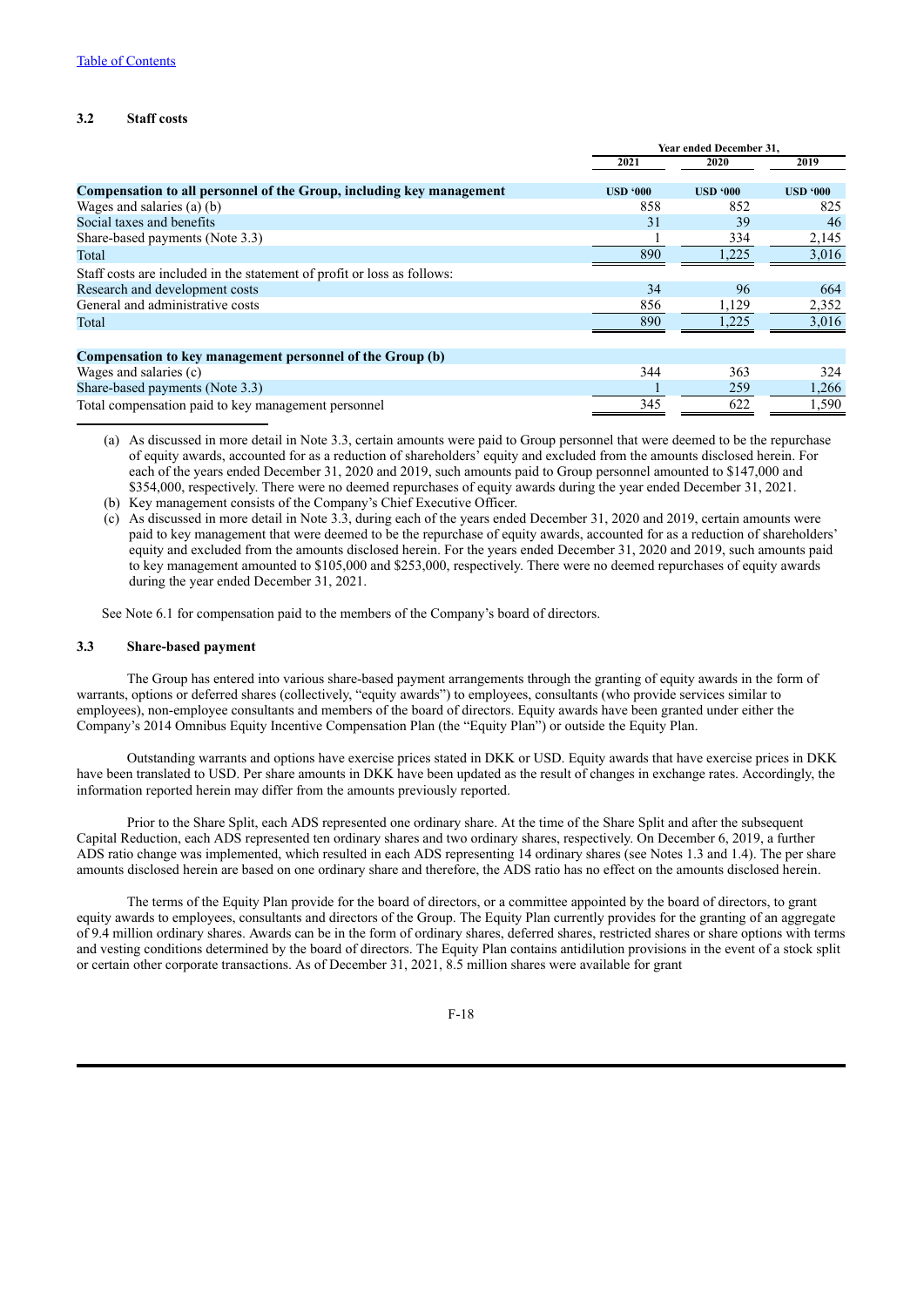under the Equity Plan. In addition, at December 31, 2021, under Danish Corporate Law, the board of directors has available for the future grant 2.1 million warrants and 17 million deferred shares (inclusive of the shares available for future grant under the Equity Plan).

During each of the years ended December 31, 2021 and 2020, no equity awards were granted or modified.

During the year ended December 31, 2021, a total of 1.8 million warrants were exercised yielding proceeds to the Company of \$3,000. The fair value of an ordinary share of the Company on the date of exercise was \$0.49.

In May 2020, equity awards representing a total of 1.4 million ordinary shares, including 194,000 deferred shares, were exercised yielding proceeds to the Company of \$2,000. The fair value of an ordinary share of the Company on the date of exercise was \$0.47.

In April 2019, an option to purchase 7,200 ordinary shares (the "2019 Option") was granted to one employee at an exercise price of \$0.60 per share. The 2019 Option vests monthly over 36 months commencing on April 1, 2019.; however, the 2019 Option contains a provision whereby the holder cannot exercise prior to a defined date. Vesting and the exercise period are accelerated in the event there is a change in control, as defined in the award agreement. The terms of the 2019 Option include antidilution protection to the holder in the event there is a distribution to the shareholders as defined in the underlying award agreement. The 2019 Option expires on April 1, 2025. At the date of grant, the aggregate fair value of the 2019 Option was not material.

In June 2017, the Company granted options to purchase 1.7 million ordinary shares (the "June 2017 Options"), including an option to purchase 600,000 ordinary shares that was granted to the Company's Chief Executive Officer and options to purchase an aggregate of 150,000 ordinary shares that were granted to members of the Company's Board of Directors, that had an exercise price of \$2.04. Vesting occurred monthly over 36 months commencing on June 1, 2017; however, each award contains a provision whereby the option holder cannot exercise prior to a defined date. Vesting and/or exercise periods are accelerated under certain defined situations, including a change in control. The terms of the June 2017 Options include antidilution protection to the holders in the event there is a distribution to the Company's shareholders as defined in the underlying award agreements. As a result of the Capital Reduction and the antidilution protection, the exercise price of the June 2017 Options was decreased to the nominal value of an ordinary share and the holders were due a total cash payment of 1.9 million EUR (\$2.2 million based on the December 31, 2017 exchange rate) (referred to as the "June 2017 Award Adjustment"). The cash payments due in accordance with the June 2017 Award Adjustment were payable to the holders, pro rata, over the vesting period that ended on May 31, 2020.

The table below summarizes the amount paid in EUR (and the USD equivalent) during each of the years ended December 31, 2020 and 2019 to the holders of the June 2017 Options as provided for by the June 2017 Award Adjustment. There were no payments due to the holders of the June 2017 Options during the year ended December 31, 2021.

|                                                                 | <b>Year Ended December 31.</b> |                 |  |
|-----------------------------------------------------------------|--------------------------------|-----------------|--|
|                                                                 | 2020                           | 2019            |  |
|                                                                 | <b>EUR '000</b>                | <b>EUR '000</b> |  |
| Total paid in EUR in accordance with June 2017 Award Adjustment | 248                            | 596             |  |
|                                                                 | <b>USD '000</b>                | USD '000-       |  |
| USD equivalent converted at the prevailing conversion rate      | 278                            | 670             |  |

The June 2017 Options became fully vested on May 31, 2020 and the Company remitted the full amount due to the holders of the June 2017 Options in accordance with the June 2017 Award Adjustment during the three-year period that ended on May 31, 2020. Since the terms of the June 2017 Option award agreements contain antidilution provisions, payments made to the holders as the result of such terms have been treated as a repurchase of equity awards and accounted for as a reduction to shareholders' equity. The June 2017 Options expire six years from the date of grant. At the date of grant, the aggregate fair value of the June 2017 Options totaled \$8.9 million.

In June 2017, the Company granted 180,000 deferred shares (the "June 2017 Deferred Shares"), including 90,000 deferred shares granted to the Company's Chief Executive Officer. Subject to meeting defined employment provisions, 100,000 of the June 2017 Deferred Shares, including 50,000 held by the Company's Chief Executive Officer, would have vested in the event there would have been a successful outcome of the Interference Proceeding, as defined in the award agreements. The balance of the June 2017 Deferred Shares vest in the event there is a successful outcome of the Opposition Proceeding as defined in the award agreements. The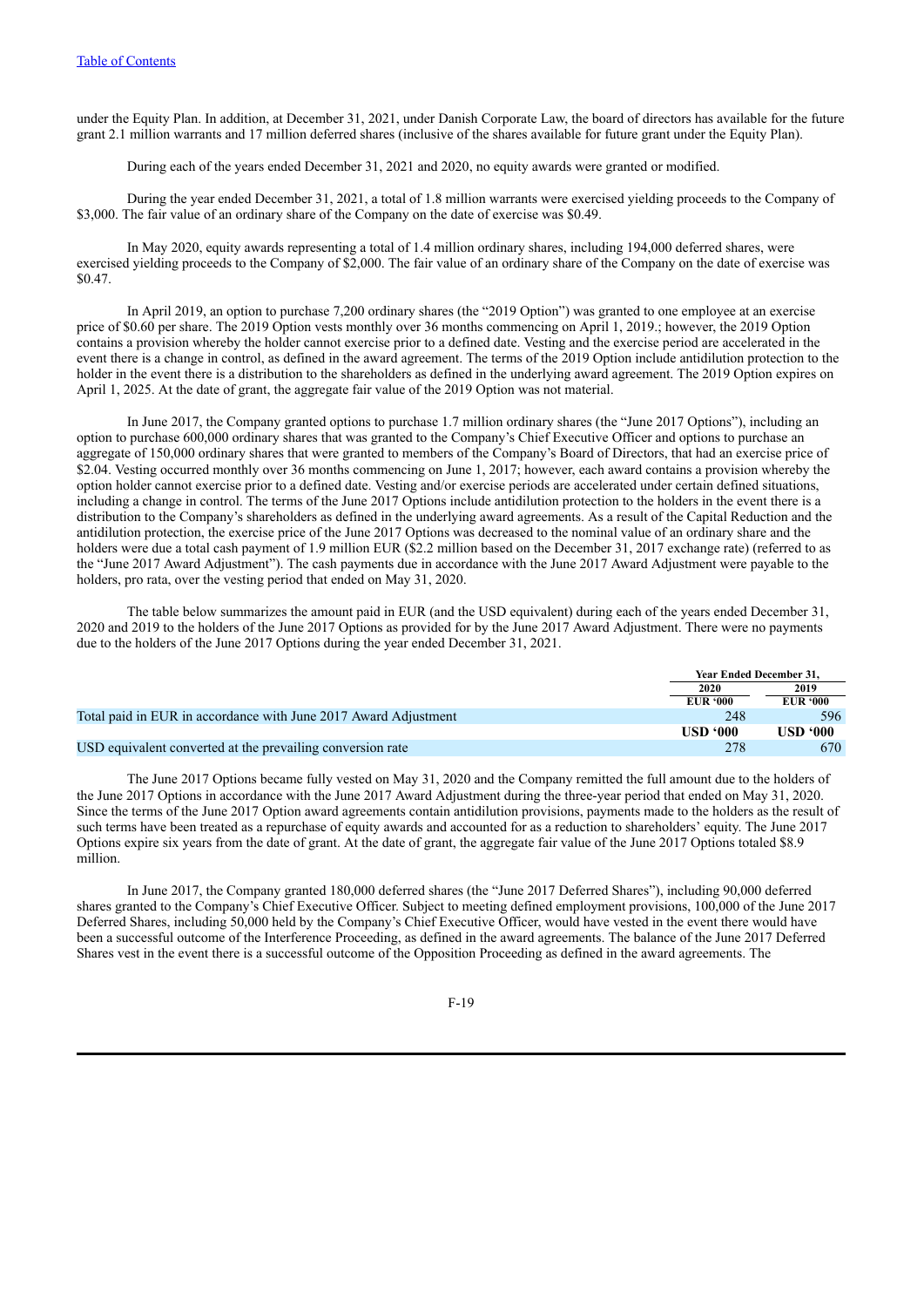deferred shares that vest in the event there is a successful outcome to the Interference Proceeding expire five years from the date of grant, or earlier, in the event of an unsuccessful outcome in the Interference Proceeding, while the remaining deferred shares expire five years from date of grant, or earlier, in the event of an unsuccessful outcome of the Opposition Proceeding. At the date of grant, the aggregate fair value of the June 2017 Deferred Shares totaled \$1.8 million. The fair value of the June 2017 Deferred Shares will be recognized as an expense within the statement of profit or loss only if such deferred shares vest. In addition, the award agreements underlying the June 2017 Deferred Shares contain provisions similar to the antidilution provisions included in the June 2017 Options. Accordingly, the antidilution provisions would have obligated the Company to remit an aggregate of 1.7 million EUR (\$2.0 million based on the December 31, 2021 exchange rate) to the holders, payable upon vesting, if all the June 2017 Deferred Shares had vested. As a result of the unsuccessful outcome of the Interference Proceeding, as discussed in Note 1.2, 100,000 deferred shares expired on January 9, 2019 when the Federal Circuit's decision became final. As of December 31, 2021, there are 80,000 June 2017 Deferred Shares outstanding. In the event that the 80,000 June 2017 Deferred Shares vest, the Company would recognize an expense of 5.4 million DKK (\$830,000 based on the December 31, 2021 exchange rate). The potential antidilution payment due to the holders of the June 2017 Deferred Shares should the Company be successful in the Opposition Proceeding, as defined, totals 777,000 EUR (\$881,000 based on the December 31, 2021 exchange rate).

During the year ended December 31, 2015, a total of 5 million stock options were granted to non-employee consultants of the Group ("Consultant Options"). 2.5 million Consultant Options had an exercise price of \$2.83 and the balance had an exercise price of \$14.13. The Consultant Options expired on May 15, 2020.The total expense recognized in connection with the Consultant Options during each of the years ended December 31, 2020 and 2019 was immaterial.

The table below summarizes the activity for each of the years ended December 31, 2021, 2020 and 2019 for equity awards in the form of options and warrants and the weighted average exercise price ("WAEP"):

|                                      | <b>Share Options and Warrants</b>              |                                                           |                                                    |                             |   |      |
|--------------------------------------|------------------------------------------------|-----------------------------------------------------------|----------------------------------------------------|-----------------------------|---|------|
|                                      | Key<br>Management<br>Personnel (a)<br>No. '000 | <b>Employees</b><br>and<br><b>Consultants</b><br>No. '000 | Non-<br>Employee<br><b>Consultants</b><br>No. '000 | Total<br>Awards<br>No. '000 |   | WAEP |
| Outstanding at January 1, 2019       | 3.740                                          | 4.244                                                     | 4,996                                              | 12,980                      |   | 3.77 |
| Granted                              |                                                |                                                           |                                                    |                             | S | 0.60 |
| Expired                              |                                                | (89)                                                      |                                                    | (89)                        |   | Nil  |
| Outstanding at December 31, 2019     | 3,740                                          | 4,162                                                     | 4,996                                              | 12,898                      |   | 3.80 |
| Exercised                            | (379)                                          | (840)                                                     |                                                    | (1,219)                     |   | Nil  |
| Expired or forfeited                 |                                                | (241)                                                     | (4,996)                                            | (5,237)                     |   | 8.10 |
| Outstanding at December 31, 2020     | 3,361                                          | 3,081                                                     |                                                    | 6,442                       |   | 1.02 |
| Exercised                            | (846)                                          | (931)                                                     |                                                    | (1,777)                     |   | Nil  |
| Expired                              | (850)                                          | (804)                                                     |                                                    | (1,654)                     |   | 3.78 |
| Outstanding at December 31, 2021 (b) | .665                                           | 1,346                                                     |                                                    | 3,011                       |   | 0.09 |
| Exercisable at December 31, 2021     | 1.665                                          | 1,345                                                     |                                                    | 3,010                       |   |      |

(a) Includes current and former key management and current and former members of the board of directors.

(b) See Note 6.3 regarding 687,000 options and warrants that were exercised subsequent to December 31, 2021.

The weighted average remaining contractual life of equity awards in the form of options and warrants outstanding as of December 31, 2021, 2020 and 2019 was 1.2 years, 1.2 years and 1.4 years, respectively.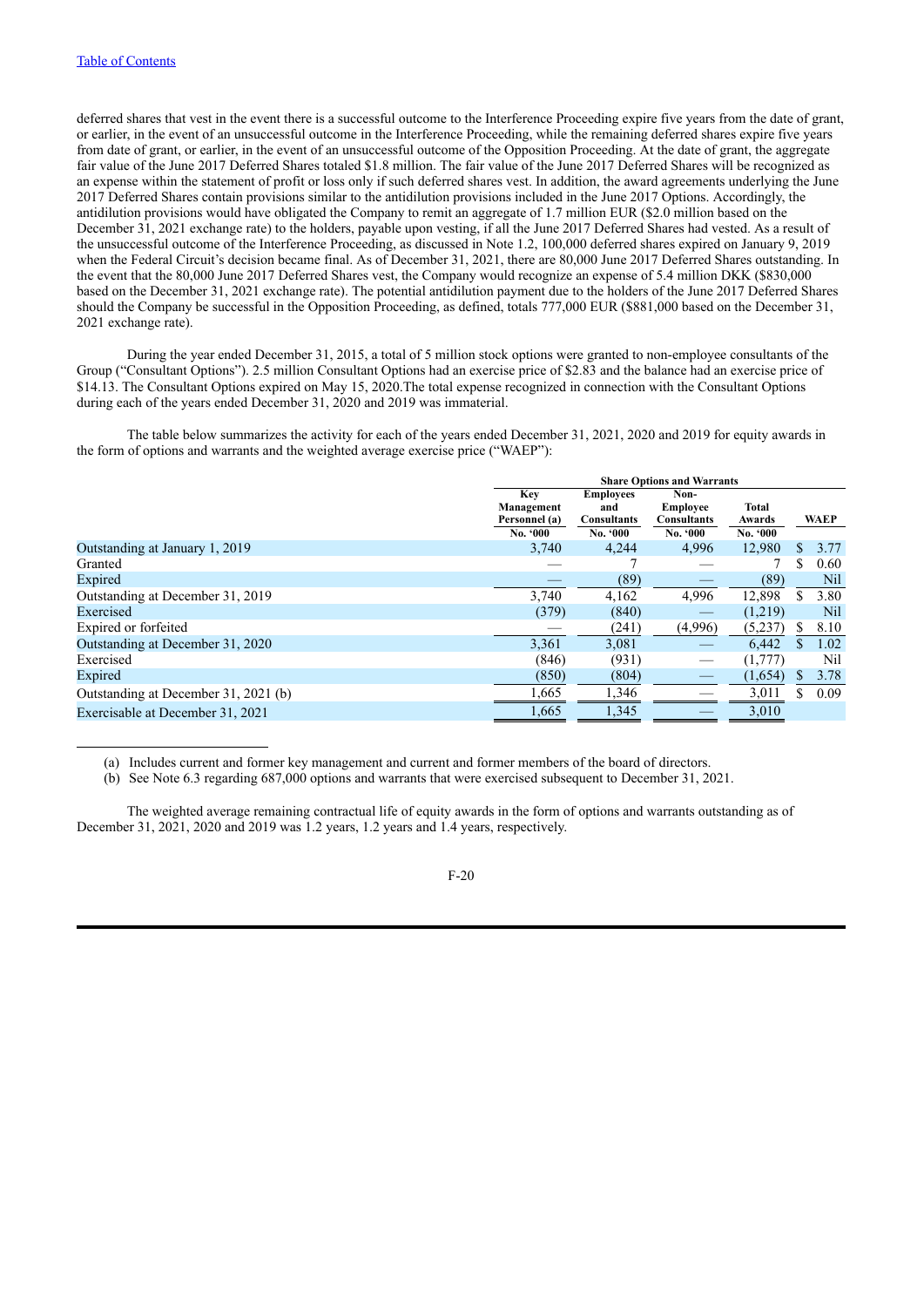The table below summarizes the range of exercise prices, after converting, where applicable, exercise prices that are stated in DKK to USD, for outstanding equity awards in the form of options and warrants as of December 31, 2021, 2020 and 2019.

|                                      |          | As of December 31, |          |
|--------------------------------------|----------|--------------------|----------|
| Range of exercise prices (per share) | 2021     | <b>2020</b>        | 2019     |
|                                      | No. '000 | No. '000           | No. '000 |
| \$0.0015                             | 2,884    | 4,910              | 6,318    |
| \$0.60 to \$1.26                     |          | 141                | 193      |
| \$2.24 to \$2.83                     | 120      | 120                | 2,618    |
| \$3.77                               |          | 674                | 674      |
| \$4.51 to \$6.92                     |          | 597                | 597      |
| \$14.13                              |          |                    | 2,498    |
| Total                                | 3,011    | 6.442              | 12,898   |

The table below summarize the inputs to the model used to value equity awards as well as the average fair value per option awarded during the year ended December 31, 2019. The tables for each of the years ended December 31, 2021 and 2020 have been intentionally omitted as there were no equity awards valued during each of the respective years.

| Year ended December 31, 2019                     |                      |
|--------------------------------------------------|----------------------|
| Dividend yield $(\% )$                           | Zero                 |
| Expected volatility $(\%)$                       | 85                   |
| Risk-free interest rate $(\%)$                   | 2.3                  |
| Expected life of the equity award (years)        |                      |
| Share price                                      | $0.60$ USD           |
| Exercise price                                   | $0.60$ USD           |
| Model used                                       | <b>Black-Scholes</b> |
| Basis for determination of share price           | Quote on Nasdaq      |
| Average fair value per option or warrant granted | 0.33 USD             |
|                                                  |                      |

The table below summarizes the deferred share activity for each of the years ended December 31, 2020 and 2019:

|                                                       |                   | <b>Deferred Shares</b>  |              |  |
|-------------------------------------------------------|-------------------|-------------------------|--------------|--|
|                                                       | Kev<br>Management | <b>Employees</b><br>and | <b>Total</b> |  |
|                                                       | Personnel (a)     | <b>Consultants</b>      | Awards       |  |
|                                                       | No. '000          | No. '000                | No. '000     |  |
| Outstanding at January 1, 2019                        | 406               | 294                     | 700-         |  |
| Forfeited                                             | (50)              | (50)                    | (100)        |  |
| Outstanding at December 31, 2019                      | 356               | 244                     | 600          |  |
| Exercised                                             |                   | (194)                   | (194)        |  |
| Outstanding at December 31, 2021 and 2020 (b) (c) (d) | 356               | 50                      | 406          |  |
| Exercisable at December 31, 2021                      | 316               |                         | 326          |  |
|                                                       |                   |                         |              |  |

(a) Includes current and former key management and current and former members of the board of directors. Also see Note 6.1.

(b) There were no deferred shares issued, exercised or forfeited during the year ended December 31, 2021

(c) At December 31, 2021, each deferred share had an exercise price of 0.01 DKK or \$0.0015 based on the December 31, 2021 exchange rate.

(d) See Note 6.3 regarding 326,000 deferred shares that were exercised subsequent to December 31, 2021.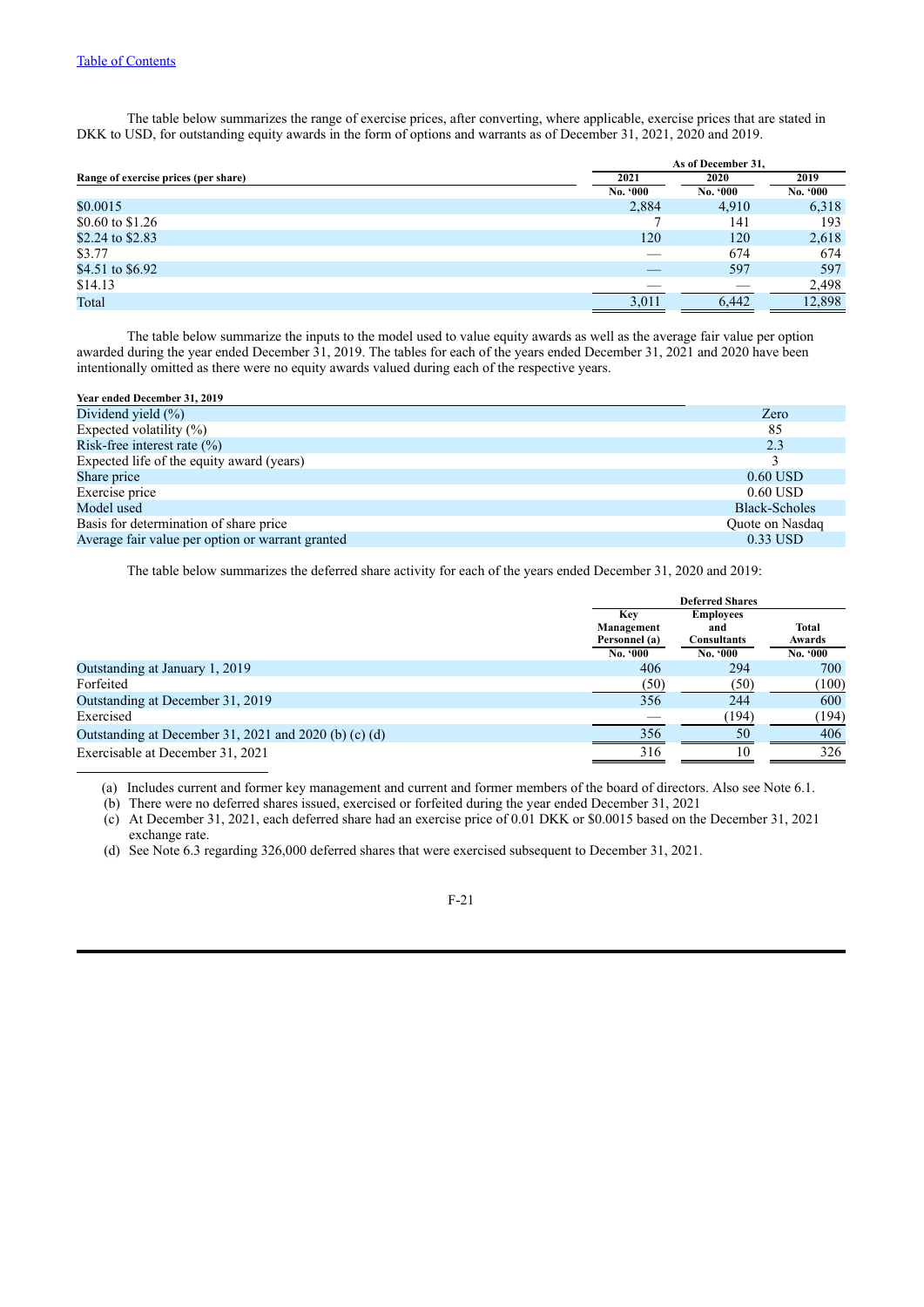Share-based compensation expense included within operating results for each of the years ended December 31, 2021, 2020 and 2019 is as follows:

|                                  |                 | <b>Year Ended December 31,</b> |                 |  |
|----------------------------------|-----------------|--------------------------------|-----------------|--|
|                                  | 2021            | 2020                           | 2019            |  |
|                                  | <b>USD '000</b> | <b>USD '000</b>                | <b>USD '000</b> |  |
| Research and development costs   |                 |                                | 625             |  |
| General and administrative costs |                 | $27^{\circ}$                   | .520            |  |
| Total                            |                 | 334                            | 2.145           |  |

#### **3.4 Income tax**

For each of the years ended December 31, 2021, 2020 and 2019, the Group has incurred losses and the Group's ability to generate taxable profits in the future is highly uncertain; therefore, temporary differences that will be available to offset taxable profits do not meet the criteria for financial statement recognition and therefore the related deferred tax assets have not been recognized. Accordingly, the accompanying consolidated financial statements do not reflect a tax benefit in each of the years ended December 31, 2021, 2020 and 2019.

The income tax benefit (expense) recorded for the years ended December 31, 2021, 2020 and 2019 is reconciled as follows:

|                                                            | 2021<br><b>USD '000</b> | 2020<br><b>USD '000</b> | 2019<br><b>USD '000</b> |
|------------------------------------------------------------|-------------------------|-------------------------|-------------------------|
| Loss before tax                                            | (1,892)                 | (6, 449)                | (4,221)                 |
| Tax benefit at the Company's statutory income tax rate (1) | 416                     | 1.419                   | 929                     |
| Adjustments:                                               |                         |                         |                         |
| Non-deductible expenses for tax purposes                   | (62)                    | (6)                     |                         |
| Effect of higher tax rate in Germany (2)                   |                         | (6)                     | (6)                     |
| Unrecognized deferred tax assets                           | (347)                   | (1,407)                 | (923)                   |
| Amount reported in the statement of profit or loss         |                         |                         |                         |
| Effective tax rate                                         | $0.0\%$                 | $0.0\%$                 | $0.0\%$                 |

(1) The statutory Danish tax rate for each of the years presented is 22%.

(2) The statutory German tax rate for each of the years presented is 31.9%.

For Danish and United States tax purposes, FP USA does not conduct a trade or business and is therefore deemed to be a disregarded entity ("Disregarded Entity"). Accordingly, FP USA is not subject to income taxes in the United States.

The income tax receivable at December 31, 2020 of \$196,000 is related to the Company's Danish tax return for the year ended December 31, 2017. Such amount was received during the year ended December 31, 2021.

#### **Deferred Tax**

The unrecognized deferred tax assets at December 31, 2021 and 2020 are as follows:

|                                       | 2021            | 2020            |
|---------------------------------------|-----------------|-----------------|
|                                       | <b>USD '000</b> | <b>USD '000</b> |
| Tax effect of tax loss carry forwards | 7,893           | 7.997           |
| Share-based payments                  | 300             | 480             |
| Other                                 |                 | $\mathbf{r}$    |
| Unrecognized deferred tax assets      | 8.200           | 8.484           |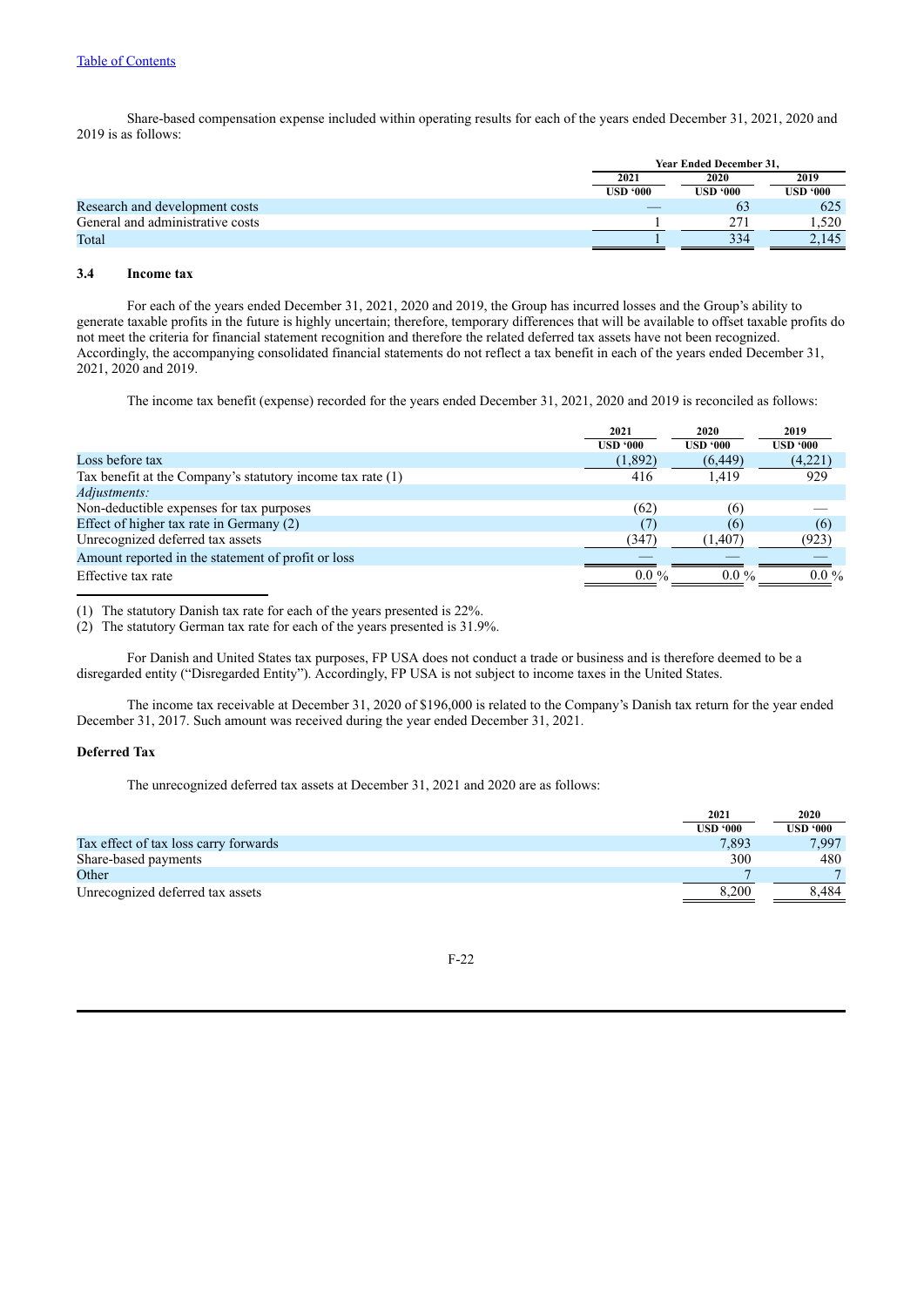The Group has the following unrecognized deductible temporary differences as of December 31, 2021, 2020 and 2019:

|                                                            |                 | Denmark         |                 |                 | Germany         |                 |
|------------------------------------------------------------|-----------------|-----------------|-----------------|-----------------|-----------------|-----------------|
|                                                            | 2021            | <b>2020</b>     | 2019            | 2021            | <b>2020</b>     | 2019            |
|                                                            | $USD \cdot 000$ | <b>USD '000</b> | <b>USD '000</b> | <b>USD '000</b> | <b>USD '000</b> | <b>USD '000</b> |
| Unused tax losses                                          | 16.357          | 15.091          | 6.768           | 13.449          | 14.646          | 13.409          |
| Other temporary differences primarily share-based payments | .396            | 2.215           | 2,896           |                 |                 |                 |

The Danish and German tax loss carry forwards have no expiry date. For Danish tax purposes, the Company's ability to use tax loss carry forwards in any one year is limited to 100% of the first 8.8 million DKK (\$1.3 million based on the December 31, 2021 exchange rate) of taxable income plus 60% of taxable income above 8.8 million DKK. For German tax purposes, FP GmbH's ability to use tax loss carry forwards in any one year is limited to 100% of the first 1.0 million EUR (\$1.1 million based on the December 31, 2021 exchange rate) of taxable income plus 60% of taxable income above 1.0 million EUR. Other deductible temporary differences are not subject to any restrictions.

## **Joint Taxation Groups**

The Company, Operations and FA are part of a Danish joint taxation group ("Tax Group") with NB FP Investment General Partner ApS. The Company, Operations and FA are jointly and severally liable with NB FP Investment General Partner ApS for the Tax Group's Danish tax liabilities.

## **Significant Judgments**

The Group exercises judgments in evaluating the appropriateness of tax filing positions under applicable tax laws that may be complex and subjective. When exercising such judgments, Management consults with professional tax advisors when initially establishing tax filing positions and consults with professional tax advisors on a current basis in evaluating tax uncertainties as described further below.

The most significant judgement at December 31, 2021, is related to the income tax audit in Germany. As discussed in more detail below, management continues to believe that it is probable (i.e., more likely than not) that FP GmbH will not be required to pay additional income taxes to the German tax authorities upon the conclusion of the tax dispute with the German tax authorities. Accordingly, the Group has not recognized a provision in the accompanying consolidated financial statements related to the ongoing income tax audit in Germany. Management notes that such determination is inherently subjective and, if it is incorrect, then FP GmbH may need to pay additional income taxes, interest and/or penalties that could have a material negative effect on FP GmbH and the Company's consolidated financial position, operating results and cash holdings.

#### **Tax Uncertainties**

The Group's Danish, German and United States tax returns are subject to periodic audit by the local tax authorities. Such audits could result in the tax authorities disagreeing with the tax filing positions taken by the Group, which would expose the Group to additional taxes being assessed, including interest and penalties that could be material. The Group exercises significant judgment when determining tax filing positions. The tax rules and regulations are very complex and there can be no assurance that management's interpretation and application of these rules and regulations to determine tax filing positions will be accepted by the tax authorities. If the tax authorities reject a tax filing position taken by a Group company and the Group company is ultimately unsuccessful in defending such tax filing position, it would likely have a material adverse effect on the Group's financial position, operating results and cash holdings.

Periodically, there are intercompany cross-border transactions between Group companies. There is a risk that the tax authorities could impose additional taxable income or disallow the deductibility of expenses on intercompany cross-border transactions resulting in higher tax obligations in one or more tax jurisdictions. Management's experience has been that the tax authorities can be aggressive in taking positions that would increase taxable income and/or disallow deductible expenses. If the tax authorities are successful in increasing taxable income and/or disallowing deductible expenses in one or more jurisdictions, it would result in the Group experiencing a higher effective tax rate that could be material. Management consults with professional tax advisors when establishing tax filing positions in connection with intercompany cross-border transactions and believes that the tax filing positions taken are in accordance with tax regulations; however, there is always a risk that the tax authorities could disagree with the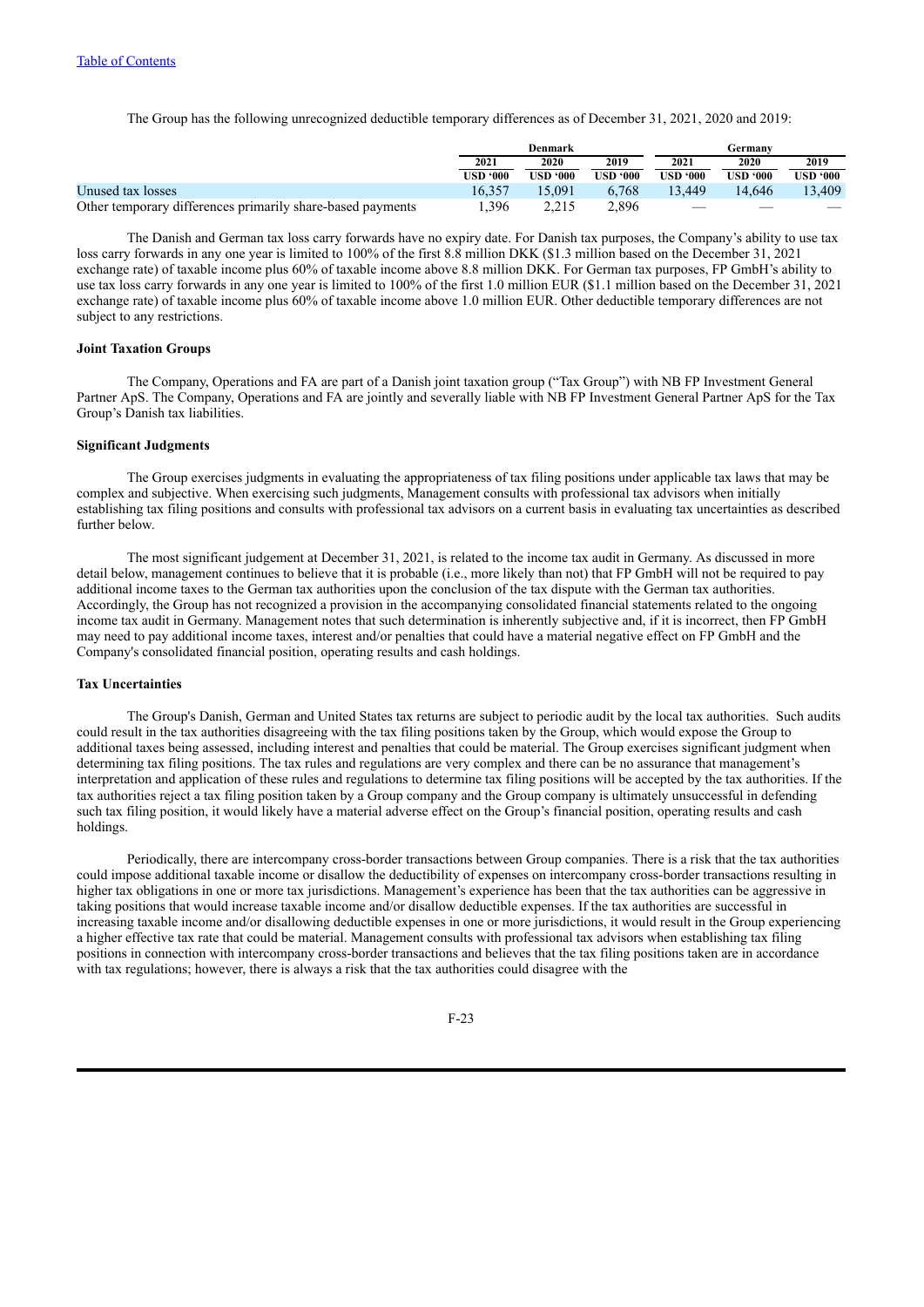tax filing positions taken resulting in additional taxes, interest and penalty becoming due and such amount could be material. See also "Income Tax Audits in Denmark and Germany" below.

The Company has taken the position that since FP USA meets the definition of a Disregarded Entity, it is not subject to United States federal or state income tax. In reaching this conclusion, significant judgment was used in evaluating the nature of the operations in the United States, the interpretation of the United States and Danish tax laws, and the income tax treaty between the United States and Denmark. Management consulted with professional tax advisors when establishing this tax filing position and believes that the tax filing positions taken in the United States and Denmark regarding FP USA are correct; however, there is always a risk that the United States or Danish tax authorities could disagree with the tax filing positions taken resulting in additional taxes, interest and penalty becoming due and such amount could be material.

During the year ended December 31, 2017, the Company made certain cash payments (the "Deduction") to equity award holders in accordance with amendments to the Company's Article of Association that were approved by the Company's shareholders and board of directors. The Company believes the Deduction, that totaled 36.2 million EUR (\$43.4 million based on the December 31, 2017 exchange rate), represents, for tax reporting purposes, compensation for services rendered to the Company and is tax deductible for Danish tax purposes in the year ended December 31, 2017. Management consulted with professional tax advisors when establishing this tax filing position and believes that the tax filing position taken with regards to the Deduction is in accordance with tax regulations and that appropriate tax provisions have been made in the accompanying financial statements; however, there is always a risk that the Danish authorities could disagree with the tax filing position taken resulting in additional taxes, interest and penalty becoming due and such amount could be material. There were similar cash payments made to equity award holders during the years ended December 31, 2020, 2019 and 2018 that totaled 248,000 EUR (\$278,000 based on the prevailing exchange rate on the date of the transaction), 596,000 EUR (\$670,000 based on the prevailing exchange rates on the dates of the transactions) and 650,000 EUR (\$761,000 based on the prevailing exchange rates on the dates of the transactions), respectively; however, the aggregate of such amounts are reflected herein as unrecognized deductible temporary differences and disclosed above as unused tax losses in Denmark.

As of December 31, 2021, the tax years that remain open for audit by the Danish, German, and United States tax authorities are as follows:

|                      | Years             |
|----------------------|-------------------|
| Denmark              | 2016 through 2021 |
| Germany              | 2013 through 2021 |
| <b>United States</b> | 2016 through 2021 |

#### *Income Tax Audits in Denmark and Germany*

The Danish and German tax authorities conducted a joint tax audit of the Group's Danish and German income tax returns covering multiple years through the year ended December 31, 2017. The joint tax audit focused primarily on one intercompany transaction that occurred in 2017 between the Company and FP GmbH (the "Transaction") to ensure the Transaction was conducted at fair value as determined in accordance with generally accepted arm's length principles applicable to taxing cross-border transactions. The Danish and German tax authorities were unable to reach agreement as to whether the Transaction was conducted at fair value and terminated the joint income tax audit in the second quarter of 2021.

As discussed in more detail below, the income tax audit in Denmark concluded with no changes proposed to the Group's Danish tax filings. The income tax audit in Germany is ongoing and the German tax authorities have indicated that they disagree with FP GmbH's determination of the fair value of the Transaction and have proposed a material increase in FP GmbH's 2017 taxable income.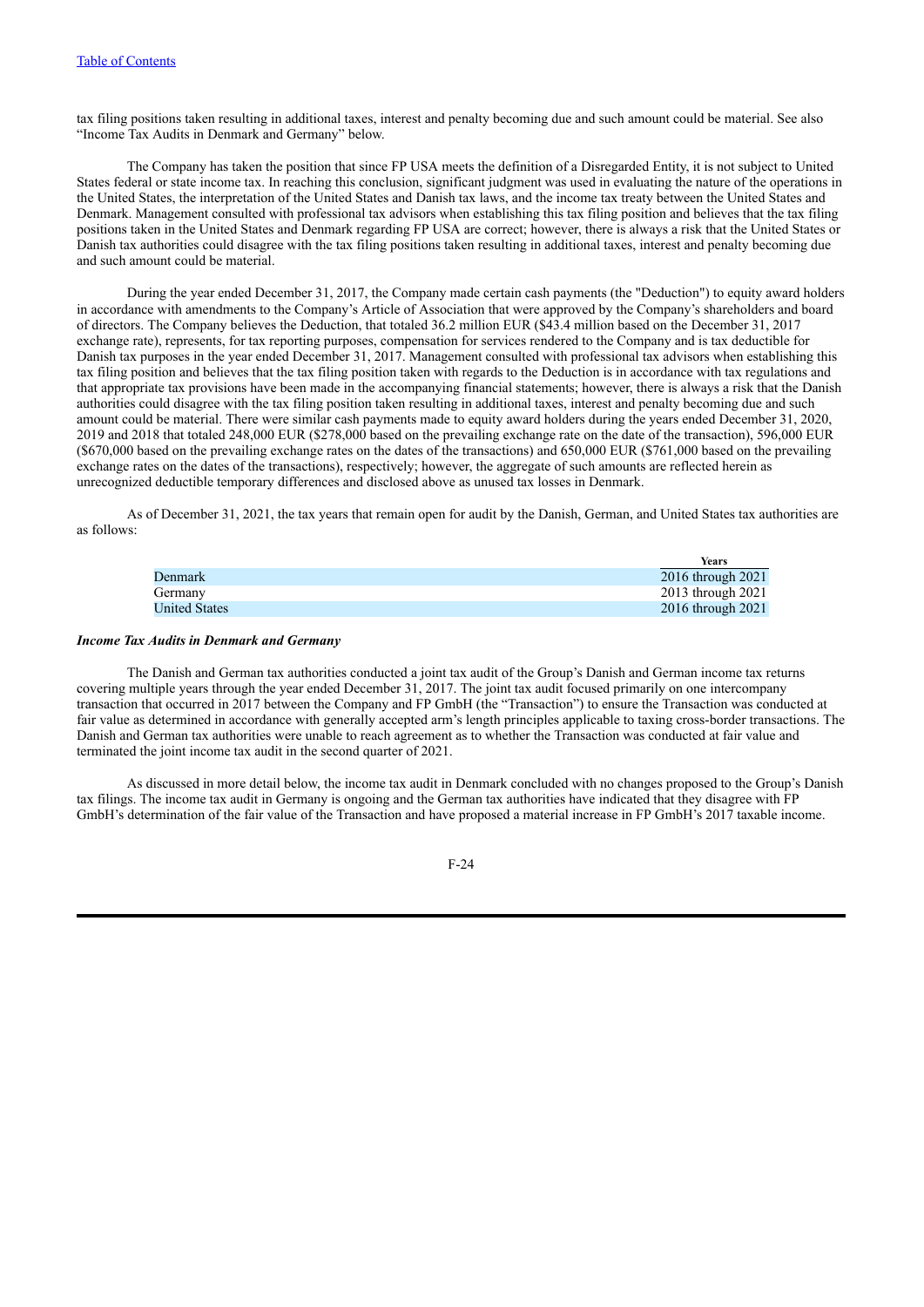## *Income Tax Audit in Germany*

On May 21, 2021, the German tax authorities issued a preliminary audit assessment (the "Preliminary Assessment") that proposed an increase to FP GmbH's 2017 taxable income of 265.0 million EUR to 312.1 million EUR (\$300.4 million and \$353.7 million, respectively, based on the December 31, 2021 exchange rate). The Preliminary Assessment alleged that the Transaction was not conducted at fair value. The Company and FP GmbH disagree with the positions taken by the German tax authorities and intend to vigorously defend that the Transaction was conducted at fair value, as determined in accordance with generally accepted arms' length principles, and no additional income taxes are due in Germany. FP GmbH, with assistance from the Group's tax advisors, submitted a formal response to the Preliminary Assessment arguing that the Transaction was conducted at fair value and why the Preliminary Assessment is incorrect. Management expects the German tax authorities will issue a final assessment, with few or no changes to the Preliminary Assessment, and levy a tax assessment against FP GmbH that is expected to be material to FP GmbH and the Group. It is uncertain when FP GmbH will receive the final tax assessment. Assuming FP GmbH's taxable income is increased by 265.0 million EUR and offset by FP GmbH's available net tax loss carryforwards of approximately 12 million EUR (\$13.4 million based on the December 31, 2021 exchange rate), using the German effective tax rate of 31.9%, and before any applicable interest and/or penalties, this would result in a tax levy of approximate 80.7 million EUR (\$91.6 million based on the December 31, 2021 exchange rate).

An increase of FP GmbH's 2017 taxable income in Germany as discussed above without a corresponding offset to the Group's 2017 Danish tax filing, would result in double taxation. Relief from double taxation can be obtained through entering into a Mutual Agreement Procedure ("MAP"), comprising a government-to-government dispute resolution mechanism, and/or a successful outcome from litigation against the German tax authorities. If relief is sought through a MAP, double taxation will be eliminated; however, there is no assurance that a MAP and/or litigation would eliminate a net increase in the Group's total income tax expense. A net increase in the Group's income tax expense could have a material negative effect on the Group's consolidated financial position, results of operations and cash holdings.

At the conclusion of a MAP and/or litigation, if the German tax authorities are successful in increasing FP GmbH's taxable income and if FP GmbH is unable to pay the related tax levy, the German tax authorities could commence litigation against the Company in Denmark to collect the outstanding balance of the tax levy. If such were to occur, it would likely be time consuming to resolve, very costly to the Company to defend, and could have a material negative effect on the Group's consolidated financial position, operating results and cash holdings.

Based on consultations with the Group's Danish and German tax advisors and after considering the facts and circumstances underlying the Transaction, the Group's supporting documentation for the Transaction, the arguments set forth in FP GmbH's response to the Preliminary Assessment, and the fact that the income tax audit in Denmark concluded with no changes proposed, management continues to believe that it is probable (i.e., more likely than not) that FP GmbH will not be required to pay additional income taxes to the German tax authorities upon the conclusion of a MAP and/or litigation against the German tax authorities. Accordingly, the Group has not recognized a provision related to the ongoing income tax audit in Germany at December 31, 2021. Management notes that such determination is inherently subjective and, if it is incorrect, then FP GmbH may need to pay a tax levy that could have a material negative effect on FP GmbH and the Company's consolidated financial position, operating results and cash holdings.

In the event of a negative outcome in the income tax audit in Germany and subject to the Group's ability to get relief from double taxation, an increase in FP GmbH's taxable income would be taxed at the German effective tax rate of 31.9% while reducing the taxable income in Denmark that was taxed at 22.0%. FP GmbH has available tax loss carryforwards that could be used to partially mitigate an increase in FP GmbH's taxable income from a transfer pricing adjustment. Therefore, an increase in FP GmbH's taxable income, that is not covered by FP GmbH's tax loss carryforwards and not subject to minimum taxation rules in Germany, would result in a net increase in the Group's income tax expense at a rate of approximately 10 percentage points. Assuming FP GmbH's taxable income is increased by 265.0 million EUR, as set out in the Preliminary Assessment, and offset by FP GmbH's available tax loss carryforwards of approximately 12 million EUR, subject to the Group's ability to obtain relief from double taxation in Denmark of 58.3 million EUR (\$66.1 million based on the December 31, 2021 exchange rate), it is estimated that the net increase in the Group's income tax expense, will be approximately 22.4 million EUR (\$25.5 million based on the December 31, 2021 exchange rate) before applicable interest and/or penalties.

FP GmbH does not have the liquidity to pay a tax levy associated with an increase in FP GmbH's taxable income of 265.0 million EUR, nor does the Group, without obtaining relief from double taxation from the Danish tax authorities (see below section

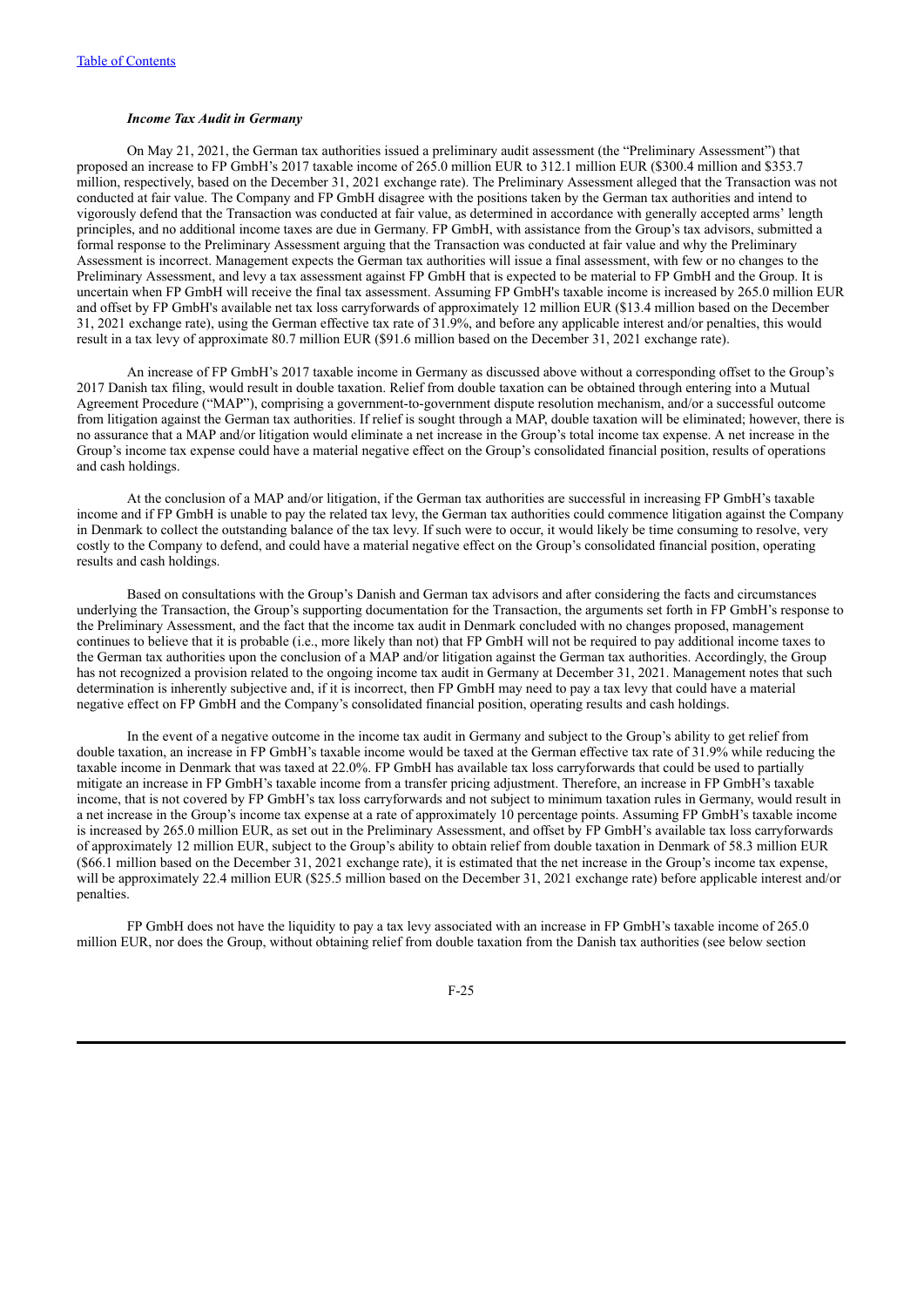"Application for Debtor-in-Possession Proceedings" for additional information regarding the potential insolvency of FP GmbH). The Group's total cash and cash equivalents amount to \$70.8 million at December 31, 2021.

The cost to pursue litigation in Germany and/or a MAP individually, or in combination with any potential taxes, interest, and penalties due at the ultimate resolution of the litigation and/or MAP, could have a material adverse effect on the Group's financial position, operating results, and cash holdings.

The time period to ultimately settle the tax dispute with the German tax authorities, including the completion of a MAP and/or litigation against the German tax authorities, is currently unknown; however, management does not believe the dispute will conclude within the next twelve months and could be three years or longer.

### *Income Tax Audit in Denmark*

On June 2, 2021, the Company received notice from the Danish tax authorities that they had accepted the Group's 2017 Danish income tax filing and that the Danish income tax audit had concluded; however, the Danish tax authorities reserve the right to audit the Danish tax affairs of the Group at a future date. The Danish tax authorities determined that the Transaction could be considered to be at arm's length terms and found no reason to change the pricing of the Transaction as reported in the Group's Danish income tax filing.

### *Application for Debtor-in-Possession Proceedings*

In anticipation of the receipt from the German tax authorities of a material final tax assessment, with few or no changes to the Preliminary Assessment, management is considering taking the actions discussed below in order to put the Company and FP GmbH in the best position to defend the tax filing position associated with the Transaction and to protect the interests of the Company and FP GmbH through the resolution of a MAP and/or litigation.

FP GmbH does not have sufficient liquidity or any other assets enabling it to pay a material tax levy if a final tax assessment, as discussed above, is issued by the German tax authorities. Upon the receipt of such a final tax assessment, FP GmbH's management will need to evaluate whether an over-indebtedness or illiquidity condition exists under German law and whether FP GmbH has become insolvent. If FP GmbH's management concludes that FP GmbH has become either over-indebted or illiquid, management expects that insolvency proceedings will commence in a German court ("Court"). Upon FP GmbH becoming insolvent, a Court-appointed insolvency administrator will oversee the day-to-day operations of FP GmbH and the management of FP GmbH will lose control of FP GmbH. FP GmbH intends to take all available steps to avoid insolvency, including, but not limited to, appealing the tax assessment and requesting suspension of enforcement of the tax assessment notice. Depending on the facts and circumstances at the time a final tax assessment is received from the German tax authorities, FP GmbH's management may not be able to avoid the insolvency of FP GmbH.

In advance of the receipt of the final tax assessment, FP GmbH's management currently plans to submit an application to the Court asking the Court to allow FP GmbH to enter into debtor-in-possession ("DIP") proceedings. Entering DIP proceedings would allow FP GmbH's management to continue to oversee the day-to-day operations of FP GmbH, supervised by a Court-appointed expert, thereby avoiding the appointment of an insolvency administrator, who would take control of FP GmbH. While the application is pending, FP GmbH will be in preliminary DIP proceedings. While in preliminary DIP proceedings, FP GmbH's management will continue to oversee the day-to-day operations of FP GmbH while a Court-appointed expert reviews the facts and circumstances underlying the application as part of the determination as to whether DIP proceedings are appropriate for FP GmbH. After evaluating the application and receipt of the expert's opinion as to whether DIP proceedings are appropriate, the Court will rule on the application and decide whether FP GmbH can enter DIP proceedings. Until the Court rules on the application, FP GmbH will remain in preliminary DIP proceedings. If the Court ultimately approves the application, FP GmbH would enter DIP proceedings. While in DIP proceedings, FP GmbH's management will continue to oversee the day-to-day operations of FP GmbH while a Court-appointed supervisor monitors the activities of FP GmbH, including but not limited to, the status of the tax audit. The supervisor reports to the Court and advises FP GmbH's management. Acts taken by FP GmbH's management without the consent or against the objection of the supervisor may lead to ramifications for the further proceedings, while not limiting the powers and control of the management. Management is currently unable to estimate when the application to enter DIP proceedings will be submitted to the Court; however, it could occur in the near-term. After submitting the DIP proceedings application, it is unknown how long it will take the Court to rule on the application.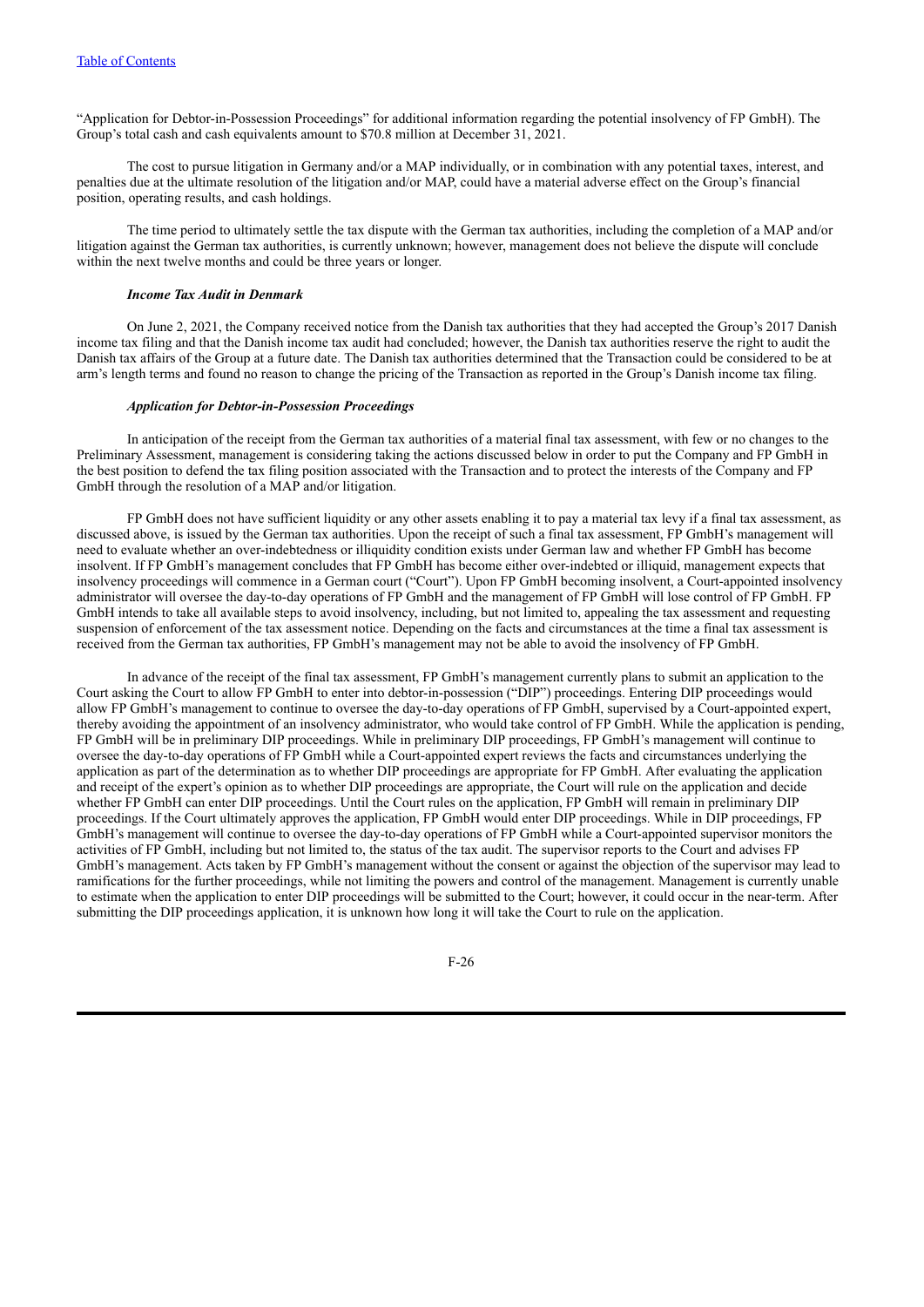Under preliminary DIP proceedings and DIP proceedings, FP GmbH's management is obligated to put the interest of creditors before the interest of shareholders when overseeing the day-to-day operations of FP GmbH. For financial reporting purposes, the prioritization of the interest of creditors in managing the affairs of FP GmbH, in substance, limits management's decision-making ability, which would result in management being deemed to have lost control of FP GmbH. Upon the loss of control of FP GmbH, FP GmbH will be deconsolidated from the Group's consolidated financial statements resulting in the Group incurring a nonrecurring impairment loss. Such impairment loss will be recognized by the Group on the date when control of FP GmbH is lost and will equal the net asset value of Operations' investment in FP GmbH (19.4 million DKK as of December 31, 2021 (\$3.0 million based on the December 31, 2021 exchange rate)). As of December 31, 2021, there is an uncollateralized intercompany loan ("Intercompany Loan") from FP GmbH to Operations that totals 2.8 million EUR (\$3.2 million based on the December 31, 2021 exchange rate.) The Intercompany Loan is due on demand and accrues interest at an annual rate of 2% with interest compounding quarterly. The Intercompany Loan and the related interest are eliminated in consolidation and therefore not reflected in the consolidated financial statements included herein. Subsequent to the deconsolidation of FP GmbH and the recognition of the impairment loss, the Group's consolidated statement of financial position will include a current liability equal to the Intercompany Loan and the Group's consolidated statement of profit or loss will include interest expense recognized in accordance with the terms of the Intercompany Loan as stated above.

FP GmbH can apply for relief from paying a tax levy associated with the final tax assessment by requesting that the German tax authorities suspend enforcement. It is uncertain whether FP GmbH will be successful in obtaining a suspension of enforcement. If suspension of enforcement is obtained, FP GmbH would withdraw the DIP application, insolvency proceedings would end and control of FP GmbH would revert back to FP GmbH's management. Upon FP GmbH's management regaining control of FP GmbH, FP GmbH's financial statements would again be consolidated within the Group's consolidated financial statements and the impairment loss and subsequent accounting for the Intercompany Loan, discussed above, would be reversed.

The loss of control of FP GmbH would have a material adverse effect on the Company's consolidated financial position and operating results. The cash holdings of the Group would also be adversely affected when Operations is required to repay the Intercompany Loan. In addition, the Company could be exposed to claims made by the administrator in the event the administrator believes the Company was unfairly benefited by the Transaction, or potentially other transactions and/or actions taken by the Company or another company within the Group, at the detriment of FP GmbH's creditors. Any claims against the Company, or another company within the Group, that are ultimately successful, could have a material adverse effect on the Group's financial position, operating results and cash holdings.

## **3.5 Net loss per share**

The following reflects the net loss attributable to ordinary shareholders and share data used in the basic and diluted net loss per share computations for each of the years ended December 31, 2021, 2020 and 2019:

|                                                                                        | 2021<br>USD | 2020<br>USD | 2019<br><b>USD</b> |
|----------------------------------------------------------------------------------------|-------------|-------------|--------------------|
|                                                                                        |             |             |                    |
| Net loss attributable to ordinary shareholders of the Company used for computing basic |             |             |                    |
| and diluted net loss per share                                                         | (1.892)     | (6.449)     | (4,221)            |
| Weighted average number of ordinary shares used for basic and diluted per share        |             |             |                    |
| amounts                                                                                | 97.768      | 95.997      | 95.074             |
| Net loss per share basic and diluted                                                   | (0.02)      | (0.07)      | (0.04)             |

*Amounts within the table above are in thousands except per share amounts*

Basic loss per share amounts are calculated by dividing the net loss for the year attributable to ordinary shareholders of the Company by the weighted average number of ordinary shares outstanding during the year. Since the Group has incurred losses for each of the years ended December 31, 2021, 2020 and 2019, the potential shares issuable related to outstanding deferred shares, options and warrants have been excluded from the calculation of diluted loss per share as the effect of such shares is anti-dilutive. Therefore, basic and diluted loss per share amounts are the same for each period presented. As of December 31, 2021, 2020 and 2019, options, warrants and deferred shares that could potentially dilute basic earnings per share in the future, but were not included in the calculation of diluted amounts per share because they are anti-dilutive, were 3.4 million, 6.8 million and 13.5 million, respectively. See Note 3.3.

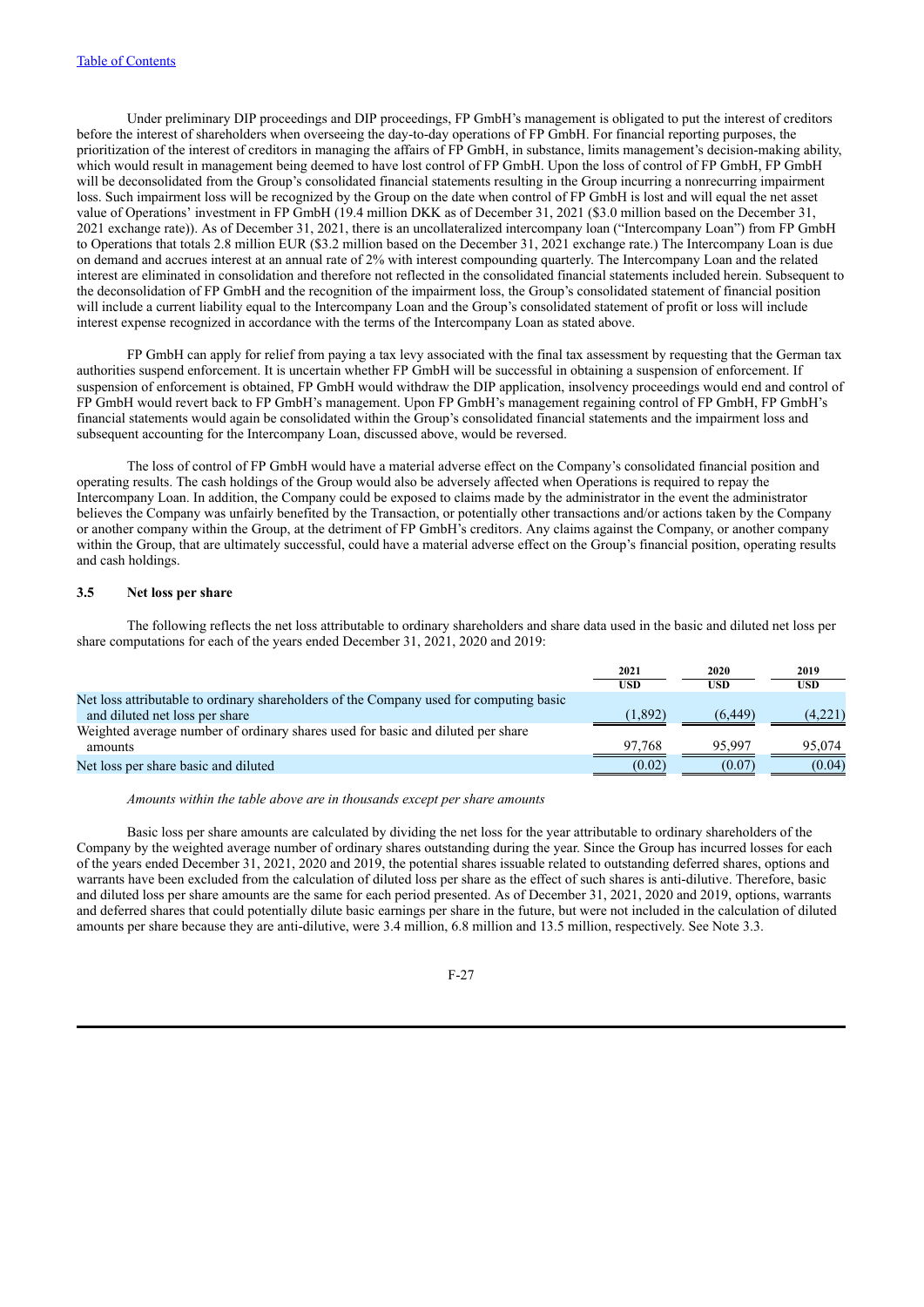The share and per share information disclosed above is based on the number of outstanding ordinary shares of the Company and not the number of ADSs outstanding. Therefore, the number of ADSs outstanding has no effect on the share or per-share information disclosed throughout these consolidated financial statements. See Notes 1.3, 1.4 and 5.1.

### **Section 4—Operating Assets and Liabilities**

# **4.1 Prepaid expenses**

|           | December 31,    |                 |
|-----------|-----------------|-----------------|
|           | 2021            | 2020            |
|           | <b>USD '000</b> | <b>USD '000</b> |
| Insurance | 483             | 329             |
| Other     |                 | $\circ$<br>δ    |
| Total     | 492             | 227<br>ر ر      |

## **4.2 Other receivables**

|                                     |                 | December 31.    |
|-------------------------------------|-----------------|-----------------|
|                                     | 2021            | 2020            |
|                                     | <b>USD '000</b> | <b>USD '000</b> |
| Value added tax receivables ("VAT") | 139             | 91              |
| Other receivables                   |                 |                 |
| Total                               | 140             | $\Omega$ 1      |

## **4.3 Accrued liabilities**

|                       |                 | December 31.    |
|-----------------------|-----------------|-----------------|
|                       | 2021            | 2020            |
|                       | <b>USD '000</b> | <b>USD '000</b> |
| Professional advisors | 375             | 339             |
| Other                 | 163             | 255             |
| Total                 | 538             | 594             |

## **Section 5—Capital Structure and Financial Risk and Related Items**

## **5.1 Equity and Capital Management**

# *Share capital*

The following table summarizes the Company's ordinary share activity for each of the years ended December 31, 2021, 2020 and 2019:

|                                                   | Ordinary<br>shares (a) |
|---------------------------------------------------|------------------------|
|                                                   | No. '000               |
| January 1, 2019 and December 31, 2019 (b)         | 95,074                 |
| Exercise of deferred shares and warrants for cash | 1,414                  |
| December 31, 2020                                 | 96.488                 |
| Exercise of warrants for cash                     | 1.777                  |
| December 31, 2021 (c)                             | 98.265                 |

(a) See Notes 1.3, 1.4 and 3.5.

(b) There were no changes in the outstanding ordinary shares during the year ended December 31, 2019.

(c) See Notes 3.3 and 6.3 regarding equity awards exercised subsequent to December 31, 2021.

Holders of ADSs are not entitled to vote while holders of ordinary shares are entitled to one vote per share.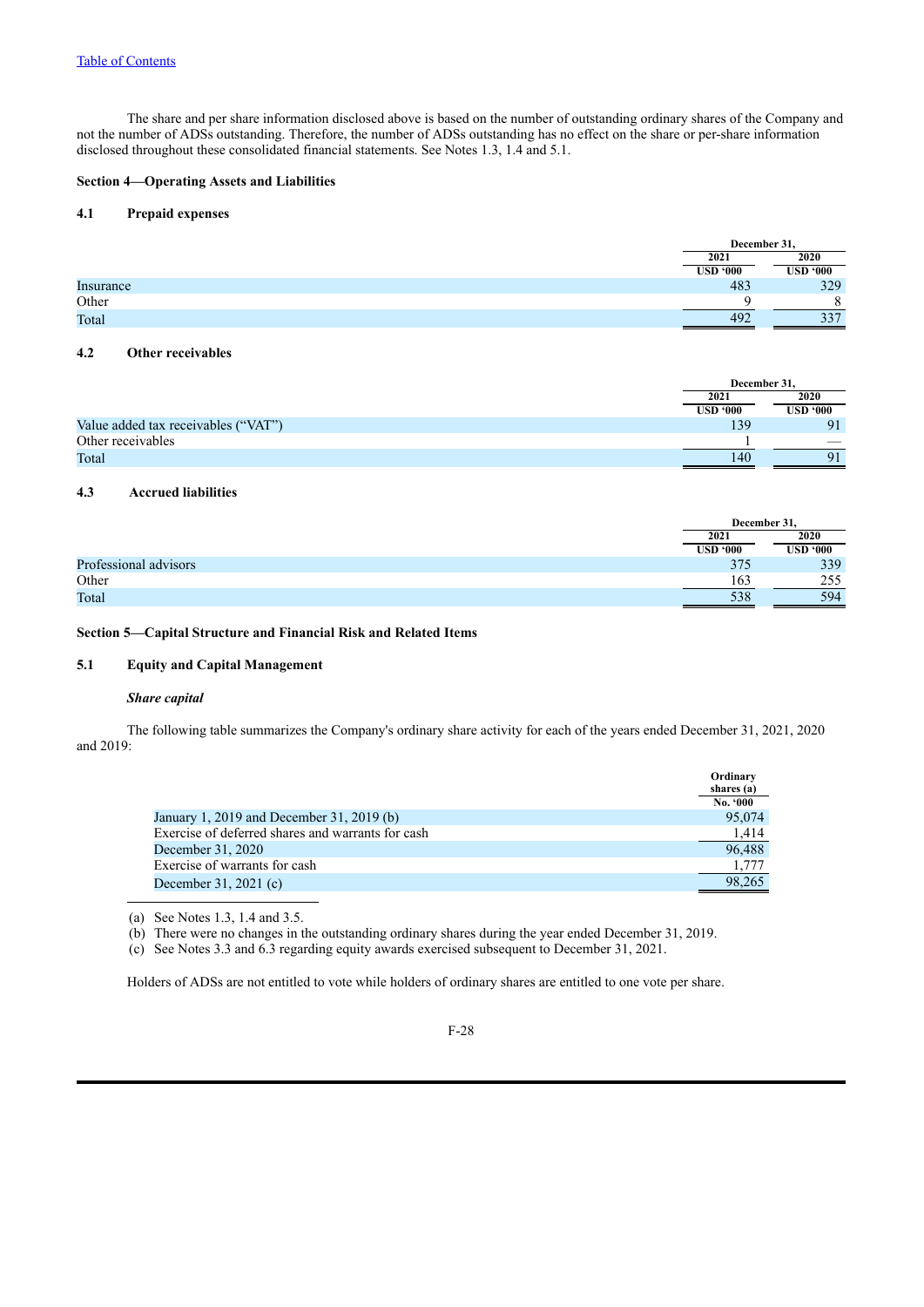The nominal value of an ordinary share of the Company is 0.01 DKK.

During the year ended December 31, 2021, a total of 1.8 million equity awards were exercised yielding proceeds to the Company of \$3,000. See Note 3.3.

During the year ended December 31, 2020, a total of 1.4 million equity awards were exercised yielding proceeds to the Company of \$2,000. See Note 3.3.

Except for the Capital Reduction, the Company has never distributed funds to shareholders in any form, including dividends, and currently there are no plans to distribute funds to shareholders in the future.

## *Capital Management*

For the purpose of the Group's capital management, capital includes issued capital, share premium and all other equity reserves attributable to the equity holders of the Company. The primary objective of the Group's capital management is to maximize shareholder value. The board of directors' policy is to maintain an adequate capital base so as to maintain investor, creditor and market confidence that the Group will continue as a going concern. Cash, cash equivalents and financial assets are monitored on a regular basis by management and the board of directors in assessing current and long-term capital needs of the Group. As of December 31, 2021, the Group held cash and cash equivalents totaling \$70.8 million that will be sufficient to provide adequate funding to allow the Group to meet its planned operating activities in the normal course of business beyond the year ending December 31, 2022. Unforeseen events could negatively affect the Group's ability to fund planned operations in the future (see Notes 1.5 and 3.4).

The Group currently has no significant planned capital expenditures nor are there plans to make cash distributions to shareholders.

## **5.2 Financial risk factors**

The Group's activities expose it to a number of financial risks whereby future events, which can be outside the control of management, could have a material effect on the Group's financial position and operating results. The known risks include foreign currency and credit risk and there could be other risks currently unknown to management. The Group historically has not hedged its financial risks and has no plans to do so in the future.

#### *Foreign Currency*

The Group maintains operations in Denmark, Germany and the United States that use the DKK, the EUR and the USD as their functional currencies, respectively. The Group conducts cross border transactions where the functional currency is not always used. The Company and Operations, whose functional currency is the DKK, hold significant cash deposits denominated in EUR and USD. Accordingly, future changes in the exchange rates of the DKK, the EUR and/or the USD will expose the Group to currency gains or losses that will impact the reported amounts of assets, liabilities, income and expenses and the impact could be material. For each of the years ended December 31, 2021, 2020 and 2019, the impact on the Group's statement of profit or loss of possible changes in the USD and EUR exchange rates against the Group's functional currencies, USD, DKK and EUR, would be as follows.

|            | <b>Possible</b> |                 |                  |                  |
|------------|-----------------|-----------------|------------------|------------------|
| Currency   | change          | 2021            | <b>2020</b>      | 2019             |
|            |                 | <b>USD '000</b> | <b>USD '000</b>  | <b>USD '000</b>  |
| USD        | $+/-10\%$       | $+2.616/-2.616$ | $+2.747 - 2.747$ | $+2,853/ -2,853$ |
| <b>EUR</b> | $+/-2$ %        | $+885/ -885$    | +897/-897        | $+934/ -934$     |

### *Credit Risk*

The Group's management manages credit risk on a group basis. The Group's credit risk is associated with cash and cash equivalents held in banks. The Group's investment policy is to collect contractual cash flows and preserve capital by either maintaining cash deposits in highly rated banks or investing in a diversified group of highly rated debt instruments. The Group does not trade financial assets for speculative purposes.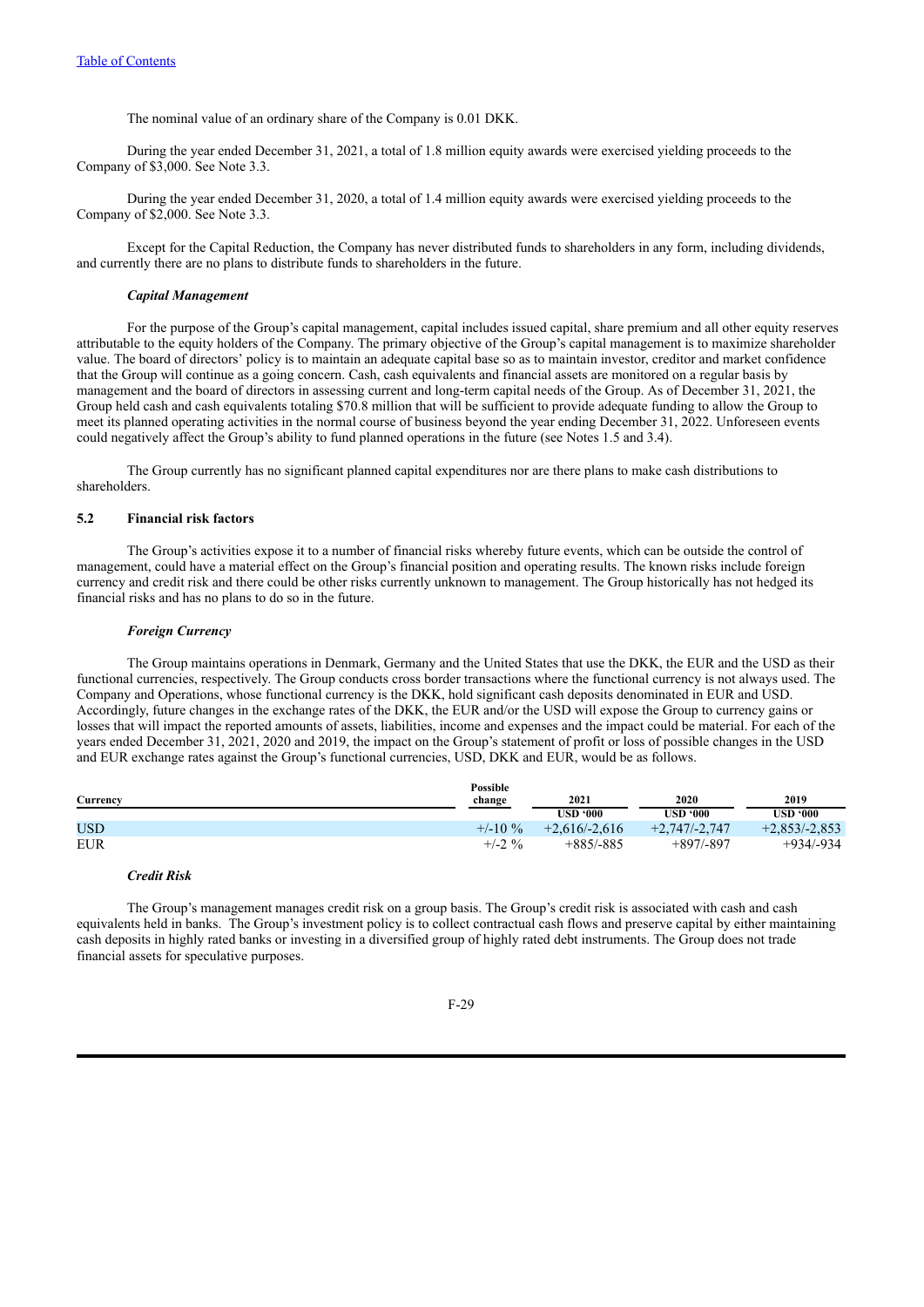As of December 31, 2021, the cash and cash equivalents of the Group are held primarily at two banks that currently each have a Moody's long-term debt rating of Aa3.

## **5.3 Other finance (expense) income**

Other finance (expense) income primarily includes interest income on USD cash holdings offset by bank charges (negative interest) related to DKK and EUR cash holdings.

### **5.4 Financial assets and liabilities**

The Group's financial assets and liabilities include other receivables and trade payables, respectively. Such amounts are carried at amortized costs using the effective interest rate method. The carrying value of other receivables and trade payables is deemed to be their fair value based on payment terms that generally do not exceed 30 days.

#### **Section 6—Other Disclosures**

#### **6.1 Related party disclosures**

The Company is controlled by NB FP Investment K/S and its affiliates (collectively, "NB"). The ultimate controlling party of the Company is Mr. Florian Schönharting who controls NB. See Note 6.2 for an additional related party.

A director of the Company is a partner at the law firm that provides Danish legal services to the Group. Remuneration paid to the law firm is referred to below as "Danish Legal Services." The director serves on the Company's board of directors in his individual capacity and not as a representative of the law firm.

On October 10, 2016, a member of the Company's board of directors entered into a four-year consulting agreement with the Company. The consulting agreement provided for the granting of 121,000 deferred shares ("Deferred Shares") as the director's full compensation for the performance of services as defined in the consulting agreement. The Deferred Shares vested in equal increments annually over a four-year period that ended on October 10, 2020. Share-based remuneration recognized in the accompanying consolidated financial statements in connection with the Deferred Shares is referred to in the table below as "Consulting Services."

The Company, Operations and FA are part of a Danish joint taxation group with NB FP Investment General Partner ApS. See Note 3.4 for additional information.

The following table provides the total amount of transactions that have been entered into with related parties for the relevant year or as of yearend. All amounts disclosed in the table below exclude VAT:

|                                 |                 | Year ended or as of December 31. |                 |  |
|---------------------------------|-----------------|----------------------------------|-----------------|--|
|                                 | 2021            | 2020                             | 2019            |  |
|                                 | <b>USD '000</b> | <b>USD '000</b>                  | <b>USD '000</b> |  |
| Purchase of services from NB    | 80              |                                  | 73              |  |
| Danish Legal Services           | 450             | 273                              | 233             |  |
| <b>Consulting Services</b>      |                 | 14                               | 35              |  |
| Amounts owed to related parties |                 |                                  | Nil             |  |
| Amounts owed by related parties |                 |                                  |                 |  |

The above table excludes the related party transaction disclosed in Note 6.2.

#### *Terms and conditions of transactions with related parties*

Amounts due to related parties represent trade payables that are uncollateralized, interest free and payable within 30 days of receipt of invoice. There have been no guarantees provided or received for any related party receivables or payables.

#### *Transactions with key management*

The Group has not granted any loans, guarantees, or other commitments to or on behalf of any key management personnel.

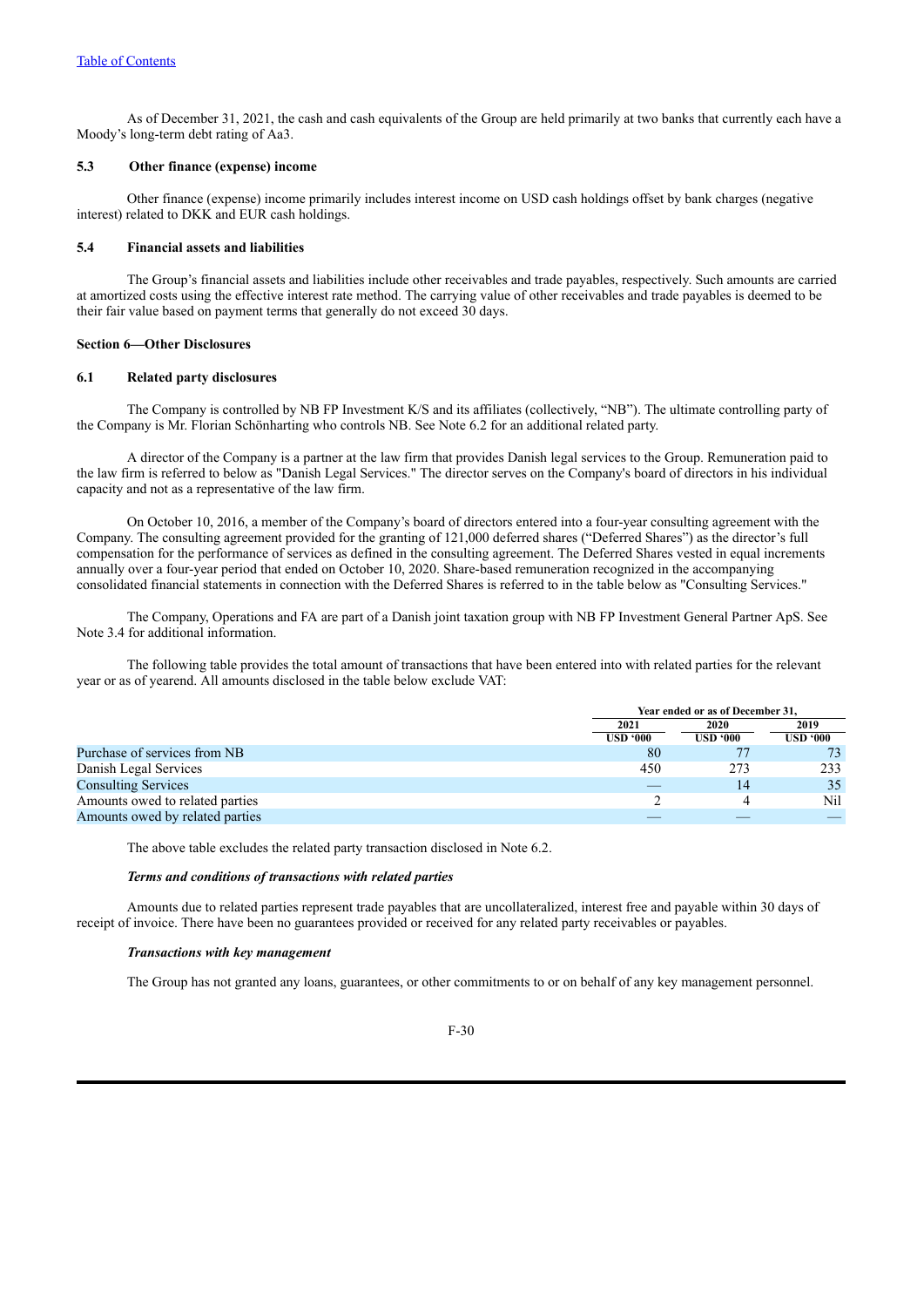Other than the remuneration including share-based payment relating to key management personnel described in Notes 3.2 and 3.3, no other transactions have taken place with key management personnel during the periods presented herein.

### *Compensation paid to the members of the board of directors*

Cash compensation paid to members of the Company's board of directors totaled \$60,000 in each year of the three-year period ended December 31, 2021.

Share-based compensation paid to members of the Company's board of directors for each of the years ended December 31, 2020 and 2019 totaled \$9,000 and \$117,000, respectively. There was no share-based compensation paid to members of the board of directors during the year ended December 31, 2021.

As discussed in more detail in Note 3.3, during each of the years ended December 31, 2020 and 2019, certain amounts were paid to warrant and option holders, including members of the board of directors, that were deemed to be a repurchase of equity awards, and accounted for as a reduction to shareholders' equity. The compensation to members of the Company's board of directors disclosed above, excludes \$26,000 and \$63,000 that were deemed to be a repurchase of equity awards during each of the years ended December 31, 2020 and 2019, respectively. During the year ended December 31, 2021, there were no amounts paid to members of the board of directors that were deemed to be repurchases of equity awards.

#### **6.2 Commitments and contingent liabilities**

#### *Commitments*

For each of the years ended December 31, 2021, 2020 and 2019, the Group recognized expenses of \$95,000, \$92,000 and \$88,000, respectively, in connection with the leased office space. For each of the years ended December 31, 2021, 2020 and 2019, the cash outflow for the leased office space was equal to the recognized expense for the respective year. As of December 31, 2021, the remaining obligation for leased office space totaled \$51,000 which is payable during the year ending December 31, 2022.

See Note 1.1 regarding the Annual Funding obligation to FWP IP.

As of December 31, 2021 and 2020, the other non-current asset is the rent security deposit on leased office space.

#### *Contingent liabilities*

Contingent liabilities are liabilities that arose from past events but whose existence will only be confirmed by the occurrence or non-occurrence of future events that in some situations are beyond the Groups' control. See Note 3.4 for tax uncertainties.

In 2004, a private company Aditech Pharma AB (together with its successor-in-interest Aditech Pharma AG, "Aditech"), controlled by NB, began developing and filing patents for, among other things, formulations and dosing regimens of DMF. In 2005, the Company entered into a patent license agreement with Aditech to license this patent family from Aditech. In 2010, the Company acquired this patent family from Aditech pursuant to a patent transfer agreement (the "Transfer Agreement") that replaced the patent license agreement. Under the Transfer Agreement, the Company obtained, among other things, Aditech's patents and associated knowhow related to DMF formulations and delivery systems (the "Aditech IP"). In connection with the License Agreement, the Company and Aditech executed an addendum to the Transfer Agreement (the "Addendum"). The Addendum clarified certain ambiguities with respect to the compensation due to Aditech in the event the Company would enter into the License Agreement and also provided for Aditech to waive certain rights under the Transfer Agreement. The Addendum specifies that Aditech receives 2% of the Non-refundable Fee (or \$25 million) and is entitled to additional compensation should the Company receive royalties from Biogen under the License Agreement. If royalties are paid to the Company in accordance with the License Agreement, Aditech will be entitled to receive a cash payment equal to 2% of the same base amount with respect to which the Company's royalty percentage is calculated, accruing from the same period of time as any royalty payment payable by Biogen to the Company (prior to taking into account taxes, duties and VAT, if any). Aditech is considered to be a related party of the Company due to control over Aditech by NB. The \$25 million due to Aditech in accordance with the Addendum and in connection with the Company's receipt of the Non-refundable Fee was paid during May 2017.

As part of the project for the development of new or innovative products and procedures in the Free State of Saxony, Germany, the Sächsische Aufbaubank—Förderbank ("SAB") awarded FP GmbH a grant ("Grant") of 3.8 million EUR (\$4.3 million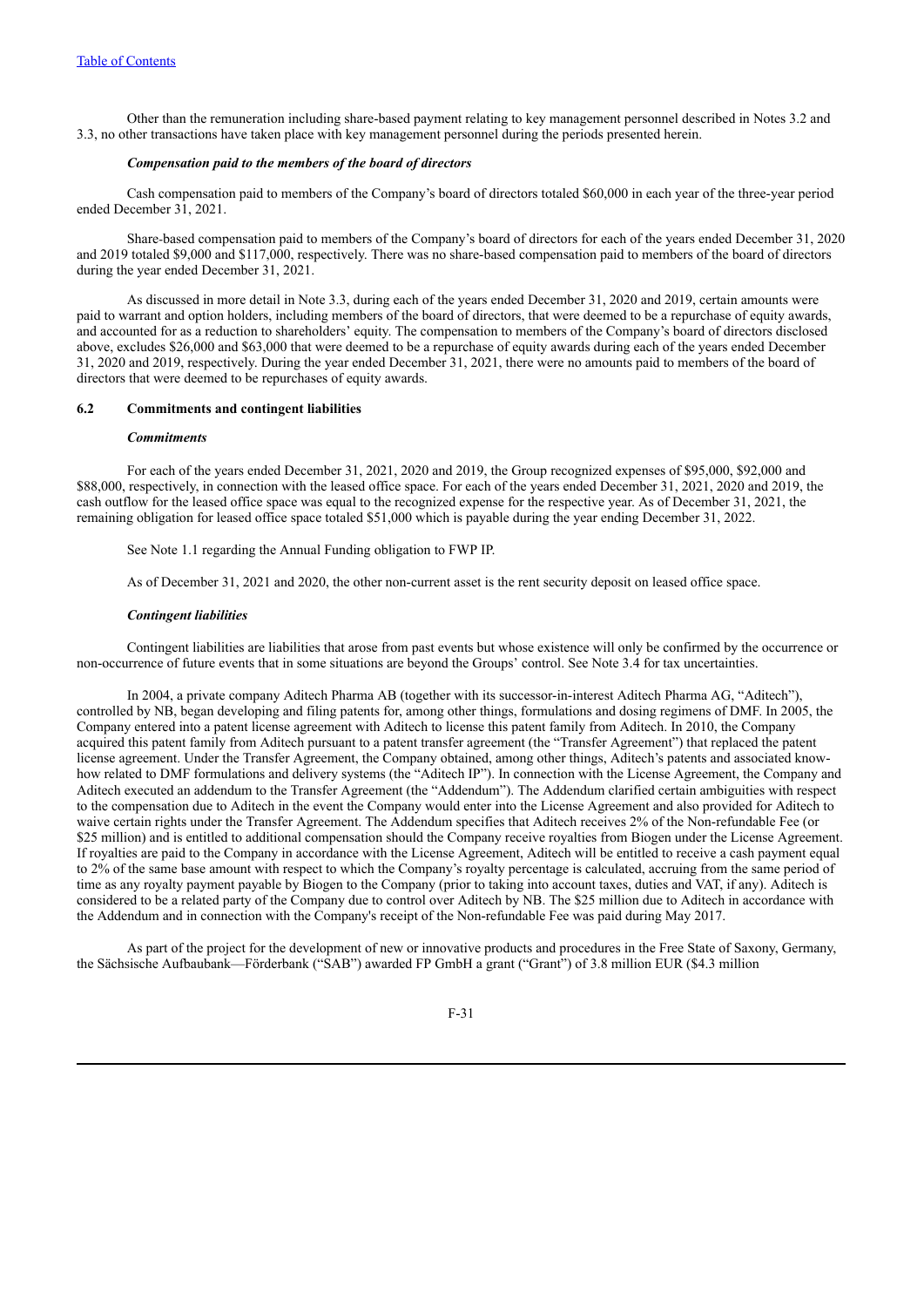based on the December 31, 2021 exchange rate) that subsidized certain product development costs incurred by FP GmbH during the period from March 2007 to December 2008. In June 2012, the SAB concluded the proceeding of proof of correct use of the Grant and determined that FP GmbH was in compliance with the terms of the Grant. In January 2017, the SAB informed the Company that FP GmbH had no further obligation to perform under the Grant or to repay the Grant. The SAB maintains the right to revoke the Grant and demand repayment of the Grant plus interest in the event the SAB in the future determines that FP GmbH failed to comply with the terms of the Grant.

## **6.3 Events after the reporting period**

Subsequent to December 31, 2021, there were no events that are required to be reported except for the matters discussed in Note 1.2, regarding the Opposition Proceeding, Note 3.4, regarding FP GmbH's plans to submit an application to begin debtor-in-position proceedings, and the exercise of equity awards representing 1.0 million ordinary shares at a per share exercise price of 0.01 DKK (\$0.0015 based on the December 31, 2021 exchange rate).

$$
F-32
$$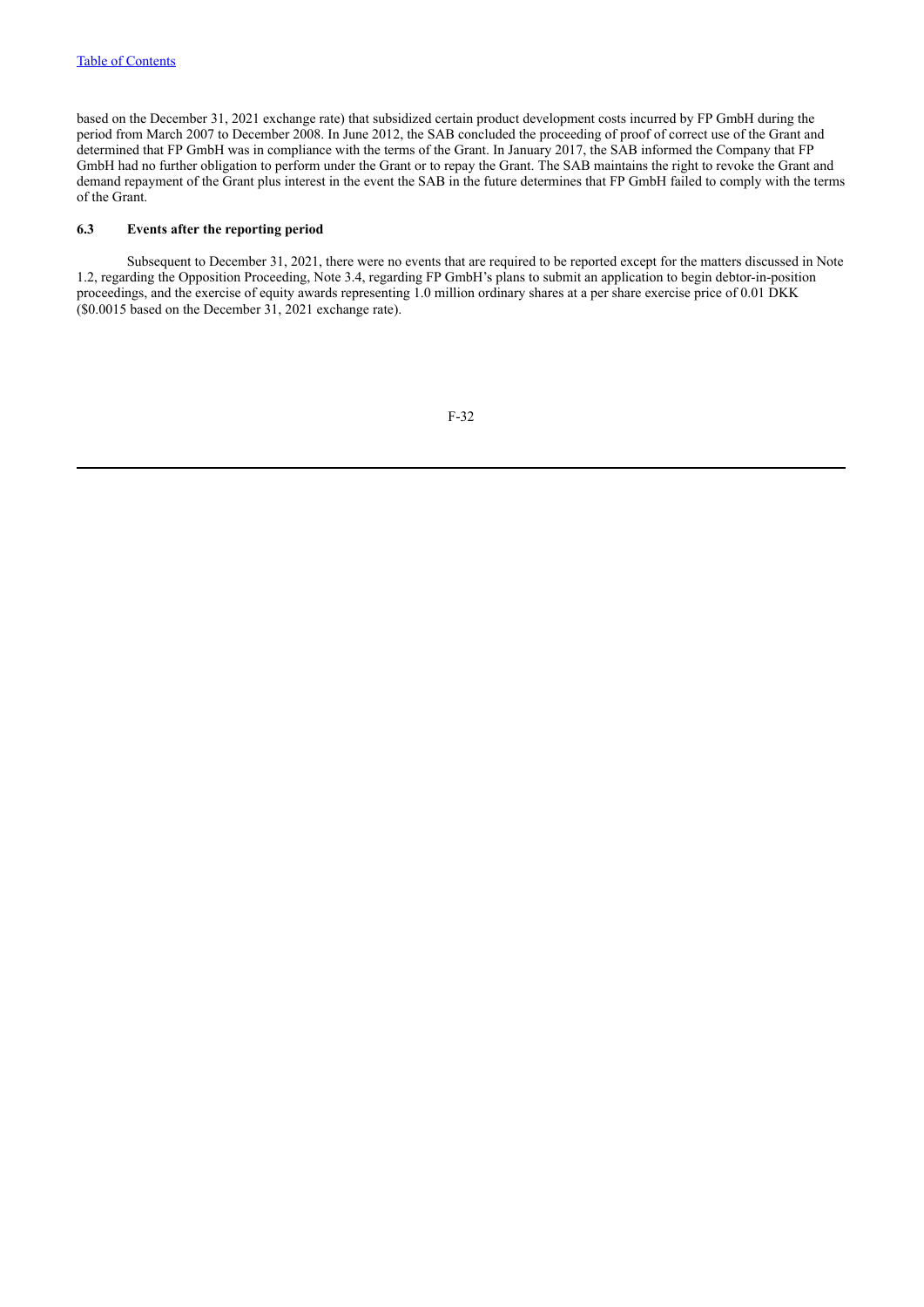# List of Subsidiaries of Forward Pharma A/S

| <b>Subsidiaries of the Registrant</b> | <b>State or Other Jurisdiction of Incorporation</b> |
|---------------------------------------|-----------------------------------------------------|
| Forward Pharma GmbH                   | Germany                                             |
|                                       |                                                     |
| Forward Pharma USA, LLC               | Delaware                                            |
|                                       |                                                     |
| Forward Pharma FA ApS                 | Denmark                                             |
|                                       |                                                     |
| Forward Pharma Operations ApS         | Denmark                                             |
|                                       |                                                     |
|                                       |                                                     |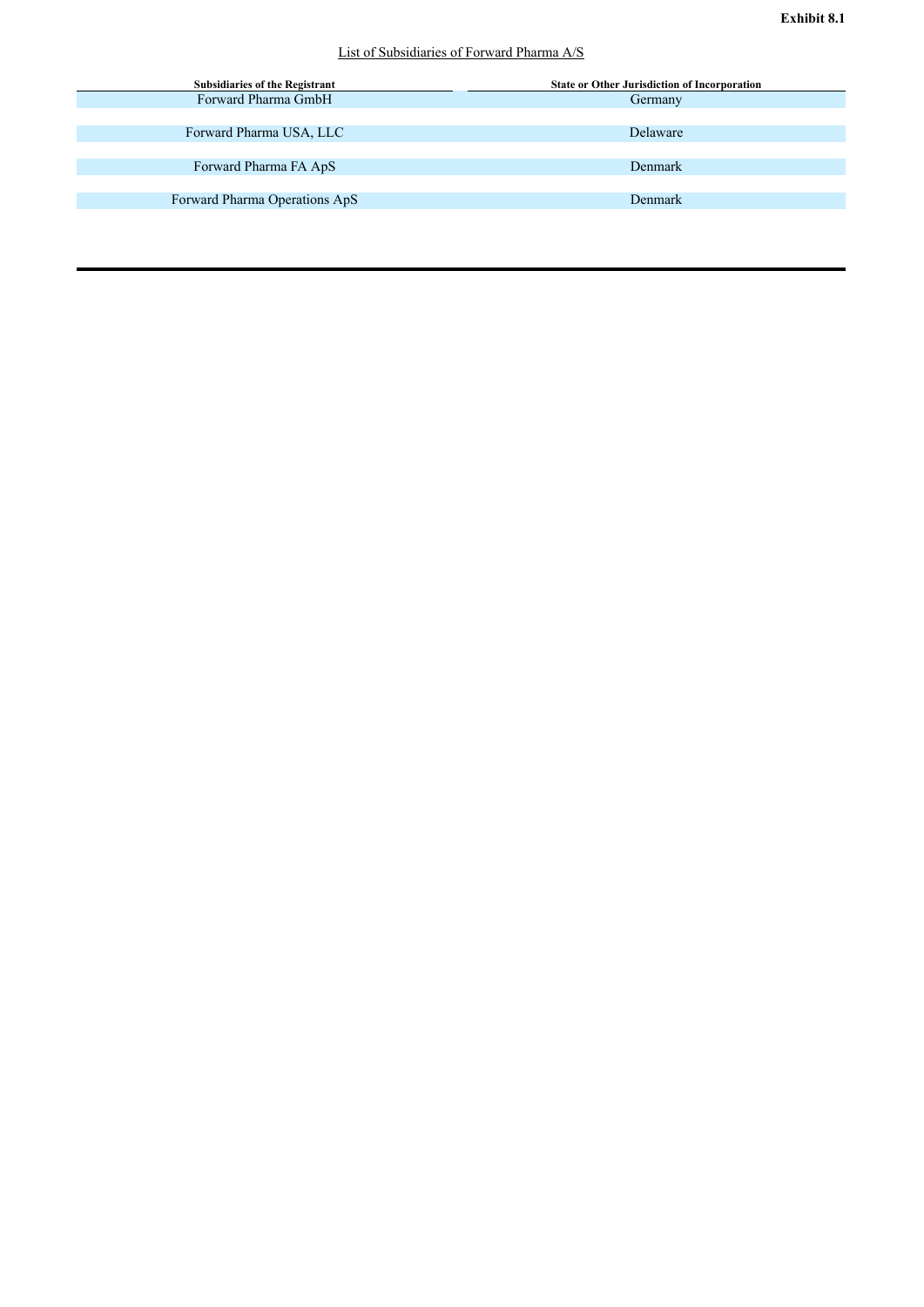## **CERTIFICATION**

#### I, Claus Bo Svendsen, certify that:

- (1) I have reviewed this annual report on Form 20-F of Forward Pharma A/S;
- (2) Based on my knowledge, this report does not contain any untrue statement of a material fact or omit to state a material fact necessary to make the statements made, in light of the circumstances under which such statements were made, not misleading with respect to the period covered by this report;
- (3) Based on my knowledge, the financial statements, and other financial information included in this report, fairly present in all material respects the financial condition, results of operations and cash flows of the company as of, and for, the periods presented in this report;
- (4) The company's other certifying officers and I are responsible for establishing and maintaining disclosure controls and procedures (as defined in Exchange Act Rules 13a-15(e) and 15d-15(e)) and internal control over financial reporting (as defined in Exchange Act Rules 13a-15(f) and 15d-15(f)) for the company and have:
	- (a) Designed such disclosure controls and procedures, or caused such disclosure controls and procedures to be designed under our supervision, to ensure that material information relating to the company, including its consolidated subsidiaries, is made known to us by others within those entities, particularly during the period in which this report is being prepared;
	- (b) Designed such internal control over financial reporting, or caused such internal control over financial reporting to be designed under our supervision, to provide reasonable assurance regarding the reliability of financial reporting and the preparation of financial statements for external purposes in accordance with generally accepted accounting principles;
	- (c) Evaluated the effectiveness of the company's disclosure controls and procedures and presented in this report our conclusions about the effectiveness of the disclosure controls and procedures, as of the end of the period covered by this report based on such evaluation; and
	- (d) Disclosed in this report any change in the company's internal control over financial reporting that occurred during the period covered by the annual report that has materially affected, or is reasonably likely to materially affect, the company's internal control over financial reporting; and
- (5) The company's other certifying officer(s) and I have disclosed, based on our most recent evaluation of internal control over financial reporting, to the company's auditors and the audit committee of the company's board of directors (or persons performing the equivalent functions):
	- (a) All significant deficiencies and material weaknesses in the design or operation of internal control over financial reporting which are reasonably likely to adversely affect the company's ability to record, process, summarize and report financial information; and
	- (b) Any fraud, whether or not material, that involves management or other employees who have a significant role in the company's internal control over financial reporting.

Dated: April 8, 2022

/s/ Claus Bo Svendsen

Claus Bo Svendsen Principal Executive Officer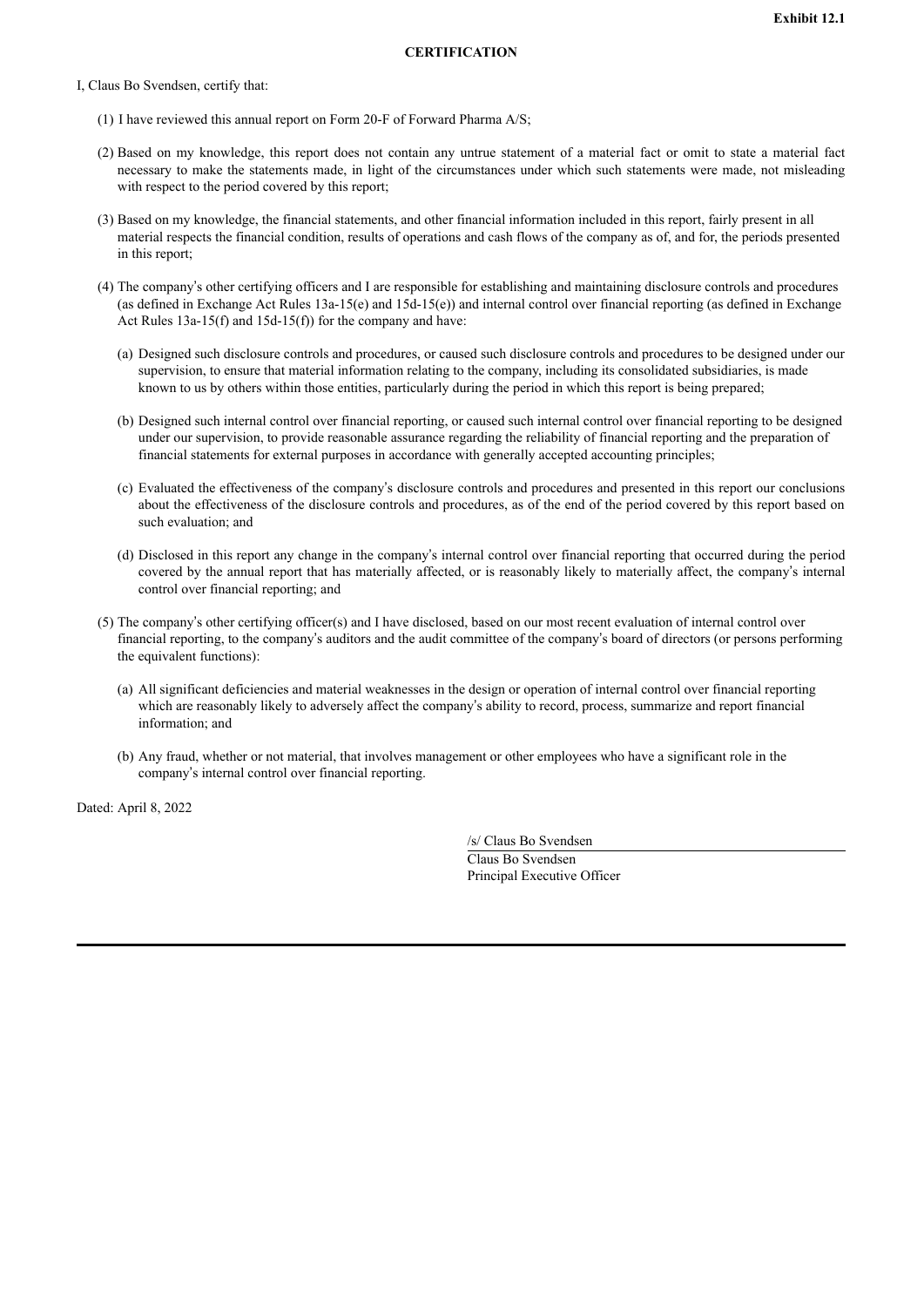## **CERTIFICATION**

#### I, Claus Bo Svendsen, certify that:

- (1) I have reviewed this annual report on Form 20-F of Forward Pharma A/S;
- (2) Based on my knowledge, this report does not contain any untrue statement of a material fact or omit to state a material fact necessary to make the statements made, in light of the circumstances under which such statements were made, not misleading with respect to the period covered by this report;
- (3) Based on my knowledge, the financial statements, and other financial information included in this report, fairly present in all material respects the financial condition, results of operations and cash flows of the company as of, and for, the periods presented in this report;
- (4) The company's other certifying officers and I are responsible for establishing and maintaining disclosure controls and procedures (as defined in Exchange Act Rules 13a-15(e) and 15d-15(e)) and internal control over financial reporting (as defined in Exchange Act Rules 13a-15(f) and 15d-15(f)) for the company and have:
	- (a) Designed such disclosure controls and procedures, or caused such disclosure controls and procedures to be designed under our supervision, to ensure that material information relating to the company, including its consolidated subsidiaries, is made known to us by others within those entities, particularly during the period in which this report is being prepared;
	- (b) Designed such internal control over financial reporting, or caused such internal control over financial reporting to be designed under our supervision, to provide reasonable assurance regarding the reliability of financial reporting and the preparation of financial statements for external purposes in accordance with generally accepted accounting principles;
	- (c) Evaluated the effectiveness of the company's disclosure controls and procedures and presented in this report our conclusions about the effectiveness of the disclosure controls and procedures, as of the end of the period covered by this report based on such evaluation; and
	- (d) Disclosed in this report any change in the company's internal control over financial reporting that occurred during the period covered by the annual report that has materially affected, or is reasonably likely to materially affect, the company's internal control over financial reporting; and
- (5) The company's other certifying officer(s) and I have disclosed, based on our most recent evaluation of internal control over financial reporting, to the company's auditors and the audit committee of the company's board of directors (or persons performing the equivalent functions):
	- (a) All significant deficiencies and material weaknesses in the design or operation of internal control over financial reporting which are reasonably likely to adversely affect the company's ability to record, process, summarize and report financial information; and
	- (b) Any fraud, whether or not material, that involves management or other employees who have a significant role in the company's internal control over financial reporting.

Dated: April 8, 2022

/s/ Claus Bo Svendsen

Claus Bo Svendsen Principal Financial Officer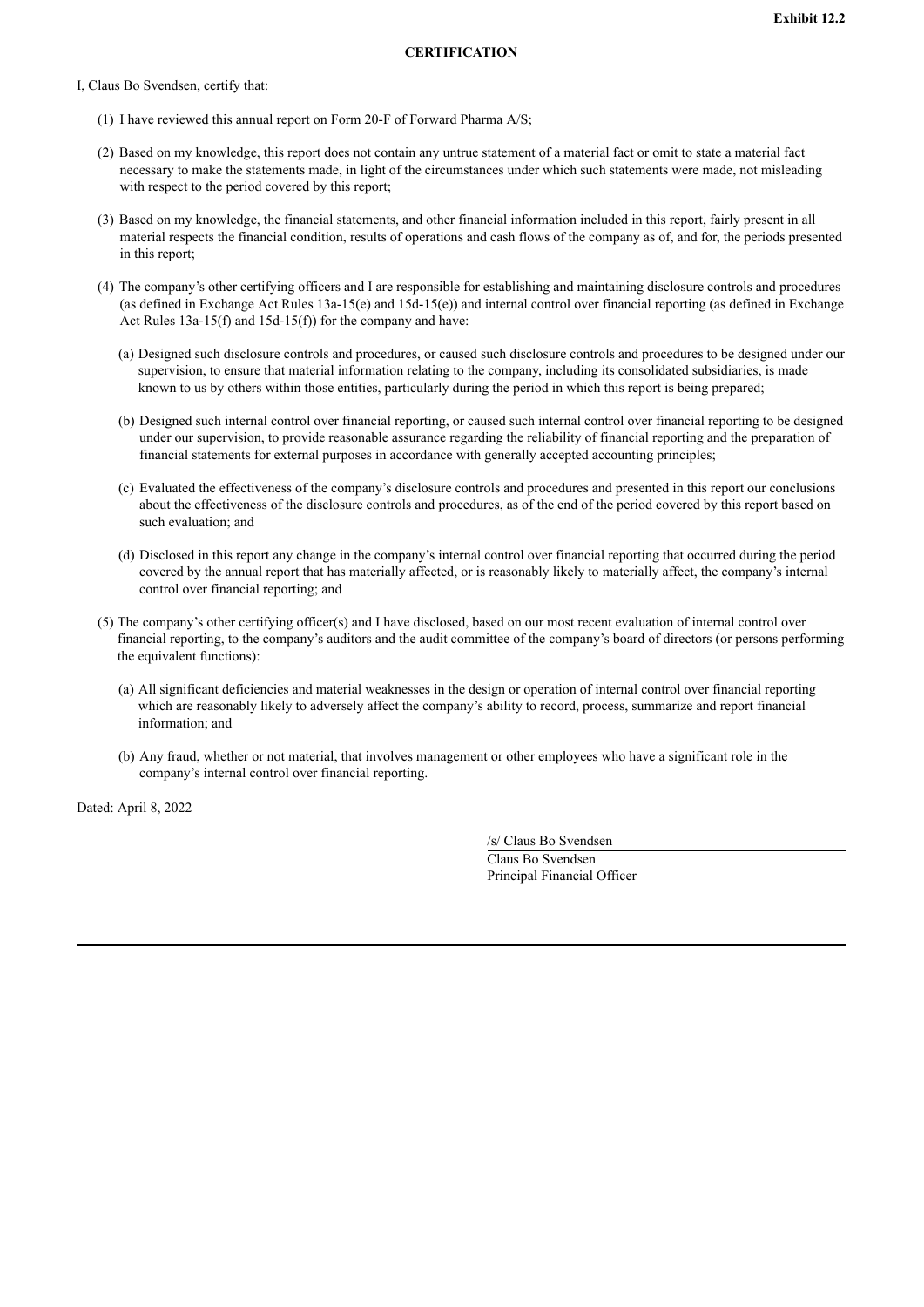## **CERTIFICATION PURSUANT TO 18 U.S.C. SECTION 1350, AS ADOPTED PURSUANT TO SECTION 906 OF THE SARBANES-OXLEY ACT OF 2002**

In connection with the Annual Report of Forward Pharma A/S (the "Company"), on Form 20-F for the fiscal year ended December 31, 2021 as filed with the Securities and Exchange Commission (the "Report"), I, Claus Bo Svendsen, Chief Executive Officer, principal executive officer and principal financial officer, hereby certify as of the date hereof, solely for purposes of 18 U.S.C. §1350, as adopted pursuant to §906 of the Sarbanes-Oxley Act of 2002, that to the best of my knowledge:

- (1) The Report fully complies with the requirements of Section 13(a) or 15(d), as applicable, of the Securities Exchange Act of 1934; and
- (2) The information contained in the Report fairly presents, in all material respects, the financial condition and results of operations of the Company at the dates and for the periods indicated.

Dated: April 8, 2022

/s/ Claus Bo Svendsen Claus Bo Svendsen Principal Executive Officer and Principal Financial Officer